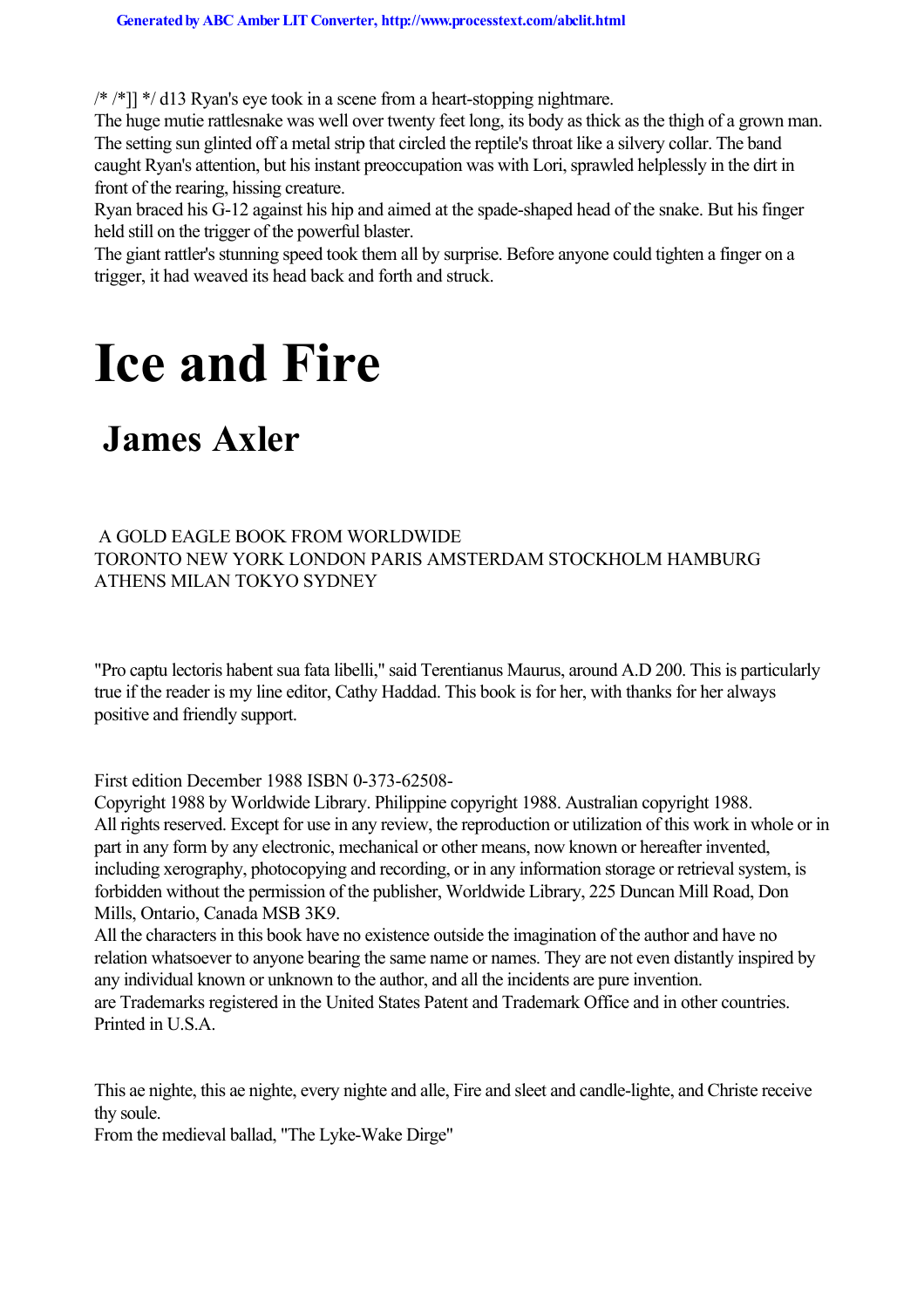#### **Chapter One**

 RYAN CAWDOR'S FINGERS flexed, brushing against the polished metal floor of the mat-trans chamber. He was still struggling back from the dark depths of unconsciousness. The tip of his right index finger touched something sticky and warm, a little below body temperature. The finger moved a crabbing inch farther, investigating the substance.

Ryan's one good eye blinked open for a moment, looking down at his hand.

"Blood," he said.

Blood it wasa dark pool of it, nearly eighteen inches across, crusting at the edges. Ryan touched again, checking that he was conscious, feeling the too-familiar stickiness.

The chamber still smelled flat and bitter from the gases released during the jump, and the metal disks in floor and ceiling were creaking faintly as they cooled down.

The armaglass walls were a pallid, translucent gray color. The gateway that they'd just left had been walled in a deep, brilliant turquoise. Ryan remembered that, remembered it because it had reminded him so much of the Indian jewelry of the far Southwest.

He closed his eye again and took slow deep breaths, trying to speed his recovery. The jumps always scrambled everyone's brains, making them feel as if the contents of their skulls had been drained, freeze-dried, sandblasted and then returned. While Ryan had been out, his head had slumped and the patch over the blind socket of his left eye had become uncomfortable. He lifted a hand and adjusted it, opened his right eye and tried once more to focus on the crimson puddle.

Blood meant that someone was bleedingRyan could deduce that much, despite the mind tremor of a gateway jump. He blinked and followed the blood to its source.

"Fireblast," he sighed.

Doc Tanner had suffered one of his sporadic nosebleeds during the period of blackout. Blood ran from his hawkish nose, through his grizzled stubble, down the furrows of his chin. It dribbled across his neck and over his stained blue denim shirt, pattering in an uncertain trickle onto the floor.

Trying to collect his thoughts, Ryan looked around the hexagonal room. Despite the bleeding nose, Doc seemed to be all right.

Doctor Theophilus Algernon Tanner looked to be around sixty years old. By one measure of time he was only about thirty. By another kind of temporal yardstick he was somewhere close to two hundred and twenty-eight.

During the 1990seight or nine years before the skies had darkened with missiles and the civilized world disappeared forever, American scientists were working on different aspects of a top-secret program, under the umbrella name of the Totality Concept. The aspect that affected the life of Doc Tanner was a part of Overproject Whisper, called the Cerberus Project.

The hidden gatewaysmat-trans chamberswere in closely guarded fortresses or redoubts, which were scattered across North America.

But they didn't just transport a man in a flicker of frozen time from place to place. The scientists believed they could also be used to breach the last barrier. Time. And in that misguided belief, they experimented in trawling a human being from the past.

The failures were many, and horrifying. The one partial success was Doc Tanner.

Married with two young children, Doc had been a respected man of science, in the year of Our Lord 1896

Ryan's reminiscence was checked as the old man coughed, spluttered and wiped a gnarled hand over his chin, bringing it away smeared with blood.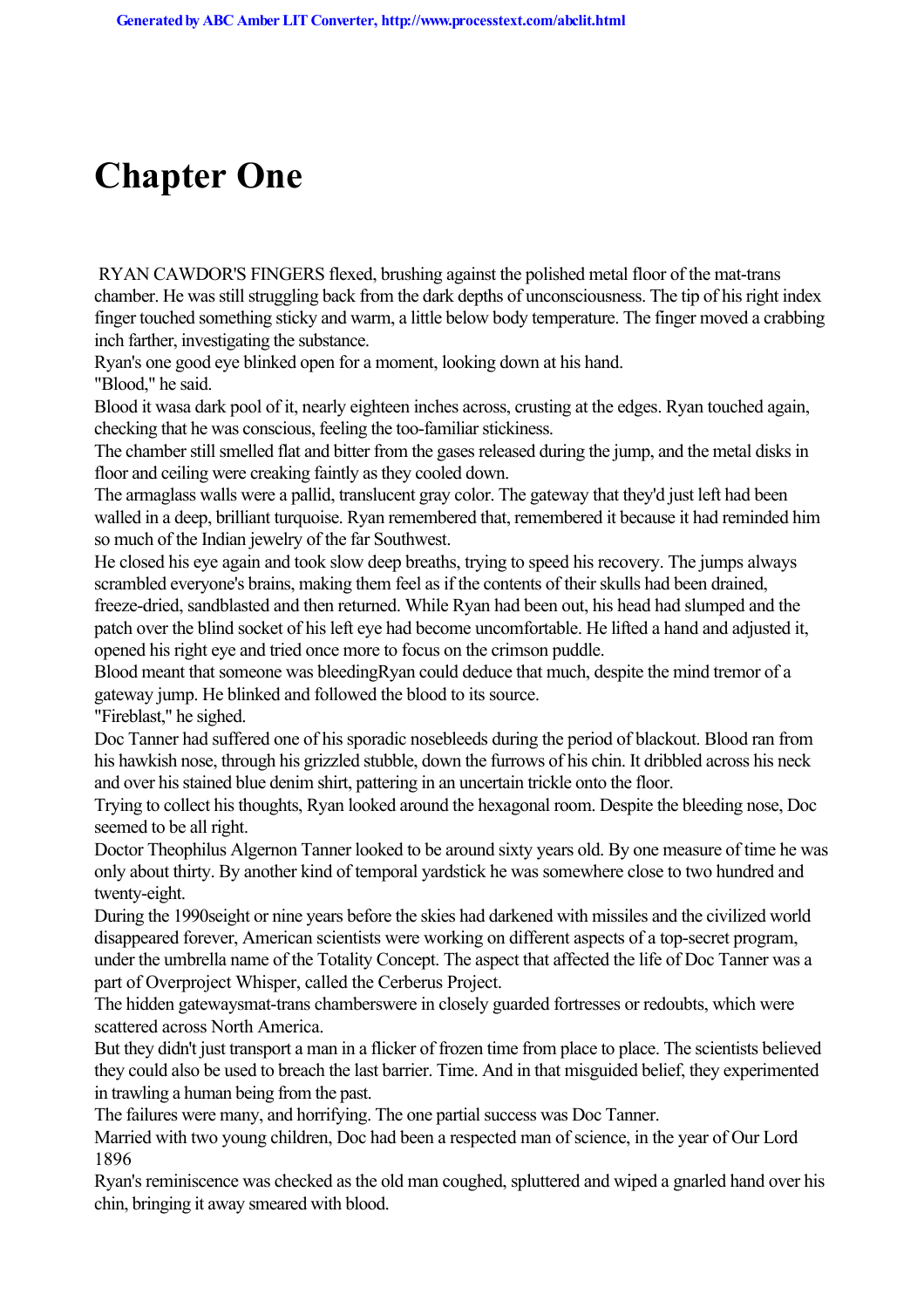November, two hundred years ago the young scientist had been tugged forward through time to become the prize guinea pig in Project Cerberus. But Doc had never been the sort of person to sit quiet. After a number of combative years he became so troublesome that the faceless men had a choice. Terminate him with extreme rectitude or chron-jump him again. So Doc had been flung a hundred years into the future. A few weeks later all of the scientists he had left behind perished in the rad blasts of the last world war. Ryan had known him for about a year. Now Doc's mind was reasonably reliable, but the shattering events of his life had permanently tipped the balance of his brain and he was known to wander mentally. His girlfriend, Lori Quint, lay stretched out on the floor next to him, her blond head in his lap. Some of his blood had dribbled into her long hair, clotting and tangling. Though she was only seventeen years old, Lori had endured an appalling background of incest and violence. Her affection for the elderly scientist had been appealing, but over the past few weeks Ryan had begun to notice signs that all wasn't well between them. The girl was becoming easily irritated and sulky.

But Ryan had learned from his old friend and boss, the Trader, a great and inalienable truth about women "What women want from men is what men happen to be right out of," Trader had said.

Sitting cross-legged next to Doc and Lori was the only other person of the group, other than Ryan, who'd ridden and fought with Trader. Now shaking his head to destroy the clinging fog in his brain, J. B. Dix, the Armorer, was recovering consciousness.

Under five feet nine in height, slim built, J.B. was closing in on his fortieth year. His complexion was sallow and unhealthy, and his wire-rimmed glasses were hooked safely in a top pocket of his dark brown leather jacket. His beloved and much-traveled fedora lay between his feet. The Armorer was perhaps the greatest expert on weaponry in all the Deathlands. His preference was for a mini-Uzi and a Steyr AUG pistol. A Tekna fighting knife at his hip completed the obvious fighting gear. But his clothes and combat boots also concealed a wealth of hidden equipment fuses, picklocks and stilettos; wire and a little plas-ex, as well as a folding sextant.

J.B. was a walking arsenal.

As Ryan looked across the chamber at his oldest friend, the man's gray eyes flicked open. He glanced around at the others.

"Doc got a bloody nose," he said. "Rest look okay to me." The Armorer was never a man to use two words when one would do the job.

There were two other people in the mat-trans room, both of them still unconscious. Next to J.B. in the circle was the youngest member of the traveling group of companions, a lad fifteen years of age. He weighed 110 pounds soaking wet and was five feet four inches tall. His long mane of spun silver hair cascaded across his skinny shoulders like a winter fall of Sierra melt-water. His mind blanked by the jump, the boy looked like a sleeping child, at peace with the world.

To Ryan's knowledge, Jak Lauren had killed upward of a hundred human beings and probably as many muties. When it came to close-quarter butchery, Ryan had never seen anyone to match the teenager. A satin-finish .357 Magnum was tucked in his belt. The torn leather-and-canvas jacket he held in his lap, in camouflage brown, gray and green, had tiny shards of razored steel sewn into it. He also carried severalRyan never knew how manyleaf-bladed throwing knives. The youngster's ruby-red eyes remained stubbornly closed, though movement of his fingers showed that Jak was coming around.

Krysty Wroth leaned against the armaglass wall, close by Ryan, still in the classic lotus position, the palms of her hands flat upon her thighs. Her fiery crimson hair was bunched protectively around her neck. Krysty's body trembled and she sighed. Then she opened her dazzling green eyes, turned her head and half smiled across at Ryan.

"Don't get easier, do they, lover?" she asked quietly.

"No. Just wish we could learn how to control where we go on these jumps. I worry that one day we're gonna end up in a gateway that doesn't exist, with half a mountain on top of us."

"Reminds me of the time back in Harmony Ville, when I was a girl. Fat guy named Johannus fell clean out the top of a two-hundred-foot ponderosa. Folks heard him all the way down yelling out 'So far, so good. So far, so good.' Know what I mean?"

Ryan had heard the story before, but it still amused him. Each time Krysty told it there was a different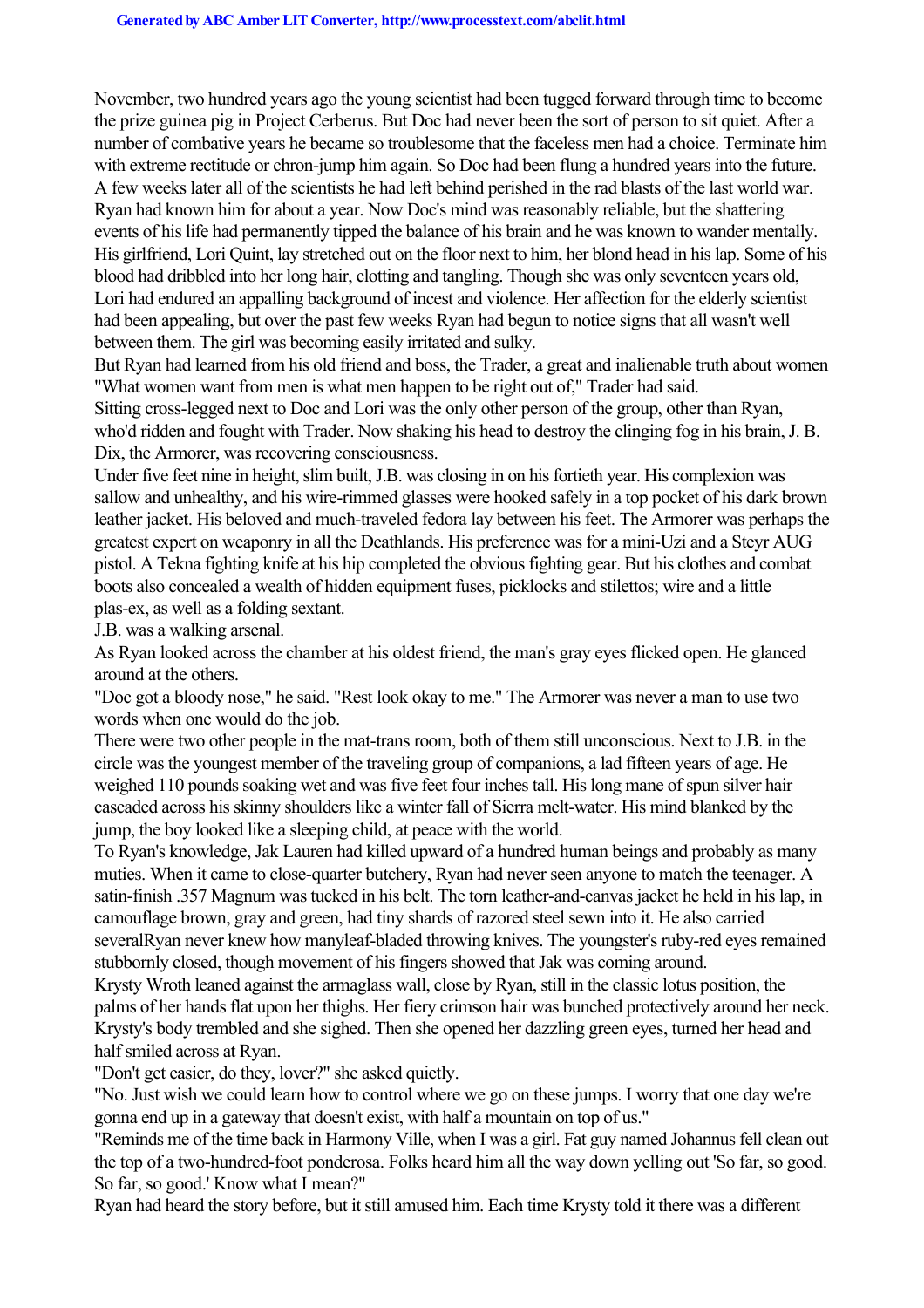location and a different person doing the falling. But it remained a good tale.

Now everyone was coming out of it. Lori rolled on her side, her face a pale yellow, holding her stomach. "I feel sick," she moaned. She raised a hand to investigate her hair. "Oh, blood! Who bleeds? Doc? All going in my buggered hair!" She managed to get to her hands and knees before beginning to retch. It had been some time since their last meal, and there was nothing in her stomach but threads of golden bile. The noise woke Doc. "By the three Kennedys! What's amiss here? Small nasal hemorrhage, I do believe."

Jak Lauren tried to stand up, steadying himself against the shimmering gray wall. "Head fucked," he muttered. "Hate jumps. Head feels bad."

"Take it easy," Ryan warned.

Lori had stopped retching and had also stood up, picking at the matted blood in her hair. As she moved, the tiny silver spurs on her high red boots tinkled with a thin, clear sound.

Ryan sighed and slowly uncoiled, picking up the Heckler amp; Koch G-12 automatic rifle from the floor, then checked that his SIG-Sauer 9 mm pistol was safely holstered at his belt. He reached down to help Krysty to her feet, getting a smile of appreciation in return.

J.B. stood up in his neat, effortless way, brushing dust off his clothes. "Don't think I'll ever enjoy these jumps."

Doc was last to his feet, dabbing at his bloodied nose with a blue swallow's-eye kerchief. He leaned on his ornate ebony swordstick, gripping it by the silver lion's-head top. "Upon my soul but I have made a dreadful mess on the floor. Considerable tapping of the claret."

"And on my head, you stupe crazy," Lori moaned. "Got it on my boots." The sound of the leather sole peeling from the metal disks was unpleasantly sticky.

"Sorry, my dearest dove." Doc moved to put his arm around her, but the tall blonde moved away, shrugging pettishly.

"Everyone ready?" Ryan asked. He didn't need to check that both his blasters had rounds under the hammer. They always did.

"Wonder where are now?" Jak said, licking his lips. "Can't smell or taste nothing."

"Know when we get outside." J.B. glanced across at Ryan. "Now?"

Ryan nodded. "Yeah. Blasters ready, people. Krysty, you open the chamber door."

The trigger of the caseless G-12 felt good with Ryan's index finger wrapped around it. True, they'd never yet encountered a gateway where the main control room had been infiltrated, but there had to be a first time for everything.

Krysty brushed the tumbling hair away from her face, gripped the handle and pushed the armored door open.

#### **Chapter Two**

#### "SAFE," SHE SAID.

As was usual in the gateways, the main mat-trans chamber opened into a small anteroom, which was only about twelve feet square and contained no furniture. A row of shelves lined one wall, and a dark green plastic beaker stood alone on the middle shelf. Generally the redoubts that Ryan had seen throughout the wastes of the Deathlands had been surprisingly clean. They were all run by efficient nuke plants and comp-controlled to regulate light, heat, humidity and antistat dust maintenance.

This small room was no exception. Very faintly, far off, felt rather than heard, came the whispering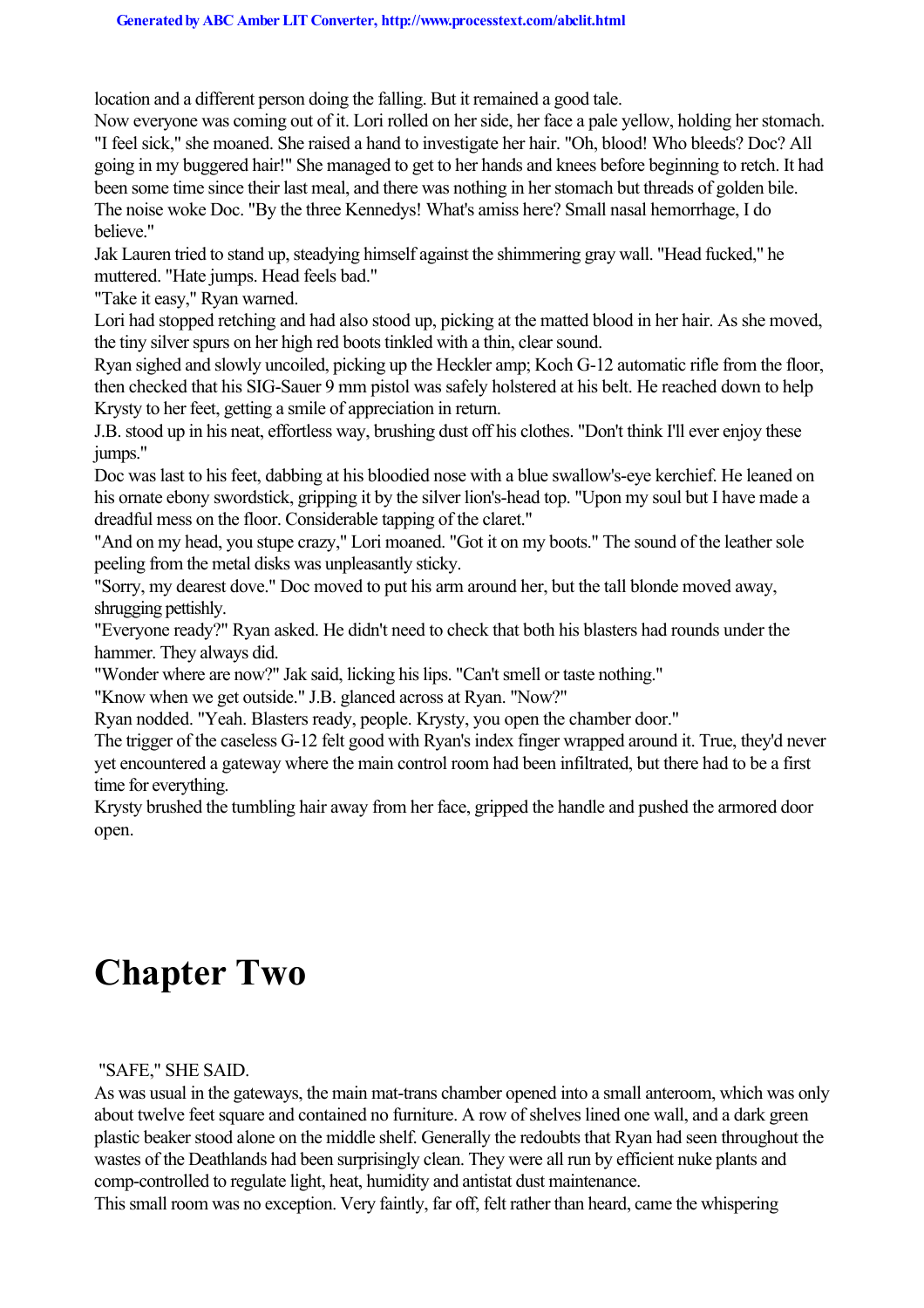vibration of the main power plantself-maintaining, ticking away dutifully for a hundred years, still doing the job that its long-dead creators had programmed it to perform.

J.B. followed Krysty, with Ryan eventually bringing up the rear. With six of them in the room it was a little crowded. Jak picked up the beaker and looked inside it. He shook his head and replaced the container on the shelf. "Dry as neutron bones."

From several previous experiences, Ryan knew that beyond the closed door would be the main control room for the gateway. Its condition would probably give them a valuable clue as to the state of the rest of the redoubt. Some had been totally evacuated during the megadeath panic in the last weeks of the year 2000. Some had shown signs of having been left in a tearing hurry in the second week of January, 2001. "Ready?" Krysty asked.

The heavy door was vanadium steel, with a hydraulic power switch. There was the hissing sound of the motor operating, and the door slid open. The six had traveled together long enough to know how they should operate in a potentially dangerous situation. Krysty and J.B. slithered out quickly, flattening themselves against the walls on either side of the entrance. Jak and Doc, with Lori dragging at their heels, darted toward the nearest cover, which was a line of workbenches. Ryan stayed behind for a moment in the anteroom, ready to provide supporting fire if it proved necessary.

But the room was empty.

The huge double doors that would link it to the remainder of the fortress were solidly closed. Ryan stepped out, easing the door shut behind him. He took his finger off the trigger of the G-12 and let the rifle dangle from its shoulder strap. Everyone else relaxed.

"Lori!"

"What, Ryan?"

The tall, broad-shouldered man strode across to where the girl had draped herself across a padded chair. She glanced up, seeing the flare of anger in his eye, and winced as if Ryan had already struck her across the face.

"Get up, girl," he ordered.

Krysty moved a half step forward to try to intercede.

"Keep out of it, lover," Ryan said, quiet, not even turning.

Lori, eyes glued to his face, rose slowly to her feet. In her heels she came close to his six foot and two inches height. Nervously she lifted a hand to flick away an errant curl from her forehead.

"Don't ever do that again, Lori," Ryan warned.

"Do what?"

"Come out of an unknown door like you were strolling into a high-fash clothes store in a fancy ville."

"I don't know what" she began, ducking and recoiling as he actually lifted a clenched fist toward her.

Like a wolf checking its leap in midair, Ryan succeeded in holding back the intended blow.

"Fireblast, you triple-stupe bitch! You think this is some kind of game? Bang and you're dead and then we all sit around and share a self-heat? Any team's as good as its weakest member."

"And that's you, Lori," Krysty pointed out.

"Just kept your fucking mouth shutting, Krysty," the younger girl snapped.

"We all have to pull together, my dear," Doc said, trying to placate his teenage mistress.

"You pull yourself, you old"

Ryan reached out and grabbed Lori by the collar, hefting her so that her toes barely scraped the floor of the control room. "Keep buttoned, girl! You screw up and we all get screwed up. Stay alert when you're supposed to."

"What if I don't?" she sneered, recovering her nerve now she saw he wasn't actually going to hit her.

"If you don't stop playing around with all of our lives? Easy, Lori. We dump you. Just walk away and leave you behind. I figure you might live a couple of days on your own."

"You'd chill me?" She looked around at the faces of the other four, seeking some sign that they disputed what Ryan was saying.

Krysty met her gaze, nodding slightly. J.B. simply stared straight back at the blond teenager. Jak turned his fingers into a gun and pointed at her, drilling her between the eyes. Doc shuffled his feet and looked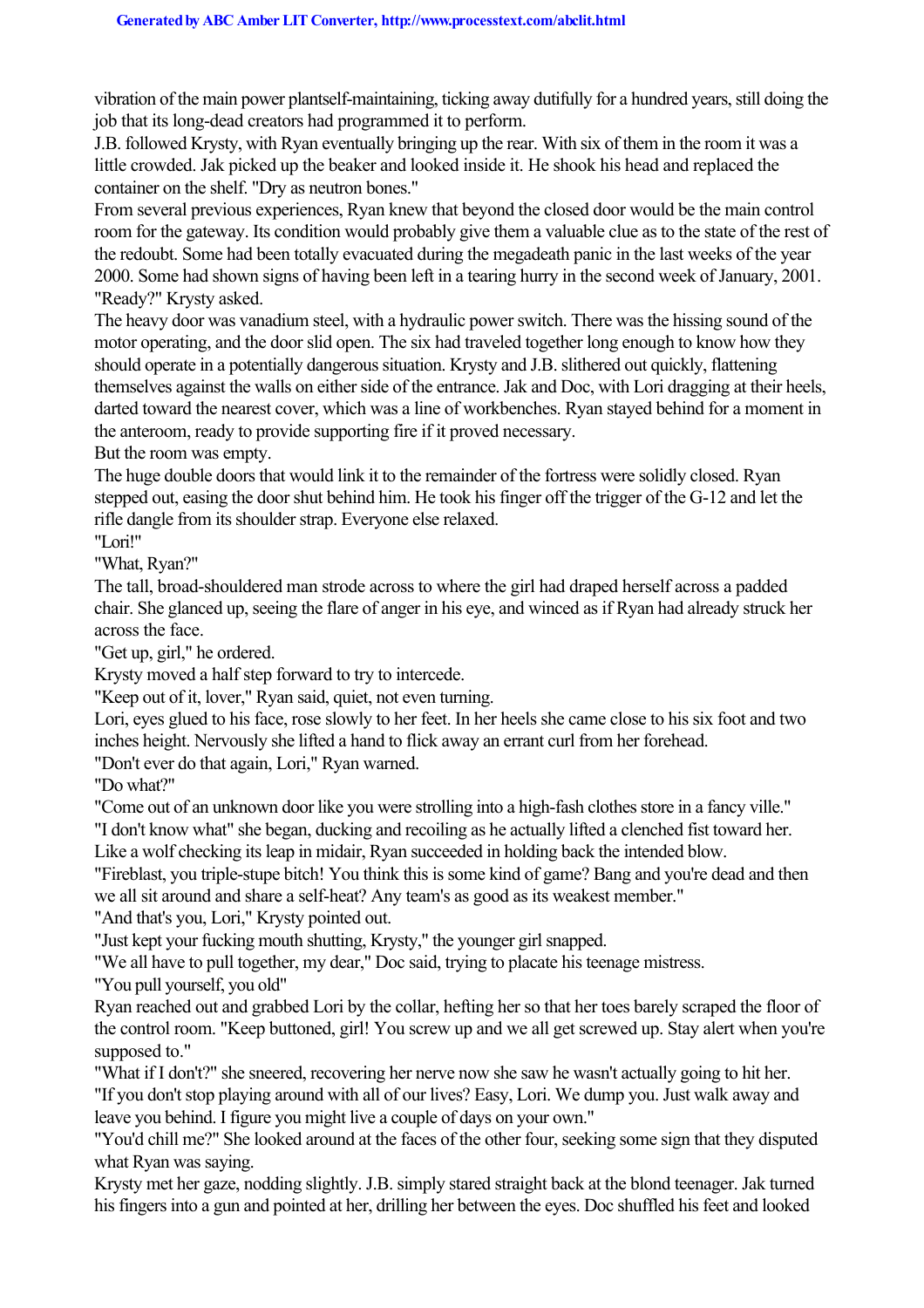down at the floor.

Ryan answered her question. "You carry your share, Lori, and nobody chills you. You let us down and then you get treated like anyone outside the group. If that means chilling, then" The sentence trailed away into the stillness of the room.

The tension stretched, against the background of flickering lights, dancing dials and chattering comp-consoles. This was the nerve center of the whole redoubt, where every aspect of the building was controlled. Once, it had all been set running for the convenience of the human occupants. Now they were gone, but it still kept steadily to its ordained tasks.

"Looks like they left in a hurry," Krysty said, easing the moment.

In his blood-blurred anger at Lori's casual stupidity, Ryan had barely noticed what the control room looked like. Now he took a few moments to glance around.

If he hadn't known better, he might have guessed that the workers had only rushed out of the big room minutes ago, rather than nearly a hundred years back. There were a number of Styrofoam cups, and plastic containers that had once held sandwiches, long rotted and gone. Pens and pads lay scattered on the benches, scraps of crumpled paper on the floor. On an impulse Ryan stopped and picked one up from the tiles near his feet, unfolding it carefully.

"Like the Dead Sea Scrolls," Doc said. "Open with caution."

The paper was part of a comp-print, covered on one side with an incomprehensible mass of jumbled figures. He turned it over. There, on the other side, was faded handwritinga question from one person, with a reply in different colored ink.

My room after last food?

Piss in a hot spot!

Ryan grinned. "Nothing changes, does it?" He crumpled the note to brittle shards and let them filter through his fingers like grains of sand.

They spent a quarter of an hour wandering around the control center. Ryan joined Doc by the main display panels that ran all of the gateway's mat-trans functions. The old man was shaking his head at the coded numbers and letters on the liquid-crystal console.

"Make any sense of it, Doc?"

"No. The men who worked on these were a small and highly specialized team, some of the best brains on all of the Totality Concept. I had heard the odd whisper, of course, around the canteens and bars. But nothing that If only we could learn how to drive these darned buggies! Least we could get where we wanted and not where they shoot us. All along the disassembly line and back again."

"Place like thisabandoned in a hurrycould there be a manual or something?"

Doc sucked at his peculiarly perfect teeth. "Doubt it, my dear fellow. Software and all instructs would go first of all. Instant self-destruct. Press the button on the can, and it's incinerated and pulverized in fifteen seconds. It's the hardware you can't get rid of so easily."

"Must have been someplace they held copies of all the vital documents and stuff?"

The old man patted him on the arm. "Course there was, Mr. Cawdor. Course. Nearly all missile complexes, military bases, fortresses all of them. But there was one small problem. As soon" Ryan interrupted him. "I get it, Doc. Primary, triple-red targets for the nuking? Missile complexes, military

bases and Yeah, I get it. Mebbe one day we'll find something, tucked away at the back of a file, forgotten. Mebbe."

Doc Tanner shook his head. "We had a saying, Ryan. It'll happen when pigs fly. I haven't seen any airborne bacon for a very, very long time."

There was a printed card tacked to the wall by the exit door from the control room. The letters had peeled, and one or two had fallen off completely. But it was still legible Warning. On Egress No B12 Sec-

Cleared Documentation to Be Removed Under Pain of Instant Court-Martial. This Means YOU. Doc nodded. "Brings it back. A sign like that surely brings it back. Once they saw I was a kind of threat to them, they watched me closer than a hawk watches a rabbit. By then all international security had become so compromised and infiltrated that I guess us and the Russkies knew all along what we were all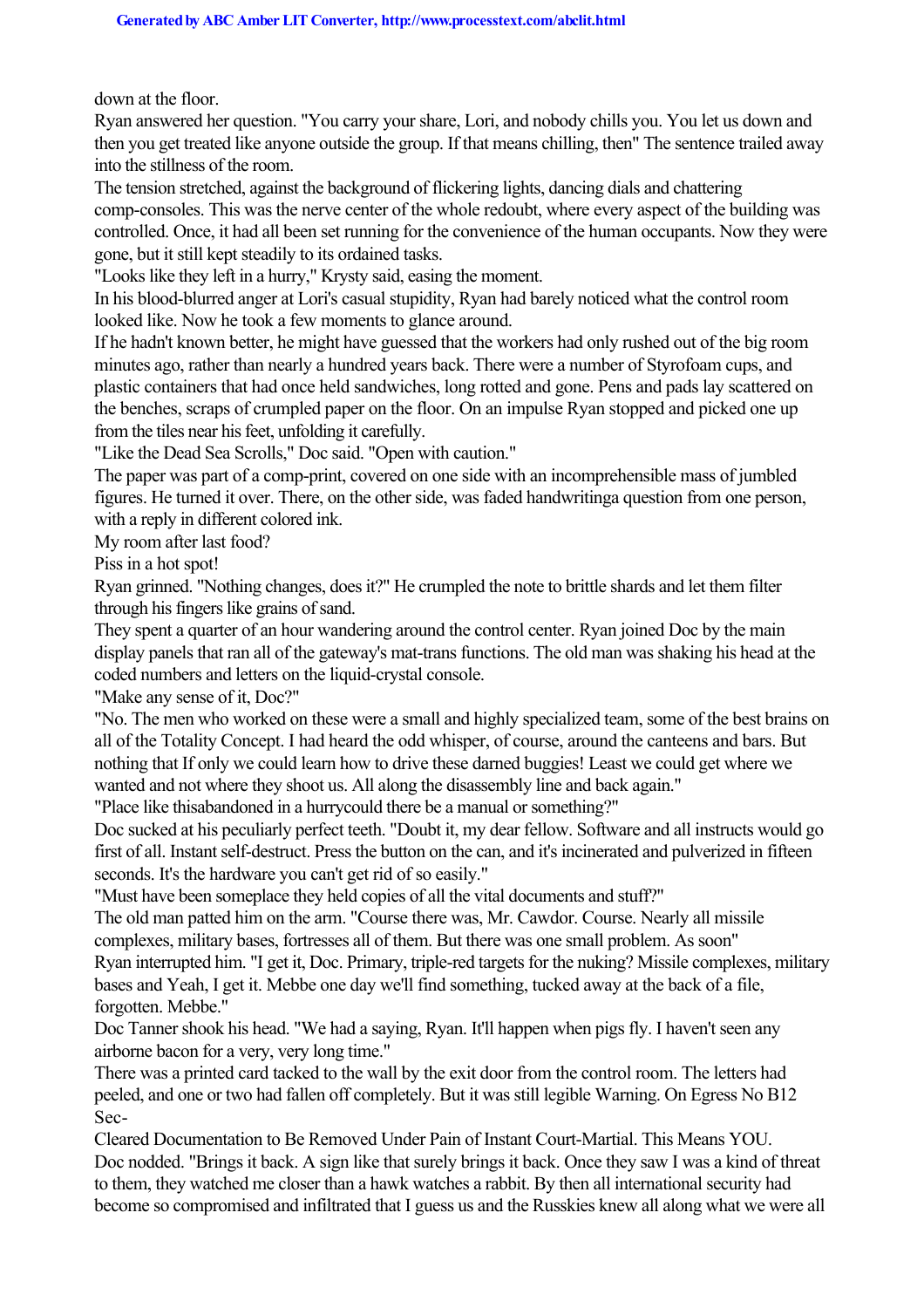doing and what they were doing. Secrets!" He gave a short, cynical laugh. "Not anymore, there weren't." Jak coughed. "Sorry interrupt. Hungry. Gotta be food around redoubt left in big hurry. Let's go." "Sure," Ryan agreed. "Everyone ready? Lori? You ready?"

Her bad mood had blown away like a summer squall, and she favored him with her broadest smile. "Yeah, Ryan."

From their previous visits to the concealed fortresses, they all knew that they now faced one of the moments of maximum danger. The entrance that linked the control room and the gateway to the rest of the redoubt was sufficiently strong to withstand almost any power used against it. It wasn't uncommon for local muties to have broken into other sections of the redoubts, but they lacked the weaponry to force the double doors.

"Three-five-two code?" J.B. said.

"Guess so."

It bore out Doc's comments about how ridiculous a lot of the sec regs had become. In every redoubt they'd entered, the "code" to get in and out of the control section had been numerical. Three-five-two to open it and two-five-three to close it.

Ryan wondered why they didn't just have a pair of buttons marked Open and Close.

The Armorer punched out the triple numerals, standing to one side, his Uzi at the ready, braced against his hip. The other five companions were ranged behind him, ready to pour full-metal jacketed death into anything waiting for them. Nothing happened at all.

"Dark night!" J.B. exclaimed in a voice of the mildest annoyance.

"Try it again," Krysty suggested. "Could try reversing it," Ryan said. "If they've played tricks, it'll take a long time to go through all the combinations of three numbers," Doc said, sighing. "The number of possible permutations is about approximately Well, it's a lot."

J.B. pressed the same three numerals again. "Two's a mite sticky. Ah, that's got it."

Behind the immensely thick walls, huge gears began their ponderous engagement, moving for the first time in all the long, still years. Grudgingly edging the double doors apart, the powerful hydraulics hissed at the weight.

Once the gap was wide enough, J.B. slipped through, eyes searching in both directions down the brightly lit corridor beyond. The rest waited, nerves stretched tightly.

"Clear," the Armorer called. "It's a sealed section. Ends in a blank wall one way, no doors. Other way it curves a little to the right. Then there's a big sec door, a ceiling-to-floor job. No side entrances."

Jak led the others out. The entrance to the control section was now wide open. This was always a difficult moment, particularly as the controls weren't functioning perfectly. If they left the doors open, then there was a serious risk of other trespassers finding their way in and destroying the gateway, stranding them wherever they were. But to close them meant a similar dangerthey might permanently malfunction and keep them locked out for good.

"You got two bad options then pick the least bad," had been the advice of the Trader.

Ryan punched in two and five and three. Unhesitatingly the double doors closed tightly shut.

It was a typical redoubt corridor, around twenty feet wide, with a slightly arched roof nearly fifteen feet high at its crown. Strip lighting was set at the line where wall and ceiling merged. Ryan spotted the tiny sec cameras dotted along the roof, their probing lenses turning in an eternal quest. No doubt they were already carrying the pictures of the first intruders for a century to some far-off security center. And nobody would be there to take notice of the invasion of the redoubt.

"Least there's no problem which way to go," J.B. said, pushing his glasses farther up his narrow nose.

THE STEEL SHUTTERS had been carefully dropped and locked during the evacuation of the redoubt. The main control was a simple, counterweighted green lever, which had to be lifted to raise the doors above their heads.

It was an unusual setup. The gateway section of the redoubt seemed to be stuck out on an isolated wing of its own, with no other passages opening off the main corridor.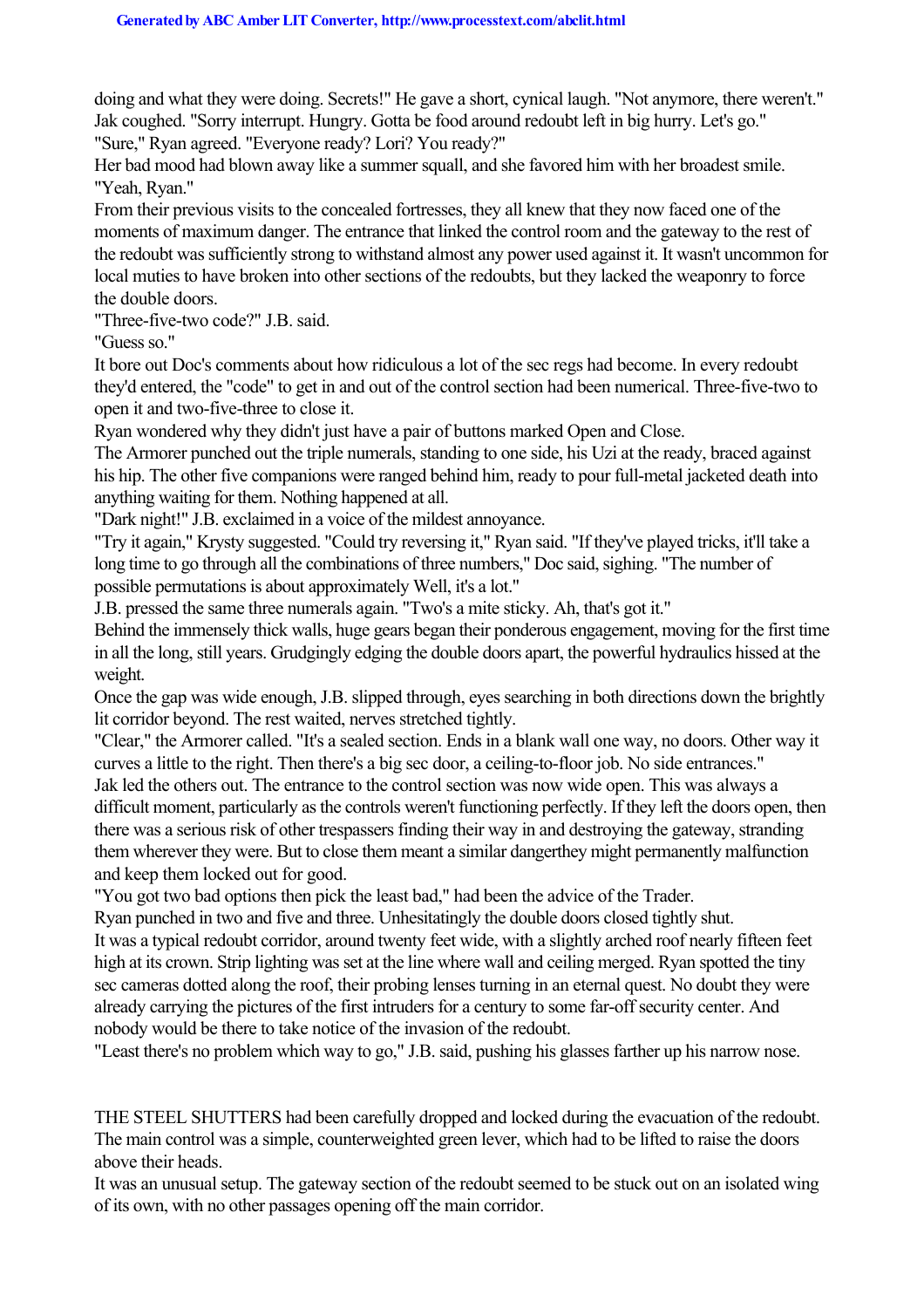They passed under a half dozen of the metal doors before they began to notice some changes. "Seismic damage," Doc observed, pointing with his cane at several narrow stress fractures in the ceiling. Everyone stopped and gazed up, seeing rippled furrows in the stressed concrete. The floor under their feet was no longer perfectly regular. There were chunks of loose grit and larger pieces of stone, some as big as a child's thumb. They also noticed that not all of the lights were functioning. About one sol-strip in five was darkened.

"Nukes?" Jak asked.

"I would hazard a guess that we are still too deep for any primary effects of missiles," Doc replied. "But there is no doubt that the effects of heavy nuclear activity can affect the earth for many miles, exposing frailties in its crust and causing shock waves to run far and deep."

Beyond the next barrier the roof was much worse and parts of the walls had split and fallen. The floor was corrugated in tiny waves. Now three in five of the lights were out.

"Don't much care for the way this is looking, lover," Krysty warned. "I've got a feeling that there's something in this place, 'part from us."

"Something? Or somebody?"

She shook her head, closing her eyes and trying to focus the mutie "sensing" powers she'd inherited from her mother.

"No. Weirdnot humanoid, and not mutie, either. Some sort of animal." She shook her head. "No. Not really animal. Just something."

They reached another of the barriers. Jak was leading and he glanced at Ryan, hand resting on the green control lever. Ryan nodded to the albino boy, keeping his own finger on the trigger of his G-12. If Krysty could feel something wrong, then it likely meant something was wrong.

"Mechanism rough," Jak said. "Sticking bad." He didn't need to tell the others. They could all hear the grating sound from behind the crumbling walls of the passage.

When it reached about two and a half feet in the air, the door stopped moving, with a final, inexorable metallic jolt.

For a moment, in the stillness, Ryan thought that he could hear something moving on the far side, a faint rustling noise, like a breeze moving crumpled pieces of dry paper.

"A ghastly smell," Doc observed, "like old vinegar. It's most unpleasant."

Jak stooped and peeked under the rim of the jammed door. "Can't see much. Nearly all lights gone. Think there's a fork in passage ahead."

Though bright lights affected the white-haired boy's sight, he saw better in semidarkness than any of the others.

"Must be where this spur joins on the main redoubt," J.B. guessed.

"We might as well go take a look," Ryan said. "I'm getting to feel as hungry as Jak. The living and sleeping quarters are where we'll find any eats that are still around."

"Careful," Krysty whispered, licking her lips nervously. "There's Just take care through that door." "Go first?" Jak asked.

"Sure. We're right behind you. Watch what you're doing."

The boy flashed a fearless grin and ducked under and out of sight, closely followed by the rest of the group. Jak was the first to find the cockroachesor rather the cockroaches found him.

#### **Chapter Three**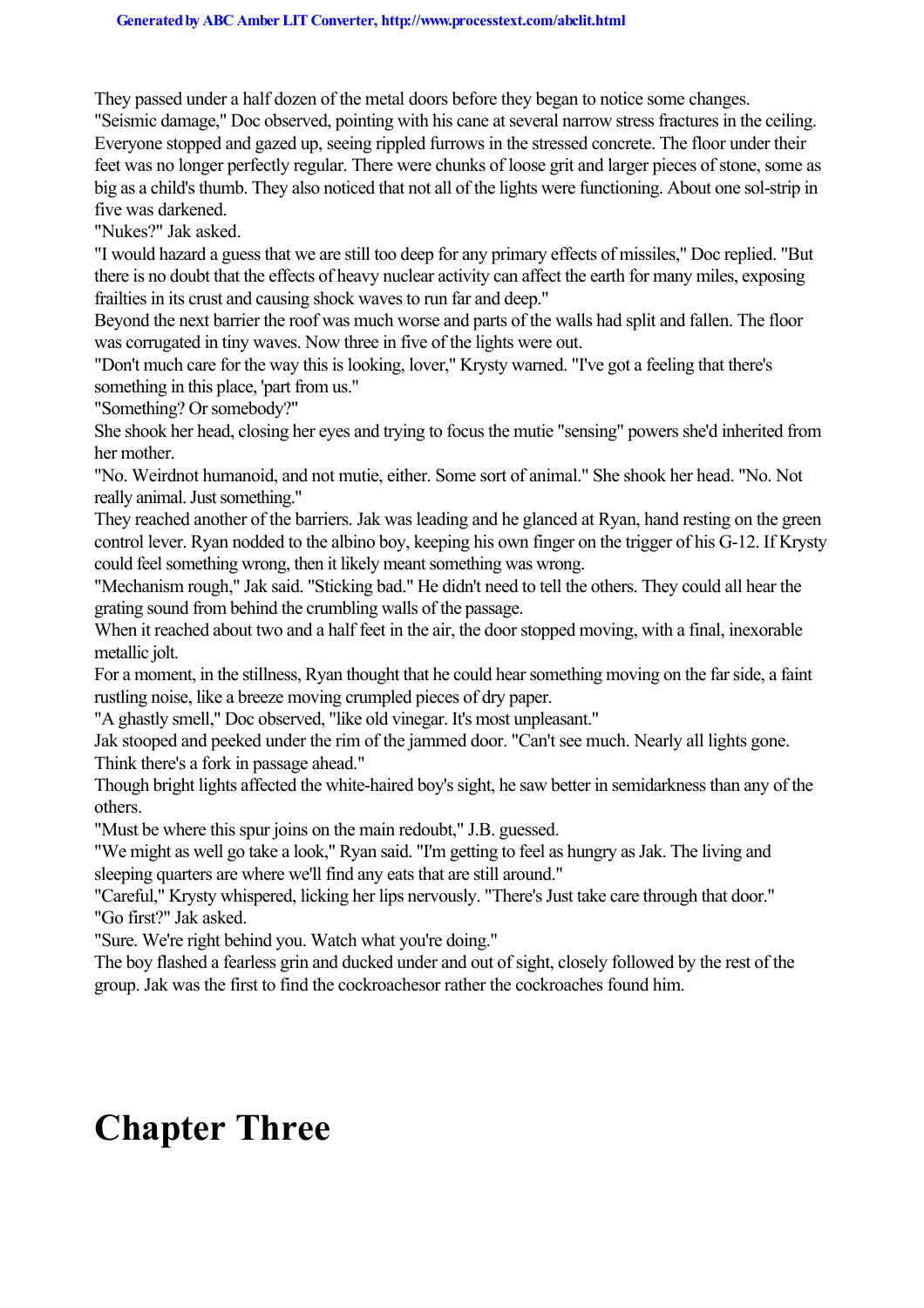THROUGHOUT THE DEATHLANDS there were many varieties of genetic mutations, mostly prompted by the effects of intensive radiation, combined with the use of chemical toxins. Ryan had seen some quite appalling examples of human or semihuman muties, sometimes made worse by each succeeding generation. Animals that bred much more frequently had sometimes mutated to a literally unrecognizable degree. And the insects, with their infinitely shorter cycle of life and reproduction The first roach dropped from its perch high in the tumbling wreckage of the old ceiling, landing on Jak's shoulders, its clawed feet hooking into the white spray of his hair. There was precious little light in this part of the passage, and Ryan, seeing the "bug" fall, was puzzled rather than worried. The thing was a coppery-blue color and almost a foot in length.

The boy screamed, high and shrill, echoing through the maze of linked passages. "Get the fuck off!" he yelled, beating at the creature, but it was snagged to him.

"Gaia! This is what I saw!" Krysty exclaimed at Ryan's elbow, the disgust dripping from her voice. "There's hundreds."

"Thousands," J.B. contradicted her.

"Millions," was Ryan's own conclusion.

Everywhere he looked he could see the metallic sheen of cockroaches, scuttling across the ceiling and down the walls, a sinuous, undulating wave of scraping, scaly legs and bodies. Eyes on stalks, seeking out the scent and taste of the intruders.

The insects dropped all around the companions, on top of them. Ryan felt one trying to probe beneath his collar and he shuddered at the obscenity of the thing.

Lori was starting to slide into a noisy panic, drawing in harsh, rasping breaths and letting them out in choked mewing noises.

The combination of the darkness and the endless rustling attack was nearly too much for the friends, even for hardened fighters like J.B. and Ryan.

"Hang on! Everyone, keep control!" Their leader's order held off the fear for a few vital beats of the heart.

Each of them was reacting in a different way. Doc was hopping around, crunching the cockroaches beneath his boots, flailing at others with his swordstick, muttering to himself under his breath, trying to get near enough to Lori to help her, as well.

Lori stood still, hunched over, hands clasped over her face, shoulders shaking in terror.

J.B. responded to the mutie insects' attack by running on the spot to prevent any of the roaches from climbing his legs. At the same time he brushed at his hat, shoulders and chest, sloughing off any attached insects. He was keeping amazingly calm.

As the first victim, Jak had suffered the worst shock. His greatest problem was to get the voracious mutie insects out of his long, fine hair. More and more cockroaches landed on him, nipping at the skin of his neck, biting at one another. From behind, it looked to Ryan as though the young boy were wearing a magical, shifting helmet of some mystic coppery material.

Krysty's hair had coiled in on itself at the first presentiment of danger, forming a hard scarlet knot that repelled the attempts of the cockroaches to get a grip on it.

Until he felt a savage bite on the back of his hand, Ryan wasn't sure how much of a threat the giant mutie insects presented. The pain and the spurt of blood brought home to him with a dreadful clarity that they were likely to be utterly overwhelmed by the roaches if they didn't act swiftly.

"Everyone get in line, follow me!" he yelled. "J.B., you got the hat. You come last. Rest keep on knocking the scaly bastards off the guy in front. Let's move it!"

For the rest of his life Ryan Cawdor would remember the ceaseless sound of the cockroaches being cracked apart under their feet as they walked steadily toward an uphill section of the passage. Ryan had glimpsed another closed metal sec door and built his plan around their being able to reach it, open it and get through.

And find no more roaches on the other side.

"Keep going!" he shouted. Krysty was immediately behind him, batting the scrabbling horde off his wiry mat of black hair, beating them to the concrete floor. Lori, weeping loudly, was performing the same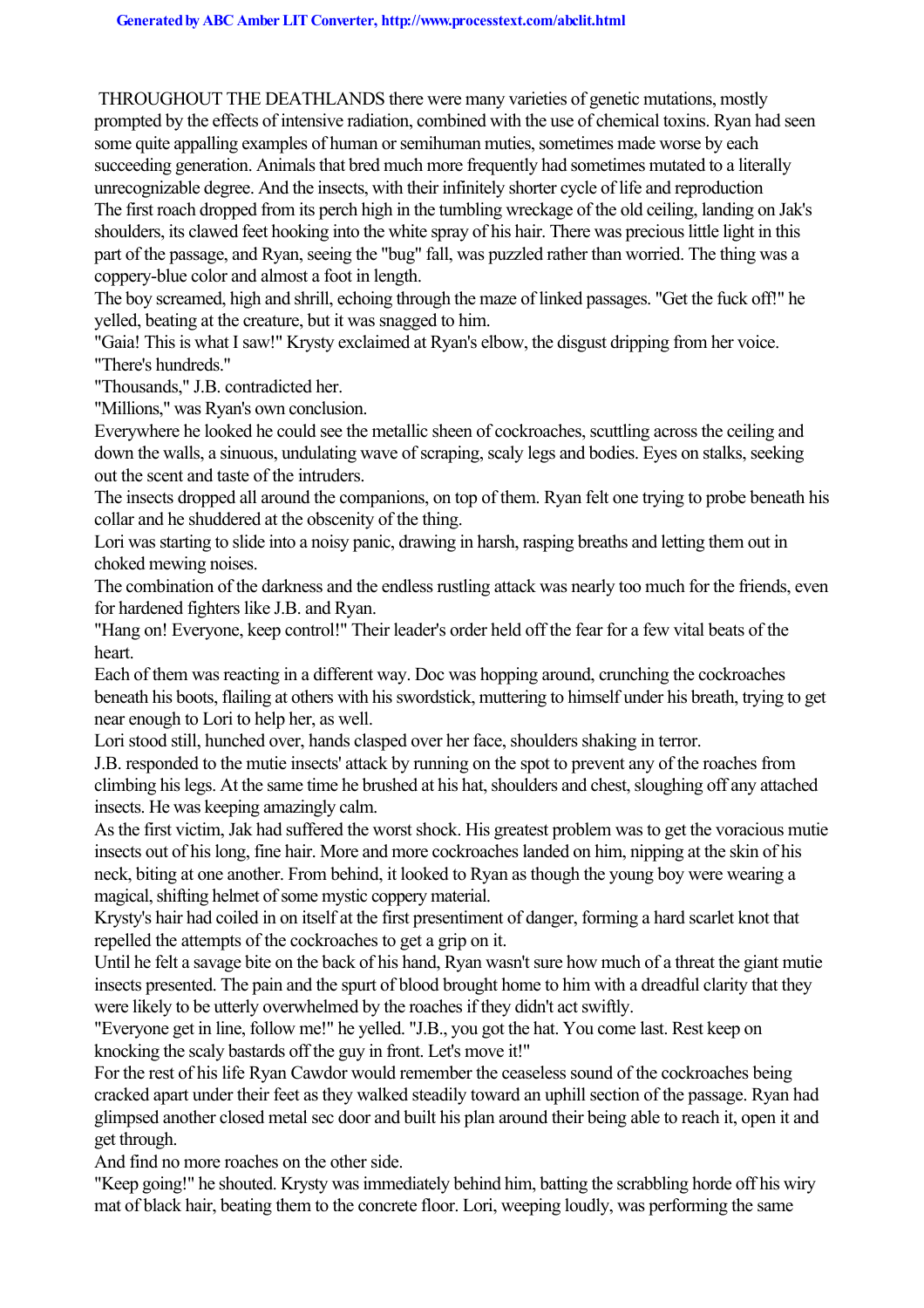service for Krysty. Doc, half carrying her, was pushing next in line, spitting out words with violent fluency in a language that nobody had ever heard.

Jak was just in front of the Armorer, who was plucking the huge insects from the tangled skein of snowy hair, dropping them and splitting them under his boot heels.

They reached the bottom of the slope, moving at a brisk walk. There seemed fewer of the massive roaches as they climbed upward.

Ryan made the mistake of glancing at the dimly visible ceiling. At that precise moment two of the revolting creatures came flopping onto his face.

He distinctly felt the saw-edged mandibles snap shut on the patch over his blinded left eye, while the other clawed at his lips, trying to wriggle into his half-open mouth. He dropped the G-12, letting it dangle from its sling, and tore at the glittering, hard carapaces of the roaches. The light was less faint, and he could see the eyes on their wobbling stalks, rolling at him on the elongated skulls.

The one on the upper part of his face was easily dislodged, and Ryan heaved it against the wall, seeing it split open, the two halves trailing slime down the pale concrete. But the insect by his mouth was stronger and more persistent, and he feared it might pull off a chunk of his flesh if he tried to rip it from his face. On an impulse, Ryan opened his mouth wider, luring the roach to scrabble with its feelers, jutting its teeth toward the tempting target of the man's fleshy tongue.

Snapping his teeth shut, Ryan felt the brittle crispness of the cockroach's neck yield between his jaws. Somewhere down in what used to be Alabama, Ryan had once rested in a field containing fresh, morning-cold celery. Now that same sensation came back to him.

He spit out the severed head, feeling the body fall away, its legs twitching in a residual and belated state of panic.

An acidic fluid burned Ryan's palate, and he spit several times to try to clear the bitter taste. He longed for a goblet of crystal water to rinse away the flavor.

Krysty shook her head at what he'd done, whistling softly between her teeth in admiration. Doc was the only other one in the group to have witnessed the mutie insect's death throes. His lined face grew pale, and his eyes narrowed in revolted horror.

"By the three Kennedys! I think that I have never been so close to giving the notorious rainbow yawn." The attacks eased, and they all managed to reach the top of the steepening slope free of the scuttling creatures. One clung tenaciously to the back of J.B.'s jacket, but Jak knocked it away and stamped on it, bursting the shiny body, leaving a smear of stinking slime.

The evidence of earth-shifting was less obvious in this section of the redoubt. There were more lights, and the walls and ceiling were solid and unmarked. They opened and closed the next steel-shuttered door and passed through into a place where several passages came together. Krysty operated the control level, dropping the door shut behind them.

"Looks like none of our insect friends have found their way into this section."

"I'm hungry," Lori said, dropping again into her little-girl-lost voice.

"Me too," Doc added. "And Ryan there looks like he's about ready to devour another tender young roach."

One of the genuine dangers in a building complex the size of most redoubts was of becoming lost. And possibly even starving to death. Many of the secret military bases had corridors that rambled, twined and interconnected for miles. Fortunately, in the redoubts that had been hastily evacuated, there were generally plenty of colored maps of the "You Are Here" variety.

Once they'd found the first of these locators it was easy to work out their orientation and to seek out which sections of the great fortress had been damaged by the nukings.

"Main food stores were down where the roaches had taken over," J.B. said, pointing at the section colored dark blue. "And the mat-trans gateway is down that long spur, marked off Restricted. There. Looks like it's the lower, western sections that slipped. By the main exits. Getting out of here could be kind of tough."

"What's that?" Krysty asked, pointing at a section tinted light blue. It was marked Cryo Restricted and lay at the northern edge of the complex, close to a set of emergency exits.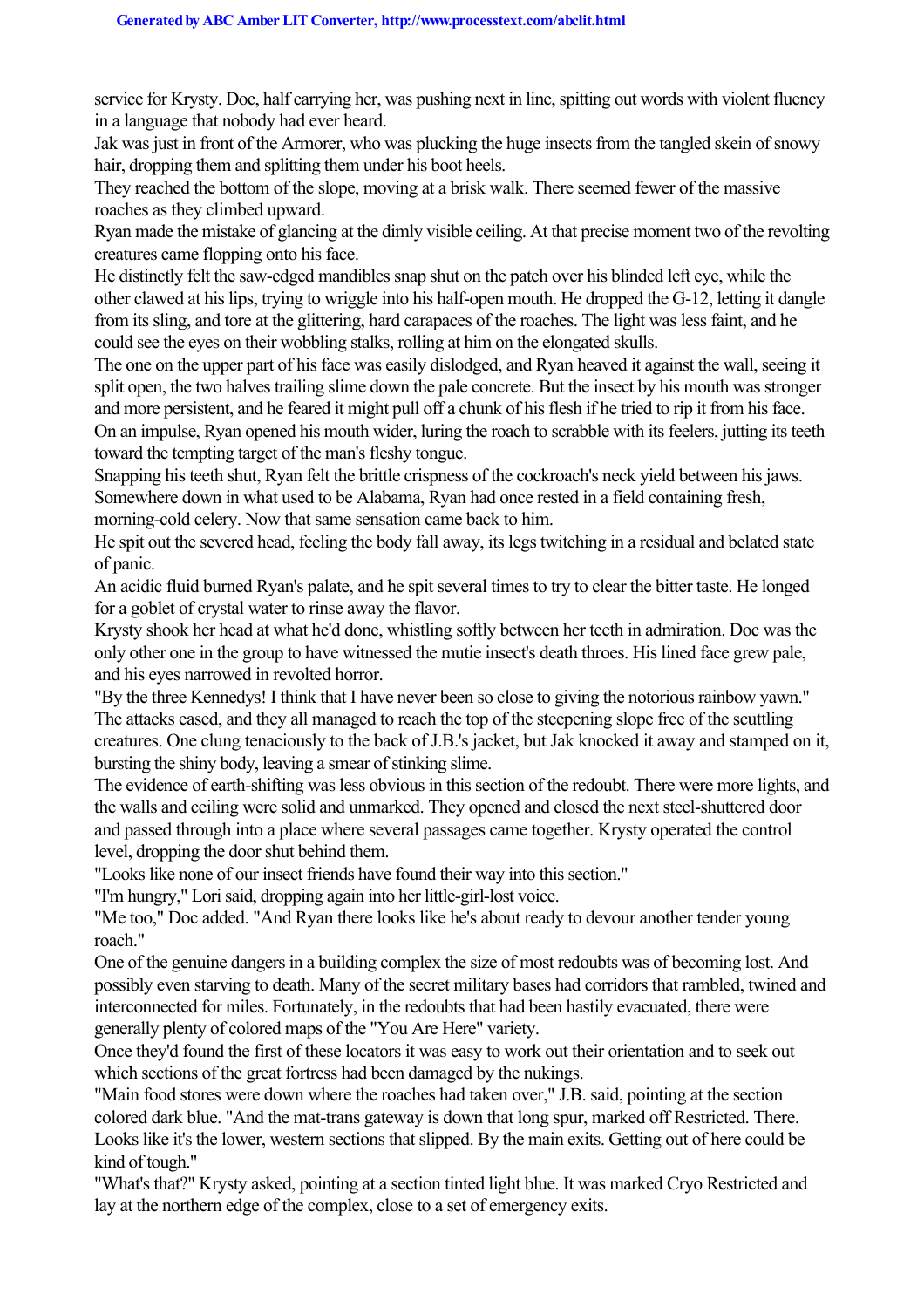"Cryo?" Ryan repeated. "Can't remember ever coming across that in any other redoubt. You seen it before, J.B.?"

"Nope."

"Means freezing," Doc told them. "Freezing cold?" Lori shuddered theatrically, hanging on to the old man's arm.

"Freezing what?" Jak asked, still struggling to free the tangles from his hair.

"Not what ," Doc replied. "More like who . Around the time I was given the big time-push forward, there was a team trying to freeze folks just before or just after they died. The idea was that the future might have advanced medical methods that could cure whatever it was killing them. Advanced! Hah!" "Who'd they freeze, Doc?" Ryan asked.

"The good, the bad and the can't remember the last bit. The rich and the famous and the important. Mostly the rich and important. Politicians were tops, because Which reminds me. Ugly. That was it. The freezing units and the good, the bad and the downright ugly."

"Like to go see that cryo place," J.B. said thoughtfully.

Ryan agreed with the Armorer. "Sure. But first we go eat, and I could do with catching up on my sleep for a few hours."

"Days," Jak added.

"Let's head for the living quarters, then," Krysty suggested.

"Carried unanimously," Doc said, grinning with a wolfish good humor. "And we'll go on the morrow and see if any icemen cometh. Not that they will. Not after all these years."

# **Chapter Four**

 WHEN THEY REACHED one of the four sections of living quarters, they found more evidence of the haste of the final evacuation of the huge redoubt.

The long tables in the refectories had been cleared of all the residue of whatever had been the last-ever meal. But there were several dropped knives and spoons on the floor, broken glass and plates telling their own tale of necessary haste.

The dormitories were even more revealing.

Beds were unmade, sheets and blankets piled in untidy heaps. Made of rot-proof poly plastics, they had already lasted a hundred years and would probably last another thousand. Each dormitory held around two hundred beds, with partitions that ran from the floor to within eight inches of the ceiling. Each living space had a locker and small folding table.

Ryan had no doubt these long, hangarlike rooms would normally have been kept immaculate, inspected at least twice a day by pernickety noncoms eager to seek out and punish any deviation from a perfect norm. But the events of those dark winter days in 2001 must have meant anything normal going by the board.

"Lotsa mags," Jak said, flicking through a crumbling heap of brightly colored comics and periodicals. Most of them had names such as Small Arms Digest, Close Killing and New War . It was no surprise to Ryan that J.B. immediately perched himself on the edge of one of the beds and began to flick through the weapon magazines.

In Deathlands it was unusual to find very much printed matter. It had been Ryan's observation that as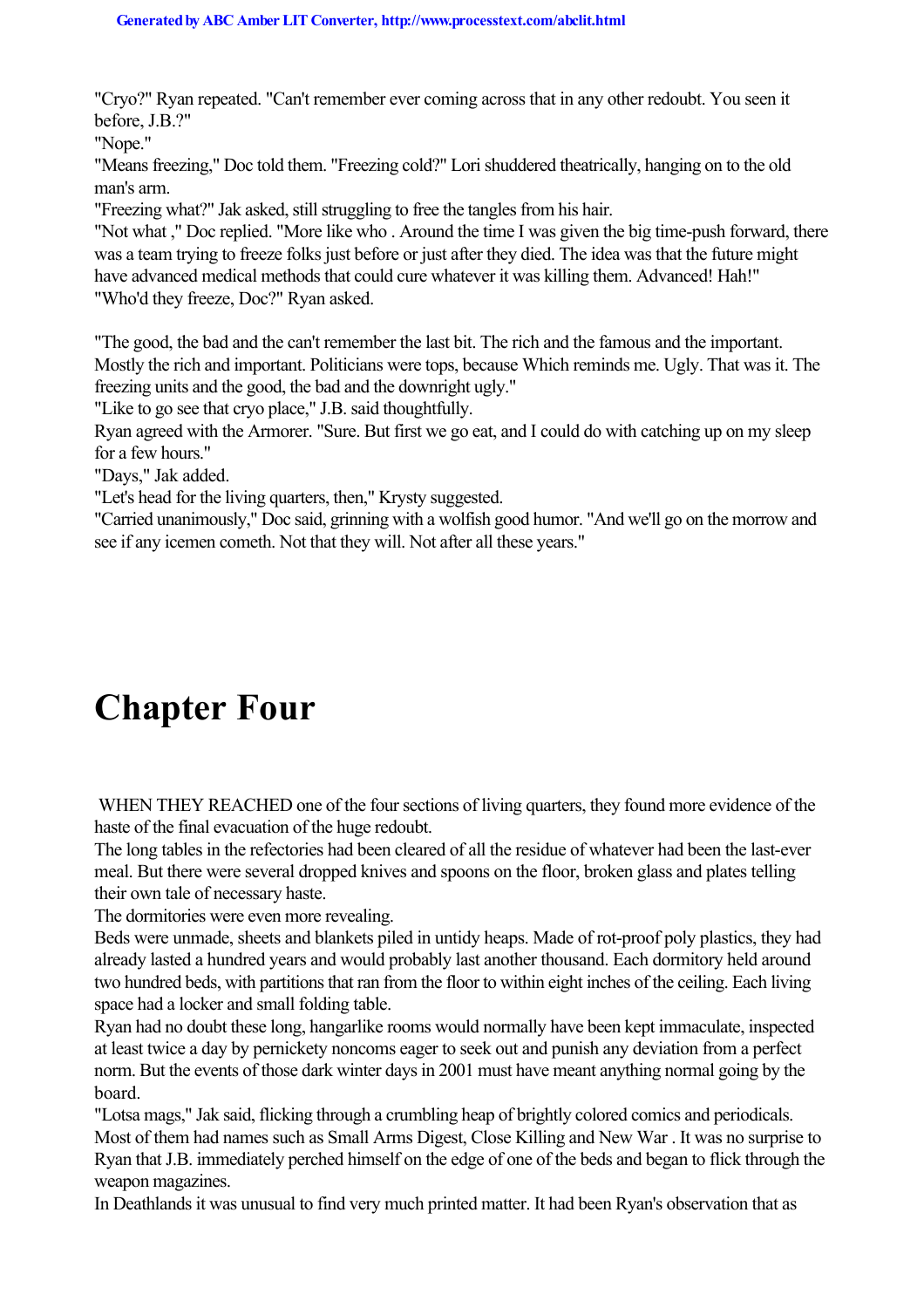many as ninety percent of the entire populationnot counting mutieswere functionally illiterate. Many villes had their own little news sheets, run off on antique presses, while one or two of the wealthiest barons might have working hot-metal presses. It was rare to find anything illustrated that had been printed since the long winters.

"Look, lover," Krysty said, laughing. She held out a frail tabloid, rejoicing in the name of The Weekly Probe . Its front pages carried several headlines of varying size King Charles Starlet Bribe Divorce Scandal, said one. Sadly, someone had cut out the photo from the back page, which had run beneath a screaming headline My Breasts Are Like Dried Cantaloupes, But My Hubby Adores Them.

"Ugh," Krysty said. "Just touching stuff like that makes me feel kind of dirty." She paused. "Hey, Ryan?" "What?"

"How long since you had a bath?"

"Round 'bout nine years is my guess, Krysty," J.B. joked, glancing up from an exploded, double-page color drawing of a .32-caliber Korth revolver.

Ryan gave him the finger. "Butt your nose out of this one. I guess the last time I had a bath wasn't all that long ago."

"Give me a date, lover. Back in New England? Doesn't count. Just a dunking in salt ocean. I mean a real honest-to-Gaia bath with hot water, soap and all the trimmings."

"Not since" He shook his head. "Truth is, I don't remember."

"Me, neither," Krysty replied. "How 'about following that green line on the map? One that points to Bath and Shower Facilities. I could really get into some good warm suds."

"Fucking triple ace on line!" Jak exclaimed, smacking his left fist into his right palm in a gesture of enthusiastic agreement.

J.B. nodded, glancing across at Lori and Doc. "You two?"

Lori sighed, hugging the old man's arm. "Little girl'd do nothing for a hot wash, Doc."

"Anything," he corrected.

"How's that?"

"You said you'd do nothing for a But, let it pass, sweetness. I confess that the prospect of laving my weary soul is too tantalizing to imagine. Will there truly be hot water and all?"

Ryan looked again at the map. He rubbed a hand over the stubble on his chin, feeling the dirt and grease under his fingers, wrinkling his nostrils at awareness of the stench of his own body.

"I don't know, Doc. But there's sure as gren-chill one way to go find out."

Doc whooped, slapping his thigh so that a great cloud of acrid dust billowed from his breeches. "Then let's go and follow the yellow brick road," he shouted.

"Green, Doc. It's a green line on the map," J.B. said.

#### IT WAS MAGIC.

The shower rooms were only about a hundred yards away from the dormitory, and a recreation room with television, books, ceedees and pool tables opened on the right. Then locker rooms, divided into male and female sections.

"Think I'll come in with the guys," Krysty said, "if nobody objects."

"And me," Lori said eagerly. Nobody objected.

Ryan sat on one of the immaculately clean and polished benches in the shower room, peeling off his clothes. There were sec locks on the inside of the entrance doors which would hold any attackers long enough for the six companions to get to their blasters.

The bathing complex was divided into smaller sections, each with hot tubs, whirlpools and showers. By common consent, the two couples each went into one section, J.B. and Jak sharing a third.

Krysty had turned on the polished chrome taps to the big tub, testing the water with her hand. It took some time to run warm.

"Sure there'll be some hot left after a hundred years?" Krysty called.

"Nuke power plant's working still. Water in a sealed recycle unit. Should be all right, if you wait long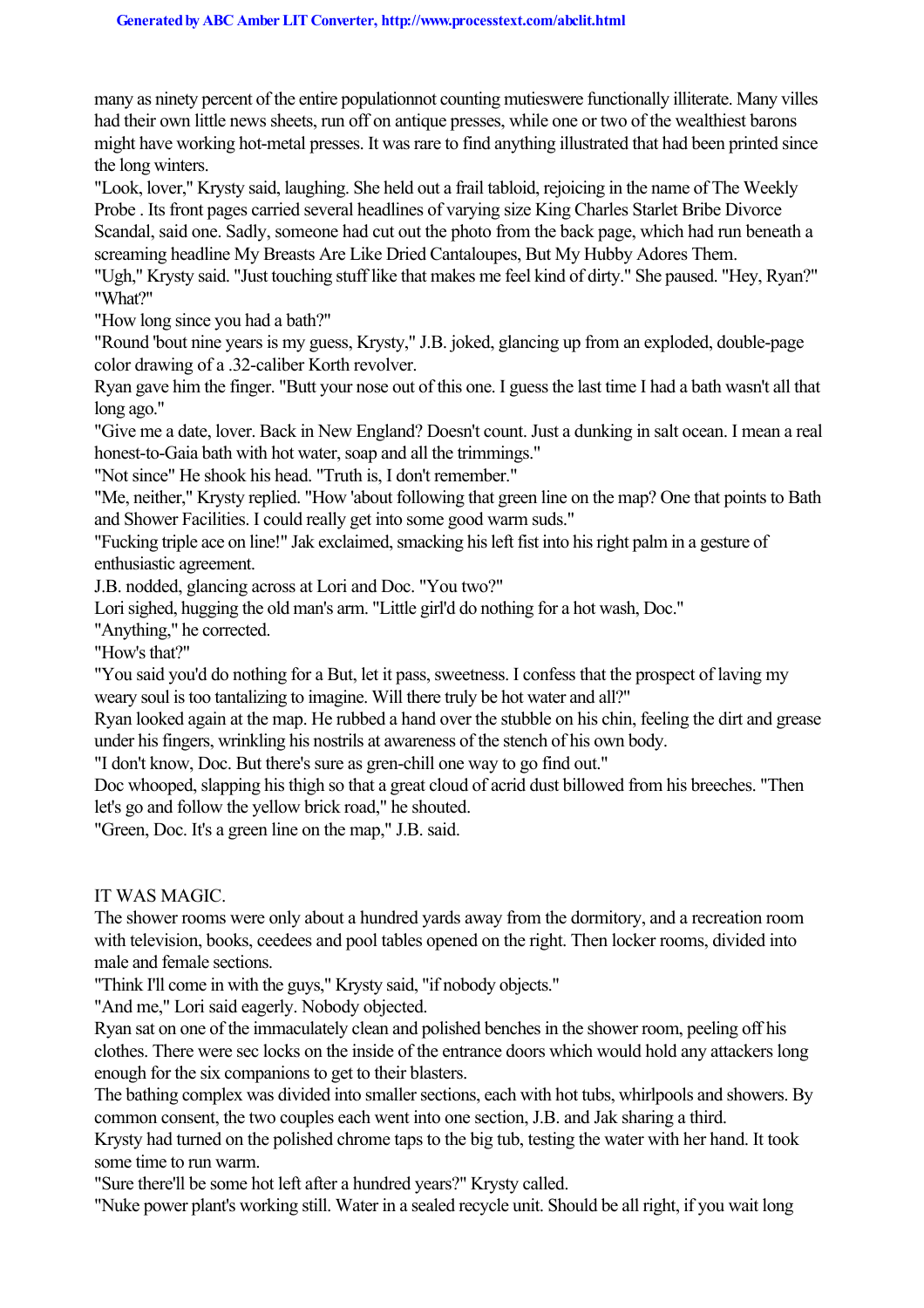enough."

"Yeah!" she shouted. "Steaming. Have to turn the thermo down or we'll come out pink and skinned. You got your clothes off yet?"

"On the way. There's a fifteen-minute laundro on the wall. Clean and tumble dry. Figure I'll risk my clothes through it while we wash."

He unlaced the combat boots, throwing his socks into the cleaning machine. The skin of his feet was pale and unhealthy, and he realized that it had been a very long time since he'd even had his boots off. One of the problems of moving through the Deathlands was that it was rarely safe to strip off completely, even for a night's sleep. The heavy-duty dark gray pants, slit so that he could pull them over the calf-high boots, came off next, followed by his shorts. The brown shirt was last, chucked into the round, glassed port of the cleaner. His long coat with the white fur trim rested neatly on the bench beside the white silk scarf that had the small metal weights in its ends. The wrist chron was waterproof, so he kept it on. Before moving toward the sounds of splashing and the billowing tendrils of steam, he made sure that all his assorted weapons lay ready to hand.

Stripped naked, Ryan realized that his own personal freshness wasn't all that it might have been. He caught sight of himself in a full-length mirror by the side of the open doorway through to the showers, paused and looked himself up and down. But not from vanity. He simply looked himself over, knowing that yet another of the Trader's favorite quotes had been something to the effect that the most basic weaponry tool was your own body.

Ryan's thirty odd years of living had been as tough as they could have been, with very little gentle quiet in them. Though he stared critically, he felt he was in good shape a rangy, muscular body, flat across the stomach, with deep chest and narrow hips; a mat of dark hair curling across his chest, spilling down to tangle around his groin and lower stomach. There were seams and scars all over his trunk, arms and legs, and each of them told its own painful story of bad times from his past.

"Checking the reflec, lover?" Krysty teased, appearing in the mirror at his side. "Making sure everything's in real good working order?"

"Yeah. It's not Hey, stop that!"

Krysty giggled and didn't stop. She pressed herself closer against Ryan's body, right hand reaching around his hip.

"I said to stop doing"

"Yeah," she said, stepping away from him, head to one side, admiring her handiwork. "Everything's in real good working order."

"What'd you stop for?" he complained.

"You told me to. Know how I always obey my lord and master? Just like my mama always instructed me"

"I'm going in to wash up. If you're not undressed and in the tub with me in aboutlemme see. In about forty-five seconds"

"You'll what?"

"I'll come and get you, ready or not, and heave you in."

"That a threat or promise?"

"You got forty seconds to find out. Forty seconds and counting."

Krysty made it with six seconds to spare, leaving her khaki overalls in a heap and her dark blue cowboy boots with the silver spread-winged falcons lying crookedly at the side. The cleaner had swallowed her neat bra and light blue bikini pants.

There were automatic dispensers set in the wall, with trim, polished nozzles. Krysty pressed her hand under one and a thin mescal worm of scented soap settled in her palm.

"Come on in, lover. Water's real good. Fireblast! It's been such a damned long time."

Ryan called to her from the sunken bath. He was stretched out full-length, resting his head on the edge of the tub, his thick hair matted and wet. He grinned up at her.

From beyond the next partition they both heard Lori squeal. "It's cold!! Why aren't you turned it up hot, Doc?"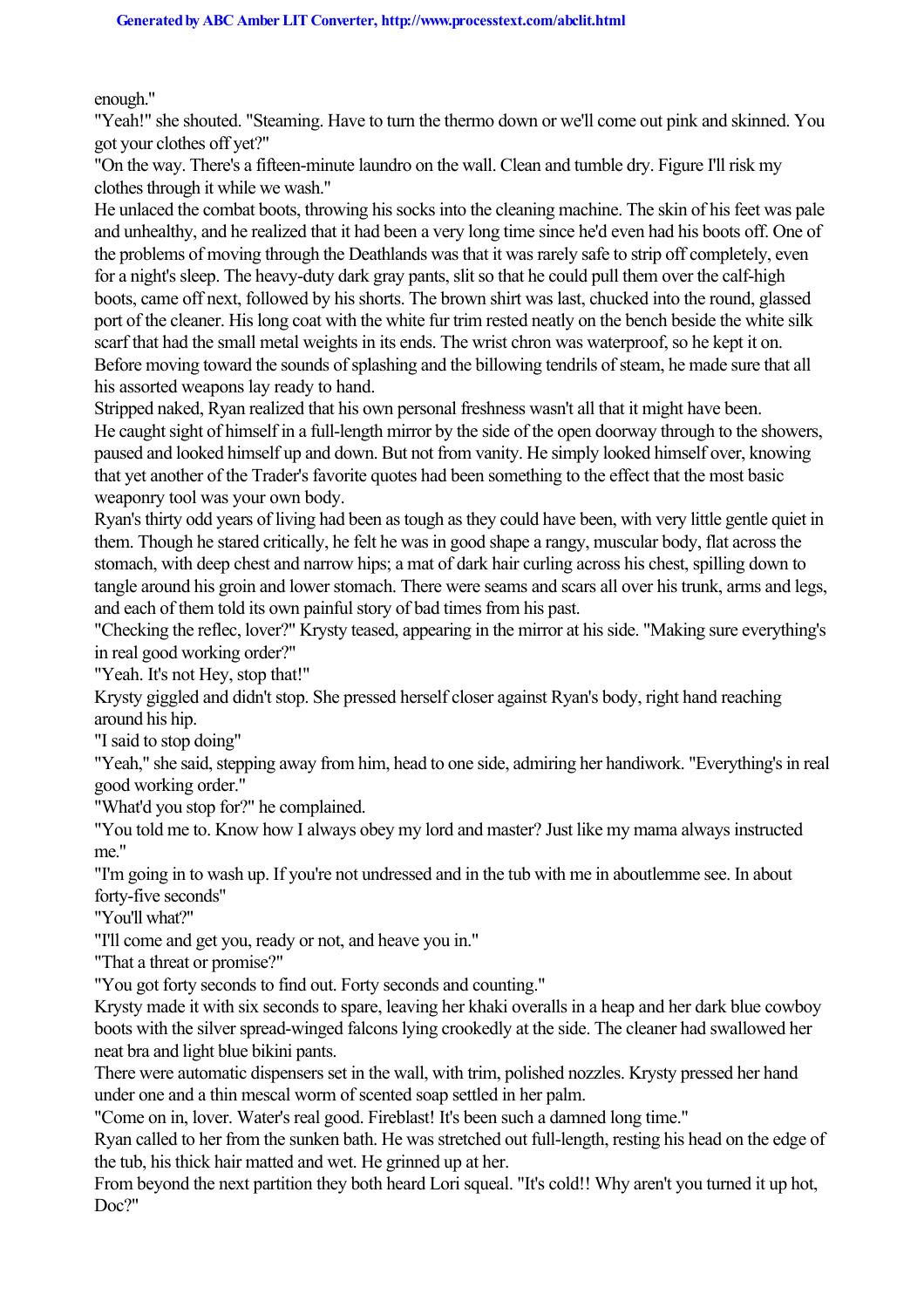They couldn't catch the old man's reply, as it was drowned out in a hissing torrent of steamy water and a burst of giggling from Lori.

"Sounds like Doc might have gotten himself turned up hot," Krysty said, padding to the edge of the bath, looking down at Ryan's lean and muscular body beneath her in the spray-topped water.

She was partly on his blind side, and he tipped his head to glance up at her, thinking what an amazing physique she had broad shoulders tapered to a slim waist and tight, firm buttocks; she had the thighs of an athlete, with slim ankles; her breasts were tipped with fire, her nipples hard as cherry stones.

The steam was affecting Krysty's sentient hair, which was uncoiling after the defensive tightness against the cockroaches, tumbling in vivid waves of luxuriant crimson. Ryan noticed that the curling hair at the junction of her magnificent thighs was opening like a soft vermilion fan.

"See what you like?"

He grinned. "And I like what I see. Come on, Krysty." He held his arms up to accept her into the embracing warmth of the steaming tub.

One in the bank of hair dryers wasn't working. And when they tried to shower after their lovemaking in the tub, Ryan and Krysty discovered that half of them were only running cold.

AFTER HIS BATH Ryan took the opportunity to shave off the stubble that seemed almost a permanent part of his life, revealing the livid scar that seamed across his right cheek from the corner of his good eye past the angle of his mouth.

Krysty brushed out her hair, making it crackle with vitality. By the time they'd finished, their clothes were ready, clean and dry, slightly warmed. Ryan laced up his boots, stretched and yawned. "That was so good, lover," he said quietly. "All I want now is a decent meal and then twelve hours of bed." She didn't reply. Dressed only in her bikini briefs, she walked to stand by him, kissing him on the cheek, as soft as the caress of a hummingbird's wing.

J. B. DIX, TRIM AND SPRUCE, had found what had once been the living quarters for some of the administrative officers in the redoubt separate cubicles, each with double-size beds, and dining areas with tables that seated six. The kitchen units held a better than average range of tinned food. To everyone's relief the stove worked and there was no need to open any of the ubiquitous and disliked self-heats. "By the three Kennedys!" Doc exclaimed. "But we are surely the most elegant sextet in all of Deathlands. Not to mention the most fragrant."

Jak had appointed himself in charge of the cooking facilities and he was bustling around, helped by Lori. The boy's hair, under the rare influence of shampoo and clean hot water, danced around his narrow face like the fine spray of the ocean thrown on jagged rocks. Ryan found cutlery and plates while J.B. scavenged around some of the lockers in the individual rooms.

"What're you heating up for us, Jak?" Krysty asked, leaning back in one chair, resting the heels of her boots on another.

The boy peered at the faded labels as he slid them into the electric opener. "Tomato soup, oxtail soup and vegetable soup for the start. Potatoes, chicken nuggets and corn. Cherry and apple pie to finish up." "Sounds real good," Ryan said, licking his lips in anticipation. "Hope it's not gone sour over the years." "Tins would have blown," Krysty observed. "Should be fine. Oh, but that smells wonderful, guys! I can't

wait."

"And look what I found to go with it," said the Armorer, brandishing a ribbed bottle half-full of a dark amber liquid.

"What's that?" Lori asked.

Doc, who'd been fiddling with some sort of electrical control unit in the corner of the dining area, glanced around. "That's Southern Comfort, child. The peach nectar of the gods. Set 'em up, John Barrymore Dix. Best damned barman from Portland, Maine toto somewhere else. Make it one for my baby and one for the road."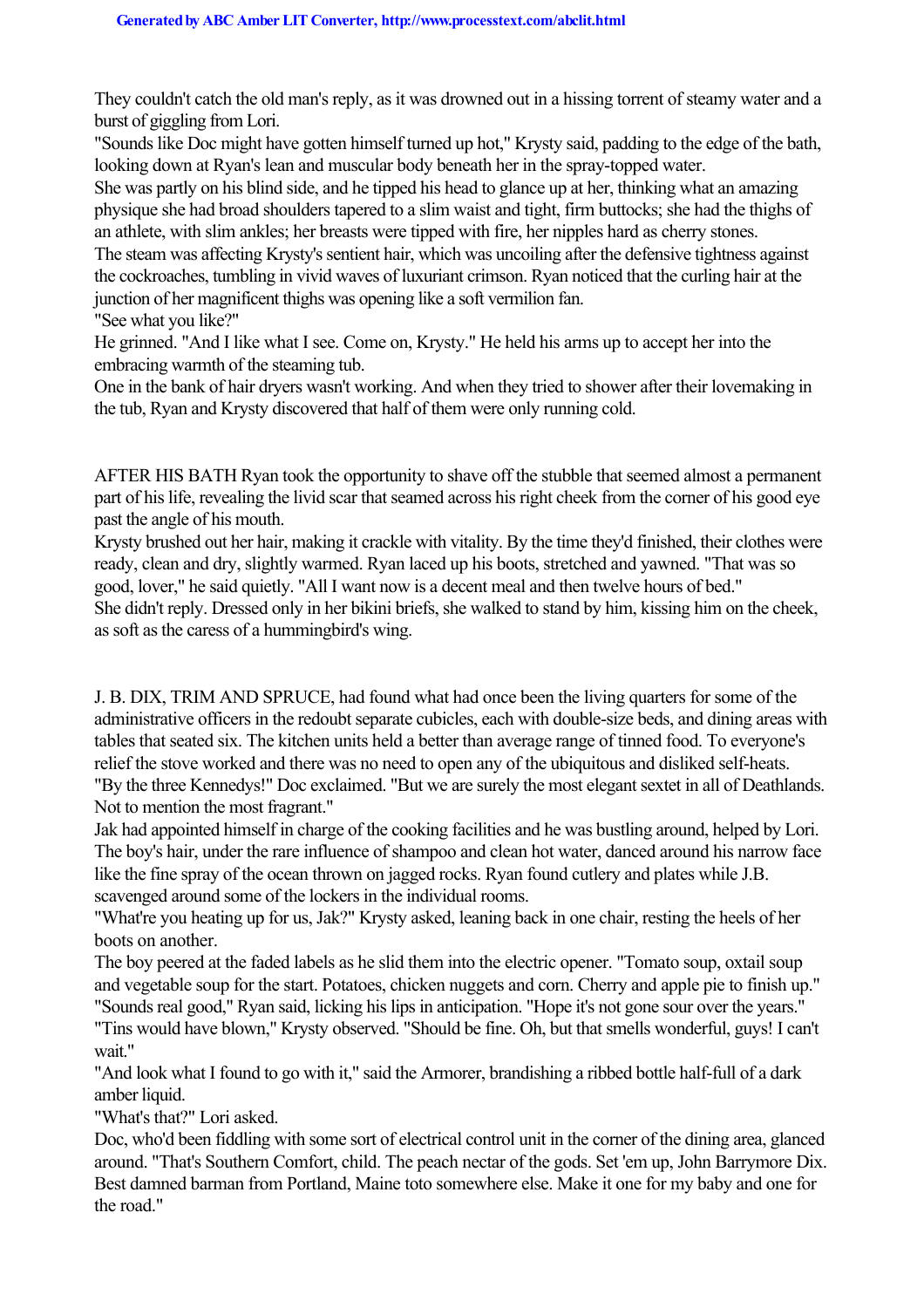#### **Chapter Five**

IT WAS a truly magical evening.

Krysty found some old wax candles in a tiny cupboard marked Emergency Illumination, and they dimmed the overhead neon strips and sat in the soft pools of spilled golden light. The Southern Comfort was as marvellous as Doc had said, brimming over with the taste of peach summers long, long dead and buried in wastelands of glowing ash.

The heated food was some of the best any of them had ever tasted. The soup was a little thick on additives and preservatives, though Lori had succeeded in scooping most of it from the top.

Doc had managed to get the range of concealed speakers around the angles of the room to function, digging out a set of ceedees to accompany the meal. Most of it what he called classical music. Ryan would personally have liked some songs with words, but he had to admit the gentle rhythm went well with the unhurried, peaceful meal.

"This is Vivaldi," Doc informed them, beating time to the music with his fork. "Four Seasons. Lovely, isn't it? There's a Mozart flute concerto next, and then some Gregorian chant. Monastic music." He looked around the table, seeing only a universal blankness. "Well, perhaps you'll like it anyway."

Toward the very end of the meal, as Jak was heating a can of coffee, the sound began to crackle and cut out in one of the speakers.

J.B. caught Ryan's eye. "Got a feeling our arrival here's starting to set some malfunction chains toppling over."

"Could be. Often happens. You find a place untouched since the big fires. I've done it. So've you. Mebbe pick something up and it works. Hasn't been touched in a hundred years. And it works. Ten seconds later it falls apart right between your fingers."

The candles were guttering. Lori had also gone scavenging and come across a box that had once held some chocolate-covered peppermint candy. But it had gone as hard as stone and nobody could eat any. The teenager had been upset by that, leaving the supper table before the others and wandering off to the room she was sharing with Doc.

"My lovely flower sure gets touchy these days," the old man said sadly, more to himself than those remaining. "Must be the generation gap. I daresay there must be something like eight generations between us. I hadn't thought about it like that before."

"Figure I'll go sleep." Jak stood up and stretched like a cat, muscles cracking. "That was one of the best times." He nodded to his four friends and went off to bed, a little way along the passage from the dining area.

Krysty topped up her mug from the pan of coffee that still bubbled on the stove, listening to the melancholy music in the background.

"It's sad, Doc. What is it? Violin or something deeper?"

"Cello, my dear lady. A piece by an Englishman called Edward Elgar. I met him once, as I recall. Slip of a man, yet he burned like a flame. That must have been Oh, I disremember."

"You're like a living time machine, Doc," Krysty observed, sitting next to Ryan, letting her hand drop with an easy affection onto his wrist.

"There are times have been times, when I have wished only that this time machine could grind to a halt, my dear."

"You got friends, Doc," Ryan said softly.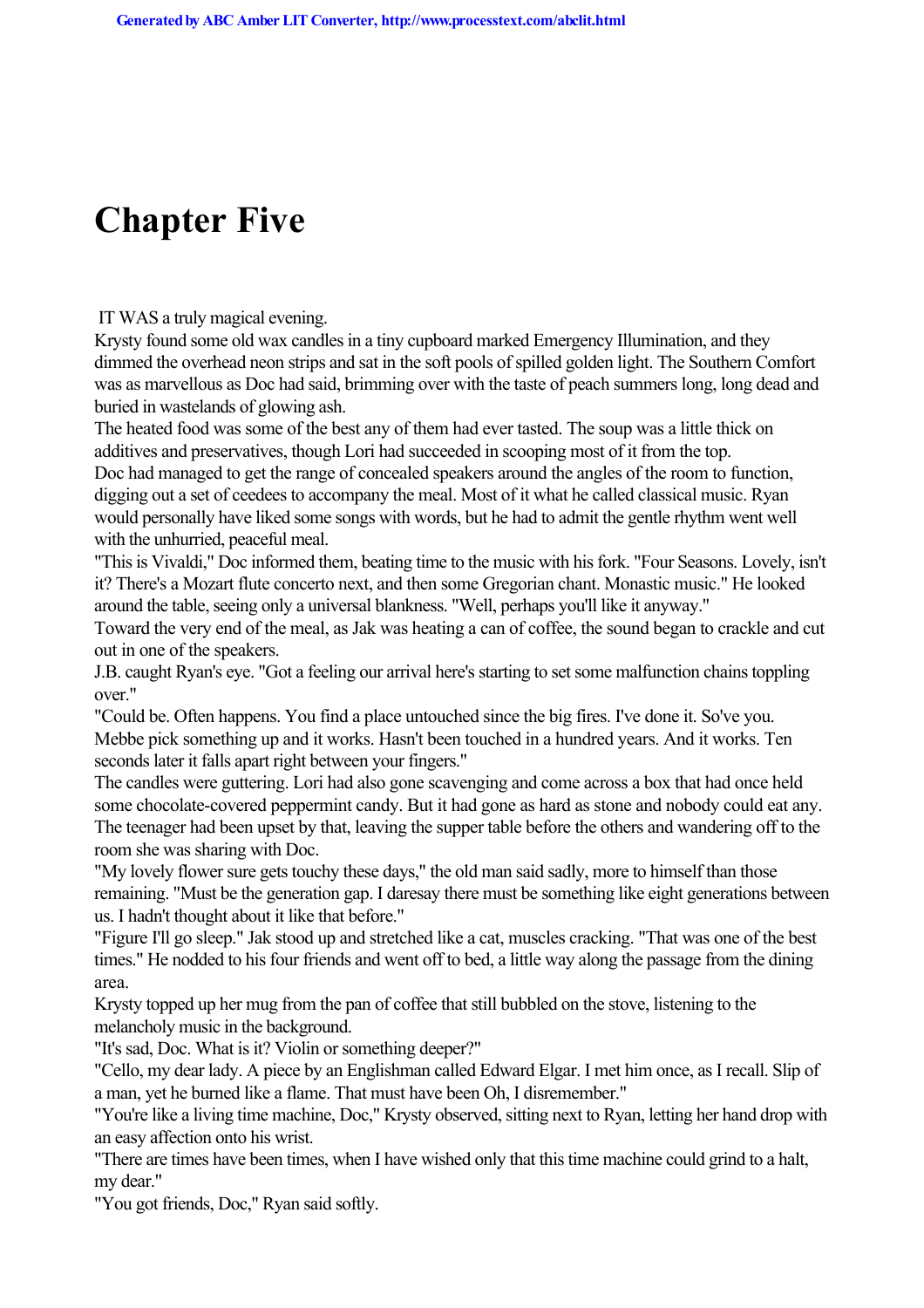"I have a wife and I have two children. No!" The word was almost shouted. "No, Ryan," he continued more calmly. "I no longer have a wife. Emily Louise is dead and buried in the family vault in Deadwood. Mount Moriah, I think it wasup a steep hill, among trees, with a view across the hills. I went there once, with Emily, when we were young and so in love. There was a grave there, a young child's. The stone said 'We really miss our little boy.' Oh, sweet God, how I miss my own little ones! Rachel and Jolyon. Both resting with their Mama. One day, I would wish to be joined with them again, Ryan." Tears began to course down Doc's face, between the newly shaved furrows, dripping off the end of his chin onto the table. "You hear me, Ryan. If it is humanly possible, then I would wish to be buried with my wife and children in Deadwood. If it still exists. They showed me a photo of the grave once. So I know they are there. Do that for me, Ryan?"

"If I can, Doc. But you gotta know that it's not likely."

"No?"

"Not likely," Ryan repeated. "Chances of us being around that part when you finally buy the farm Chances are, we'll all have gotten chilled before you. You old buzzard, Doc. You got more years left than the rest of us together."

Suddenly conscious that he'd been weeping, the old man dabbed at his eyes. "Good of you to say so, my friend. But ask not for whom the teller bowls? He bowls for me. I believe that my memory has played some scurvy trick with me. That sounds to be a little awry. No matter. I should go and join my sweet bird with her youth. Good night, sweet friends. May choirs of angels sing you to your rests."

Doc made an unsteady bow and tottered off toward the room he was sharing with Lori, the other three watching him go.

It was Krysty who broke the long, thoughtful silence.

"Bastards who trawled him from his family set up a damned big debt. I just hope they died slow, cold and alone."

J.B. stood up. "Odds are they died hot and fast, Krysty."

"And alone?"

He nodded "We all do"

With a nod of the head he left Ryan and Krysty, closing the door quietly behind him. The music had ended, and there was only the faint, muted hiss from the speakers.

"You and me, lover," she said.

"Best there is," he replied, leaning back and sighing.

"Handful of jack for your thoughts?"

"Been a great evening. One of the best. That peach drink. Good food. Doc's classic music. Just the six of us. Times we've seen. Places we've been."

"Getting old, lover. A sure sign when you start getting What's the word I want? Nostalgic. That's it. You can't look back at yesterday, Ryan. Tomorrow's the one really counts."

"Guess you're right. How d'you feel about going to bed?"

KRYSTY FOUND some packets of deconstituted egg and cooked them in powdered milk, adding some shreds of freeze-dried bacon for something that approached an old-fashioned breakfast. They could wash it down with reheated coffee.

"Stove's blinking on and off," she said. "Looks like some of the auxiliary power sources are giving up. Mebbe even the main power. Be bad news for the gateway if it's that."

Ryan brushed his fingers through his hair. "Yeah. Could be real bad. After we've eaten we'll get everyone together and talk about it. Most times we've ended up in a redoubt we take a look outside. Could be for once we should think about making another jump out of this place."

Krysty sighed. "Another jump? Need it like a rad shot in the head. Come to think of it, lover, that's just what another jump would feel like."

Jak and J.B. appeared ten minutes later, followed by Doc. He apologized for Lori's lateness, explaining with blushing cheeks that it was her time of the month and she had stomach cramps.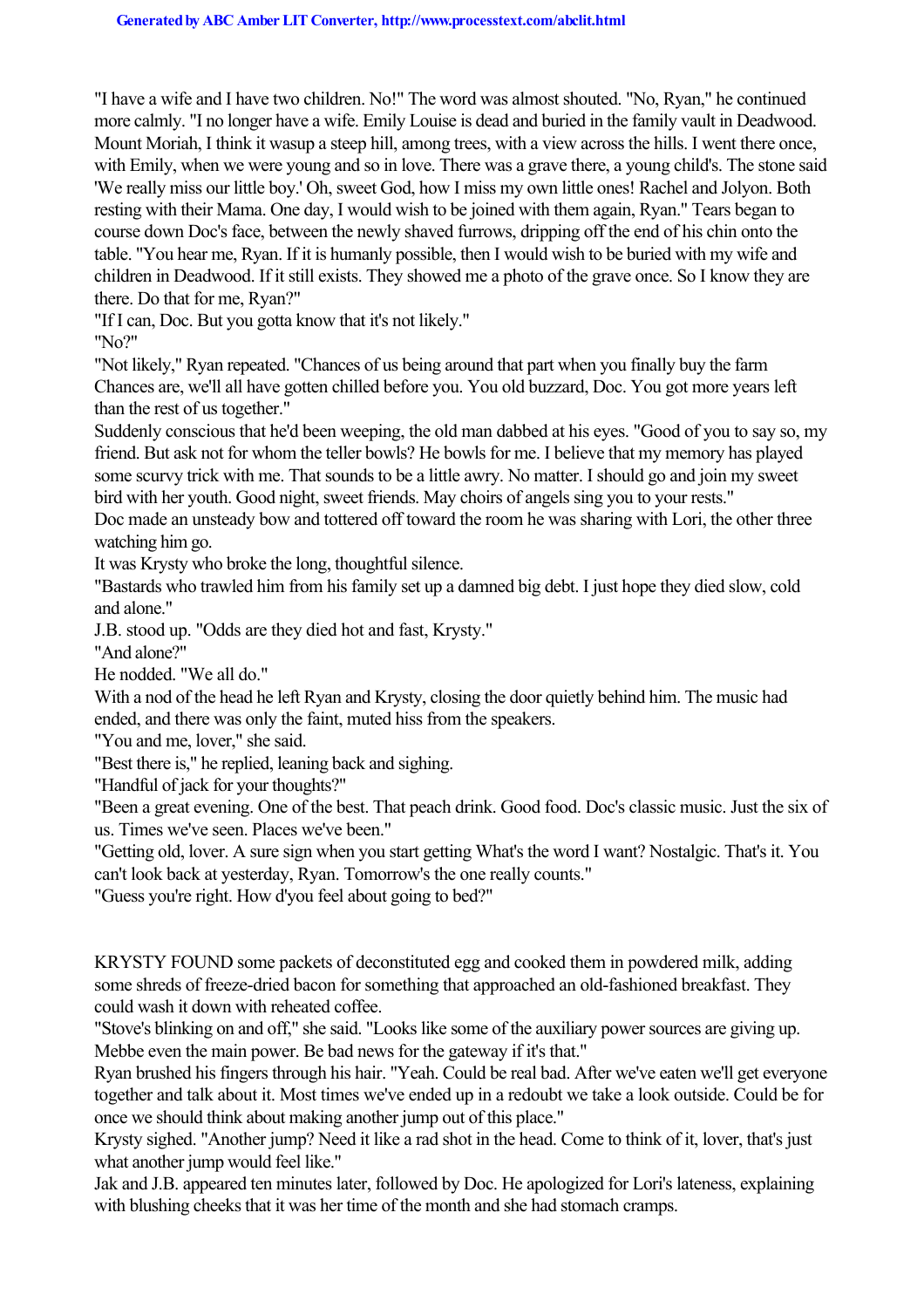The discussion didn't take very long. Everyone was interested in going to find the freezing section of the redoubt. There was a general agreement that it was only fairly minor bits of electrical equipment that were failing, most of them coming off unimportant sections of the main power grid for the huge fortress complex.

While the others were eating, finally joined by a pale-faced Lori, Ryan decided that he'd go and freshen himself with another shower.

The immaculate white tiles and the mirrored chrome taps and controls heightened his anticipation of the steaming water.

Fortunately Ryan turned on the taps before he stripped and stood under the needle-jets.

There was a distant, sinister gurgling, amplified by the metal pipes. Ryan quickly stepped back, hand dropping to the blaster on his hip. The noise became louder, an obscene bubbling sound, surging toward the shower room.

"Fireblast!" Ryan moved away, hissing between his teeth at the appalling stench.

It was a black liquid, streaked with vivid green, like rotting molasses. Oozing from the gleaming metal nozzles, it crept down the walls, staining them with its glossy filth. It flowed over the main control taps before Ryan could get anywhere near them, making it impossible for him to stop the outpouring. He heard the door open, and Jak called out to him. "You here, Ryan? Wewhat fuck's stink? You okay, Ryan?"

"Stay where you are, Jak. Yeah. Looks like it's end of the line time for hot showers. Power unit just pulled the plug on us."

Despite the new evidence of the redoubt beginning to run down, everyone agreed that they should at least take a look at the cryo section.

Following the light blue pattern on the fortress map, they headed north, through areas of the huge redoubt that had been more carefully evacuated and cleansed. Only once did they find any region that proved interesting.

"Map said there was a small arms and plas-ex module out this way," J.B. said. "Be good to find it and see if mebbe there's anything left that we could use."

"Always use a few spare rounds for the G-12," Ryan agreed.

A torn poster on a side wall proclaimed that Volvos Are BestForget the Rest.

"This way." Jak pointed to a side passage. A neat yellow sign warned all B8 or lower cleared personnel not to proceed farther without signed sec permit. The armored door was half-open. Spray-painted on it were the two words Raiders Rule.

"Gridiron team," Doc explained as they stooped beneath it.

Lights shone brightly ahead of them. Most illumination units in redoubts operated on proximity-trembler systems. Sensors picked up the vibrations of anyone moving along the corridors and would switch on the lights for a couple of sections ahead. So, no matter how quick you were, you could never catch a functioning length of corridor in the dark. To try was as futile as a man spinning around in front of a mirror, hoping to snatch a glimpse of the back of his own head.

The corridor opened without warning into a massive room, at least as large as an aircraft hangar, divided by partitions and pallets like some vast warehouse.

"Black dust!" J.B. exclaimed. The use of this rare saying told his companions how truly amazed J.B. was. Most of the shelves were full of cartons, tins and boxes of all manner of ammunition and explosives. Spilling out over the floor, the munitions gave every evidence of something near to panic, of people scrabbling to survive despite the odds.

"Let's go, guys," the Armorer said, his sallow face alight with eagerness, eyes sparkling behind the lenses of his glasses. None of the others, except for Ryan, had ever seen him so animated. Ryan had once seen J.B. more excited, but it had been in another time and at another place.

"Could be boobies?" Jak suggested, stopping J.B. cold in his tracks.

"Could be, kid. Sorry. Didn't mean to call you that. Could be, Jak. Good point. But we've never seen nothing in any other redoubt. No, I figure we're safe. Just take a little care, is all."

Mostly they ran into booby traps out in mutie country. Then a lot of care had to be taken about what was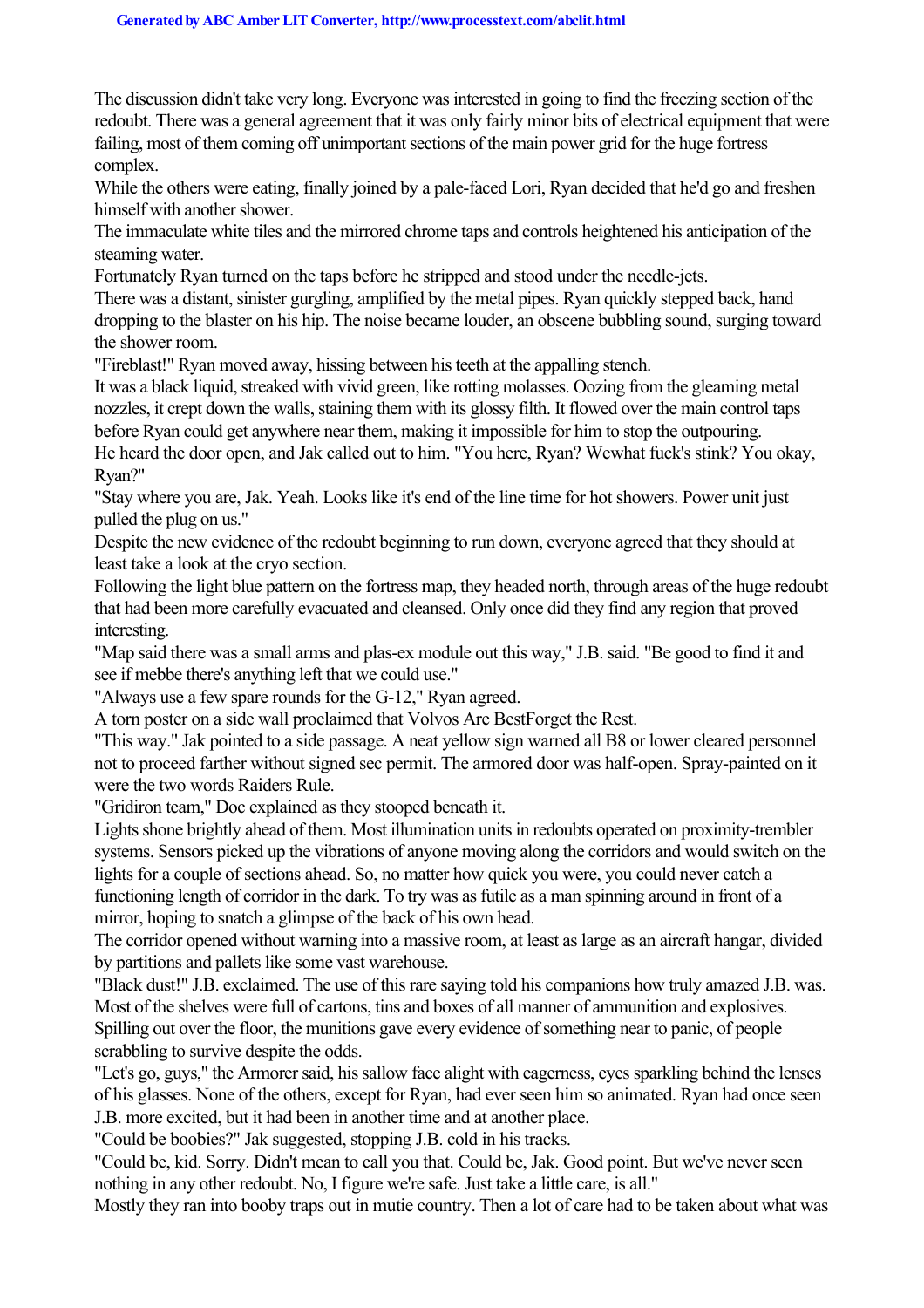picked up or moved. Four of the young blaster team from War Wag Three had gone to buy the farm together, around five years ago, Ryan figured. They'd stumbled into an encampment of stickies, out toward the Darks. One of them had seen a tiny crippled baby, bawling its eyes out and had stooped to pick it up and comfort it. He'd snagged a thin fish line linked to a simple detonator and a pound of plas-ex. It'd taken over an hour to collect the shredded flesh and bone of the four adults and the infant out of the surrounding trees and bushes.

Krysty had plenty of ammo for her own 9 mm Heckler amp; Koch P7A-13. She wandered around the huge storeroom, hands in her pockets, feeling the cold smoothness of the jet-black stone Apache tear. She watched as Ryan, Jak and J.B. darted around like children in a candy store. Not that Krysty had ever seen a candy store, except in old vids and mags.

Ryan was delighted to find an unopened wooden box of rounds for his caseless rifle. Ammo was becoming increasingly scarce throughout the Deathlands, particularly for rare guns like the G-12. It was a fifty-shot automatic, able to fire on single shot, triple or continuous burst. The rounds had no metal jacket, being molded into the case of the actual propellant. They were 4.7 mm by 21 mm. He eagerly loaded one of the pockets of his coat with the unusual rounds. The SIG-Sauer pistol fired standard 9 mill ammo, which was still being made, in unreliable bastardized forms, in any ville with a decent machining plant. Krysty strolled up and down the aisles, carefully avoiding stumbling over the hundreds upon hundreds of loose rounds scattered everywhere. There were neatly typed cards thumbtacked to the shelves, telling her what was in the cartons. And what had once been there.

Lists of death-dealing names, some of which she recognized and some she didn't, the endless fugue of the long-gone megacull.

Lori took a handful of .22 rounds for her pearl-handled PPK, and Jak stuffed another couple of dozen .357 slugs for his Magnum cannon into his pockets.

Not surprisingly, there was nothing there that Doc could use in his nineteenth-century Le Mat handgun, with its central .63 caliber scattergun barrel and the nine-chamber revolver barrel, firing straight .36s. So the blaster remained in the hand-tooled Mexican holster rig.

Overlooked on a back shelf, behind some tumbled boxes of Mark Seven ball, J.B. discovered a dark green metal container, stamped in an endless string of white letters and numerals. He hauled it down, letting it crash to the floor, then levered the spring clips open along one side.

"Hey! Come look! Anyone want a real good new blaster? With lotsa rounds?"

Everyone gathered by the crouched figure of the Armorer, peering over his shoulder. He was pulling sheets of brown waxed and oiled paper off a dull black gun.

"Heckler amp; Koch full- and semi-auto," Ryan said. "Don't know the model. Never saw one like that. Integral silencer."

"And laser-optic sight," J.B. said with a note of reverential awe in his voice. "It's one of the MP-7 SD-8s. Only made a few, according to what I've seen. Supposed to be a good gun for anything up to thirty yards."

"Going to change that old Uzi of yours, J.B.?" Ryan asked, not really expecting Dix to agree with the suggestion.

"Why not?"

"Hey, I was only"

J.B. picked up the blaster and cradled it, feeling for the button to activate the laser sight, aiming it across the room. Everyone watched the tiny ruby dot of light. "Yeah. Like the feel."

"You fire it from the shoulder?" Krysty was puzzled by the strange double sight on top of the short muzzle.

"No. Not at all. Close quarters you press the trigger and spray. Aimed shots you can use the laser spot. Then hold it braced against the hip and let go. No need to aim from the shoulder. Not with a baby like this."

Without a sign of regret the Armorer laid down the battered mini-Uzi that he'd carried for so long over so many miles, walked away and began to rummage through the box that contained equaloy 9 mm ammo, emptying his pockets of the old bullets.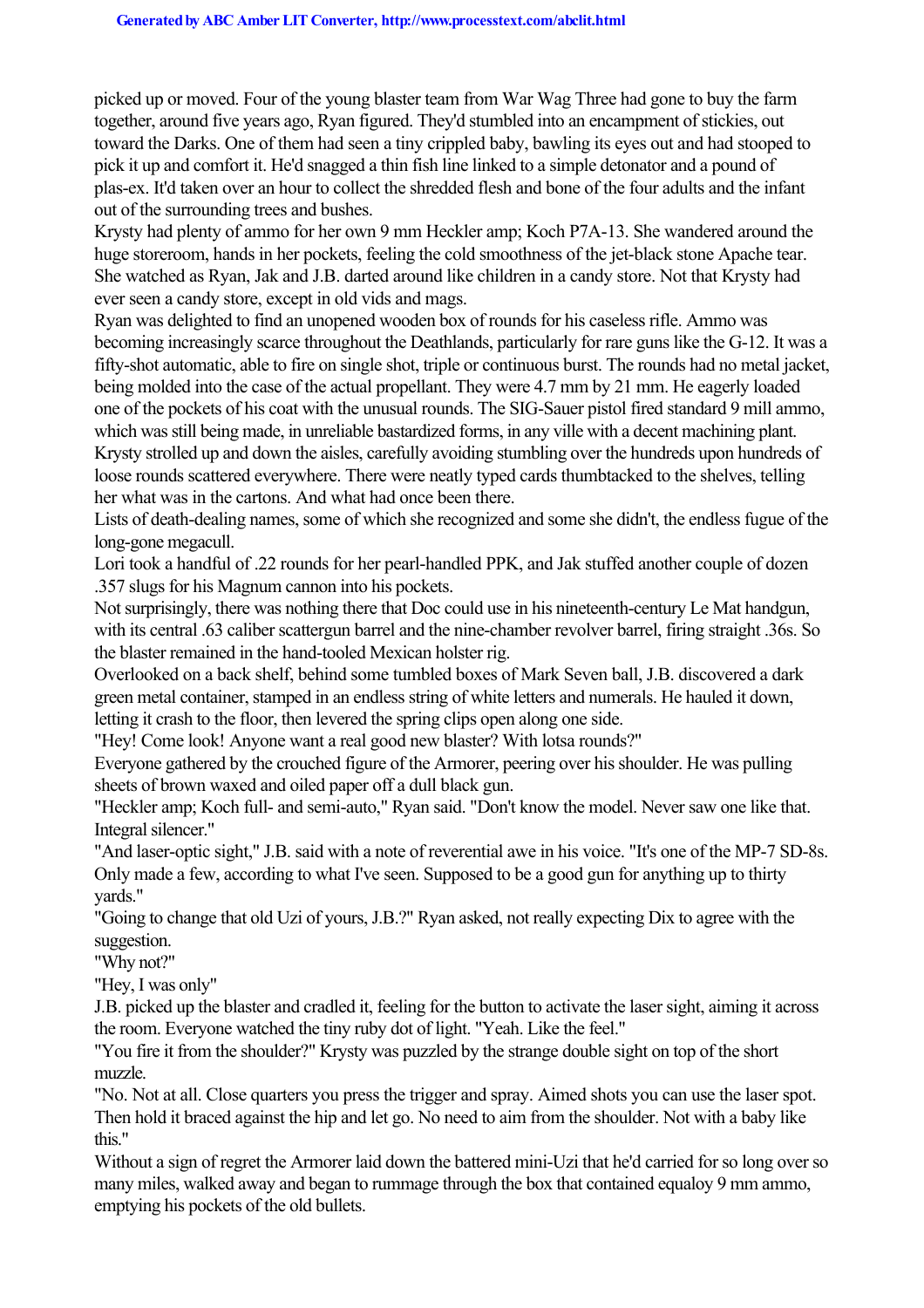Jak picked up one of the guns and hefted it, shrugging and putting it back again. "No. Slow down close fights. No."

"Saw some grens racked up over that side," Ryan said.

"Yeah. And some plas-ex. Be right there with you, I when I got enough ammunition."

Jak and Krysty followed Ryan across to the far side of the weapons wing of the redoubt, with Doc and Lori trailing behind them.

"Here. Look colors!" the albino teenager exclaimed, standing, jaw gaping, at the serried rows of different kinds of hand grenades.

They were much smaller than the type used in the conventional wars of the twentieth century, only half the size of a baseball, but relatively heavy. Some had two-step button firing pins and some had flip-top detonator releases. All were silver or black, with bright strips of different paints. Labels told what each one was.

"Scarlet and blue is imploder. Met one of those before," Jak said, remembering a close call on the Mohawk River. "How they work?"

"Like an explosion, only it works on a kind of antimatter principle. Sucks things in as it goes off," Ryan explained.

Krysty ran a long finger down the row of printed labels. "Stunners. Burners. Frags. Lights. High-alts. Shrap. Nerve. Smokers. Grounders. Low-ex. Delays, various. Remotes."

"Take an implode, stun, burn and frag each. Others are too specialized for us. Basically we'll just want to stop or chill. Nothing else."

They all stashed away four grens. Ryan pocketed a couple of extra implodes for good measure. Lori complained that they were too heavy for her.

"What's the pointing for?" she asked. "Got blasters and they do any job."

Doc shook his head. "I fear that when in Rome I mean, when in Deathlands, one must look first for survival. Anything above and beyond that is somewhat of a bonus, my dear child."

Lori pouted and swung away, the bells on her spurs tinkling with their usual thin, bright sound. As she stalked off she tripped over some loose ammo, cursed and nearly fell.

"She'll break her rad-blasted ankle with those heels one of these days," J.B. stated.

Ryan nodded. "Could be." He looked around. "We all got what we want? Enough to chill a mutie army, I guess."

"After the chill, we can go and look at the freezing," Doc said, smiling broadly. "Get it? That was a joke, was it not?"

"Very nearly, Doc." Krysty sighed. "Very nearly."

# **Chapter Six**

"THIS IS IT."

The six had walked briskly through the sweeping corridors of the redoubt. One of the surprises had been that they still hadn't the least idea where in all of Deathlands they were.

The light blue locator strips had brought them to the northern limits of the fortress, which was one of the largest that Ryan had ever encountered. They saw no further signs of life and no more evidence of any seismic damage to the structure.

The nearer they came to the auxiliary exits at the northern flank, the less they saw of any hasty withdrawal. There were few rooms opening off, and all of them had been stripped bare and left utterly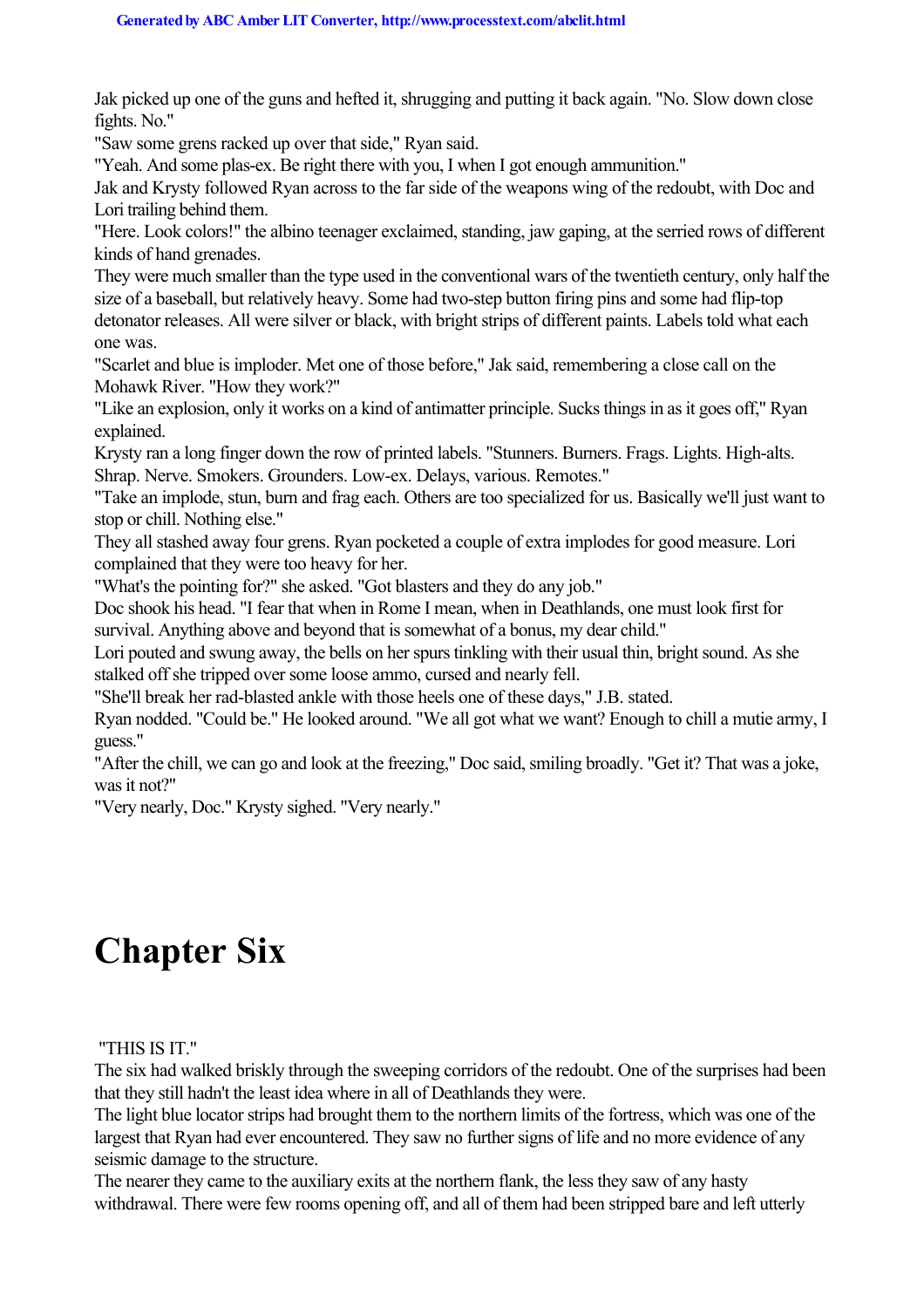deserted.

"Anything else you can tell us about these cryo places, Doc?" Ryan asked, walking alongside the old scientist.

"When I was first trawled, none of us would have dreamed it would become possible to put a human being into a sort of suspended state of animation and then hope to revitalize them. It would have been like the books of Jules Verne."

Ryan had actually heard the name before. "But what about when you were around Project Cerberus in the late nineties?"

"No." A vigorous shake of the head. "You must be aware, my friend, that science had become ever more specialized. I saw and heardperhaps more than they wished."

"How'd they do it?" J.B. asked, joining them at the front of the party.

"The freezing?"

"Yeah. Ice or what?"

Doc sniffed. "Not ice. Some gas, I believe. Let us see how well my memory can recall" For a hundred paces or more he didn't speak, forehead furrowed with the effort of trying to remember. "Yes," he said finally. "It depends on the temperature at which the gas liquifies. Carbon dioxide was discarded because it doesn't liquify, just freezes solid at minus seventy-eight Celsius. No good. Nitrous oxide, a scant ten degrees more chill, not cold enough. Then I think liquid nitrogen."

"Colder?" Ryan asked.

"Much. My memory toys with a figure of minus one hundred and ninety-six degrees."

The Armorer whistled. "Dark night, Doc! That's some kind of cold."

"Indeed it is. I have seen experiments. A flower becomes as solid, and as fragile, as spun crystal. Place an apple into liquid nitrogen for a few moments and then take it out and strike it with a hammer. It will shatter into a thousand splinters. But I cannot imagine what human flesh becomes."

They walked on in silence for several minutes, each of them locked into imagining that situation. If an apple became like stone, then how would flesh react to being frozen?

Krysty tugged at Ryan's sleeve, breaking into his thoughts. "Figure we'll find us some freezies, lover?" "Not likely. Not impossible. If they evacuated the redoubt in a hurry, they might not have been able to take any with 'em. But from what Doc says about it, there might not have been any in the first place. It was all kind of experimental."

"Soon know," she said, pointing to the sign on the wall ahead Cryo. Medical Clearance 10 or B Equivalent Only Permitted.

"TVs watching us." Jak pointed up at the diminutive cameras that ranged ceaselessly backward and forward.

"Nobody watching them," Ryan said, pushing at the control lever for the single sec door that blocked off the passageway.

"Hear something," Krysty warned, stopping and putting her head to one side, listening intently. "What?"

"Quiet, lover."

Ryan strained his hearing, thinking he might have caught the faint soundor imagined that he'd heardor "Can't hear anything unusual, Krysty."

"Hissing. Like steam. Far off." Her body relaxed, the tension easing. "Yeah. Thought at first it could have been an armored door opening. That kind of a sound. But it's not. Too steady. Constant pitch to it." A little farther, around a wide bend, they came across a different kind of a door.

"Airlock," Doc observed. "Guess that makes sense if it's some sort of medical base."

The notice beside the armaglass-topped door ran to about fifty lines, covering all manner of rules and regulations about who could go through and when and with whose permission, as well as details about what kind of protective clothing had to be worn.

"You sure this isn't full of some kind of germy gas or nervers, Doc?" J.B. asked, looking strangely reluctant to proceed any farther.

"No. I imagine it will be quite the reverse, my dear Mr. Dix. Free of all manner of germs or infection. The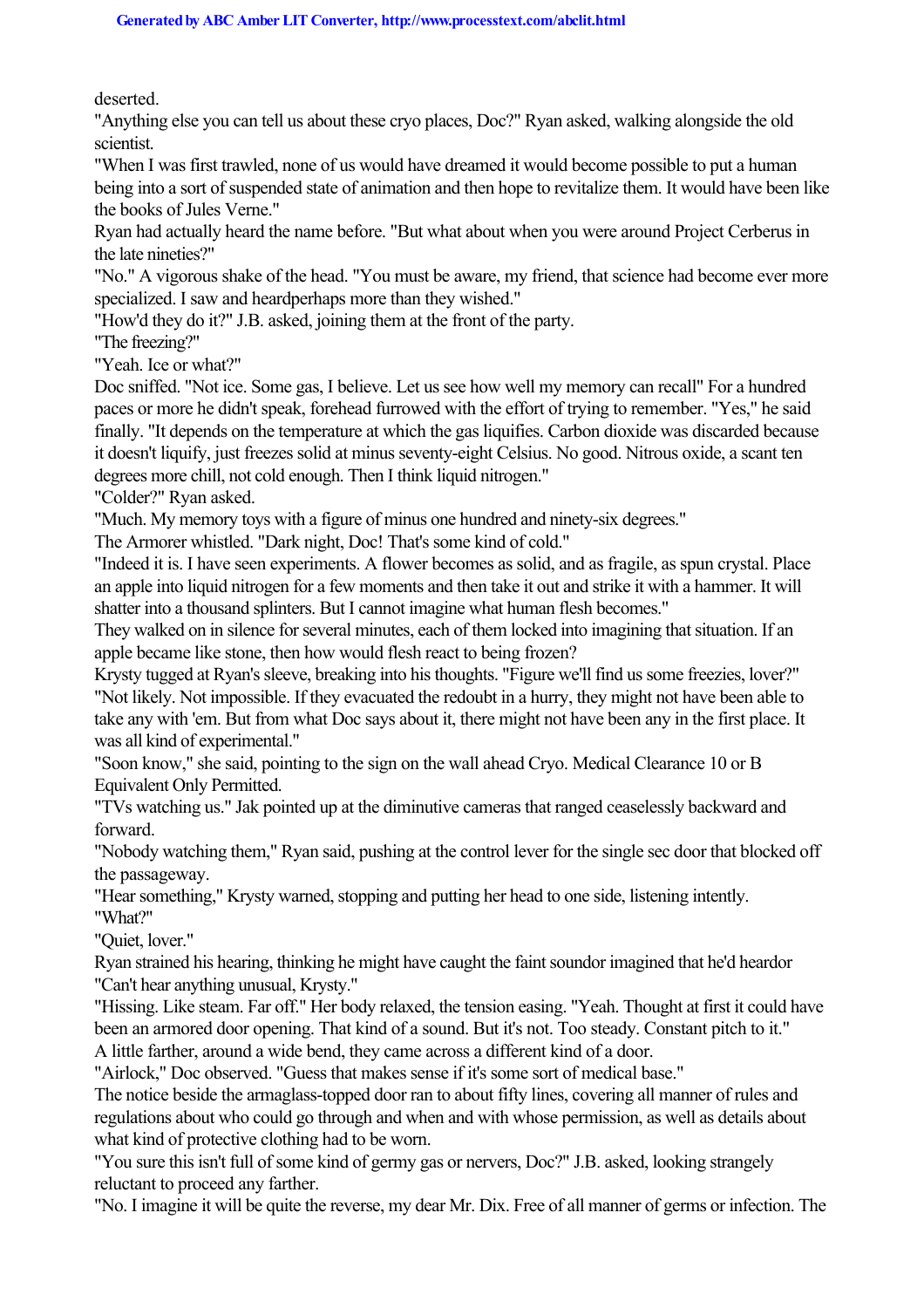clothing will be to stop us bringing sickness in, not to prevent us catching it from anyone or anything in there."

Ryan laid his hand on the door and began to push it open. The voice was deafening, making everyone jump.

"Cryogenics command. Unauthorized personnel withdraw immediately! Security will take finality action!" J.B. unslung his new blaster and leveled it at a bank of linked speakers set in the center of the arched ceiling.

"Unauthorized personnel withdraw immed"

The integral silencer reduced the noise of the gun's explosion to a polite cough, like a nervous curate clearing his throat in front of his maiden aunt.

"That's telling big-mouth ratboy," Jak sniggered.

"Move it out," Ryan ordered.

SOME YEARS EARLIER, in wind-washed Wisconsin, Ryan had led a hunting party through the ruins of a deserted ville, and they'd come across the tumbled stones of what had once been a large hospital. One wing had been freakishly protected from the worst of the nuke blasting. He still remembered the cold wind blowing along the corridors and the look and feel of the place.

Now, on the fringes of the deep redoubt, there was a similar feeling.

Ryan almost felt that he could even catch the long-gone scent of disinfectant lingering in the dull, reprocessed air.

"Looks like they cleared up rather carefully here," Doc observed. "Look in here. Everything copybook neat and trim. Like they were hoping one day to come back and pick up where they left off."

It was true. Word processors stood at the ready, under plastic covers; phones waited for the next call; filing cabinets were closed and orderly; an operating room waited for a new patient, rustless scalpels and probes lying in glittering ranks with other nameless tools of the surgeon.

"Gives me creepies." Lori shuddered. "Reminds me of the redoubt I came from. Cold and and watching us."

Ryan knew what the girl meant. It was oddly sinister the way that everything in this section was so perfect. It was almost as if they'd slipped through into a time warp. At any moment a sec man or a doctor or a nurse would walk along the antiseptic corridor and challenge them.

They reached another air-locked door.

Krysty was in the lead, but she faltered and stopped, putting her hand to her forehead.

"What is it?" Ryan asked, moving quickly to her side.

"Don't know, lover, but Gaia! Something strange is living and partly living. Dead and yet not dead." "Freezies," Doc said. "They must be what Krysty can 'see' in there."

"Could it?"

She shook her head, the mass of crimson hair dancing across her shoulders like filaments spun from fire. "How the? I don't know, lover. I just tell you that there's something up ahead of us that's not like anything I ever sensed before."

"Could go back," J.B. suggested, the tone of his voice making it obvious that he wanted to keep going on.

"No. Krysty says that what's through there isn't alive, so it can't hurt us."

"But said not dead, as well," Jak pointed out, lips peeling back off his sharp teeth in a feral grin of anticipation.

"So, let's move on," Ryan said.

There were two air locks close together, each with its own set of instructions about making sure no clothing was trapped in closing doors and not attempting to leave until pressure equalizer had fully returned to zero.

Beyond the second set was an ordinary pair of double swing-doors. Now the humming and hissing sounds that they'd heard from way back had become much louder, as though they were closing in on the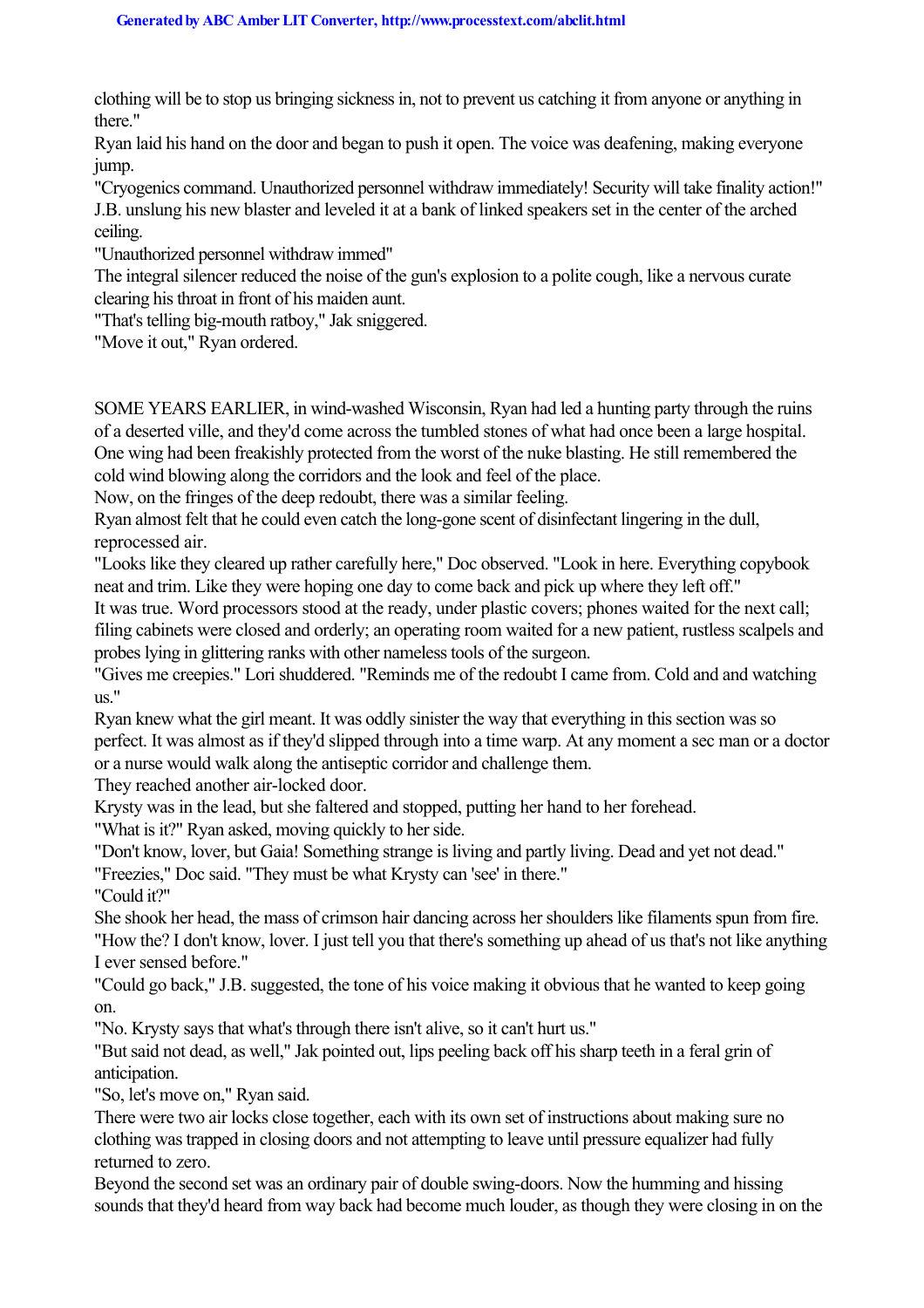heart of a sleeping giant.

Ryan took the lead, pushing the doors open and stepping cautiously through, into a huge control room, much like the one that ran the gateway.

"This is it."

The other five filed in after him, stopping to gaze around at the amazing complex of comp-panels with lights, buttons and switches. The humming was louder.

"Look." Krysty pointed across at the long side wall of clear glass. Behind it, angled on a raised platform, were about twenty silvered capsules, looking like sci-fi coffins.

"Freezies," Doc breathed. "So, the stories were true. They exist, and there they are. By the three Kennedys, they're freezies!"

# **Chapter Seven**

 THE CONTROL ROOM contained everything needed to being functioning again immediately. Everything except instructions. The consoles held clues to how they might have operated, but nothing more.

"This one's marked Coolants Input," J.B. called to the others, who were wandering around the room. "How d'you open up the doors here?" Lori asked, raiding a black handle on the glass wall in front of the capsules.

"Leave it, dearest!" Doc instructed. "We must exercise some care. A rash and hasty move could lead to an unimagined disaster."

"There's twenty-five of these metal boxes, Doc, but it looks like only nine of them are operational. Five got a liquid display saying Not in Use. Eleven got a red malfunction sign glowing, like something went wrong over the years."

"What about those nine?"

"Just a steady green. Lots of dials and bleepers, but they're all static."

"How 'bout unfreezing 'em, Doc," Jak yelled. "See what hundred-year man looks like."

Ryan smiled at the boy's enthusiasm. "What'd happen if we tried to let 'em out, Doc?"

"Who on God's green earth knows, my old comrade in arms? With nothing to guide us, I fear that it would not be a likely success."

"Could try, though," Ryan insisted, fascinated by the thought that the gleaming capsules might contain men and women from a hundred years ago, people with all the scientific knowledge and wisdom that they'd had in those days. Who knew what information they might be able to convey?

"I think not. To tamper with such things, far beyond our wisdom, Ryan This could be a fearful Pandora's box of evil or disease. How can we take on that weighty responsibility?"

"We got every right, Doc. There's nobody else here but us. I say let's try and defrost 'em."

The old-timer sighed. "This is madness, my friend. Madness. But we don't even know how to begin to release them from their eternal durance."

"Ounce of plas-ex and they'll pop open like the belly of a drowned dog," J.B. said.

"Here," Krysty called. "Sealed panel says Emergency Mass Release Controls. This has got to be it." They all gathered around.

The control was on what looked to be the master console. Certainly the chair in front of it was larger and more plush than any of the others. And smack in the center was the panel that Krysty had noticed. It was locked and had an intricate sec key attached to it by a steel chain.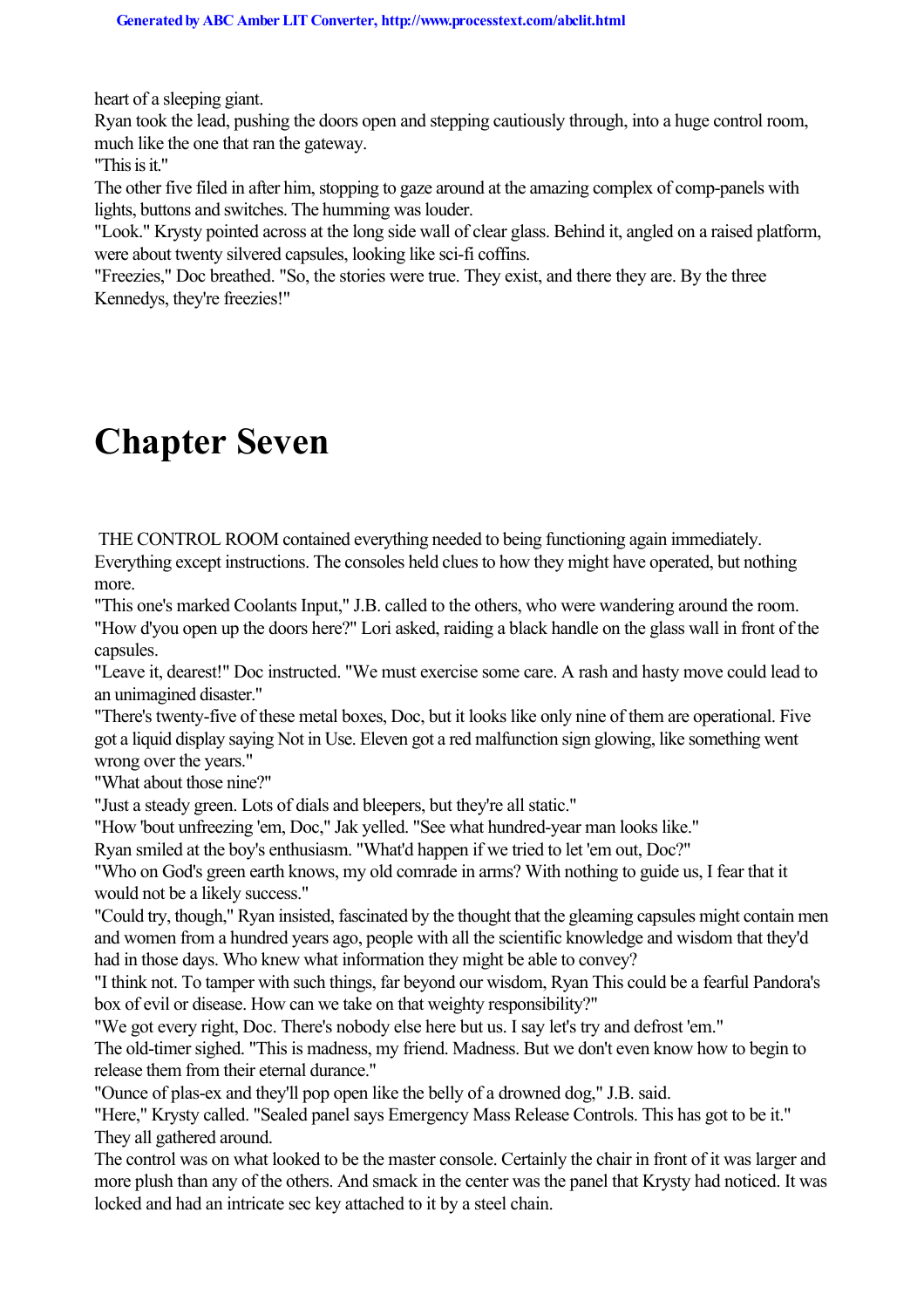"One key and three locks," observed Krysty.

"Not uncommon, my dear. Many high-security establishments will have a similar system. It prevents a single fit of schizoid psychotic madness. No one person can operate the master key. Or press the red button reading 'Do not pass Go and do not destroy the world.' We'll probably find a time delay on a single key that will shut down the whole override system."

"So where's other keys, Doc?" Jak asked. "Round here?"

"In the ruins of what was once the Pentagon? Or Washington? Camp David? Nevada? Air Force One? I can tell you, my snow-headed colleague, that those missing keys will remain missing until Gabriel blows his horn. And probably after that as well."

"Plas-ex time," J.B. announced, fumbling in the lining of his leather jacket.

Ryan was about to warn the Armorer to be careful, then decided to keep his mouth shut. J.B. would be as careful as he could be without needing to be told about it.

He teased out a tiny piece of the gray explosive, rolling it between his fingers. He worked the thin worm of plas-ex into a triangular shape, pressing it to the top of the sec-locked control. He took out a detonator, which was no larger than a thumbtack, and pushed one end into the gray strip.

"Ten seconds," he said. "Ready? Go." The Armorer tweaked the end of the detonator to activate its timing mechanism.

They all ducked behind the desks for protection, though the explosion was barely noticeable. But it did the trick.

A three-sided section of the cover had been lifted off, exposing a single red switch beneath it. On the console, a number of lights flashed furiously.

Doc laughed. "One hundred years ago, a whole peck of telephones would have been ringing all over the shop. This must have been one of the most secret places on the planet."

"Not anymore. You figure this'll start to thaw out the freezies, Doc?"

"Kill or cure," the old man replied.

"Do it, Ryan," Lori said imperiously.

Moving carefully to avoid cutting his hand on the sharp edges of the torn cover, Ryan gripped the red switch and pulled it firmly toward himself, hearing the solid click of the contact being made, somewhere beneath the top of the desk.

"There she blows," J.B. shouted, taking off his fedora and waving it in the air in a most uncharacteristic display of enthusiasm. Lights flashed above each of the nine silver pods that the companions had assumed were occupied. What looked like steam was released in hissing, blinding clouds, concealing everything behind the great glass wall of the control chamber.

"Coolant release," Doc shouted. "Guess it must have been something like liquid nitrogen after all. It's being vented right now. My stars, but this is exciting!"

"Others opening too," Jak called, pointing to the rest of the capsules, whose lids were visibly beginning to lift.

"What are they going to be like?" Krysty asked nobody in particular.

Doc fielded the question. "Those that have already ceased the cryogenic process will obviously be exceedingly defunct. Dead. Gone before. Joined the choir celestial. Sleeping with their Maker. Resting the rest that has no awakening. Dived into the last great darkness. Savoring the enigma of the journey from which no man has yet returned. Plucking at the harp where"

"Doc," Krysty interrupted irritably, "answer the bastard question, will you? What are they going to be like? The ones that unfreeze?"

"Ah, yes. Bear in mind that the probability is that they will have been frozen either at a point near death or at a point where a disease had them severely in its grip. Perhaps some illness that had not yet run its course, but for which medical science had, then, no hope of cure."

"Fucking sickies, Doc?" Jak said.

"In a wordyes."

"What if it's catching?"

Krysty's question stopped everyone in their tracks. Suppose these illnesses from before sky-dark were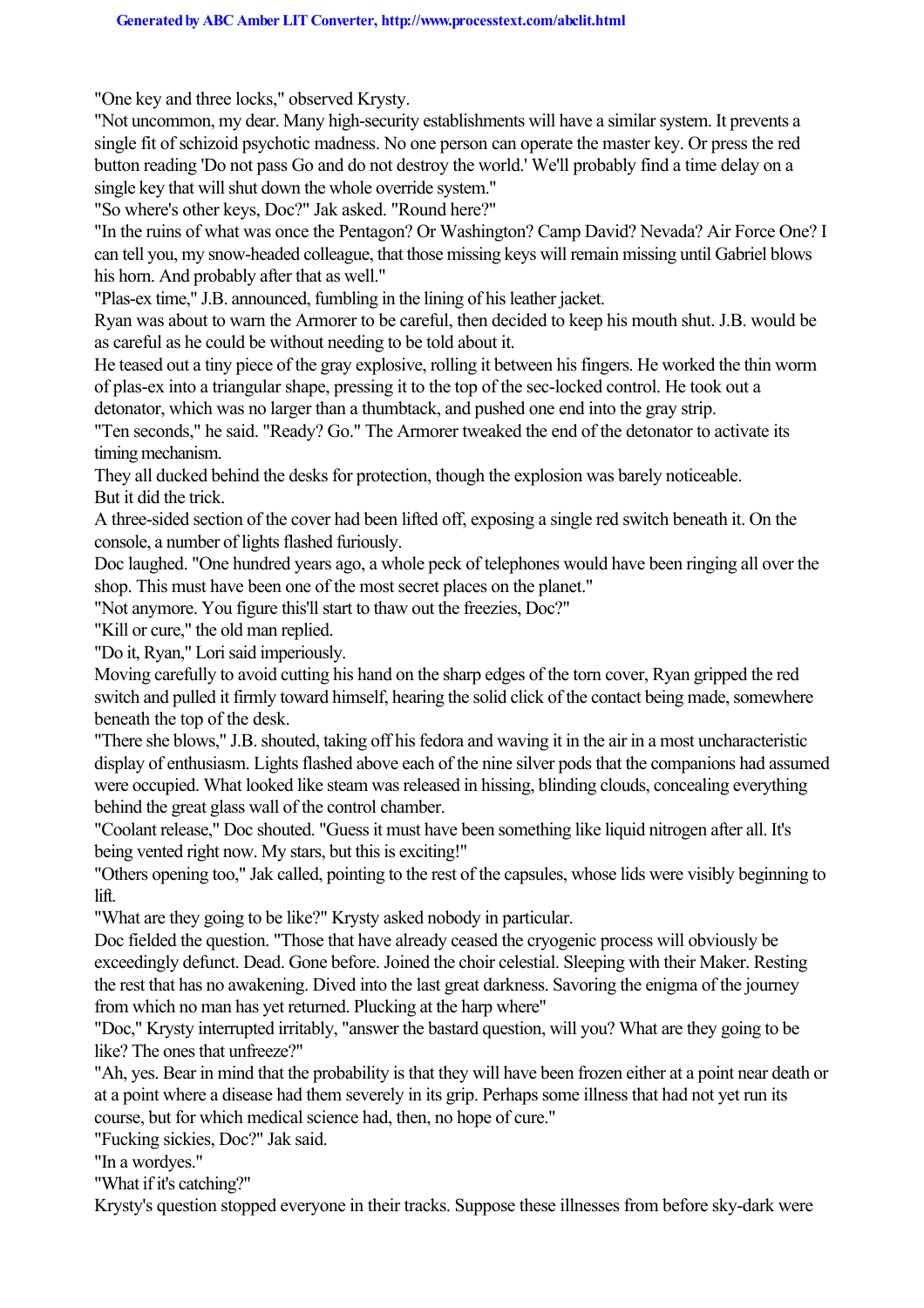hideously contagious? None of them had thought about that.

"Can't be," Ryan denied with a positive degree of false confidence.

She persisted. "Why, lover?"

"Too much risk to anyone here or in the freezing part of the redoubt."

"Ever hear of LIDS?" Doc asked thoughtfully. "Perhaps not. Lethal Immune Deficiency Syndrome. The government suppressed the facts about it, trying to avoid a panic."

"What was ?" asked Jak.

"Your body's resistance to illness vanished overnight. Caught by walking through someone's sneeze. Easy as that. And you really could get it from toilet seats. If the nukes hadn't ended civilization, it could have chilled more people than the Black Death."

"What if one of them in those there are got it?" Lori asked, glancing toward the exit.

"As I said. There were many ways you could pick it up. Any sort of contact, no matter how casual, spread the virus, which was always a hundred percent terminal. But it was easily detected, as I recall. So, they'd not have let anyone in here with it. At least I remember from some of the scuttlebutt whispers at the time Where was I? Oh, yes. When the sons of bitches fired me forward, they were talking about concentration camps and portable crematoria and even IE."

"What was that, Doc?" Krysty asked. The old man's horror tale from the past had caught everyone's attention. Nobody was even bothering to look at the fog-filled cubicles and the ponderously opening streamlined freezing chambers.

"Involuntary Euthanasia. It never got quite that bad, but there was martial law in the air, my friends, and a cold hand around your heart if you tested positive. Bad days."

He shook his head sadly, tapping at the floor with the metal ferrule of his cane. The dismal insight that he'd given into the past of their country held everyone in silence, a silence that was broken by a yelp from Lori<sup>.</sup>

"Look!"

The inactive or malfunctioned capsules were now completely open. The other nine were still hidden behind the veiling torrents of released coolant.

The blond teenager led the way to peer into the open containers, her spurs jingling merrily as she ran. The others joined her, staring into the padded interiors of the frozen coffins.

Some were quite empty.

Some were not.

"Bones, bones, dried lazy bones," Doc Tanner whispered, turning away with a sigh.

Hermetically sealed for a hundred years, the failures of the cryogenic experiments had become perfectly mummified. The skulls were encased in a tight mask of brown leather, the eyes long vanished into the shadowed sockets. The jaw gaped, held in place only by shreds of gristle, like old whipcord. The bodies had been wrapped in a shroud of thin plasticized cloth that had probably been white but had deteriorated to a patchy yellow. The skeletal hands and feet emerged from under the bindings, hooked and sere. "Take a look at this double-poor bastard," Ryan suggested. "Seems like he sort of recovered some, when the machine folded up."

Doc was at his side, wiping at the smeared glass. "Lord, Lord," he said quietly. "It puts me in mind of a tale from Mr. Poe, concerning a premature burial of a wretch who Oh, dear." It was a dreadful sight.

The person, male by the short strands of straggling hair that clung to the top of the wrinkled skull, had made a fight of it. The winding-cloth was torn and bunched near the feet. The knees were drawn up and the back arched, the arms lifted, hands pressed toward the sky, as he had attempted to lift the massive weight of the locked lid. The head was tilted, jaw yawning in what must have been the last muffled, choking scream for air, the dying calling out to a world that was already dead.

"I'd hate to get chilled in a metal box," Lori said. "When I'm gone I want it with children all around and friends and a hill covering by heather with the sun and a big watery fall. That's how I'm going to be gone." "How long d'you figure the thawing's going to take, Doc?" Krysty asked, frowning through the glass at the wreathing coils of gas and steam that still encircled the remaining nine cubicles.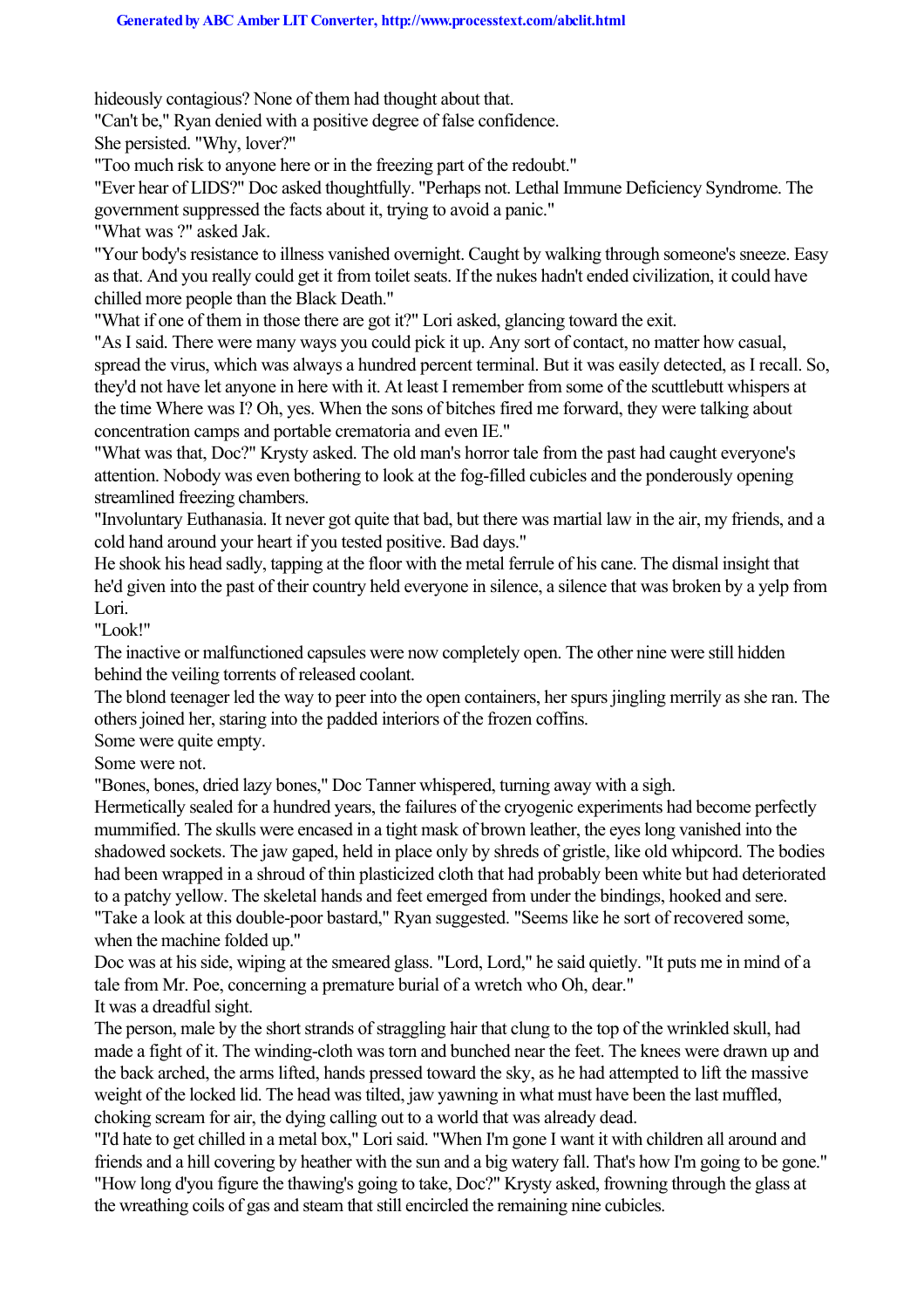#### **Generated by ABC Amber LIT Converter, <http://www.processtext.com/abclit.html>**

"I fear that I have no idea, my dear girl. Time past and time present are both perhaps What am I saying? No. I can speculate that the full freezing process must have taken many, many hours. Perhaps even days. But we have pressed the emergency button and everything will I suppose, be much speeded." "But it'll still take some time?"

Doc shrugged his shoulders. "You are as wise as I in this, my dear. We must all wait for however long it takes."

THE ROOM CONTAINED nothing of interest to any of them, so the next few hours dragged slowly by. Doc sat in a corner with his back against a wall, Lori's head in his lap. Jak pared his nails with one of his assortment of throwing knives. J.B. repeatedly stripped and reassembled his new blaster, eventually becoming so familiar with the weapon that he could do it with Ryan's scarf knotted tightly over his eyes. Krysty and Ryan strolled together around the rows of control consoles, her hand resting lightly on his arm. She sang a childhood song that she said had been taught to her by her mother, in Harmony. "It's an old ballad, from way, way back before sky-dark. About a baron who catches his young wife

making love with another man. He bursts in on themhis wife and this Matty Grovesand he's got all his sec men with him. And he threatens him. Says they should have a fair fight."

"Doesn't sound very fair."

"It's not. But he says 'In England it shall not be said I slew a sleeping man.' But Matty Groves doesn't have a chance. He gets chilled, but the wife turns on her husband and says they're all through." "Sing it, lover."

She did, her sweet voice flooding the room, rising over the mechanical hissing and throbbing of the thawing cryo capsules. The age-old song of passion, betrayal and death caught everyone's interest. When it was over Doc led a round of applause. "Beautiful, my dear silver-throated Miss Wroth. I had heard the song before, sung by a maiden in the Ozarks, when I was a callow youth. But not so finely as you have sung it. Bravo, my dear, bravo!"

"Anything happening, Jak?" J.B. asked later, watching the teenager as the youth catfooted along the row of containers.

"No. Can't see. Wait" He pushed his face against the glass, trying the sec-locked handle. "Still shut tight. But looks like clearing."

"It's about time," Ryan said, levering himself up off the floor, where he'd been resting. He joined the young albino. "Yeah, I can see the lids up. Can't make anything inside 'em, yet. Too much of that mist." "They going to be skeletons like the others, Doc?" Krysty asked.

"Frankly, ma'am, should any of them actually be returned to some sort of life, I think we might be more concerned about their brains than their bodies."

Doc continued to try to monitor the dials, seeking some kind of pattern that might tell him how the thawing was going.

"Looks to me like a basic draining of coolant, combined with some sort of bodily fluid replacement and reassessment. Blood coming in and the artificially frozen preservatives thawing and seeping out of the system. All sorts of artificial stimulants and nourishments pumping in, as well."

"Any signs of actual monitoring of the vital functions, Doc?" Ryan asked. "Those there?" He pointed at a number of display panels, each showing an unbroken line of pale green electrical light, accompanied by a thin, toneless bleeping.

"Could be. If they are, then we're not going to strike too much gold. I've seen more signs of life in a petrified dinosaur's dropping."

Another hour passed. The nine capsules were all open, but there was still too much mist in the cubicles to see what was happening.- And the monitors remained stubbornly unchanged.

"Triple zero," J.B. muttered to Ryan. "Laid the ace on the line, best we could. Still got us a lot of nothing. Time we moved?"

"One more hour. Then we go. Krysty says she can still 'see' something. Like she's never seen before. They gotta come around, don't they?"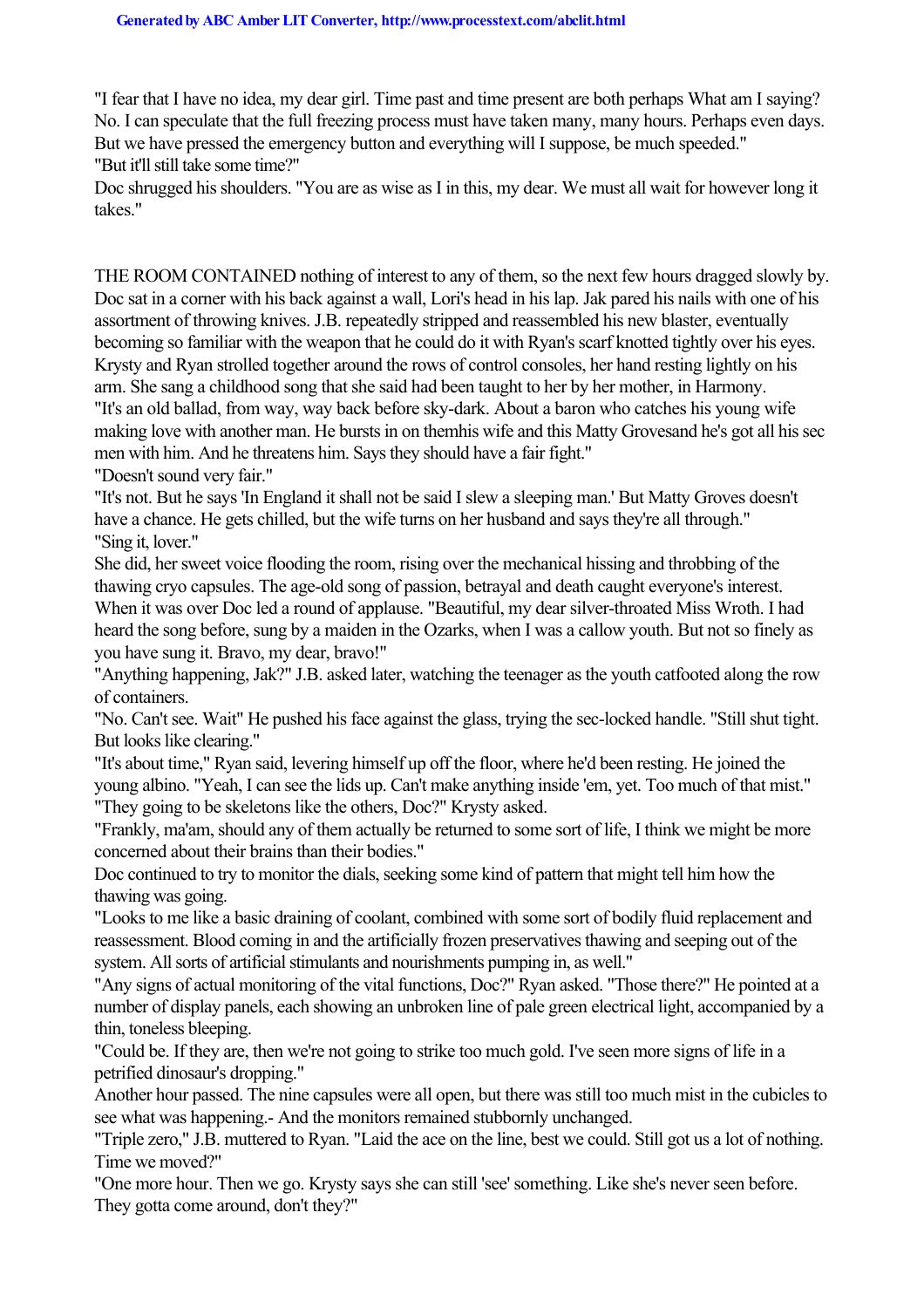The Armorer pushed back the brim of his hat and shrugged his shoulders. "Mebbe, Ryan. Mebbe." The big digital clock on the far wall of the control room clicked over another forty-two minutes, then things began to happen.

"The line's broke," Lori said, pointing at one of the monitors marked Vital Function 17. A blip had appeared, running slowly along, followed by another. And another. The tone changed to a more insistent cheeping, drawing attention to itself.

"Number seventeen. That one, in the corner." Doc pointed to the booth with that number stenciled above it.

Another monitor came to life, on one of the capsules nearest the main entrance. And a third one. Moments later the first appalling screams began.

# **Chapter Eight**

 KRYSTY SPOTTED a new display that had clicked into life on one of the many desks. It was labeled Time to Manual Override Unit Sec Lock.

Most of the twenty-five numbers were blank, but nine glowed. Of the nine, six were showing a hesitant orange light. Three, including number seventeen, were showing a glittering emerald green, bright as the eye of the dragon.

But everyone's attention had been torn away by the sound of the screaming.

Faint at first, like the first stirring of a summer breeze in the top branches of a mighty pine forest, then louder and more insistent, drawing them to capsule 17.

"Alive." Jak's eyes were wide in amazement. "Moving and 'live."

The silver top had now folded all the way open, and the coolant mists had finally vanished, allowing the companions to see into the lined box.

"We can open it in about ninety seconds," Krysty told them, checking the repeater chron over the armored glass door.

"Dark night!" J.B. said. "It's a woman and she looks like she's already been chilled."

Flat on her back, with a number of thin plastic tubes connected to her arms, was a woman, aged in her sixties. The hair was silver gray, tied in a neat coil. The hands jerked and twitched at the binding shroud in uncontrollable movements. Her brown eyes were open, staring sightlessly upward, and her mouth gaped, revealing pink gums. The screams rose and fell in a steady, racking rhythm, seeming beyond any conscious control of the freezie.

What the Armorer had said was deadly accurate. The woman looked on the brink of the grave. Ryan recalled at that moment Doc's warning that many of the cryogenic experiments had been carried out either on the newly dead or on the imminently dying.

"Forty seconds," Krysty said, raising her voice above the muffled cries.

The freezie's arms were painfully thin, her narrow body showing every sign of extreme emaciation. Her hands were like a bunch of twigs, covered in opaque skin, and her cheeks were completely sunken in, stretched over sharp planes of bone. The eyes were almost hidden in the scraped caverns of the sockets. "What can we do, Doc?" Lori asked, tugging on his sleeve.

"Precious little, I fear. If only we knew what ailed her we could"

"Fifteen seconds and we can open up the door and get her out."

"Then what?" Lori was almost crying at the sight of the old woman's obvious suffering.

The screaming stretched on, flat, barely rising and falling. Just a succession of mindless notes. The eyes of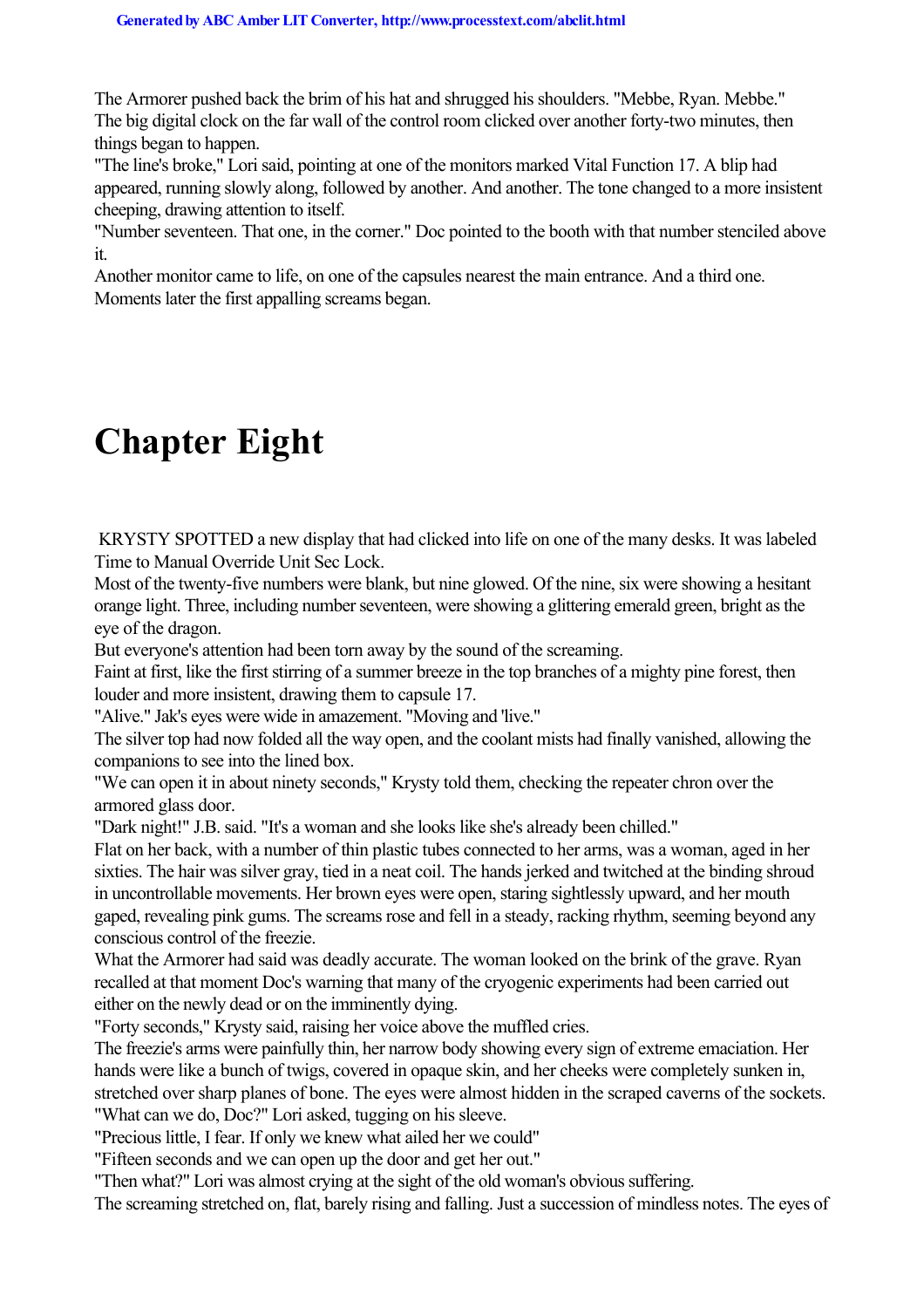the freezie showed no sign whatsoever of any kind of consciousness.

"There's 'nother one coming out!" Jak called from near the entrance. "Man. Doesn't look so close to chill"

"Lock's open," Krysty said, reaching and turning the handle. As the door swung, the volume of the screaming became much louder, like the edge of a diamond saw drawn across a sheet of plate glass. Ryan sniffed, catching a unique smell that was both sharp and flat at the same time, with a bitter overlay to it. Chemical and unpleasant.

"The wretched woman had recently undergone some drastic surgery to her brain," Doc observed. "See? The sutures look almost fresh."

"What's that mean?" Ryan asked. "What's making her scream?"

"I would hazard thatpure speculation you understandbut I would guess it may have been a terminal brain tumor"

The woman was trying to tear at the material of the winding-sheet, and her head was tossing to and fro. Her breath was fast and ragged, making a pulse at the angle of jaw and neck flutter and dance.

Krysty had gone back to the console that recorded motor functions, gazing at the buttons and punching at one or two.

She shouted to the group gathered around the open door. "What'd you say was wrong?"

"I would guess a tumor, but"

"Intrinsic carcinoma near parieto-occipital sulcus? If I spoke it right."

"It says that?" Ryan asked.

"Her name's Joan Thoroldson. It also says she's sixty-four. There's been exploratory surgery. Then it says IIT."

"Inoperable, imminent termination," Doc muttered. "She is near death, Ryan, and in the most dreadful agony."

"Can't we" Lori began, stopping as Doc solemnly shook his head.

"Nothing. Unless we can" He turned his questioning gaze to Ryan.

"What, Doc? What can we do?"

"We can ease her passing. The swifter the better for her."

"Fireblast! Are all freezies gonna be like this? What's the point of?"

"If civilization had not plunged a knife into its own belly, then possibly there might have been advances in laser or even in cryo surgery that could have restored her and then immediately excised the cancer that rips at her brain."

Ryan whistled softly between his teeth, trying to control his own disappointment. To spend all this time and to hope that there might be something of value from before the long winters and to find a crazed, dying old woman!

"What can we do, Doc?"

"Put a bullet through her brain. Stop her suffering, Ryan Cawdor."

The screaming continued, unrelenting in its panting harshness.

"If you don't chill her, Ryan, then I will," Krysty warned.

Inside the capsule, the woman was becoming more and more restless, her hands reaching up to pluck at the empty air, the tubes straining from her yellowed flesh.

"Yeah," Ryan agreed, blinking his one good eye. He drew the P-226 blaster from its holster, pausing for a moment. Then he leaned around the open door, reached in and touched the muzzle of the SIG-Sauer to the shaved side of the woman's skull. He squeezed the trigger once.

With a frisson of almost supernatural horror, Ryan saw the head kick sideways, a chunk of bone exploding on the padded pillow, releasing a flood of watery blood and pinkish brains. The eyes stayed open and the screams continued.

"How can ?" he began, feeling a thrill of something that was close to fearuntil common sense reasserted itself. The noise of the screams was from behind him, not from the twitching corpse in the cryogenic cubicle.

"Triple fucking crazie!" Jak shouted. "Look what's doing himself!"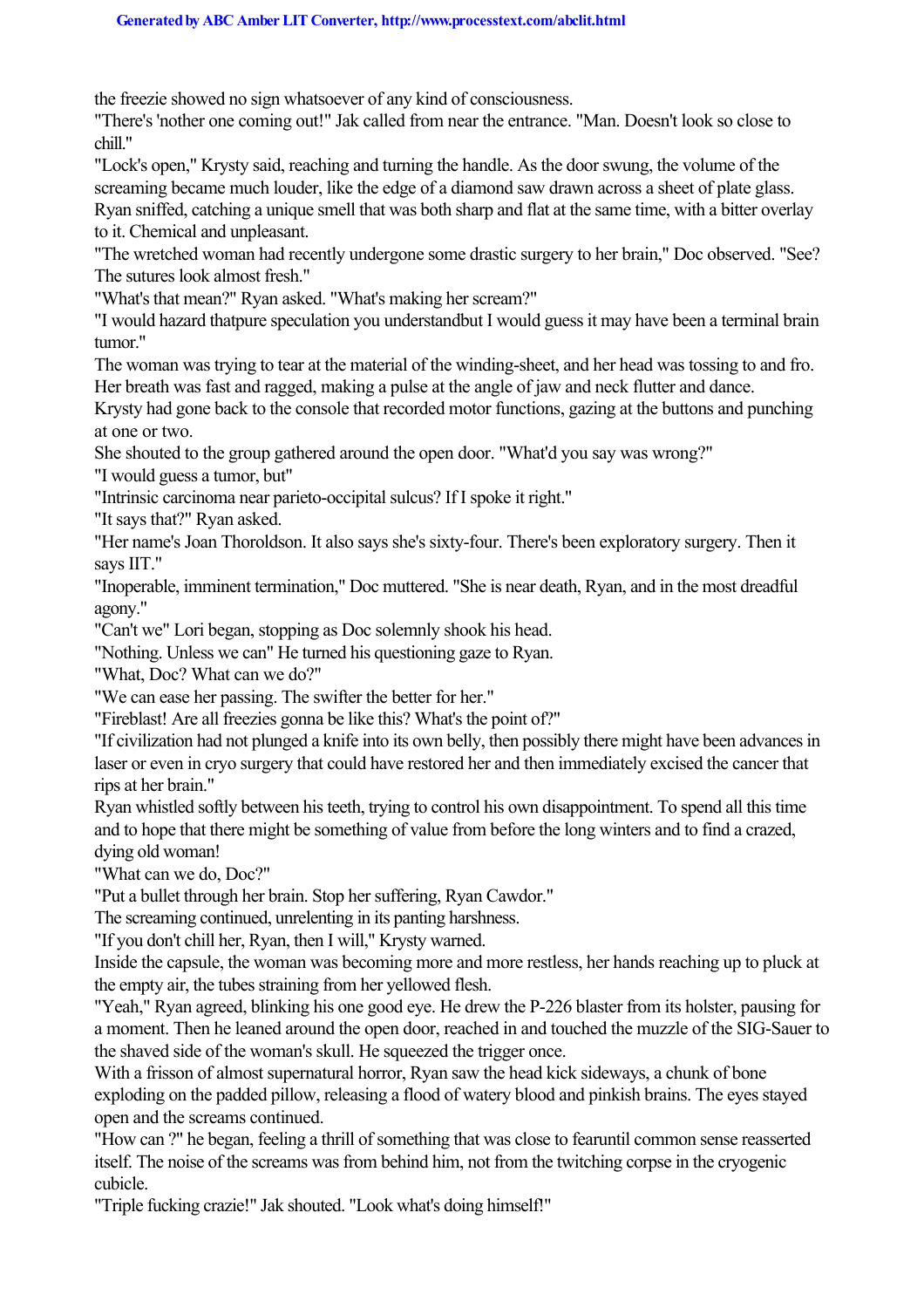Krysty was still at the console, this time trying to punch up information on capsule number 3. "Henderson Otis. Age twenty-seven. Auto crash-up. Major brain damage."

Ryan, J.B., Doc and Lori joined the white-haired teenager in front of the chamber, standing paralyzed by the dreadful sight inside. Fortunately the sec lock hadn't yet sprung open and Henderson Otis couldn't get at them.

But that didn't stop him from trying.

He had clawed his way upright, tottering on shaky legs that were seamed with fresh scars, wrapped in moldering bandages. The wrap-sheet had been torn and kicked away, lying in a crumpled, bloodied heap on the floor.

All of the feeder and drainer tubes had been ripped from the man's flesh, each one leaving a crimson mouth that dribbled fresh blood. But it was the face-that face and the expression smeared upon itthat held the attention of the five silent watchers.

The accident that had led to Henderson Otis being frozen against the false hope of a better tomorrow had obviously done hideous damage to his skull. Now his face was pressed right against the glass of the door, disfigured with a slobbering leer of bestial hatred. Almost without realizing it, everyone had drawn their handguns, knowing that if the creature succeeded in liberating itself from the armaglass confines, it would surely attempt to rend them all limb from bloodied limb.

The teeth were mostly broken off in jagged stumps, and half of the protruding tongue had been sheared away in the crash. The left side of the skull had been stoved in above the ear, above where the ear had once been. The pale skin showed bruises, deep purple, yellowing at the edges. The left eye was closed, invisible behind a slab of puffy flesh.

As the man scratched at the door, fingernails bent and broken, he made a feline hissing sound through his gnawed lips.

"Another mercy killing?" Ryan said, hand on the butt of his pistol.

"I think there is no possible option for us," Doc agreed.

"Waste of time recovering a freezie," J.B. commented, shaking his head at the gibbering apparition in front of them.

"Only about a minute before the armadoor opens," Krysty warned. "Best get ready."

But Henderson Otis took matters into his own hands, turning away from them, some rudimentary remnant of intelligence making him realize he couldn't get at the six watchers. Picking up one of the sharp-ended glass syringes that had been either nourishing him or drawing off the preserving liquids, he lifted it clumsily in his hands and glanced over his shoulder at the door, half smiling.

"Thanks, but no thanks," the freezie said, the words quite clear.

With an inflexible determination Otis lifted the syringe and drove it into his own right eye. Ryan winced, Lori shrieked in horror and Doc gasped. The others were silent.

A clear fluid spurted, with the faintest subtle tint of pink. Otis grunted, drawing the spike out and ramming it into the bloodied socket once more. The tendons in the wrists stood out with the effort of pushing it clean through the back of the eye into the brain.

The second attempt was successful. The arms flung wide as though some invisible force was crucifying him. His head snapped forward on the chest, and the corpse slithered to the floor of the chamber. Almost simultaneously there was a loud click of the sec lock opening.

"Rest in peace," Doc said, bowing his head over his locked fingers.

"Amen to that," Krysty whispered. "Come on, lover. Let's all get the fuck out of this bastard bone-yard." Ryan stood quiet, looking down at the wreckage of what had once been a healthy young man, trying to imagine the long darkness of a hundred years that Henderson Otis had endured, against the hope of being awakened, being resurrected and made hale and complete once more. Had there been consciousness at all? Had any part of the brain remained functioning? Or had it been the dim red glow of smoldering insanity?

"We'll never know," he said, answering his own question.

"We going?" Jak asked, shuffling nervously from foot to foot.

"I want to see sky and trees," Lori said her face as pale as milk.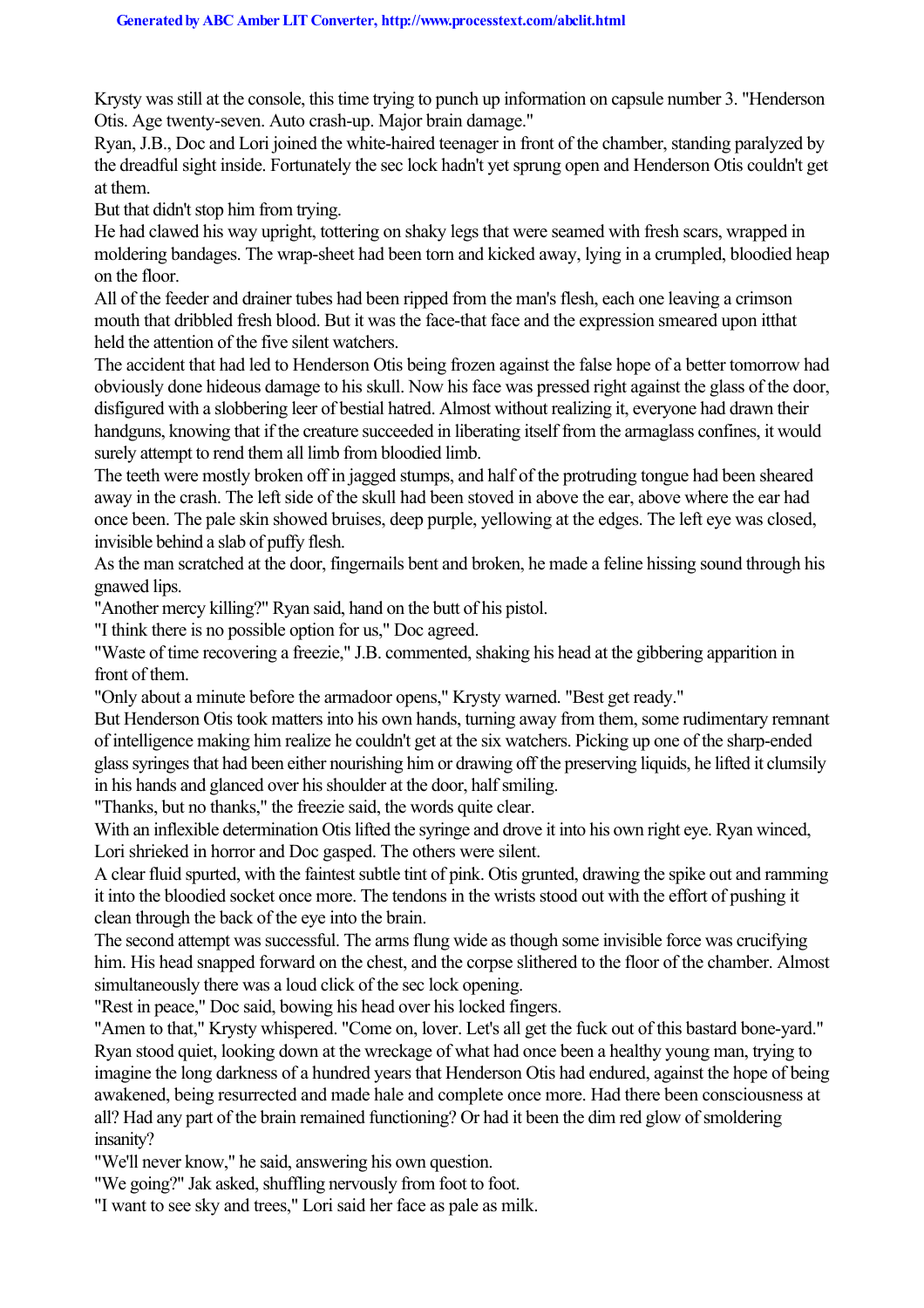#### **Generated by ABC Amber LIT Converter, <http://www.processtext.com/abclit.html>**

"Sounds good to me," Krysty agreed. "Nothing to keep us here."

"What about the other pods?" J.B. asked. "There's another six or so opening."

"Leave 'em," Ryan said, more loudly than he'd intended. "I don't want to see any more things like that in there."

"Could be that we could do another kindness if any of them are in need of help in passing," Doc suggested.

The stillness was interrupted by the clicking of another sec lock, which made everyone spin around to be greeted by the weak but steady voice.

"What's the year? And who who am I?"

#### **Chapter Nine**

 "RICHARD NEAL GINSBERG, born March 22, 1970. Occupation" Krysty turned away from the VDT screen. "Just says that his job was listed and sec-coded with a high B classification. That's all we know."

The freezie was around five-ten in height and seemed to be around 160 pounds. His hair was very dark, cut short, with tight curls. Ryan noticed that his muscle tone was very poor, which could indicate some side effect of the cryogenic treatment, or it could show that Richard Ginsberg had worked in a sedentary job and rarely took much exercise.

He had been sitting up in his polished capsule, peering out through the glass door. Other than the two short questions, he'd said nothing. He simply lay down again as the six friends moved toward him. Then he fell into what seemed a natural and peaceful sleep.

Ryan and Jak had lifted him out, winding the crackling sheet of plastic off his naked body. They lowered him carefully onto the floor and covered him with some blankets that Krysty had discovered in a wall closet. In the cubicle, in a green locker, J.B. found what they guessed must have been the freezie's own clotheslaundered underclothes, a gray shirt with a trim collar, a suit in a darker gray material, light fawn socks and tan shoes in imitation leather. The only other item in the locker was a pair of horn-rimmed spectacles.

Now that they'd actually got themselves a live one, none of the group quite knew what to do with him. In the end they agreed it was best to let him rest peacefully for a while, so that he could sleep off his hundred years of sleep.

"Wish there was more in the computer about him," Ryan said. "Name, age and a secret job. Not much to go on."

"When he comes around he can tell us himself, can he not? "Doc asked.

"Think his brain shitted up," Jak offered.

"I wouldn't be surprised. I trust that none of you has noticed anything amiss, but there are, confidentially, times that I find my own brain becoming a touch fuzzy at the edges."

Ryan grinned at the old man. "We never would have guessed if you hadn't told us, Doc." And now that he'd thought about it, Ryan was amazed at how lucid Doc had been since they'd entered the cryo section. While they were waiting they checked out the other six capsules that had been activated by the master control. Each of them had been occupied. Five men and one more woman.

What had happened to them gave a dreadful insight into how experimental the freezing process must have been, and how unreliable were the systems that controlled the thawing out. All of them were dead.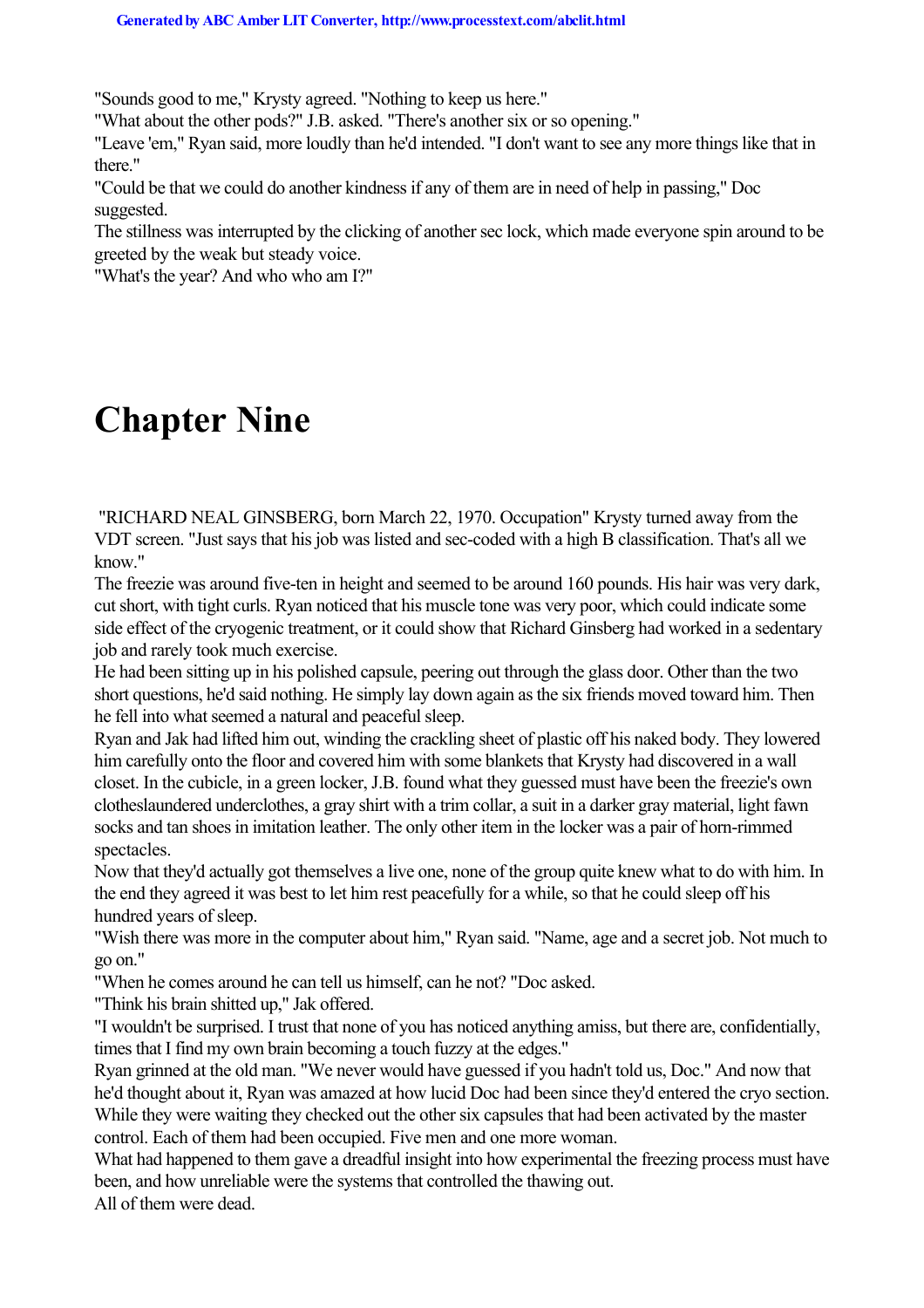Extremely dead.

Doc's guess was that somehow the controls had malfunctioned, causing a grotesque speeding up of the unfreezing.

The flesh seemed to have puddled off the bones in a sludge of instant decay. The cubicles reeked with the warm, sweet scent of rotting meat.

Fortunately it was possible to keep the capsules hermetically sealed, so that the odor scarcely filtered out into the main control area.

"It's like opening a domestic freezer in the middle of August," Doc observed, "and finding that the power had been disconnected three weeks earlier. Or like poor Monsieur Valdemar, if that was his name." "Who's he, Doc?"

"Who, Krysty, my dear?"

"Somebody Valdemar?"

"Oh, yes. A character in a tale of grue. A man on his deathbed who is miraculously given the blessing of eternal life. But it becomes a curse as he is permanently fixed at the moment of death. He is finally released from this damnation and his body liquefies and rots to nothing in a matter of moments. Rather like those poor devils in those gleaming coffins. Better they should have passed on in a natural way, I think. Far better."

Richard Ginsberg woke several times, but never seemed to come all the way back to anything approaching full awareness. He opened his eyes and blinked around, showing only a mild bewilderment at where he might be. But he would almost immediately slide back into sleep.

Once he spoke. "Thirsty," he said.

Everyone pulled out small ring-pulls of clean water, and it was Lori who opened one of hers and held it for Ginsberg to sip. He coughed and choked, but managed something that might have been a crooked smile.

"Probably getting dark soon," J.B. said. "Best get him to the sleepers for the night. Be instant chill to go out into strangeness with him. Any trouble and we're all dead meat."

Ryan sucked at a tiny hole he'd recently noticed in a back tooth. "Yeah," he agreed reluctantly. "Rather have moved. We're all ready. But you're right, J.B. It'd be self-death if we tried." He looked at the others. "We're going to where we slept last night. We'll take turns carrying the freezie. Let's go, friends. Let's go."

Ginsberg seemed to be slipping into a deeper sleep, verging on coma. When they got him to the living quarters in the middle of the redoubt, Doc examined him, peeling back his eyelids, finding no response. "Shock, maybe. He's becoming catatonic, switching off his mind so he won't have to come to terms with what must be a great disturbance. The alternative, sadly, is that the thawing hasn't worked quite as it shouldor we have omitted something important. And poor Mr. Ginsberg is, quite simply, dying."

"Nothing we can do. Jak's given him some of that soup. Most dribbled right on out again. We've wrapped him warm and snug. Figure someone should stay with him through the night?" Krysty's question wasn't answered immediately. Ryan broke the silence. "No. He's next door to us and

the partition doesn't run to the ceiling. Jak and J.B. are to the other side. If he makes any noise, one of us'll hear him and wake."

BY MORNING, Ginsberg looked close to death. His pulse and respiration had both fallen away to critical levels. His skin felt cold, and he failed to respond to any kind of stimulus.

"Gotta be something we can do," Lori said, standing with the others around the freezie's bed.

"We can leave him to die and get out of this place for a look-see," J.B. suggested.

"Just like that?" Doc retorted, the anger riding at the front of his voice.

"Yeah. He'll be worm fodder in a day. Mebbe less than that. Why wait and watch?"

"Sometimes, John Barrymore Dix, I have serious doubts about the code by which you live. By which we all live. I fear that I cannotand will notsimply pass by this poor refuge from the past. Walk on the farther side and avert my eyes? No, thank you, my friends. That is not the way of Theophilus Algernon Tanner."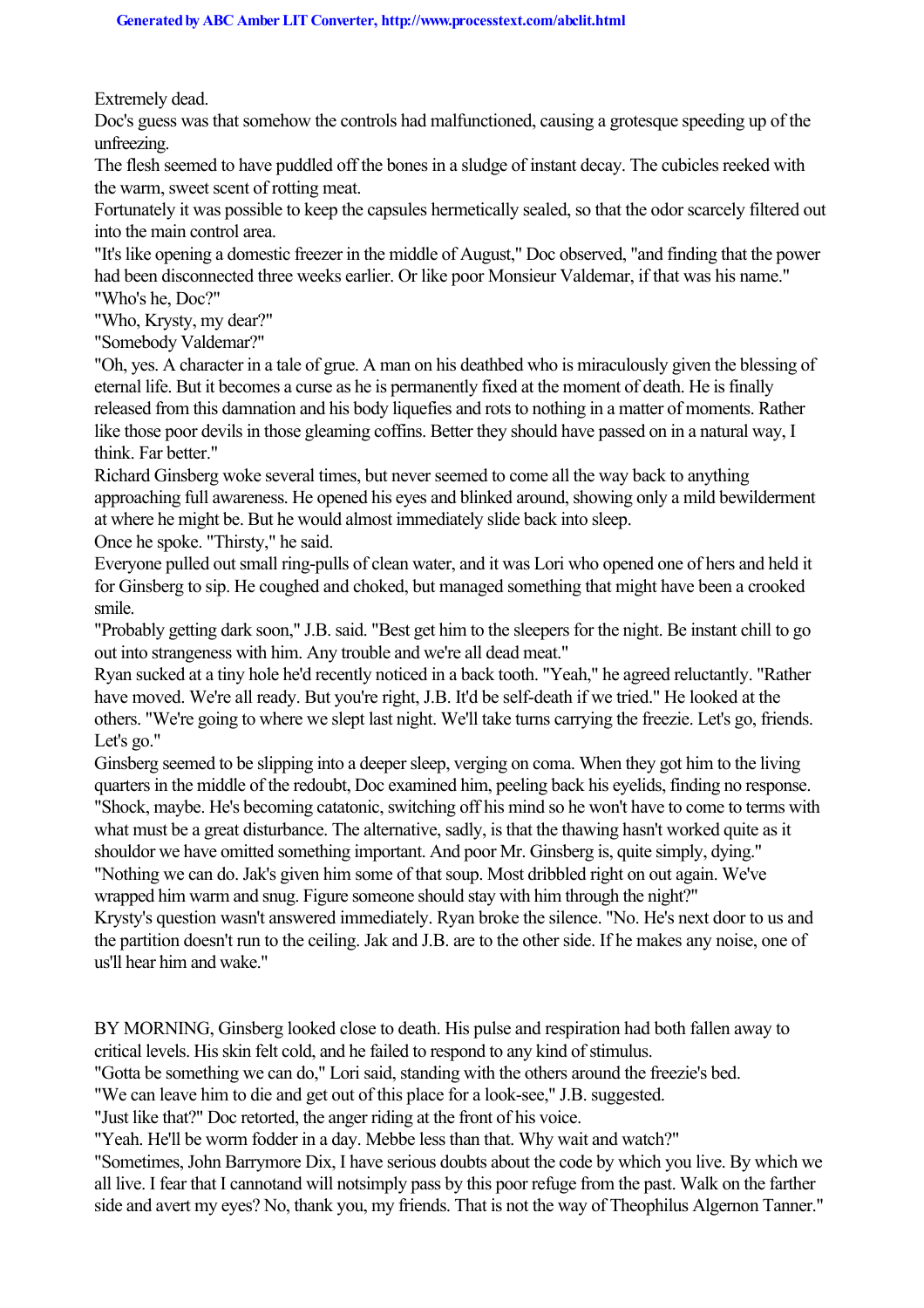The Armorer took the reproach with a reasonable grace. "You got a point, Doc. Grant that. But if there was close danger here, you still wouldn't see me for dust. And the freezie could go get frozen again. But what can we do for him, Doc? You tell me that, will you?"

"Wish I knew, J.B., I wish I knew. He seems to be gently slipping through our fingers. After all those years"

A short while later Richard Ginsberg appeared to stabilize. His heart and breathing steadied and even rallied a little. And, beneath the blankets, his flesh no longer felt so bitterly cold.

By noon there was a rekindling of a real hope for him.

"Looks better, Doc," Ryan said.

"I feel now we should try to restore him to consciousness. And try to make him take nourishment." "How?" Lori queried.

Doc scratched his head. "Excellent question, my sweet passion flower of youth. How indeed?" "Slap his face a few times, sit him up and pour some hot soup down his throat," Krysty suggested. "Might kill him," J.B. said. "Then again might cure him."

"What do you think, Doc?" Ryan asked.

"I do wish that you would all make a little more effort to recall that I may be called 'Doc' but that I know precious little about medicine. I am a doctor of science, and none of my science is of any avail here and now. I don't know, Ryan Cawdor. Why not try it? I doubt it will actually contribute to his death." Ryan supported the dark-haired man, sitting him up on the bed. Krysty sat at his side, licking her lips nervously, looking at Ginsberg. "He's starting to show a beard. Look. All that stubble frozen for ten decades<sup>"</sup>

"Get on with it," Ryan urged her.

"Gaia help me," she whispered. "May the force of the Earth Mother act through me to save this stranger from the past."

Ryan noticed how the sensory curls of her crimson hair had retreated in tight bunches, as if seeking to protect her. Krysty swung her arm back, and then whipped it forward, hitting Ginsberg a solid slap across the left cheek. Though Ryan was braced against it, he was still rocked.

"Fireblast! You don't have to force his skull off his spine, lover."

"No point unless I do it hard. Keep him still there."

This time she used her left hand, leaving the vivid imprint of palm and fingers on the pale skin. Ginsberg's eyes jerked open, unfocused, then closed once more. Ryan could feel that the man's breathing had quickened.

"Again," he ordered.

Krysty slapped the helpless freezie's face twice morea sharp back-and-forth motion, making the head roll from side to side.

This time the eyes flicked open, and stayed that way.

"Again?" Krysty asked, hand lifted ready.

"No," Richard Ginsberg gasped in a weak but clearly audible voice. "Thank you, but no. Not again." "Welcome to the future," Doc said.

# **Chapter Ten**

 CRYOGENICS AT THE LEVEL of federal government was still highly classified at the end of the twentieth century. Carried on in a small number of top-secret redoubts, the experimentation was one of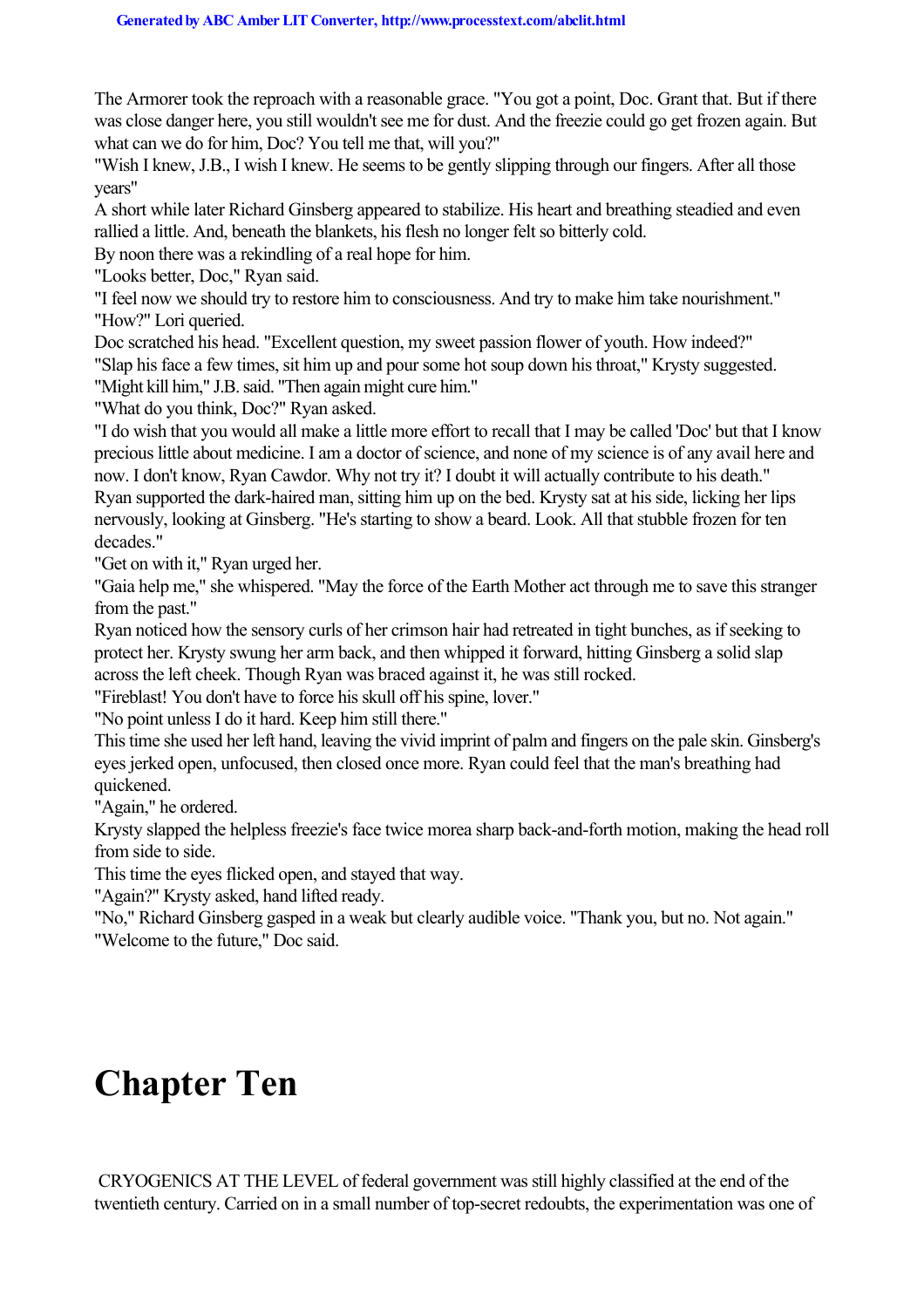the many peripheral projects linked to the Totality Concept.

Richard Ginsberg had been put forward as a suitable candidate for freezing in the last months of the year 2000, late in October and just ninety days before sky-dark blotted out the United States of America and replaced it with the Deathlands.

Richard Ginsberg, of course, knew nothing of that. He had been locked into dreamless sleep, in his chromed coffin, far beneath the mountainside redoubt.

The last things he'd seen as the anesthetic shut down his mind and body had been the cornflower-blue eyes of Sister Magdalena Cohen, winking at him over the top of her surgical maskeyes as brilliant as the bright circle of lights that had dazzled him from the ceiling of the operating theater at the Air Force base in Nebraska. Then a face mask came, smelling of a sickly mixture of warm rubber and disinfectant. And the angles inside his own skull folded in on his brain, like a Japanese paper sculpture.

The risks had been explained to him in advance, and he'd also undergone extensive counseling therapy to try to prepare him for his eventual reawakening.

His psychiatrist had gray hair, shaved to a fine stubble, with an enormously bushy mustache that overwhelmed his narrow, foxy face.

"We don't know when you might be revived, Rick," he said. "One month. One year. One century. One millenium. Who knows? I don't know. Nobody knows. All we know is that eventually medical science will be able to cure your illness. Until then you will be ceaselessly monitored."

A thousand years!

"I believe, from the best current information, that research into your ailment points to a cure within five years. Tops."

"FIVE YEARS. Tops," Richard Ginsberg mumbled, cradled in the arms of Ryan Cawdor.

His eyes were still blurred, but now he was able to make out some details. Perhaps if he could be given his spectacles he'd be able to see better. Because what he saw didn't make any sort of sense at all. There was a tall young woman with very red hair, like molten copper, sitting on the bed by his feet. Ginsberg was recovered enough to know that this woman was called a nurse. She was a future nurse, in an odd dark blue uniform, with a massive, shiny automatic pistol at her hip. She'd been slapping him on the face! What kind of a hospital was this?

"He's starting to come around." Doc leaned forward and stared into the man's white face. "Guess he doesn't know where in tarnation he is. I was like that. It takes time."

An old man, with a lined face, wearing a denim shirt and a weird Victorian frock coat. Pleasant, deep voice and some very expensive orthodontic work. Ginsberg tried to smile in pride at remembering that word. Must be a surgeon. Eccentric genius, perhaps.

"He's tried to grin," Lori said, looking over Doc's shoulder and beaming at the helpless figure on the bed. "Nurse," Ginsberg said, with an effort. Pretty from what he could make out. Hair like Kansas wheat and eyes like a Montana skyscape. She looked to be very tall. She moved out of his line of sight and he could hear a peculiar tinkling sound like tiny brass cymbals.

"Lay him down and I'll go heat some soup for him," J.B. offered.

Porter? Middle-aged, eyes hidden behind glasses. But why was he wearing a hat in a hospital ward? And he had a gun at his hip, as well. And another slung over his shoulder, making him look like a guerrilla. "What's I mean, where and when ?" But the connections between brain and speech were temporarily down.

"Just take it quiet," Ryan said, standing up so that he could look properly at the freezie.

Richard Ginsberg freaked out at the sighta mat of unruly black hair above the hardest, most cruel face that he'd ever seen; one eye that glinted like polished marble, the other lost beneath a leather patch; a fearsome scar that seamed the cheek, tugging at the right-hand corner of the mouth. He struggled to lift his head, checking to see if this man, too, was carrying a gun.

However hard he tried, the disoriented freezie couldn't fit Ryan into his futurist scenario. The one-eyed man looked like a killer. It just wasn't possible to pretend otherwise.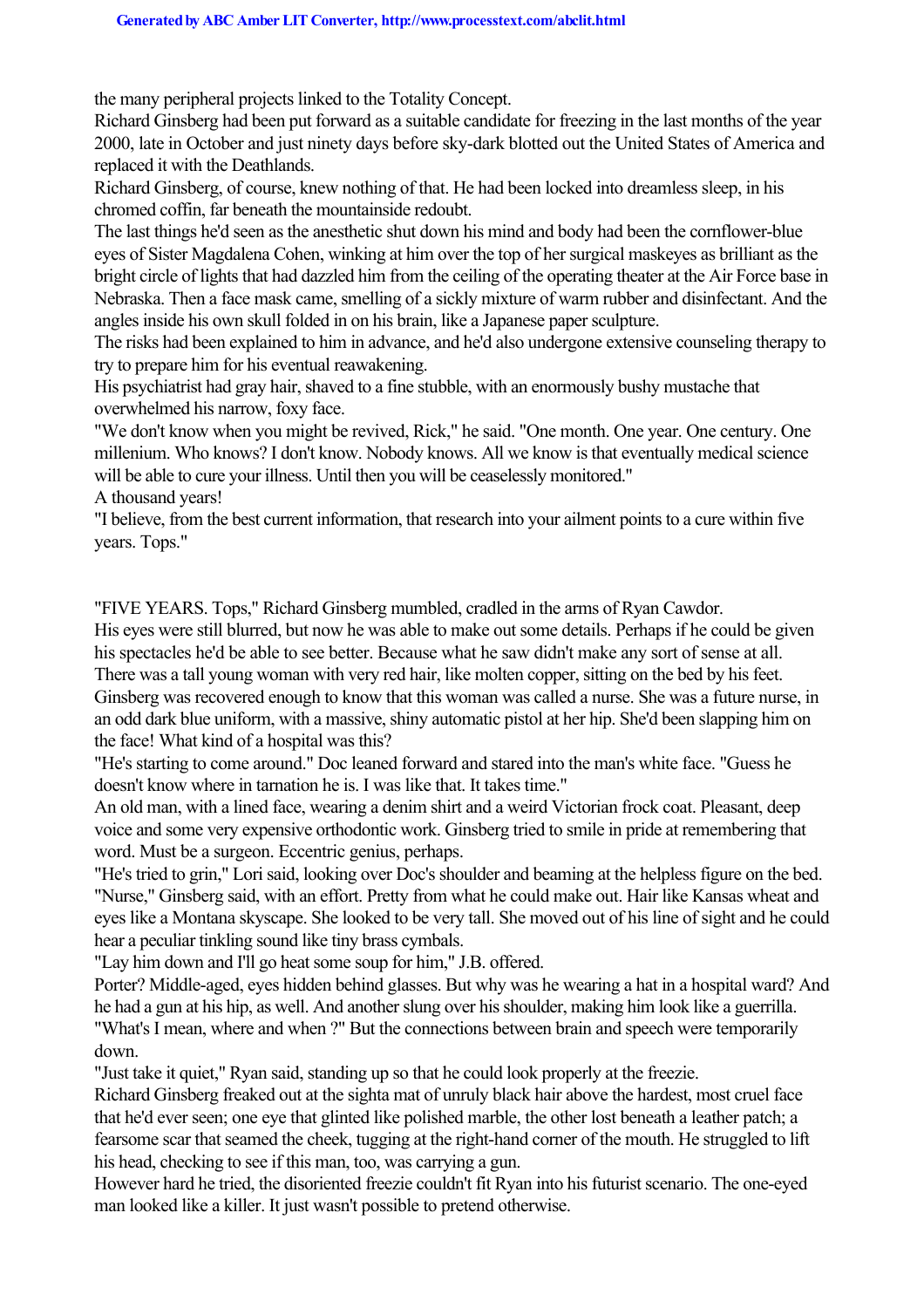"What soup?" Jak asked, popping into sight at the end of the bed, appearing to Richard Ginsberg like a demented demon from the locked door of a psychotic imagination, a little boy with immensely long hair that was as white as snow and as fine as sea wrack. His eyes blazed like coals in an open hearth.

"Veg soup," Ryan replied, turning away from the freezie for a moment. He missed the fraction of a second when the eyes rolled upward in the skull before the man slipped back into the safe harbor of unconsciousness once more.

While Ginsberg slept on, Doc called the other five together to make a short speech to them.

"My dear friends. Unaccustomed as I am to public speaking, I declare this laboratory to be well and truly What am I saying? Goodness, but my mind seems to have slipped a gear or two."

"Or three or four," Lori added in a less than kindly tone.

"Our newfound and defrosted companion will require much help."

"If he stays awake long enough for us to help him."

"Indeed. It seems clear that the sight of us, perfectly normal though we might appear to one another, was not quite what the poor man had expected. I would imagine he had thought to recover in a hospital amidst the best of medical care."

"Will he not know he isn't he is in Deathlands, then?" Lori asked, and was rewarded with a broad smile from Doc.

"Excellently deduced, my little bitty pretty one. A positive Hercules of the intellect. A veritable Napoleon of No, that's not it. But, Lori is right. This is what we must take care with. Richard Ginsberg will think he has been thawed out to be cured of whatever it is that ails him. In a future world of peace and wonder." "What's sickness?" Jak asked. The heating of the can of soup had been put on the back burner until Ginsberg recovered again.

"It was obviouspainfully so in both caseswhat was wrong with the other freezies. Here, it is less so. Perhaps leukemia, or some associated blood disease. Looking at him, I can see no evidence of any particular illness. Since he has been frozen for a hundred years, his muscle tone is, understandably, not good. Or, might there have been some progressive sickness there? I have no doubt that he will be able to tell us himself, when he finally recovers. But, I say again, be cautious about how we break the news of the long winters. It could topple his frail hold on sanity forever."

THE NEXT TIME that Richard Ginsberg opened his eyes, he waited a long time before risking speech, trying to formulate a concept that would explain what he was seeing.

He recognized from the layout of the room that he appeared to be somewhere in one of the large underground fortresses known as redoubts. Reaching that deduction was the easy part. The six people that he saw around him were much more difficult.

It seemed possible that some kind of bizarre bunch of terrorists had infiltrated the complex and were taking him hostage. That fitted the facts as he saw them. He decided that the best opening gambit was simply to tell them his name. Ginsberg opened his mouth, ready to speak.

"Richard Ginsberg."

Shit. Things were even worse than in his worst imaginings. Though he'd opened his mouth, the voice had come from somewhere else, from the sinister fellow with only one eye. He'd said his name for him. "Your name is Richard Ginsberg, isn't it?"

No response.

"I asked if your name was Richard Ginsberg? Can you hear me?"

"Yeah."

"Yeah, you can hear or yeah your name's Richard Ginsberg?"

"Both."

"Good. We're getting some soup for you and some water. Guess you must be hungry afterafter so long." The tall blond nurse spoke. "I'll be hungry after a  $\Box$ "

"Lori!" the one-eyed man snapped. "Can the talk! Remember?"

"Sorry, Ryan," she said, pouting and grinning like a child caught with her hand in the cookie jar.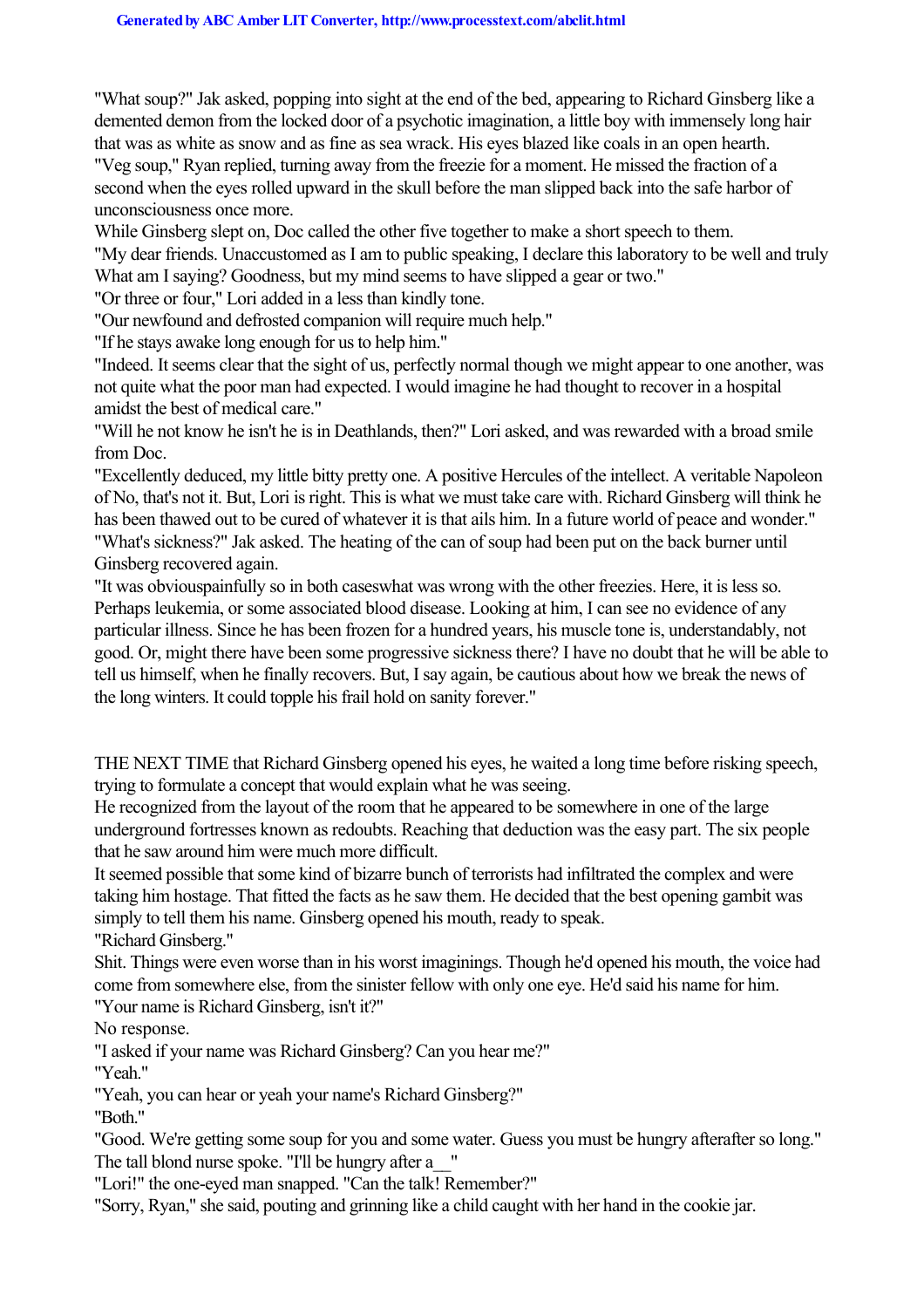Ginsberg cleared his throat and tried again. "You unfroze me?"

"Yeah."

"How do you know my name?"

Krysty answered him. "It's on the comp-console screen. Date of birth. Everything else was classified, and we couldn't access it."

He nodded. "Figures. Did you find any clothes? And my glasses?"

J.B. handed over the spectacles and Ginsberg slipped them on. "Clothes are in the locker."

The freezie blinked owlishly around. The six fuzzy figures now sharpened and became distinct. But none of the bewilderment eased.

"You know who I am. Who on the green earth are you?"

Ryan made the introductions. "This is Krysty Wroth, Doc Tanner, J.B. Dix, Lori Quint. Jak Lauren's getting the soup. I'm Ryan Cawdor."

Ginsberg coughed, struggled for breath for a moment. "Oh, that's Must be all the stuff I've been full of for Hell! I guess I have to ask you now. Why push it across the tracks? You aren't doctors and But you said he was a doctor?"

"Science, son. Not medicine."

The man in the bed nodded. "Right. Got that clear. Now, if you aren't doctors and you alllook the way you do, then I figure something's gone very, very wrong with things."

"Things?" Krysty said.

"Things," he repeated, waving his hands in a vague gesture. "This isn't what I kind of expected, you know. Not guys with guns. I'm supposed to be brought out of it so I can be cured."

"What ails you?" Doc asked, moving out of the way as Jak brought in a bowl of steaming soup.

"Thanks." Ginsberg sat up and took a sip. "Wow! That's hot. And I can't really taste it. Guess that could take some time to return."

"It's tomatoes," Jak said helpfully.

"Could be watermelon for all I can tell, kid."

"Don't call me 'kid,'" the albino boy warned, angrily.

"Sorry. You asked about what my illness was, didn't you? Mind's still fogged. Like a Frisco evening. Funny. I can remember watching the mist come rolling in over the hills into the bay when I was only about nine years old. Now, I can't remember things about what I was doing before they" The words tailed off and he sat, sipping at the soup.

Ryan prompted him gently. "What was wrong with you?"

"Amyotrophic lateral sclerosis," Ginsberg replied, stumbling over the long syllables. "Something like that." "Sounds real bad," Krysty said. "What is it?"

"It's Lou Gehrig's disease," Doc told her. "That's what it was known as."

"Right!" Ginsberg exclaimed. "You're kidding me, aren't you, Doc? You really are a doctor, and this is some kind of hospital. Right?"

"Wrong," Ryan corrected. "Who's this Lou Gehrig guy, Doc? Some kind of scientist?"

"Ball player. First baseman for the Yankees way back in the way back when. It's a kind of progressive muscular weakness."

Ginsberg gave the half-empty bowl back to Jak. "Thanks. Guess I wasn't as hungry as I thought I was. Yeah, Doc, you're right. Lou Gehrig. When they diagnosed what I'd got, I kept hearing the name. Read up about him, some."

"What's it do, this sickness?" Jak asked.

Ginsberg sighed. "I always thought, when they started to talk about cryogenics, that I'd wake up and some guy in a white coat would pat me on the shoulder and tell me I was cured. Not have some not get asked what my illness was."

"No," Ryan said. "I'm real double-sorry, but you have to know this clear from the start. None of us knows nothinganythingabout your sickness. We can do nothing for you."

Ginsberg took off his spectacles and polished them on the sheet, not saying anything for several moments. He peered at the light through the glasses, wiping away a small smear. Finally he nodded.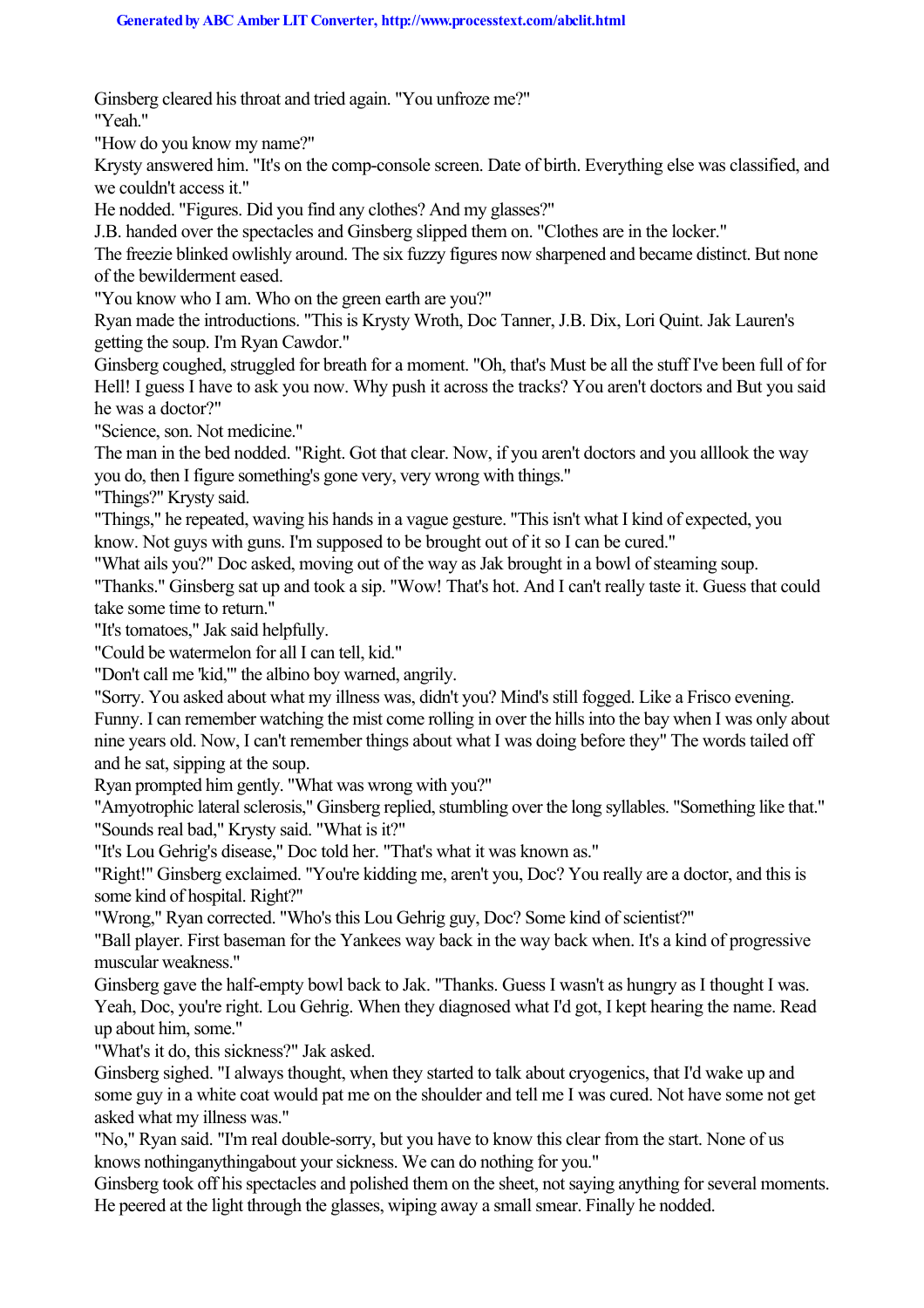"I appreciate your honesty, Mr. Cawdor. Truly I do. When they confirmed the diagnosis of amyotrophic lateral sclerosis, ALS they called it, I'd known something was wrong. My coordination had been off for some weeks. I'd stumble, or I'd drop something. Spill food. I'd played baseball, like Gehrig, and suddenly I started to miss the pitches. Fumble it when I was out in right field. Lots of silly things. I felt tired. Weak. Wanted to lie down and rest a lot. They did all the tests on me."

He stopped and put his glasses back on. The others still stood around him, listening to his story, crowding the small cubicle.

He carried on. "They tried everything. Digitalis. Didn't help. Androstenolone. Same. I was getting steadily weaker."

"Did they know what caused this sickness," Krysty asked.

"Nerve cells in my brain and in my spine were just sort of giving up the ghost. Degeneration is the name. No cure. No hope. Fetch the coolant and pop the boy in the freezer. Thaw him out in a thousand years when we can save him."

The bitterness reached the front of his voice, and he buried his face in his hands. "That string of

operations and tests and then the actual freezing. Having to say goodbye to all my friends. My parents. All of them. Like I was an astronaut going boldly off to brave the new frontiers. Now I come around and

I'm in some military base with a half-dozen people who I don't know."

Lori sat on the bed and patted Ginsberg on the arm. "Could be badder," she said. "You can be dead and it's badder."

"You think so? You get what I got, young lady, and you sometimes think death is going to come in with a blessing."

"Disease like that goes into remission, doesn't it?" Doc asked.

"Sure. That's the irony. When I got frozen I was feeling better than I had for months."

The freezie still hadn't asked the question that Ryan and the others were dreading. But all of them were waiting for it.

Ginsberg sighed. "Mind if I snatch some sleep, folks? I feel kind of drained with all this waking up."

"Sure. We want to think about moving outside this redoubt sometime today," Ryan said.

"Yeah." Jak grinned. "Find out where fuck we are."

Ginsberg smiled. "Sure. I understand that you" He looked suddenly puzzled. "How d'you mean? Did I hear you right? So you can find out where you are? How come you don't don't know?"

Nobody spoke and everyone tried to avoid catching the eye of the bemused freezie, looking everywhere except at him.

"Hey, come on, Mr. Cawdor! What's going down here? What? And"

Here it comes, Ryan thought.

"I want to know where we are. What's going on? What year is this? And" his voice broke like a lost child's "what in the name of God Almighty is happening?"

#### **Chapter Eleven**

 THE SIX COMPANIONS stood by the subsidiary exits from the redoubt, on its northern flank. Richard Ginsberg leaned against the wall, breathing hard.

Walking was difficult for him, and the others had taken turns helping to support him. His muscles were painfully weak and wasted. Ryan noticed that the freezie's way of walking was slightly peculiar, each foot lifted rigidly then set down with an unusual firmness. Ginsberg also kept clenching and unclenching his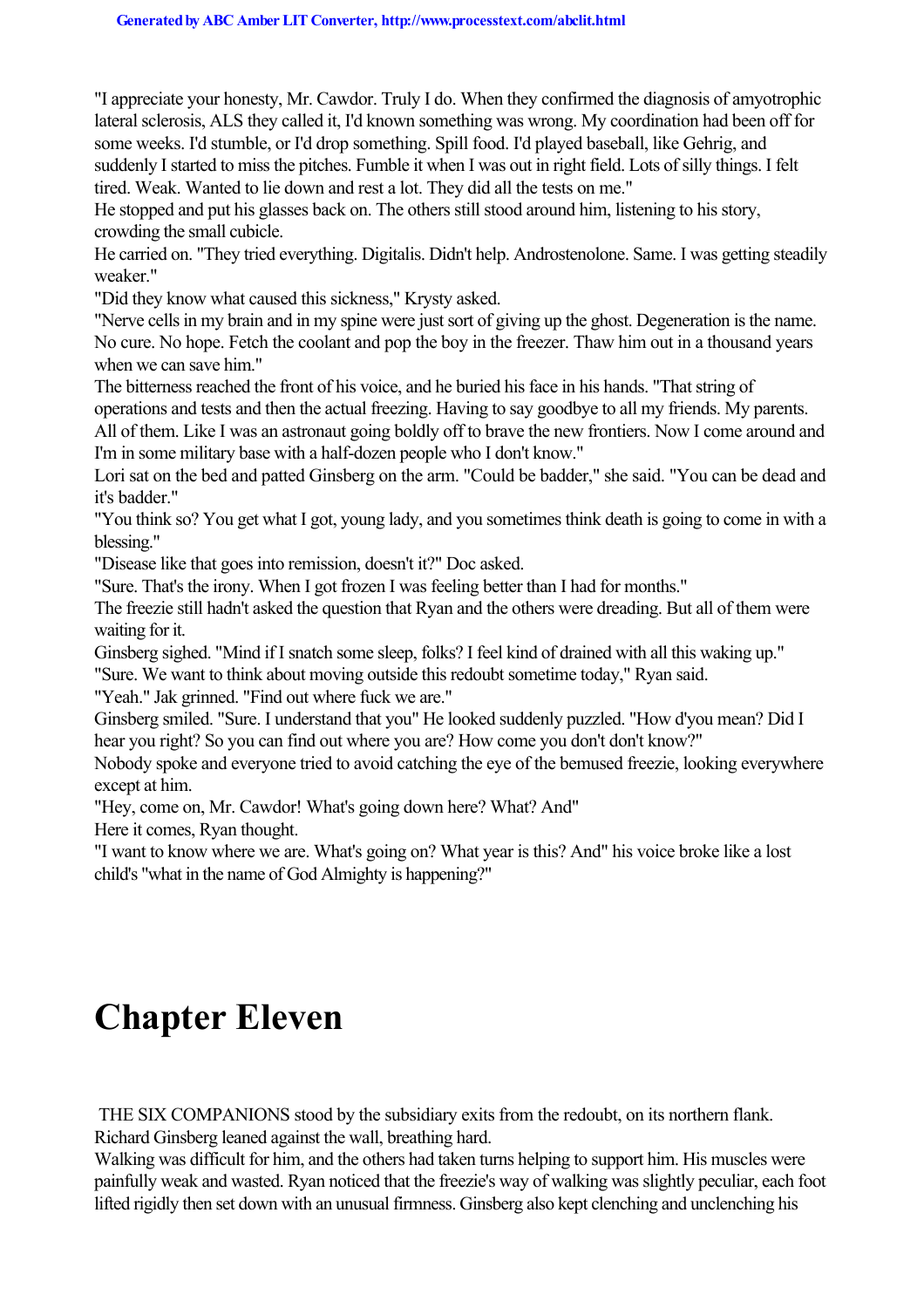fingers, as though they were stiff and sore.

Ryan had, as gently as he could, given him a spotty version of history from the October morning when Richard Neal Ginsberg had last seen the light of day, up to the present morning, one hundred eternal years later. The freezie had taken the news fairly well in spite of Doc's concern for his sanity. Ryan sketched in what he knew of the end of civilization, the long winters, the barren wastes and frothing hot spots; the changes in the land and in the climate and the changes in the people. Ginsberg had asked surprisingly few questions.

"When I saw you all, sporting guns, I guessed something wasbad. Had to be. Course, when I went under, the war talk was louder. Same old faces and voices. Hatred. I was born and raised on growing hatred inonce thatcan't remember his name, the Russian leader who talked peace. Once he was toppledword was the CIA brought him downit all went downhill."

He'd cautiously asked how many had died in the first waves of missiles. Ryan told him that nobody knew the answer to that. All records were gone, and the months immediately following the devastation were known as "the lost days."

Rick's parents had lived in a neat apartment in a brownstone on the Lower East Side of New York. All that Ryan, helped by Doc and Krysty, could tell was that every city had been hit hard and often. There was a ten-tenth's death rate in all major metropolises, and for people within the heat core, death would come like the snuffing of a light.

"A single microsecond of surprise, and then an infinite merging with the cosmos," Doc had told him. "What's kind of hard," Rick eventually said, "is the sure knowledge that every person I ever met in my entire life is now dead. Most died within a few miserable weeks of my being frozen. Now I'm here and I'm all on my fucking own! I'm still dying and and what's the point of it all, huh? What's the point?"

DESPITE URGING particularly from J.B., Rick steadfastly refused to carry a blaster.

"Sorry, John," he insisted. "I'm a little of a peacenik in my own way. I abhor violence. From what you've been telling me, I guess I might have to get used to a mighty different world from the one I knew. Maybe in some ways, I might like it better. But tote a pistol? Thanks, but no thanks."

What was odd was that he hadn't shown much interest in precisely who Ryan and the others actually were or how they'd gotten into the triple-secure redoubt or how they moved around the Deathlands. At Doc's suggestion Ryan hadn't pestered Rick about what he'd done back before the megachill. The

fact that it had been highly classified meant it could be an area of his life that might provoke a strong and upsetting reaction.

The outside doors of the redoubt swung open on the familiar 3-5-2 code. Jak led the way into the fresh air, the other six following him. Rick leaned on Krysty's arm, bringing up the rear.

"Oh, to see the sun and taste the breeze" the freezie said, clearly on the edge of tears. "Whatever happens, I've seen this once more." He hesitated. "Why is the sky that strange purplish color?" "Strange?" Ryan echoed. "It's nearly always that color."

Doc smiled sadly. "It wasn't always so, Ryan. What our new companion says is correct. The skies were always blue when I was a lad. Yellow sun. White clouds. Not the hideous hues of the chem clouds and the dark nuke sky that haunts us all."

"How come you remember that, Doc?" Rick asked. "Nobody's that old."

"It is a tale told by an idiot, Richard. Told by me. Too difficult to comprehend or even to believe. One day, when you are somewhat recovered, I will tell you."

"Speaking of believing," Rick continued. "In your travels, you never came acrossmaybe in one of these redoubtsanything called a a gateway, did you?"

Before anyone could stop her, Lori leaped in with both feet.

"Course, stupe! That's how we always are getting around Deathlands. Jump and jump in gateways." Once again nobody looked at the freezie. Ryan stared across a narrow blacktop that vanished steeply over the brink of the hillside. Beyond it was a sweep of valley, disappearing into some thick forest. There was no sign of a ville anywhere.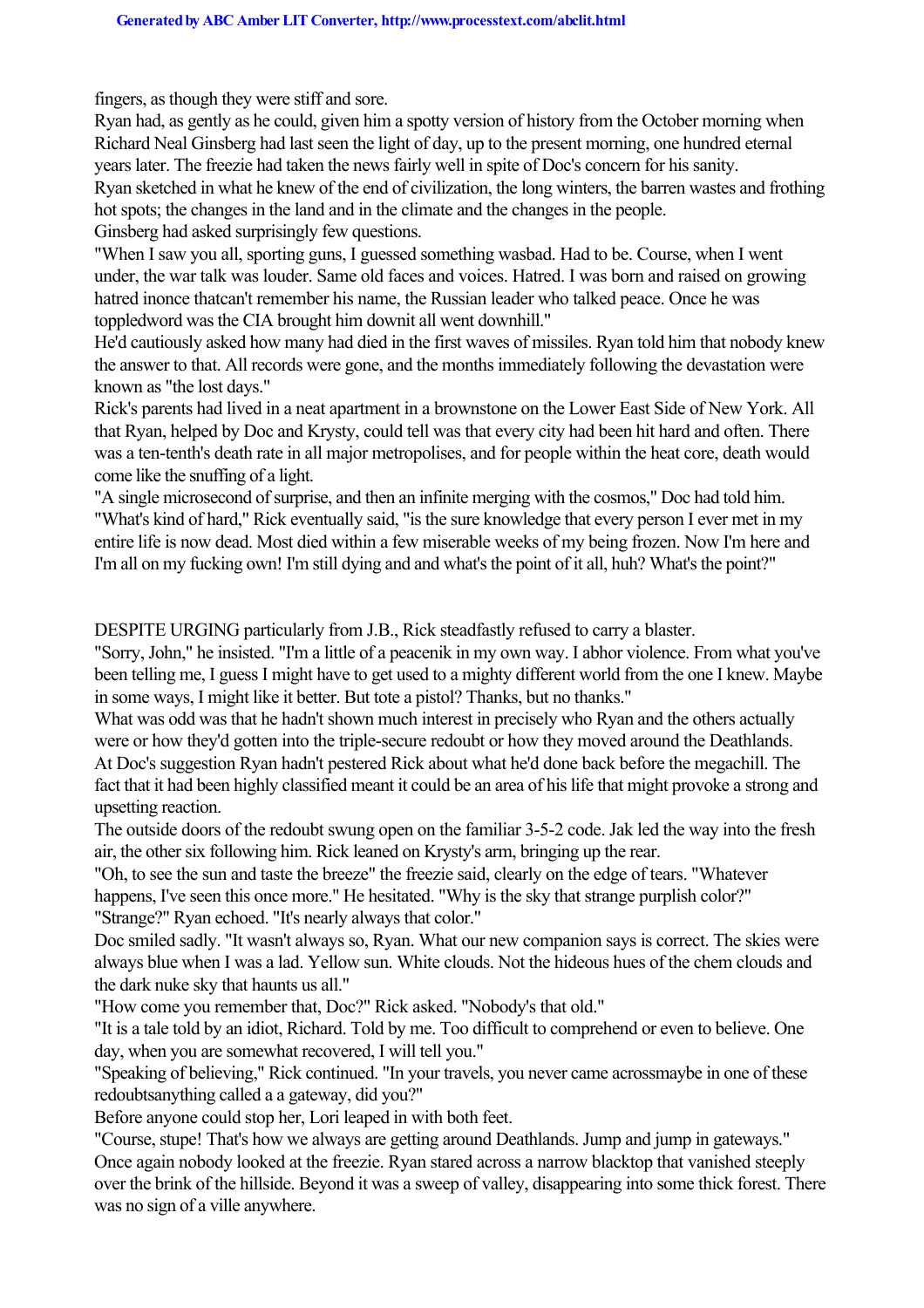"Just a damned m-m-m-minute," Rick stammered. "Did I hear you right, Lori?" "Yeah."

"You guys use gateways? They still work? Sweet They still work? A hundred years after the bombs and they still work. Wow!"

"What do you know about mat-trans?" Doc asked curiously. "Is that why you were given a high-B sec rating, Mr. Ginsberg?"

"I can't tell you. Freedom of information doesn't apply. Would you be on a need-to-know listing? Of course you wouldn't. You were all dead. I mean not alive when the last need-to-know precaution list was Oh, this is weird, guys. Like dropping a tab of the best Nicaraguan acid. You've been using the gateways! Which ones? Where?"

Ryan suddenly guessed it. "You worked on them, didn't you? That was the reason for your high sec rating. You know all about gateways and jumps! Fire-blast! You've got plenty to tell us, friend."

J.B. interrupted him. "If we're going to get some miles before dark, Ryan, we'd best get started. Talk can come later."

Ryan ignored the good advice, glaring at Rick. "Is it true?"

"I don't know."

"What d'you mean? You must know what your bastard job was!"

"I think it it might have been something about gateways, but I can't remember. My head hurts, and I'm tired and confused and why don't you leave me alone? Please."

"Please," Ryan mocked angrily. "You could hold the key to information that might alter all our lives!" "Ryan," the Armorer urged, "it's a good walk down there. And the freezie's in poor shape. Don't want to get caught by dark halfway down the mountain. Come on, Ryan."

"Sure. Yeah, you're right, J.B., I know that. But" he faced Rick again "get your memory working and we'll talk later. You got lots to tell us."

IT WAS a difficult journey.

In several places the road had been washed away by torrential rains or shattered by quakes. When they were about a quarter of the way down, J.B. stopped and drew out his tiny pocket sextant, checking where they actually were in the Deathlands.

Rick Ginsberg sat slumped on a huge boulder, head in his hands, panting with exhaustion. The trail was high, and Ryan was conscious of the thin air. His heart was working harder than usual, and any effort was more tiring. There was a marvellous vista to enjoy to their westthe orange sun was sliding down amid a nest of feathery thundertops tinted a light purple.

"What are the mountains, Doc?" Krysty asked, brushing dust from her coveralls.

"Look like the old Sierra Nevadas, from the shape and feel of them. But if we're in the high Sierras, then I'm puzzled at what that is way away to the west. Beneath the setting sun."

"It's a lake," Lori said. "Big, big lake, far as I can see."

Doc shook his head. "Can't be, sweetness. There is no lake of that size hereabouts. We must be a good twenty miles or more away from it and yet it looks utterly vast. Ergo, we are not in the Sierras."

"Wrong, Doc," J.B. folded the sextant and slipped it into one of his infinitely capacious pockets. "Wrong?"

"Wrong. We're close by the Pacific. These are the Sierras, all right. This is what used to be called California."

"But the ocean never came this close to such high peaks, unless"

Rick stood up, his pale face beaded with sweat. "You say this was California. That's bullshit! There's no place in the state where you can see the Pacific from" His eyes, magnified behind the thick lenses, turned to Doc. "Unless You were going to say weren't you? Unless the whole"

Ryan answered him. "Trader'd been here several times over the years, and he told me what happened out west here."

"San somethingAndreas, that was it. The San Andreas Fault!" the freezie exclaimed.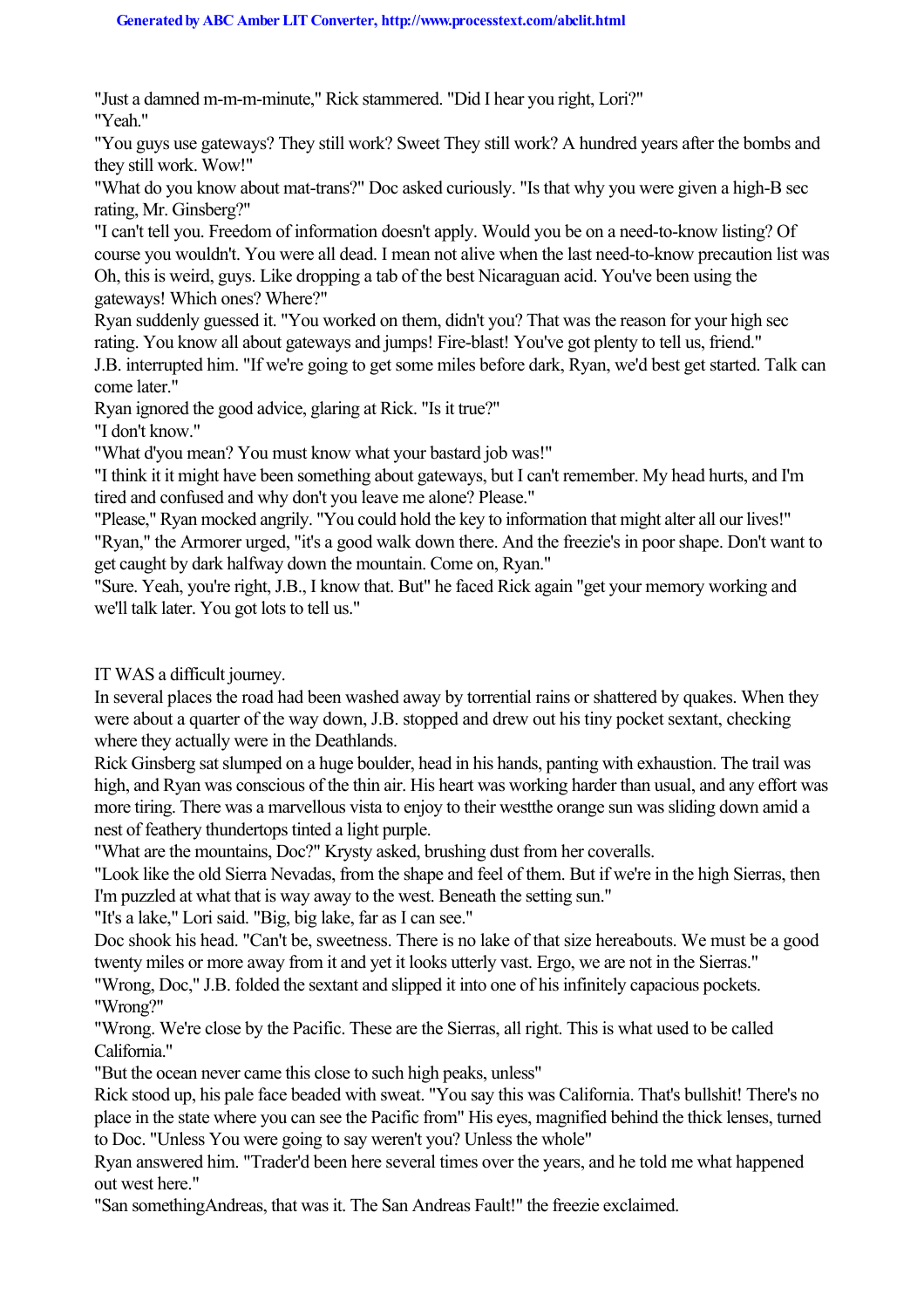"That's the name. Trader said that the nukes came down, thicker than fleas on a gaudy-house mattress. Hit lotsa places along California. Cities and silos. Bases and harbors. Said there was that fault you said. It triggered something way deep under the earth, and the whole mess just opened up."

Krysty backed up what Ryan had said. "There was an old woman in Harmony when I was still a suckler. Said her gran had survived. Bad rad burns, but she'd lived. Been born on the foothills of the Sierras,

hundred and fifty miles from the sea. Came around after dark day. The Pacific was lapping at her feet. A lot of the state had gone, slipped into the water and off the edge. She said the waters were clogged with bloated corpses for many months. The smell drove folks awaythose that lived. Not many."

"Los Angeles gone? San Diego? San Francisco? All gone?" Ginsberg sat down in an ungainly heap, like a rag doll left to its own devices. "Then it's true, what you told me. Not something spawned in my brain. I'm alive and it's happened, and I'm going to die. I'd hoped"

"Man who starts thinking of hope has given up thinking how to live," J.B. said. "Seems to me, freezie, that you're too bitching sorry for yourself for a grown man."

"You don't understand," Rick said wearily, barely holding back the tears. "This isn't my world!" "It is now," the Armorer replied. "And we're all wasting time."

RYAN HAD EXAMINED the massive sec doors to the redoubt very carefully before the group started down the blacktop, checking that there hadn't been any serious effort to force them.

Any signs of bad damage often meant a potential threat from local muties. But the doors were untouched, with just the usual evidence of weathering.

They found one possible reason for this when they were a couple of miles down the track. There had been a huge earthslip and the remainder of the road, clear into the forest, was gone.

Now there was just a great expanse of scree, dotted with scrub and sparse thimbleberry bushes. A tiny stream meandered through it, opening up its own little valley between the loose stones. There was about a half mile of nothing before the first shadowed trees. The forest covered a sizable piece of land, eventually filtering down into a terrain of semidesert, dotted with sagebrush and mesquite.

"Get warmer," Jak observed, wiping his forehead with the sleeve of his camouflage canvas jacket. "Soon be evening, Ryan," J.B. said. "We're making slow time with the freezie. Best we can hope is to reach the wood and make a night camp there."

"Sorry to slow you all down. It would be better if you left me. Better you never reactivated me. Best would have been if you'd walked on by and"

"Rick?" Ryan said.

"Yeah?"

"Shut your damned mouth!"

"Yeah. Sorry."

"NO FIRE," J.B. ordered.

"It'll be coldest!"

"No fire," he repeated.

But Lori was equally insistent. "I don't want cold!" She stamped her foot, the spurs tinkling prettily. "The forest is exceedingly dry, my dearest little moonstone, and the brush beyond looked like positive tinder."

"What d'you know? You got thick old skin to kept you warmer. Not like me!"

Doc shrank from her venomous anger, shaking his head. Krysty felt sorry for him and stepped into the argument.

"Don't be a stupe, Lori. You know what a danger a fire could be out here. Wind'd raise it in minutes. Not worth it."

"Bring muties," Jak added.

"You're all against me! Always fucking mob up on me. Not fair," she yelled, her voice swallowed by the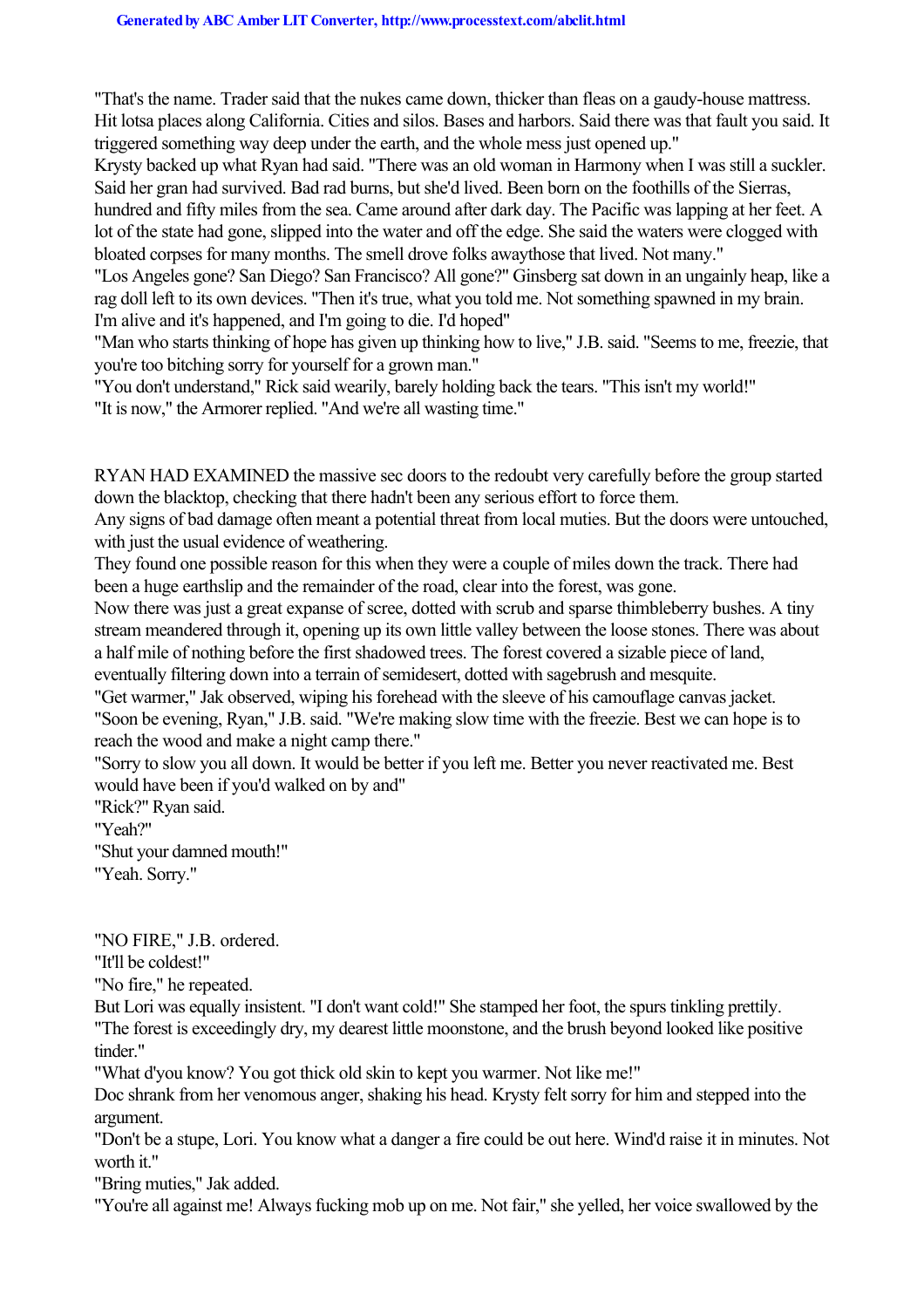dark trees surrounding them.

Nobody took any notice, except for Doc, who took a hesitant half step toward the sulking girl. He stopped abruptly when his eye caught Krysty and saw her shake her head.

Rick had taken no part in the conversation. As soon as they had stopped in a small clearing he'd laid down on the soft, dry bed of dead leaves and fallen into a deep sleep.

The six companions took turns keeping a sec watch. It would have been utterly absurd to think about the freezie keeping guard. Ryan was already having serious reservations about Rick Ginsberg, a weak, enfeebled and miserable depressive whose mind was fragile. The only thing that was in his favor was the news that he had once worked in some capacity on the gateways. That alone justified the trouble of keeping him with them.

But only for the time being. The night passed by peacefully.

## **Chapter Twelve**

 AFTER A SPARSE BREAKFAST from self-heats and ring-pulls of water, everyone sat around for a few minutes, resting, preparing to move on. Ryan was next to Rick, and he realized the freezie was muttering to himself, something about "tomorrow."

He listened more carefully.

"All our yesterdays have lighted fools the way to a dusty death. Life's a tale told by an idiot, filled with sound and fury and signifying" Ginsberg stopped.

"Signifying what?" the one-eyed man asked curiously.

"Nothing, Ryan," Rick replied with a deadly bitterness. "Absolutely nothing."

Lori's good nature had returned, and she led the group, dancing, light-footed, between the gnarled trunks of the mature live oaks. The bells on her spurs jingled merrily, and she sang as she ran, an old hymn that Ryan had heard in some of the fundamentalist Christian villes.

"Watch your step, precious," Doc called, but the girl ignored him, blond hair flying behind her. Rick seemed in better health and spirits, walking without the aid of a walking staff that Ryan had cut for him with his panga.

"I used to like hiking," he said. "Until I got ill. It became harder going then."

"How d'you feel?" J.B. asked.

"Better." He grinned. "A whole lot better. You know, the air tastes cleaner. Perhaps I'm imagining it, but it does. Fresher. I suppose all the industry being blasted in the war helps that. No more sulfur, acid rain and holes in the ozone layer that used to worry everyone in the in the old days."

"Your muscles feel stronger?" Krysty asked, brushing an errant crimson curl back from her eyes. "Yeah. I think so. You know, I can't remember. Funny. I think a century of freezing's addled my brain. There are things I can remember vividly and some that have gone. I can't visualize my mother's face. Silly, isn't it?"

Ryan shook his head. "Doc has the same kind of trouble, Rick. Tell me something you remember well. Anything?"

"Moments in never," he replied. "I can when I was about fourteen, going to New York with my father. We'd gotten tickets to see the Giants play the Forty-Niners. And we had a day in Manhattan. We went to an art gallery, which had lots of glass and open spaces. Wonderful paintings by Georgia O'Keefe, Hopper, Wyeth andso many. All nuked. What a But it wasn't that. It was a warm October day and we wanted something to eat. We were around Fifth and Fiftieth, by the old Saint Patrick's Cathedral."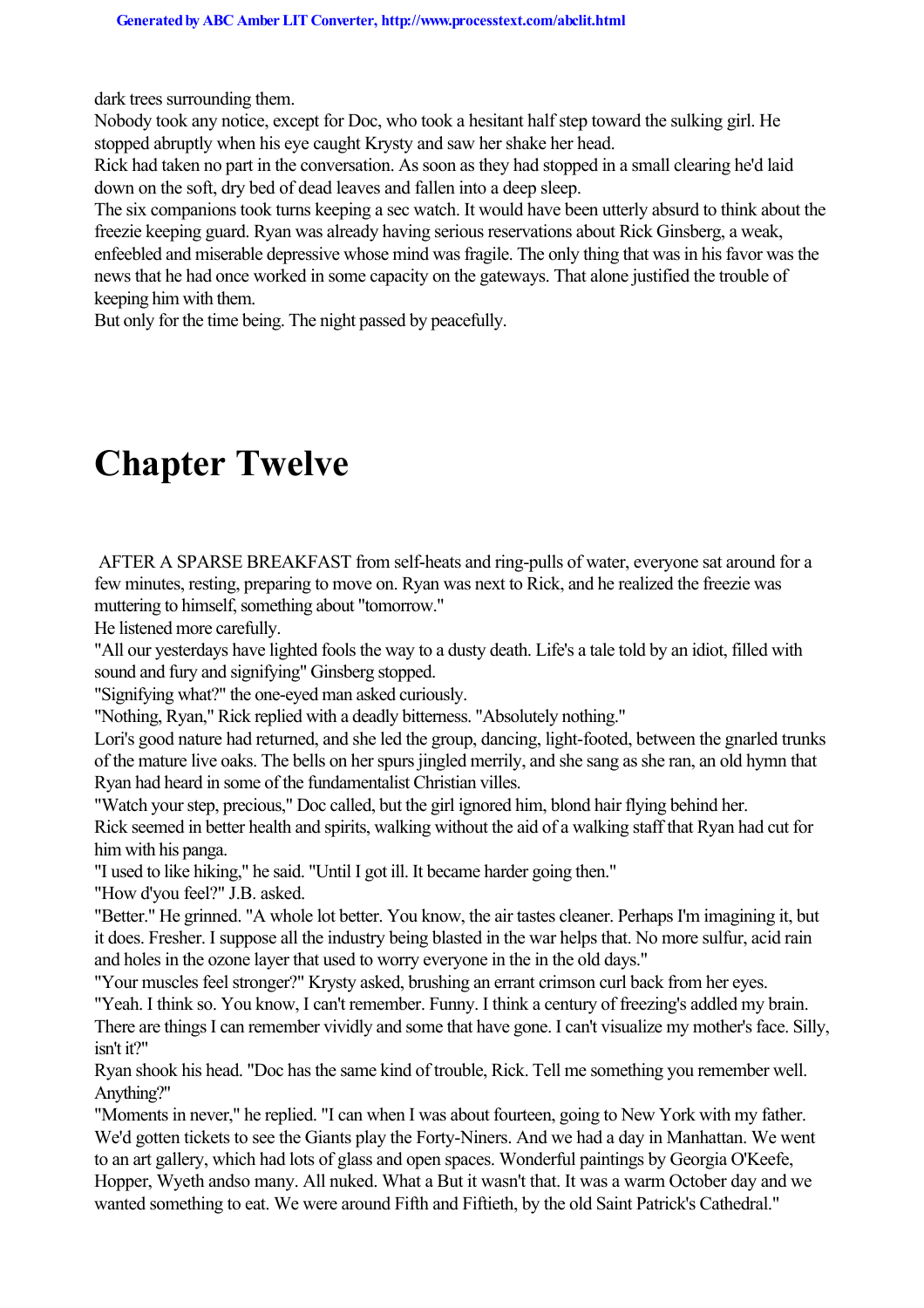"Reaching the edge of the tree part!" Lori called from some distance ahead of them.

The others were entranced by Rick Ginsberg's story. He was like a living time machine, painting a picture of a long-ago scene that none of them, except Doc, could imagine with any kind of reality.

"We decided to get some fast food. There were lots of burger stalls and fries. But there was an old Chinese guy who had a stall with pictures on the sidewhatever he was selling. I can still see it, and almost smell how good it wasfried shrimp, crab and fish with some rice and a soda. We sat on the steps and watched New York flow by us. I felt real close to my dad at that moment. I don't think I'll ever forget it. Even if I live to be a hundred."

Jak sniggered. "You're more hundred now, freezie. Lot more."

Rick didn't rise to the bait. He simply nodded at the boy. "True enough. So don't be so rude to your elders!"

The albino threw him the finger and darted off to join Lori at the fringe of the desert brush.

Now they were at a lower level, and it was possible to look back up the mountain slope. They could see the scar of the scree-fall, but no trace of the hidden redoubt tucked under the lip of the peak above.

"Think there's a ville over there," Krysty said, pointing across the expanse of orange-gray sand. "And I can smell not sure what."

Ryan stopped, still just within the shade of the forest, and took several deep breaths. There was something. Very faint but

"Gas!" he exclaimed. "It's gasoline! Fireblast! If we can smell it such a long way off, then it must be a big field. Or a store so big that If there's gas, then there's wags. Am I right, J.B., or am I right?"

"Could be. Sure is strong. This gas country, Doc? California?"

"Never used to be, but I suppose that the shifting of the great plates of the earth could push oil-bearing strata for hundreds of miles."

"If you got jack, you're fine," Ryan said, "but if you got gas, then you're even better."

Ginsberg sighed. "What's transport like? If gas is that rare and difficult?"

"There's some. Most villes have stocks. There was a huge store that the Trader found, about two hundred miles north of where Boston used to be. But it got blown. Now there's wags. Transport and war wags. Kind of rough."

"Trains?" the freezie asked.

J.B. answered him. "Sure. Often get trains of wags rolling together. Safer that way. Hold off the muties." "No. I mean trains, like Amtrak. On rails." Seeing the blank looks, he said, "No, I guess there aren't any. How about planes?" Again, he answered his own question. "Stupid. If there's no trains and there aren't many cars, there sure as little green apples aren't going to be any airplanes."

"Wrong," Ryan replied. "I've never seen any flying wags, but the Trader saw one, once. Out East, he said."

"Flying?" Rick asked.

"Crashing," the Armorer said with a short, dry laugh.

"That's what Trader said. Got hauled out some old shed. Already gassed up. Baron's oldest son said he'd try it. Up, up anddown again. Body finished in one field. Head in another. Never found the legs, way I recall it."

THOUGH THE LAND had looked fairly even from high above, it was actually seamed with innumerable narrow ravines and dry riverbeds. Doc surmised that this was all a result of the unimaginably catastrophic forces that had shifted the land a hundred years earlier. Since the old Golden State had always been a place of earthquakes and landslides, it wasn't surprising to see the flat desert ripped and patched. Krysty's feeling that there might be a ville on the far side made them cautious about approaching carelessly. Also, there were sinister tracks in the soft red dust.

"Sidewinder," Jak suggested, pointing to an odd swirling pattern in the sand. There were also peculiar marks, as though large wag tires had been rolled ceaselessly around.

The light breeze through the shoulder-high scrub produced a constant dry rustling that would cover the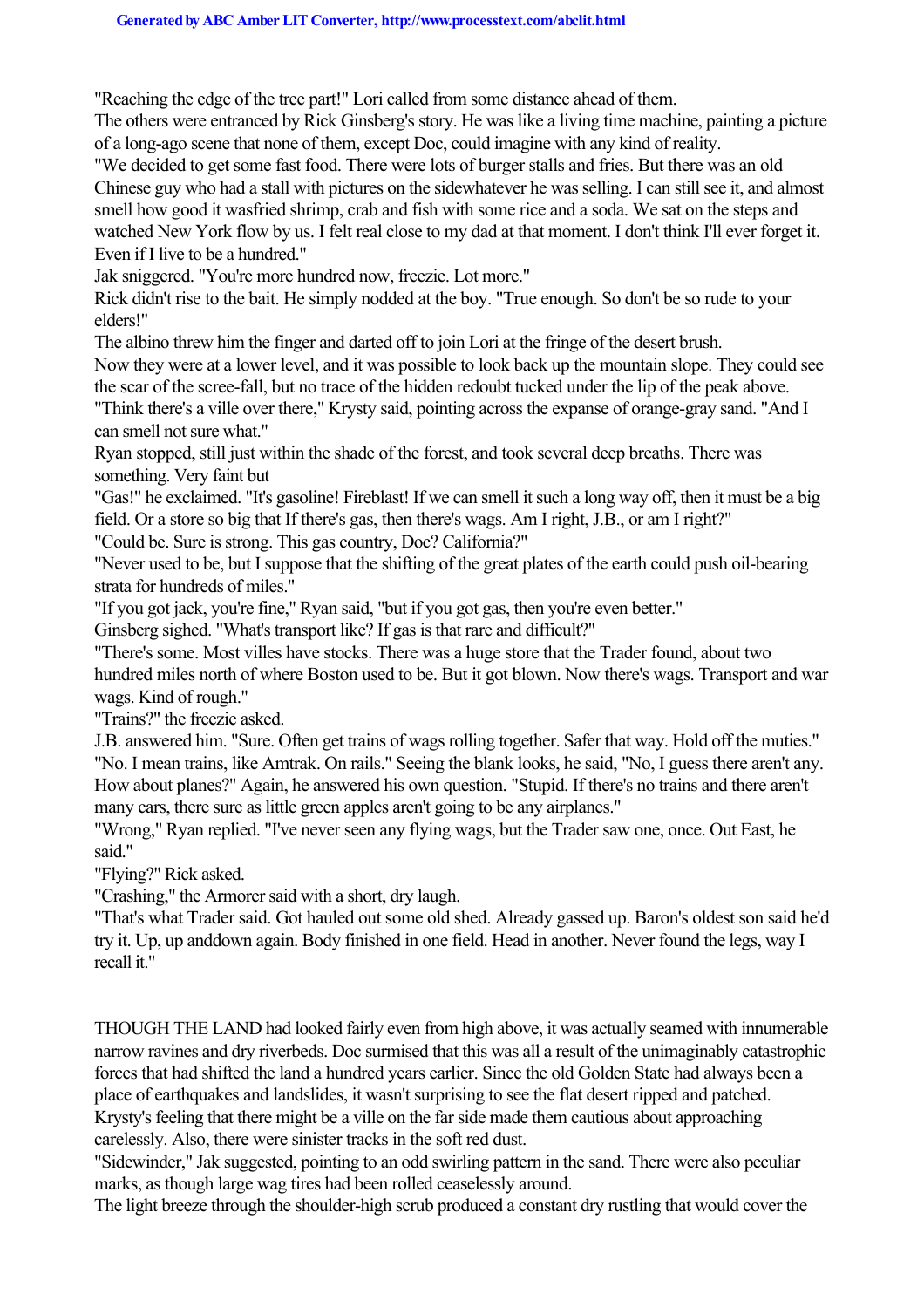approach of any creature. Ryan felt the short hairs raising on his nape.

"Bad place," he muttered, almost to himself.

But Krysty, at his side, heard him and nodded. "I got that feeling, too. Best we get across it as fast as we can."

"Not easy, towing the freezie. The way he looks, a half mile'll put him down and out."

"Could go back, lover?"

"Yeah. Nobody ever gets anywhere by going back, do they? Let's go on."

Once they had plunged into the sagebrush, dotted with elegant saguaros, it became difficult to see more than ten paces ahead. The switchbacking terrain was exhausting, even for the hardier members of the group. For Rick Ginsberg, the effect was devastating. After less than twenty minutes he collapsed, eyes rolling up into their sockets, a thin froth dribbling from his cracked lips.

"Cruise up Mulholland after dark and just watch the lights," he mumbled.

The other six gathered around him. Lori dropped to her knees, breathing hard, wiping dusty sweat from her forehead, brushing away her tangled hair. Doc also knelt down.

"By the three Kennedys! This heat quite debilitates one, does it not? I fear that our frozen comrade is not quite up to it. Should we not return to the redoubt and jump elsewhere?"

"I'll give him some water," Krysty said, kneeling beside the prostrate man.

Ryan looked around. They were in a shallow saucer-shaped depression, but ahead of them the land seemed to be rising. "Jak?"

"Ryan?"

"Go up and see if you can get high enough to check how far to the edge of this desert."

The boy returned in less than five minutes, his white hair tinted pink with the fine sand. He jumped down the last bit of the slope.

"Not far," he said.

"Hour? Two?"

"Three. With freezie? Ten hours. Mebbe more."

Rick was, once more, asleep. Krysty looked up from giving him a drink, her green eyes meeting Ryan's stare unflinchingly.

"Nobody said it'd be easy," she whispered accusingly. "Man's sick, tired, been lying with a dark mind for a hundred years. What'd you expect, lover? Got to be slow with him." "I know it."

ODDLY IT WAS Doc who first heard the distant sound.

He stood up, putting his hand to his ear, listening hard. Apart from the dozing freezie, the others all looked curiously at the old man.

"What is it?" Ryan asked, his ears filled by the noise of the wind hissing through the scrub. He could just catch the sounds of a chem storm, rumbling and crackling, miles to the east, beyond the mountains. "For a moment I thought I could hear the sound of But that is midsummer madness. The folly of an old fool, they always say, you know."

Ryan was about to relax again, deciding it was one of Doc's fantasies, when he heard it, too. When all of them heard it.

A distant, regular humming noise, like an errant wasp, buzzing across the desert, coming from where Krysty claimed there might be a ville. The sound was growing louder.

"Mighty big insect," J.B. observed, cradling his new blaster, and looking anxiously up at the cloud-speckled sky.

Rick opened his eyes and gazed blankly upward, blinking through the pebbled glasses. "What's? It's an airplane? By God, but it's"

"Everyone down," Ryan shouted, setting an example by diving beneath a stunted clump of ocotillo. Krysty landed at his side, with J.B. beyond her. Ryan could see that the others were also taking cover. The noise was louder, hiccuping occasionally, rasping and whining. He peered up through the sparse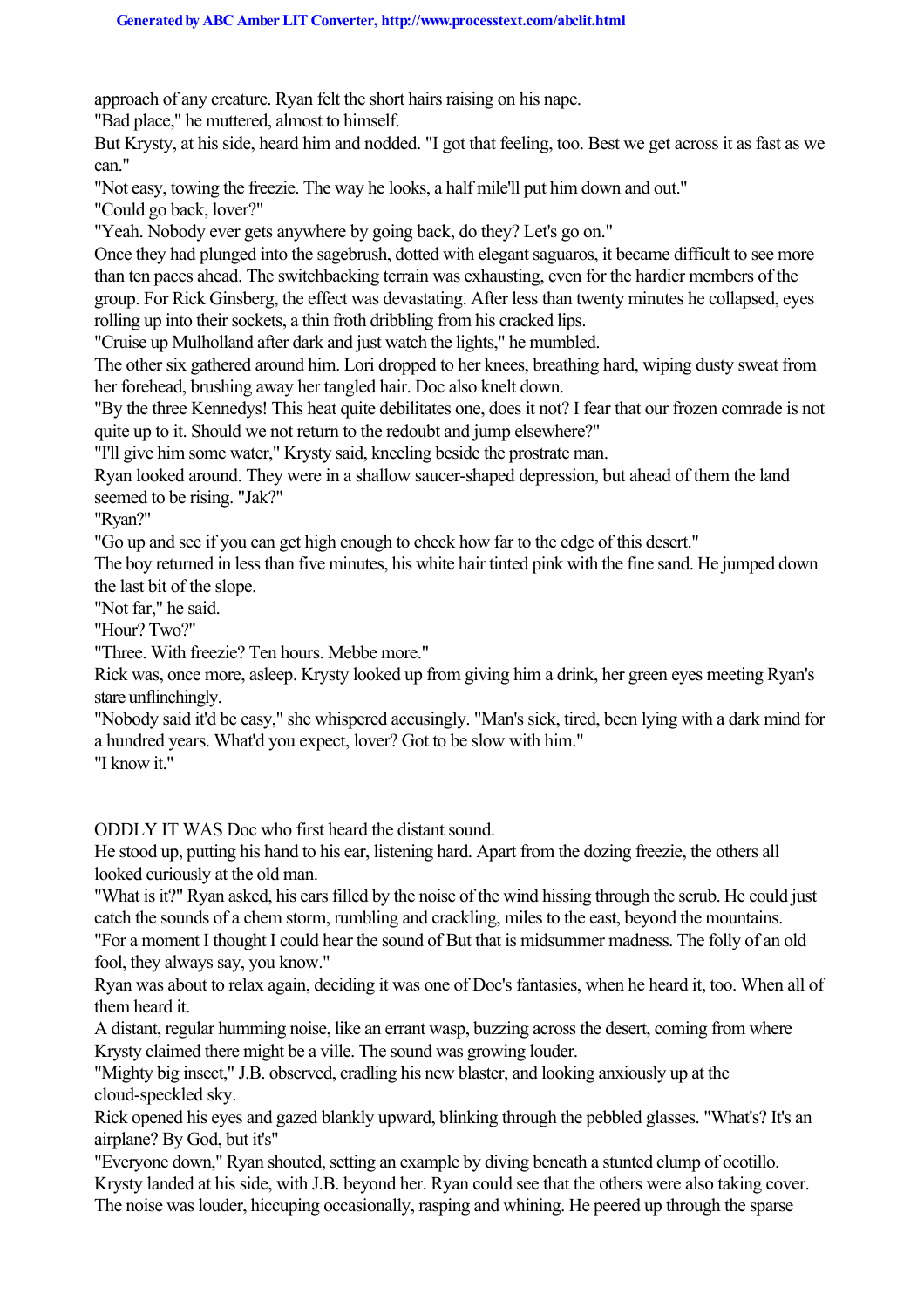protection of the brush.

And saw it.

The freezie had been right. It was a plane. Two wings on each side, with circles of red, white and blue painted on them; a stubby body, with twin cockpits. It was about a hundred feet above the ground, swaying from side to side, the racket now quite deafening to the people below it.

It had a single revolving propeller set on the point of its nose. Blue smoke coughed from the engine. Ryan could make out only one flier, his round, helmeted face hidden behind an enormous pair of glinting goggles. As far as he could make out, the flying machine carried no blasters.

It dipped and swooped overhead, carrying on toward the lower slopes of the mountain. Jak started to get up, then ducked down again. "Coming back," he shouted.

It passed about two hundred yards to the south of them, again apparently not noticing them. Finally the plane vanished away across the desert in the direction it had originally come from. As the sound faded, everyone stood and dusted themselves off.

"I've seen pix of old planes in vids," Ryan said, "but not one like that. Looked real old."

"Bless my soul," Doc said. "That was a Sopwith 1 1/2-Strutter, or I miss my guess. I studied the first World War during my imprisonment by the Cerberus dogs. Yes, indeed. A trusty biplane. A Sopwith 1 1/2- Strutter. Such a coincidence after we'd been talking about if there were any planes left in Deathlands."

Rick stood up, looking shaken. "What kind of world is this?" he said slowly. "It's a crazed mix of the past, my present and your future. It's all bloody madness."

"Yes," Ryan agreed. "It is."

It was now obvious that there must be a ville beyond the arid wasteland, so they pushed on at top speed, taking turns helping the frail man.

Each dusty arroyo was like the next one and like the previous one. Small clusters of cactuses with steely thorns made walking difficult. Despite Jak's estimate of how far away the edge of the desert was, the hours drifted by and it didn't seem to get much closer.

"Looks like a trail here," said Lori, who'd been leading the way, stumbling and cursing in her spike-heeled boots.

"Hold up," Ryan called, joining her and taking the lay of the land. They were in a broader-sided valley, and the bottom did seem to be trampled flatter. He knelt and examined the earth closely, seeing marks of some kind of wags. J.B. and Jak knelt beside him.

"Two wheel wags," the Armorer observed. "Look at the pattern. Not four-wheelers."

"Watch your step," Krysty warned. "Good place for an ambush."

"Can we rest?" Rick panted. His neat jacket and pants had been torn by the thorns of the innumerable cactuses and covered in a patina of orange dust. Blood dappled the man's hands where he'd fallen, and his face beneath the mask of dirt was pale and lined. He seemed to have aged ten years in the past twenty-four hours, and Ryan yet again pondered on their wisdom in reviving him.

Everyone looked at Ryan, who shook his head. "No. Got to keep moving. This place has taken us the better part of a damned day already. Sun's getting low. Don't want to get caught out by night. By the signs we're not far off where this ville might be. We'll keep going on."

Rick shrugged wearily. "For this I slept a hundred years? Momma was right. I should have stayed home and become a doctor. Very well" he waved a hand to Ryan "lay on, my trusty thane of Cawdor. And cursed be him that first shall cry"

He was interrupted by a piercing scream from Lori, who had ignored Ryan's instructions and gone ahead around the corner. Overlaying the scream was a noise that sounded like a dozen raging chain saws. Ryan's reactions were the quickest, and he burst through the narrowing rocks, around the bend in the trail.

He faltered as his eye took in the horrific scene of a heart-stopping nightmare.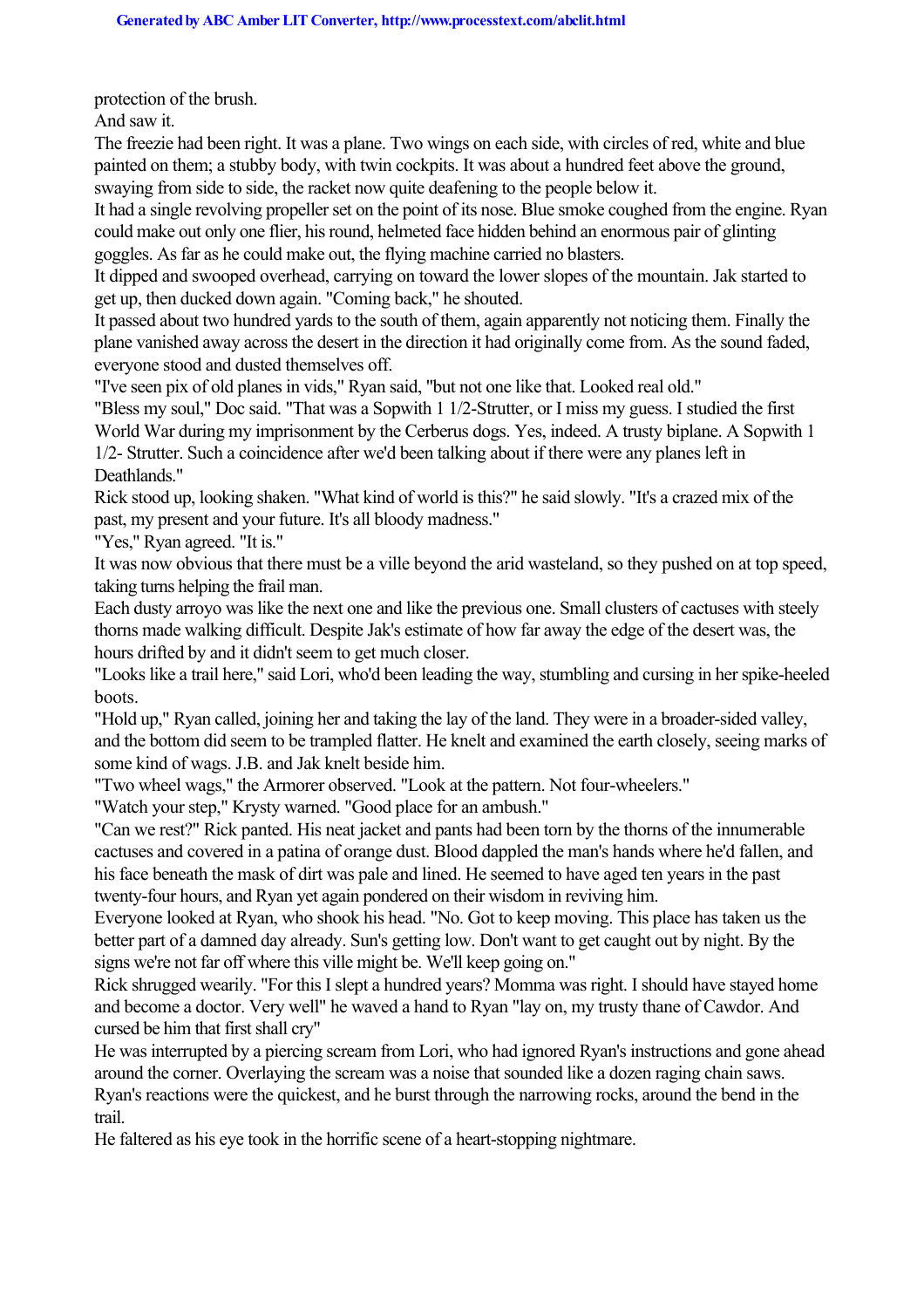## **Chapter Thirteen**

 A DIAMONDBACK RATTLESNAKE lay coiled in the desert sand, its layered rattle vibrating furiously. The reptile's forked tongue flicked in and out of its mouth, tasting the air around it. The long teeth, angled back, emerged from just below the maxillary bone of the upper jaw. Its slitted eyes remained motionless on either side of the flattened skull. It was well over twenty feet long, its body as thick as the thigh of a grown man.

It was, without the least shadow of a doubt, the largest mutie snake that Ryan Cowdor had ever seen. The setting sun glinted off some sort of metal strip around the creature's throat, like a silvery collar. It caught Ryan's eye, but his instant preoccupation was the girl sprawled helplessly in the dirt in front of the rearing creature.

In her haste to be first, Lori must have almost run over the top of the giant rattler, stumbling across the bony tail.

The snake's gaping jaws were wide enough to engulf Lori's entire skull, and a tiny glistening bead of poison hung from the needle points of the fangs. It had reared up, at least six feet high, above the screaming girl, its shadow across her body.

Ryan's Hamp;K G-12 was up and ready, braced against his hip, aimed at the spade-shaped head of the reptile. But his finger held still on the trigger of the powerful blaster.

"No!" Doc shrieked from just behind him, his voice so unexpectedly loud that Ryan nearly let rip with the automatic.

"Why not?"

"It'll fall on her and the child'll be instant grave fodder."

It was unmistakably true. The rattler was so gigantic that it hung over Lori, menacing her, its head weaving slowly to and fro. The warning rattle of its tail continued unabated.

The girl seemed almost paralyzed, like a rabbit in the lights of a night wag. She was on her back, legs drawn up, one hand lifted as though she could simply push away the monster snake. Her mouth was open and she was crying out, a string of pleading, helpless words.

"Could try and take its head off?" J.B. suggested.

The rattler was about thirty yards away from the group, its eyes registering their presence. But most of its attention was fixed on the blond girl beneath it.

"Hell of a chance it'd chill her before we could chill it," Ryan replied.

Rick Ginsberg had joined them, panting hard, one hand clamped to his side. His eyes were round with disbelief. "Is that ? You never said a word about sci-fi monsters, Ryan. It's a dream. A nightmare! It'll kill the girl, unless"

"Shut fuck up!" Jak snapped, hefting one of his throwing knives, gripping it by the weighted hilt. "Could hit eye, Ryan?"

"No," Doc said despairingly. "A clean kill or drive it away."

For several racing heartbeats nobody moved or spoke. The snake's head kept up its hypnotic swaying, and Lori began to weep uncontrollably.

Ryan, keeping his voice low, spoke to the others. "Got to go for the head with blasters. All at once. Should manage to splatter it apart."

"I forbid it, Ryan," Doc whispered, his left hand playing nervously with an errant strand of hair. "The risk is too great."

"You got a better idea? If not, then we'll do it like"

"Help me, please," Lori called, her voice barely audible above the harsh noise of the snake's rattle.

"Yes," Doc said suddenly. "Distraction. I'll distract the beast and you can then do the shooting part."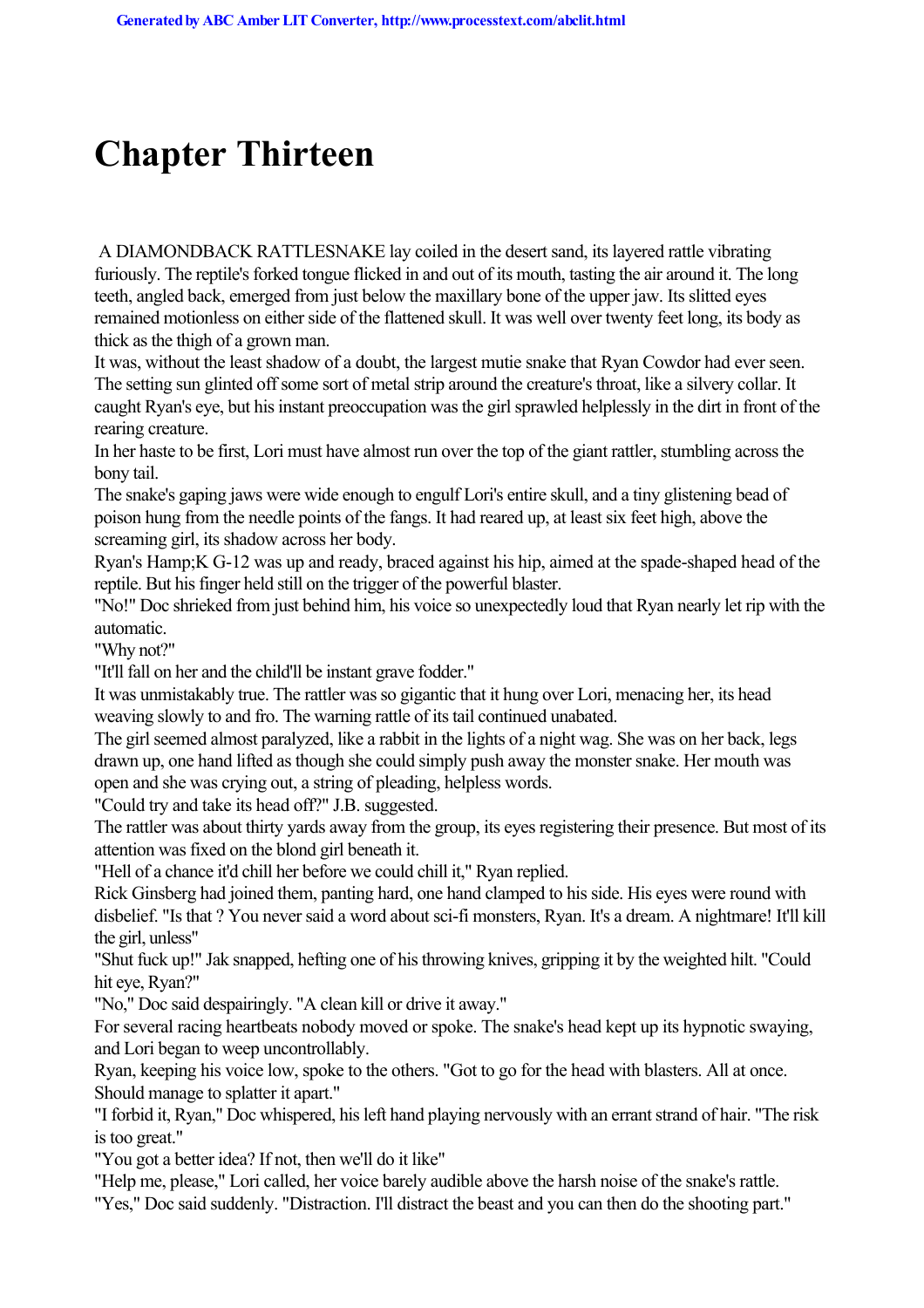Without another word, the old man was off and running, waving the walking cane in his right hand, fumbling as he ran with the silver handle, discarding the ebony case to bare the steel rapier blade within it. "The double-stupe old!" Ryan exploded, taken by surprise. "Get ready to try and chill the mutie!"

Everyone drew their own blasters, ready to open fire at Ryan's order, aiming at the blunt, questing head of the rattler.

"Come, thou mighty worm, Ouroboros!" Doc shouted, trying to attract the bright, soulless eyes from Lori toward himself. He leaped into the air and brandished his sword.

Slowly, incuriously, the snake peered down at him, its rattle slowing to a menacing, vibrating hum. It lifted its head even higher, retreating a little, the smooth coils of muscle tensing.

"Going t'strike," J.B. warned.

Lori had fallen silent, looking around at the bizarre capering figure in his stained frock coat and cracked knee boots. The sword flashed crimson as it caught the last rays of the dying sun. Doc darted in and thrust at the nearest part of the giant snake, bringing his rapier back dripping dark blood. But the rattler didn't move its head, and its eyes were unflickering.

Ryan had leveled his G-12, aiming at a point a hand's span below the jaw. He could actually see the tiny ruby glow from the laser sight on J.B.'s new MP-7 SD-8, an inch or so higher than where he was aiming. Jak's Magnum and Krysty's P7A-13 pistol were also focused on the creature's head and neck. "Ready," Ryan whispered.

"Avaunt, creature from pitchiest night!" Doc yelled, encouraged by the success of his first assault. The mutie rattler's stunning speed took them all by surprise.

Before anyone could even tighten a finger on a trigger, the snake had weaved back and then struck, its head a blur of movement.

By the sheerest fluke, Doc happened to be waving his sword in the beast's general direction, even though he was looking down at Lori. The snake virtually impaled itself on the tip of the rapier, jerking it from Doc's hand. The force of its attack knocked Doc flying to the dirt in a tangle of arms and legs. But the prick of the steel was just enough to deflect its snapping lunge at the old man.

Frustrated, hissing in fury, its tail swinging with the rattle back in overdrive, the mutie monster straightened up, ready to strike at the man and woman in its shadow.

Ryan wasn't about to take any more chances with the enormous reptile. "Now!" he yelled, squeezing the trigger of the blaster. Set on continuous, the G-12 poured out a devastating stream of lead, accompanied by J.B.'s gun on triple burst. The snap of Krysty's handgun and the boom of Jak's powerful cannon counterpointed the rippling roar of the rifles.

The head and upper throat of the great reptile simply disintegrated under the impact of thirty or forty rounds of ammunition. Blood sprayed, and a heavy, black ichor oozed from the mutilated skull of the creature. Its body began to thrash about with a fearful violence, kicking up blinding clouds of dust. Doc and Lori vanished behind the red-orange veil of sand.

"Let's get them out!" Ryan ordered, dropping his gun and darting forward, aware of the other three at his side. He noticed from the corner of his eye that even Rick Ginsberg had joined in, hobbling on his rough stick.

Lori had begun to scream again. Ryan found her first and heaved the girl to her feet, discovering that she was in shock as she collapsed helplessly to the dirt. With a grunt of effort, he managed to lift her onto his shoulders, carrying her away from the appalling noise of the monster's death throes, the demented clicking of its rattle.

Doc managed to move out on his own, clutching his arm where he'd jarred it in the fall. He had to wait until the writhing began to ease, which allowed him to go look for his swordstick. While Jak looked after Lori, calming her, the others went to examine the twitching corpse of the mutie rattler.

Its head was pulped and both eyes were gone. The main fangs had snapped off into short, splintered stumps, from which threads of poison still oozed into the dirt. The remainder of the body was moving slightly as the nerve endings began to close down on any messages.

"What's that on its neck?" J.B. asked, pointing at the silvery collar that Ryan had glimpsed a few speeded seconds earlier.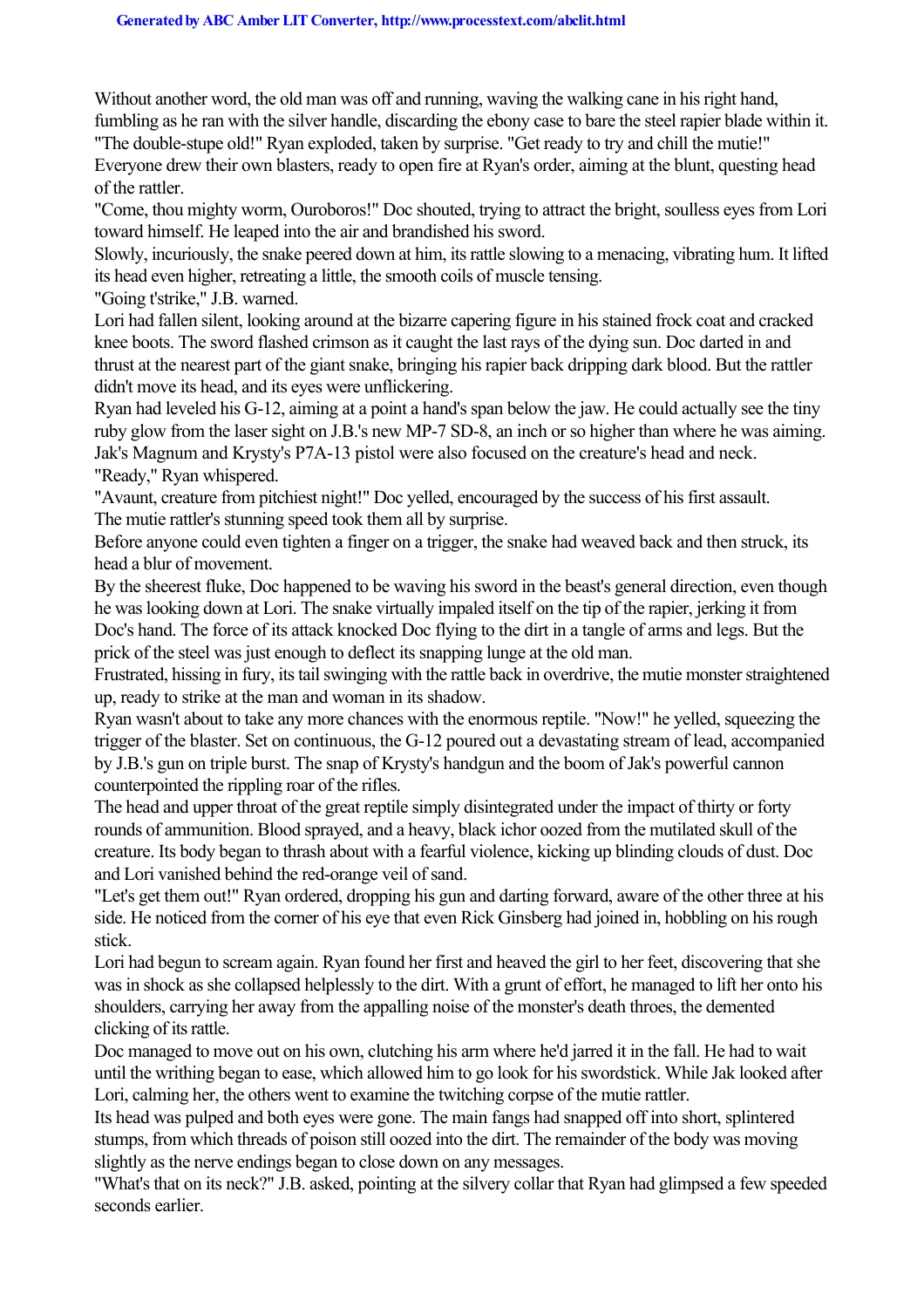Krysty leaned over the immense body, avoiding the rattle that still vibrated with no more noise than a child's toy. "It's locked on," she said. "It'll take some cutting to get it off."

"What's the lettering say?" Ryan asked.

"A name. Can't" The girl wiped blood away. "Yeah. Azrael. And the number twelve. That's all. Gaia! You figure it's someone's pet?"

"Could be." The Armorer turned to Ryan. "Remember that baron up north one that had an extra pair of residual hands?"

"Yeah. Oh, sure. He had a mutie maggot as his special pet. Slept in a big wooden bed with silk sheets and got fed like a baby."

"It's a nightmare." Rick shook his head. "I know that now. You're all figments of my imagination. Inside the coolant capsule I've gone stark mad. Yeah, as mad as a hatter. Hatters were mad because they used a lot of mercury in the process of making hats. Fumes rotted their brains. Mad hatters. That's me. Rattlers as big as a semi. Maggots as pets. Redheads with pistols. Albino kids with Clint Magnums.

One-eyed men and I can't stop talking. Why's that, Ryan?"

"Because you're in shock, Rick, and you're kind of not used to the Deathlands and its pleasures yet. That'll come."

"Terrific. I can't wait. I'm just not coping know what I mean? Momma always said I was a born underachiever."

Lori was still shaking. "I'm wanting to fuck out of this," she said, voice shrill and high.

"You're all right now, my delicate little Meissen shepherdess."

"No thanks to you! Nearly killing me with jumping in and shouting at the mutie bastard. Stupid yellow old triple-crazy."

Doc's face fell. "I confess that my efforts were not quite as successful as I had hoped, my dear child, but I truly did my best."

"Not best enough, and I'm not your fucking child! You made me rad-sick!"

Ryan felt the old glow of scarlet anger begin to blaze. Something that he'd learned, painfully, to control over the years. He was aware of the flush of heat that brightened the scar across his face, and his fingers clenched with the surging rage. In some ways it was a pleasant, reassuring feeling that swamped everything else. To slap Lori Quint across her petulant, pretty little face and knock her on her ass in the trampled dirt would be a good thing.

"Good thing," he muttered.

Fortunatelyat least for LoriKrysty Wroth had been with Ryan long enough to recognize the flaring danger signals.

"No, lover," she said, taking a half step that put her between Ryan and the trembling blond teenager. "Doc risked" Ryan began, gritting his teeth so hard that it made his jaw ache.

Krysty held up a hand, facing Lori. "You live around the Deathlands and you get to see a lot of shit behavior. Every now and again you see someone do something really brave. What Doc did to try and save your miserable skin is one of the bravest things I ever saw. A little steel needle against that mutie monster there!"

"Grace under pressure," Rick added, trying to wipe sweat and dirt off the lenses of his glasses.

"I've heard that," J.B. said. "Read it someplace, years ago."

Krysty ignored the interpretations, glowering at Lori. "You hear what I'm saying?"

"Yeah. But it was Ryan and you lot chilled the snake."

"You'd have been dead if Doc hadn't jumped in when he did," Ryan said, finding that the tide of his anger was ebbing slowly away, leaving him feeling irritable and dissatisfied.

"Drop it, my loyal comrades," Doc whispered. "The child's overwrought and doesn't mean what she says. She could do with a rest. We all could."

"Don't want another night out in the open. Not with rattlers as big as war wags sliding around the brush. We gotta push on toward the ville, wherever that is. The smell of gas is stronger, and there was that air wag. We got to be close."

Ryan knew what he'd said was right. J.B. backed him for moving on. But the reality was that Lori and the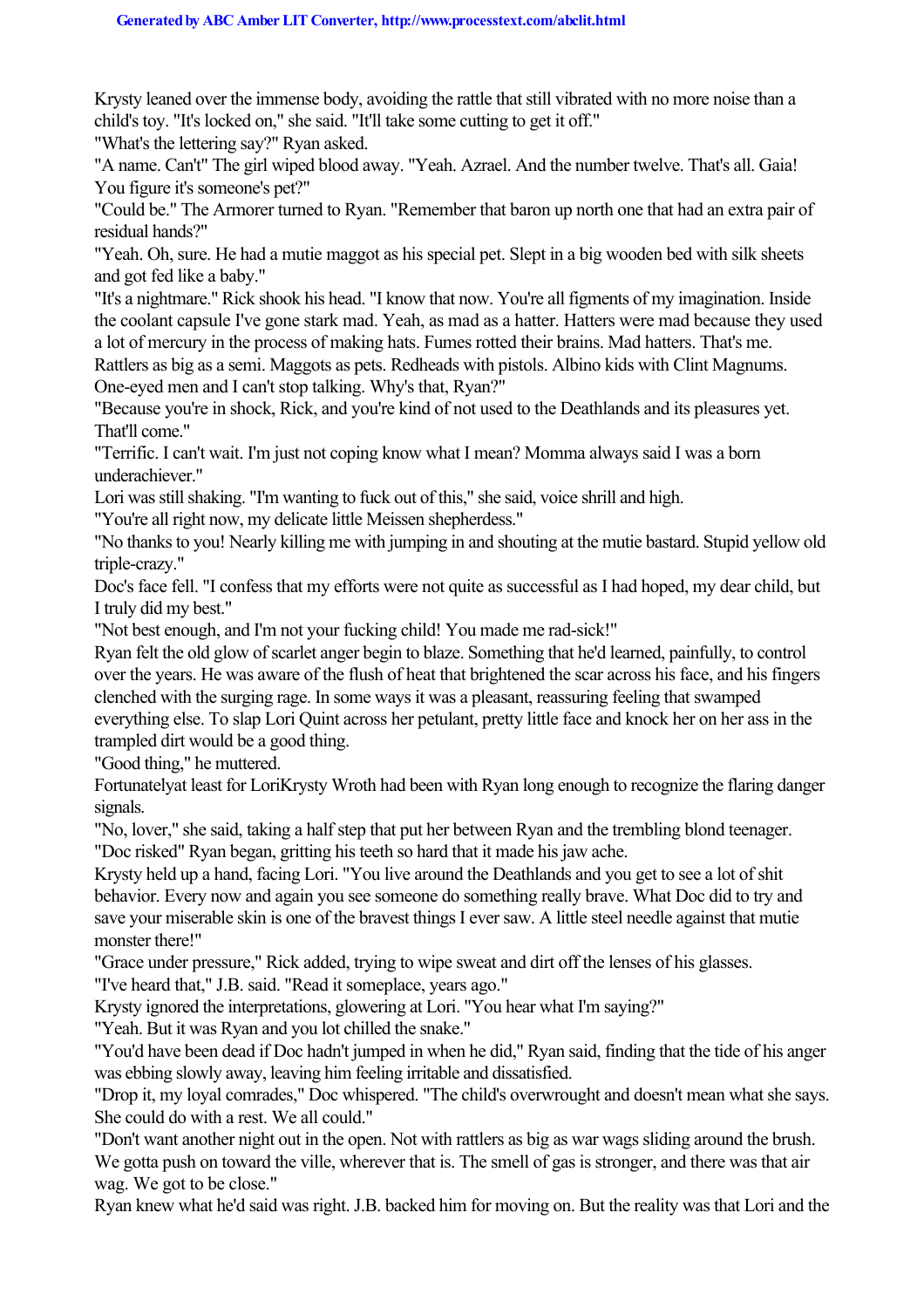freezie weren't in good enough shape to keep on trucking through the fading light.

So they compromised. They had seen that the edge of the arid mesquite region was fairly close. It was agreed that they would trek on for that and then find a place to camp, posting guards against the hazards of the night.

RYAN CURLED UP alongside Rick, hoping to find out a little more about what the freezie had done in his highly classified past.

"Wanna talk, Rick?" No answer. "Rick? D'you wanna talk some?"

The faint snoring and the heavy, regular breathing answered the question.

A violent chem storm raged during the night and some chunks of nuke debris came shafting from deep space, the detritus of the abortive Star Wars project of the 1980s that had finally circled back to its home planet, burning up in streaks of brilliant magnesium light.

The wind brought the heavy odor of gasoline from the greener land that lay ahead of them for the next day.

Ryan fell asleep thinking about a ville that owned so much gas. And so much power. It could be one hell of a place.

## **Chapter Fourteen**

RICK GINSBERG DREAMED during that second night of his awakening.

During his student days at UCLA, he'd dropped some "farmies," as the new hallucinogenics were known. They took you one step sideways from reality, but you still kept in touch. Unless you got an "oily," as bad trips were called. He couldn't remember why they were known by that name. Something lost in the mists of the past.

Ever since he'd blinked his sticky eyes open in the chemical cold of the cryo center, Rick had felt like he was in the middle of the worst oily that anyone had ever known. His brain simply would not keep still. It had no stability. No sense of what was "then" or "when" or "now." During the brief battle against the huge thrashing snake, it had been like a psycho-dream. The six men and women were now his comrades. Maybe they were his friends. He sure as green earth hadn't ever had any friends like Ryan and the others before, assuming they weren't a figment of his own fervid brain.

That confusion ran through the muddle of his dreams.

A rabbi was talking to him, both of them sitting on bright green transparent chairs that floated in a huge swimming pool, the walls making everything shimmer and echo. The rabbi was fully dressed, but Rick was in a torn suit.

"The question, my son, is this," the rabbi said, smiling with an infinite wisdom. "Are you a man dreaming that you are a butterfly? Or are you a butterfly dreaming that you are a serpent? That is the eternal riddle, wrapped in mystery, shrouded in an enigma. What is the answer, Richard?"

"I am, therefore I stink."

"Wrong. Why do you flagellate me like this? What have I done to deserve it?"

The rabbi segued into his mother, weeping as she leaned on the enormous walnut sideboard that Uncle Maurice had given them.

Rick moaned and rolled over on his back, starting to snore. Ryan reached and nudged him into a half-waking movement, edging him into another dream.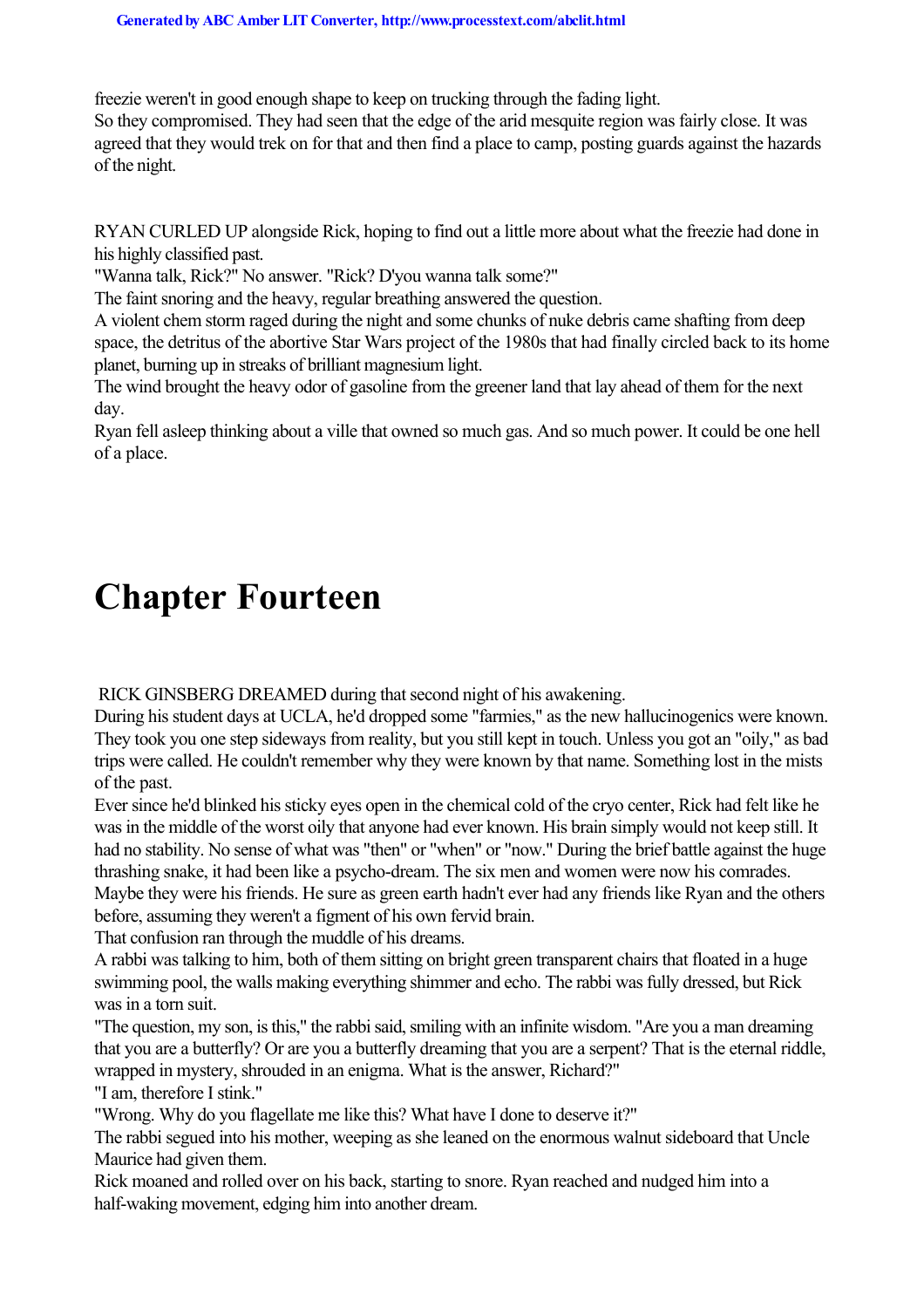Now he was in a dusty cornfield with his cousin Ruth. But Ruth had a tumbling mane of bright crimson hair, and she was leaning over his naked groin, her lips brushing at his swollen erection. In the background Rick could hear a brass band playing the theme music from Paladin .

"This is biblical evil," he said to Ruth, and she stopped, looking up at him, lips full, ripe and glistening. "No. It's easily done, Richard. You just pick someone and then you pretend that you've never, ever met." The freezie sighed, his hand fumbling toward his own cock, but the next dream interrupted him.

He stood outside the big brownstone block where his parents had lived, the one that a famous film star, Marilyn Monroe, had once lived in, they claimed. The sun shone very brilliantly and he could hear traffic on East River Drive, horns sounding and the far-off wailing of a fire siren, like the death wail of a demented dinosaur.

His mother and his father and all four of his grandparents stood in a formal row, all wearing Victorian clothes. Frock coats and frilled gowns. They were all nodding to him and smiling, as if he'd done something very clever.

His grandmother, Agnes Laczinczca, beckoned to him, crooking her finger. The bezel of the intricately cut diamond ring flashed.

"When you go to the store, Richard Neal," she said, "you must make sure you are wearing your overshoes."

"It won't rain." he squeaked.

"Not for the rain, babushka. To stop your feet rad-rotting when the missiles come. They'll kill us all. Mr. Kurtz, he already dead."

"In another country, Grandmama," he said.

"Shut noise and eat self-heat," Jak said, shaking him into a muscle creaking wakefulness.

"EVERYONE READY to go?" Ryan asked. "Cans buried out of the way? Good."

They didn't tidy up after themselves out of some inherited desire to maintain the environment. There were some kind of muties, particularly packies, that would follow anyone traveling through the Deathlands, trailing their discarded cans or packets.

"I'm feeling a bit better," Rick told them. "Not so stiff."

"You could use some new clothes," Krysty observed, pulling at a loose thread that dangled from the shoulder of the freezie's suit.

"Yeah. My Fifth Avenue's smartest doesn't stand up well to Sierra rocks and desert cactus. Should have bought a heavier duty cloth."

"Mebbe find something in the ville. Find something to trade."

"What's the money in Deathlands? Guess my American Express gold card isn't going to say more about me than dollars ever can. I heard you talk about 'jack.' What's that?"

"Jack changes from ville to ville. Lotta barons stamp their own coins. Print notes. Mostly only used in that ville. Some big barons got together and agreed their jack could be used in each other's villes." The Armorer thought for a moment. "Your timesjack was the same all over the country?"

"Right. A dollar was a dollar. That reminds me. When you found my clothes, did you find a wallet?" "What's a wallet?" Lori asked.

"A kind of bag for your money, cards and driving license and And my Filofax? Hell's bloody bells! My Filofax has gone! I can't live without my fax. What am I going to do? Come on, guys."

All of them, even Doc Tanner, gazed blankly at him. Jak asked the question for them all. "What's fullafacts? Some blaster?"

"No. Nobody could live without one in my day. And mine's gone forever."

"What was IT, Rick?" Ryan pressed, fascinated by this glimpse into the lost past.

"Kind of a book that contained the names and addresses of my friends, phone numbers, appointments and all kinds of vital stuff."

"Why did you need a book to be telling you whose your friends are?" Lori asked.

"Because1 guess I don't rightly remember that, Lori. And since there's now only six friends in the world, I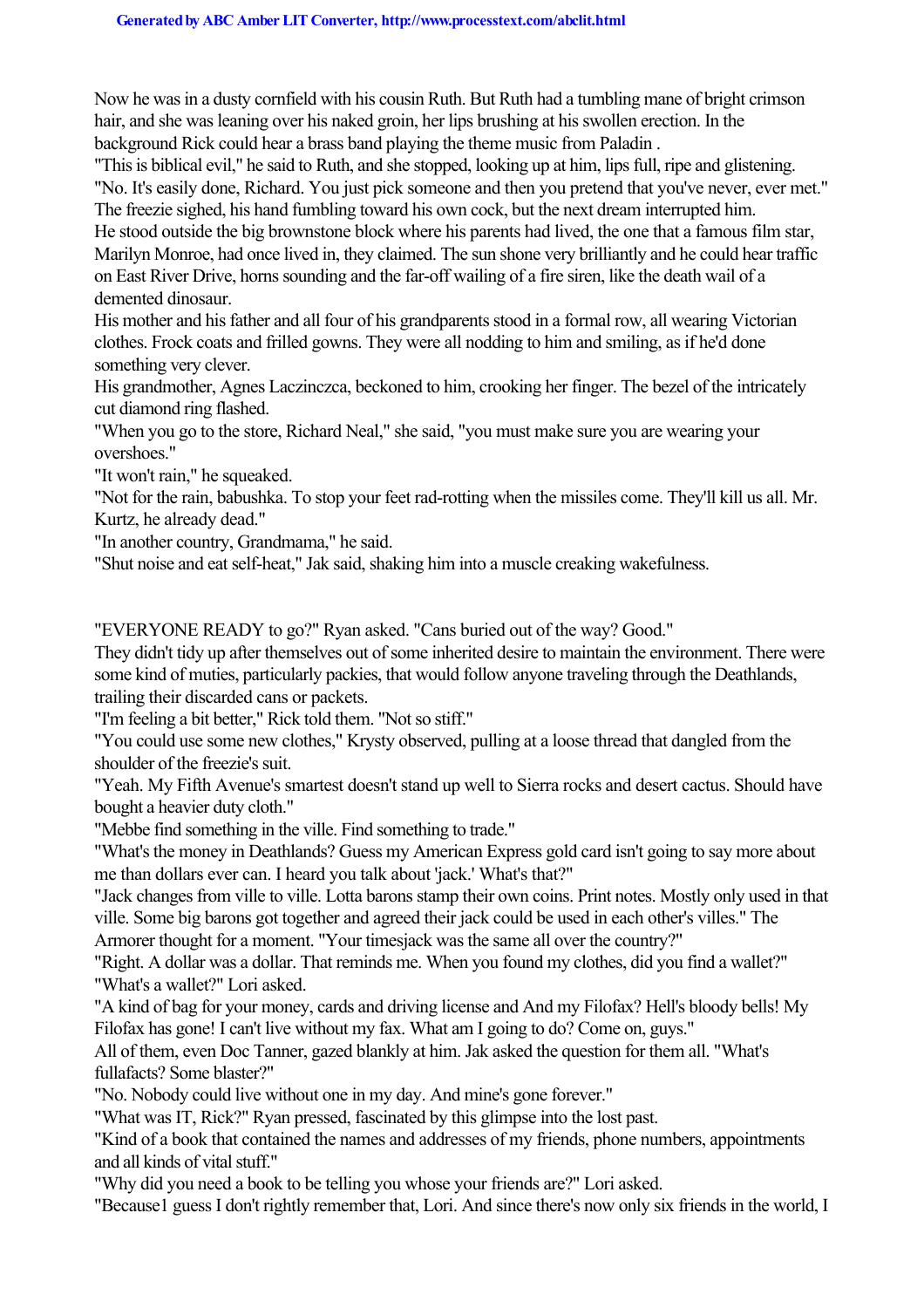don't need their addresses or names, do I? Guess not."

"DARK NIGHT!" J.B. exclaimed. "The smell of gas is getting double-strong. Got to be pumping it. Not just a big dump."

Ryan agreed with him. Faintly, carried on the wind, he thought that he'd caught the sound of drilling rigs. When he'd driven once across the east-west blacktops of what had been Texas, he'd seen the wrecks of the old oil pumps, perched across the dead prairies like the skeletal remains of ancient birds.

Jak, who was scouting at point, called back to them. "Blacktop here. Looks used. Kept good. Safe come on."

It headed in from the northwest, in the rough direction of the Pacific, looping to run eastward, toward where the scent of gasoline was strongest, toward where they could, at last, make out the smudges of buildings.

"There's a sign," Doc observed. "Perhaps we might go to peruse it."

Snakefish. Population two thousand and growing all the time. Gas sold and traded. Outlanders welcome. Under that last part, someone had added, in a maroon acrylic paint If they behave good.

"Better make sure we behave good." Rick grinned. "Looks like some things haven't changed. Strangers are fine, as long as they walk the line."

"Wrong," Ryan said. "Not many villes welcome outlanders. Doesn't matter how they behave."

"Xenophobic capital of Deathlands, you mean?"

Ryan didn't understand him, so he didn't bother replying.

"Someone's coming!" Krysty said suddenly. "Wags. That way." She pointed to the east.

They could hear a thin keening, humming sound, which was far off, but approaching fast.

"Air wag? "Jak asked.

"No. Different sound. Some kind of gas wag," Ryan replied, head to one side, considering what their best course of action might be.

"Two-wheeler," Lori said unexpectedly. "Had vids back in my redoubt. Keeper used to look for them. They was some of his faves. They was about two-wheeler wags. That's what the noise is being."

There weren't many two-wheel wags around Deathlands. They used up precious gas and you couldn't carry supplies on them or mount a blaster. A man on a two-wheel was about as vulnerable as a skinned armadillo.

"Lot of them," J.B. observed, as laconic as ever. "Take us some cover?"

Ryan looked around. The desert stretched behind them, dry and faded, the brush high enough for them to hide. But if they were tracked, then their chances would lie somewhere between zero and one on a scale of one hundred. The thought of what a single match could do with a breeze behind it was terrifying. Ryan had seen some bad fires in his life and didn't much want to find himself at the center of another one.

"We'll stand," he decided. "Keep ready, but nothing unless I give the order. We're travelers. Wag broke down three days ago, far side of the mountains there. Keep it vague."

The buzzing sound became louder. Krysty saw them first, with her heightened mutie vision. "Group close together," she said. "Around a dozen. Lot of sun-flash off metal."

It wasn't long before they could all see them, riding down the center of the blacktop, where the white line would once have been.

"Keep together," Ryan warned quietly.

The motorcyclists came closer, and they could all see the morning sun bouncing off steel and polished chrome. They were riding in an arrowhead formation, and their leader held up a gloved hand when they were about a hundred yards off. He slowed, and the rest of the group swerved to left and right, ending up in a half circle around the seven friends, about twenty paces away from them. The riders kept their engines revving, twisting the throttle grips, giving Ryan and the others ample time to look them over. Automatically the one-eyed man weighed the newcomers up as potential enemies. The odds were they wouldn't prove friendly eleven, all males, aged from about eighteen to forty-five. Most were overweight, which was unusual in the Deathlands. Many were bearded and had long hair, tied back with ribbon. All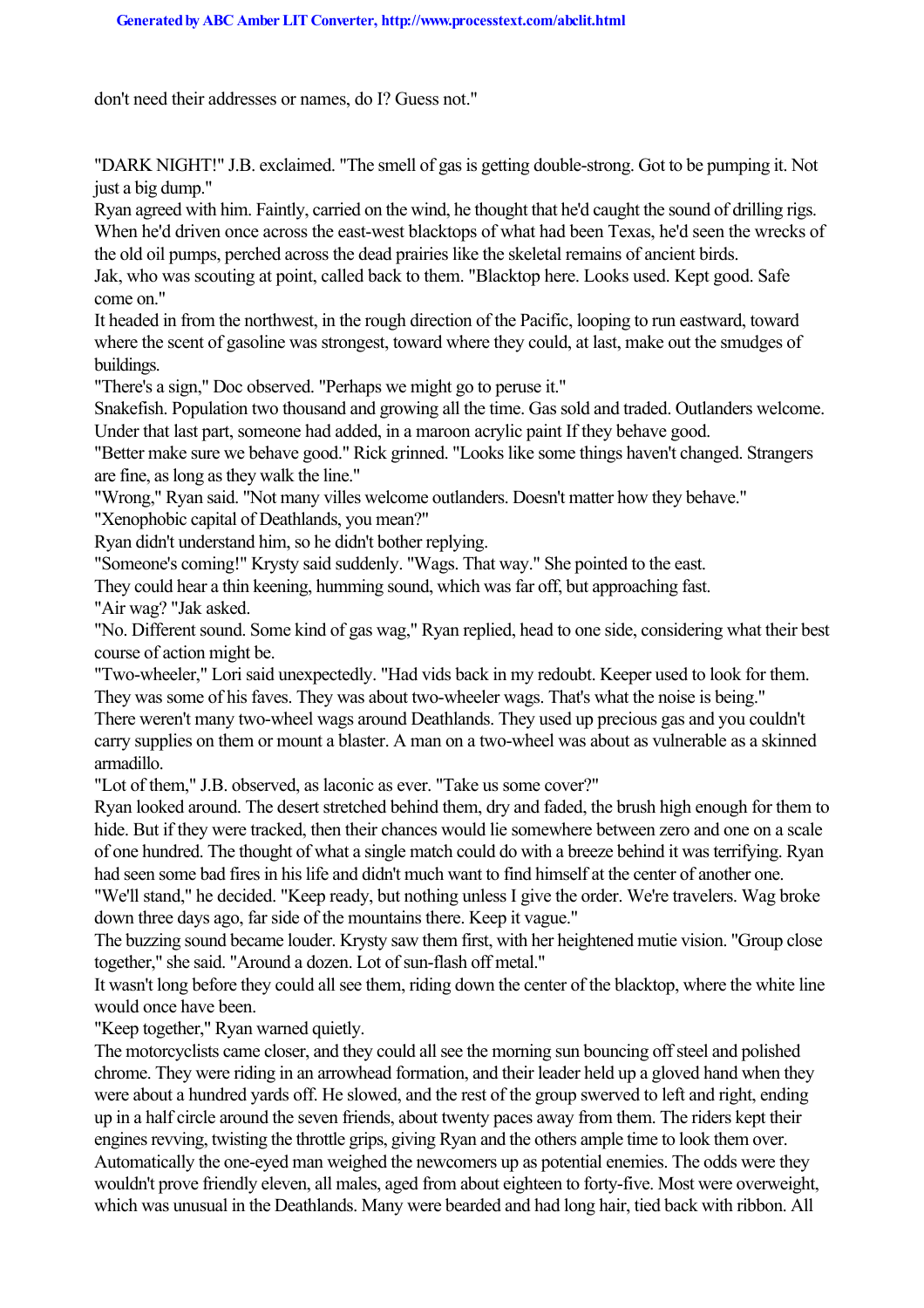wore heavy boots and blue denim in varying stages of filthy decay, with badges and patches painted or stitched on.

But the important items were the blasters. Most had either hand-built pistols, based on old Saturday night specials, or weapons with parts grafted together from other old blasters, .32 the most common caliber. Two had sawed-off scatterguns of uncertain vintage slung from their shoulders. Their leader packed a Smith amp; Wesson Model 29, with a nine-inch barrel, .44 caliber. From the battered appearance of the piece it looked like it had been used to hammer in nails and stir a caldron of mutton stew, neither of which would stop the killing punch of the blaster, if the man carrying it knew how to use it.

None of the bikers made any obvious threatening moves. Hands rested near bolstered pistols while eyes raked the companions. The leader finally lifted a hand again and everyone cut their engines. The sudden stillness was deafening.

The two groups stared at each other for several long seconds, nobody wanting to break the silence. Finally Ryan spoke.

"Nice two-wheel wags," he said.

"Not wags, you straight double-stupe mother! They're our choppers."

"Choppers?"

Rick took a hesitant step forward. "Either my brain has now completely fallen apart in little splinters of sugared candy, or"

" What? "Krysty asked.

"Or these guys are real, live Hell's Angels."

The man with the Smith amp; Wesson heard what he said. "One of you's got some sucking brains! Yeah! We're Hell's Angels. Snakefish Chapter of the California Motorcycle Gang. We call ourselves the Last Heroes. Riding the road and keeping the good word alive for today and forever."

"What's a Hell's Angel?" Lori asked, sucking at her thumb in a coquettish baby gesture.

One of the other riders answered her. "Yea, though we walk through the valley of the shadow of the dead, we fear no evil. Because we're the most evil mothers that ever walked through the valley of the dead."

Ginsberg nodded. "I did a sociology thesis on these guys. Well, I mean, not these guys. These guys weren't going to be born for fifty years when I wrote 'The Social Phenomenon of the Motorcycle Gangs Macho or Myth?' I decided that they were about ninety-nine percent myth."

"What you saying about us, you four-eyed straight mother?"

Ginsberg stepped closer. "You've got the colors and chopped hogs. Sissy bars. It all comes back to me, Ryan," he said excitedly.

"How come you know so much? You ain't from around these parts. You seen other chapters of righteous brothers, someplace else?"

The long-barreled Smith amp; Wesson was sliding slowly from the tooled holster.

"No. I read about you back in"

"Enough, Rick," Ryan interrupted quickly. "Let's cut the talk. We're traveling through. We lost our wag three days back. Heading for Snakefish. There going to be some sort of problem here?" Ryan's hand rested on the butt of his automatic rifle.

"Problem, straight? Outlander comes in looking like he's in charge of a gang of mercies. Snakefish doesn't like mercies."

Ryan figured they could take all eleven out, but not without a minimal body count against them. "Mercies?" Rick whispered.

"Hired blasters," Krysty replied. "Short for mercenaries."

"Wrong. We aren't mercies. I asked you once. I'll ask you one more time. Do we have a problem here?" Now the Smith amp; Wesson was jerked clear of the holster. The leader of the cycle gang smiled at Ryan, showing a mouthful of broken teeth. "Problem? What the fuck do you think?"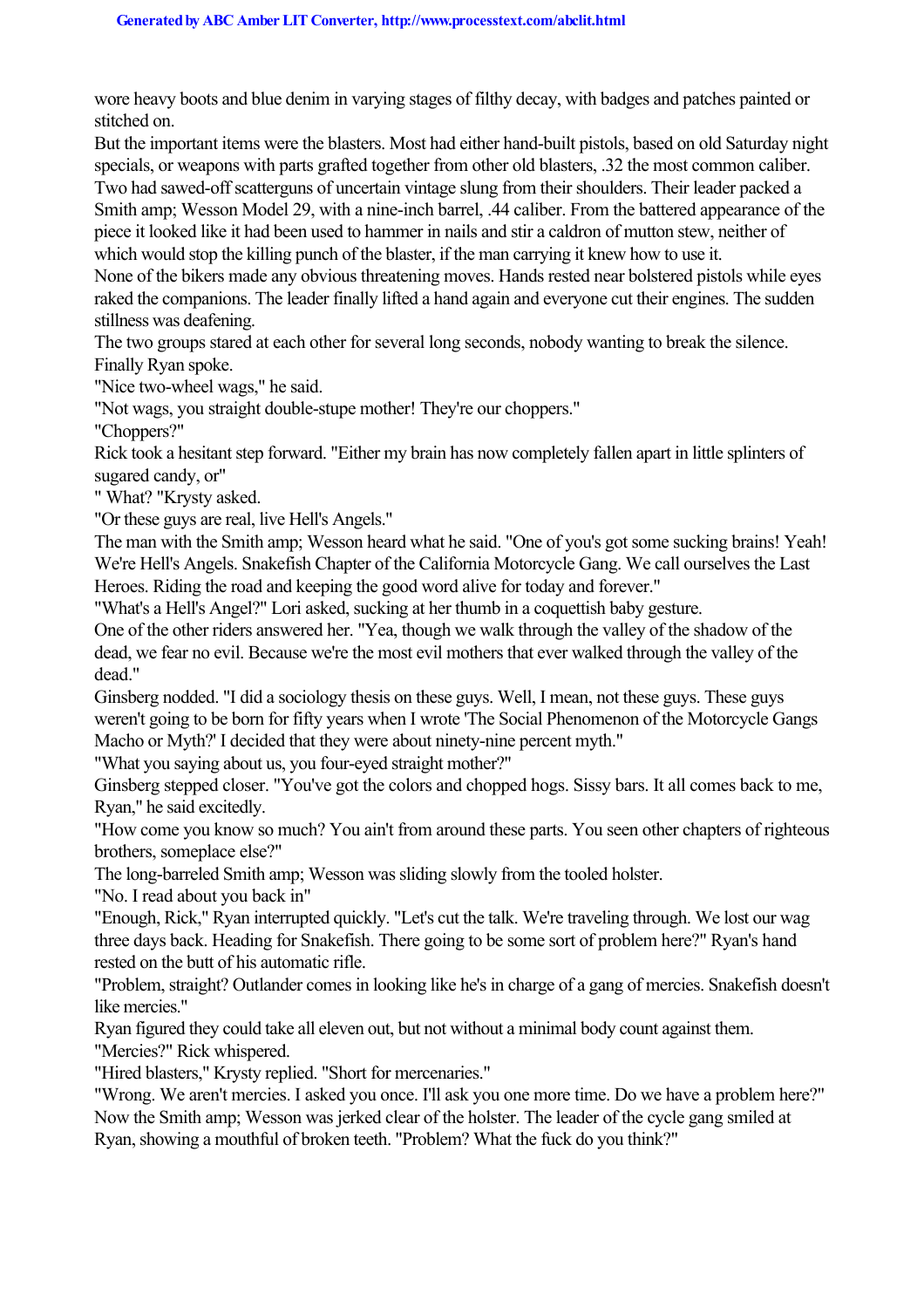# **Chapter Fifteen**

"I THINK if there was a problem, there'd be some blood spilled," Ryan replied calmly.

"Could be right. Not mercies, you reckon?"

"No."

"What d'you want in Snakefish?"

"Bed and food for a couple of nights. Then I guess we'd be moving on."

"We're sec patrol for the ville."

Ryan nodded. "Figured that."

The Smith amp; Wesson was put back in the holster.

"You got names?"

Ryan introduced his six friends. The leader of the bike gang looked like he was concentrating hard. "You got all those?"

"Sure. Don't read or write much, but I got total recall." To prove it, he repeated the names of the group faultlessly.

"You got names?" J.B. asked.

"Yeah. I'm Zombie. Little guy with the beard's Priest. Fat brother's Riddler. Rat next to him. Mealy next." Ryan looked at the faces behind the names, faces you saw in a dozen villes across the land. He'd read some about tunes before dark day, and had seen some faded vids. Old photos. Here they were. The same faces from the old pix. Brutish, redneck faces. Good old boy, shit-kicking faces. Narrow eyes that would never look friendly and would often look coldly vicious. Most had their names emblazoned across the backs of their denim jackets Harlekin, Dick the Hat, Vinny, Freewheeler, Ruin, Kruger.

After the introductions there was an uneasy silence, which was broken by Doc.

"I would be most awfully grateful, gentlemen, if you could see your way clear to conveying a tiny piece of information. What's the distance to the nearest metropolis?"

"What?" Zombie gaped.

"How far t'ville?" Jak translated.

"Why dinne say so?" mumbled the Angel called Rat. "Stupe-straight!"

"Mile an' half," Zombie told them.

"Gas smell is strong," Ryan said. "You got a big plant in town?"

"Just outside the ville in an old fun park."

Rick Ginsberg coughed. "I used to be interested in theme parks and funfairs. Magic Mountain, Six Flags, Elitch Gardens and what was this one called?"

"Sierra Sunrise Park. You know it?" Zombie looked suspicious.

"Heard of it. Built very late in the nineties. Nothing special."

"Special! It's where our chapter has its home!" exclaimed the rider called Dick the Hat. Since he rode bareheaded the name was something of a puzzle.

"Yeah. Last Heroes redoubt. You stay a few days in the ville, you could come see it," Zombie offered, addressing his words specifically to Lori. Who grinned at him. "Who's the baron?" Ryan asked. "Baron Brennan, Edgar Brennan. Old guy. Been baron more years than anyone can remember."

Rick had another question. "Where did you get the choppers?"

"Me and some of the other righteous brothers came here around three years back. Kind of traveling on. Found a big old warehouse, way out beyond the edge of town. Part where folks said it was a hot spot. We got us a geiger. Warm, not hot. Orange, not red." Zombie laughed. "Folks been scared for nothing. It had been HQ for a chapter before the winters. Found it all. Hogs. Colors. Manuals. Rules. Kruger's best at reading so he told it all. We liked it. Good way of living. All rebels."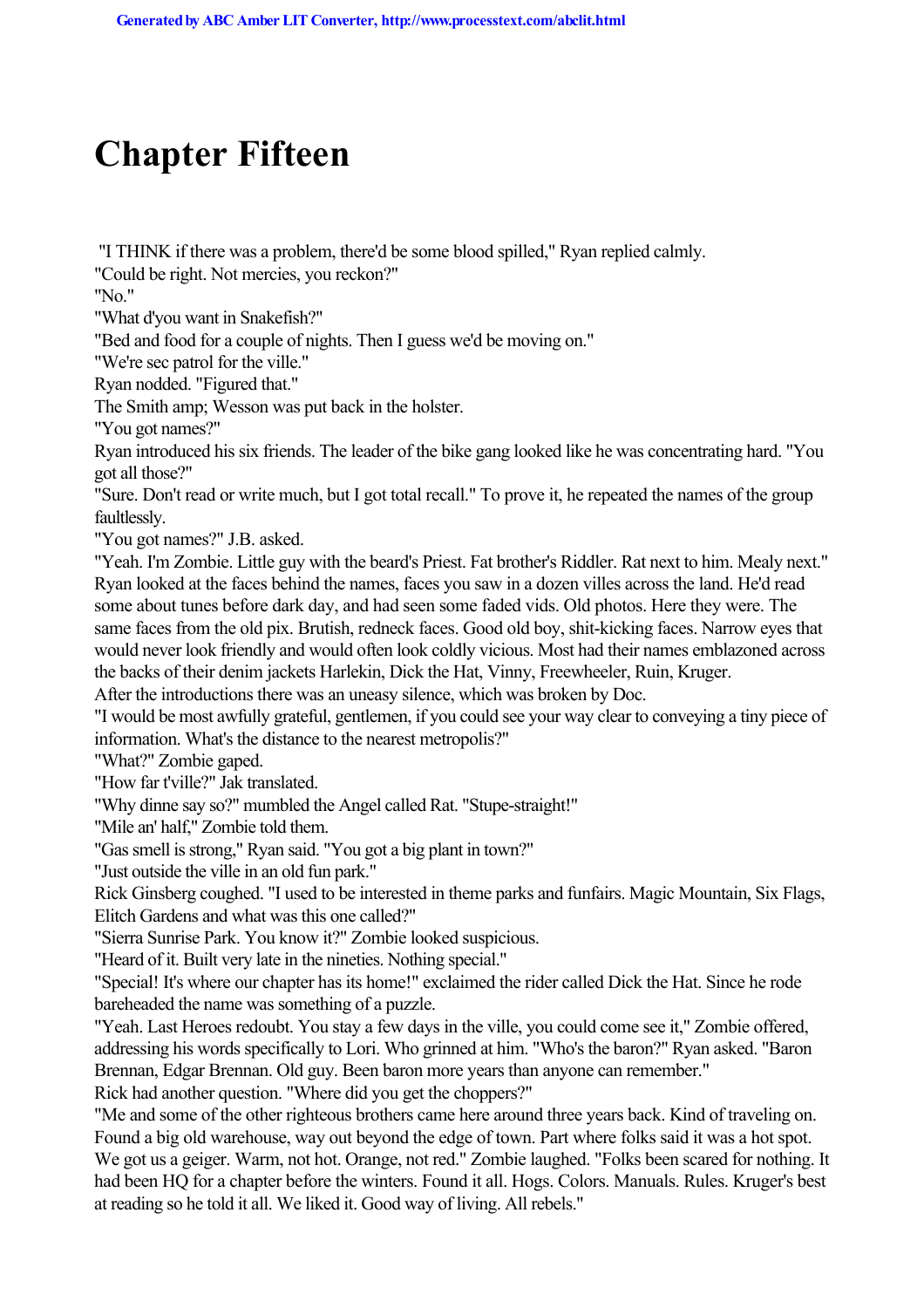"What are you rebelling against?" Doc asked curiously.

To his surprise, the bikers answered him in chorus "Why? What ya got?" Then they laughed at some obscure private joke.

Zombie, shaking with amusement, tried to explain. "There's this old vid, mostly rotted. It's about some real old chapter of brothers, way, way back. And someone asks that question. We all kind of know it by heart. You know."

"Sure. So, we'll meet up in the ville?"

"Yeah, outlander. We'll do that. And you better walk right or we'll bust your asses. Blasters or not. Right?"

"Hey!" said Riddler, the fattest and oldest of the gang.

"What?"

"How'd they get through the rattlers? They was lucky, Zombie."

"True, Riddler, true." He stared at Ryan. "You see any real big mutie snakes back in the brush there?" Before anyone else could butt in, Ryan answered him quickly. "Snakes? No. Would've run a mile if we had"

The president of the chapter nodded solemnly. "Been your best bet. Touch one of those beauties and you count living in seconds."

"How come?"

"Baron runs the ville, right? He thinks he does. But Snakefish is built on religion. Snake religion and old-time religion. When you get to the ville you'll meet up with the Motes. Marianne and Norman and their boy, Joshua. That's where the power is in Snakefish. You know that and you walk right. Right?" Ryan and his companions nodded dutifully. Having butchered one of the ville's favorite pets wasn't likely to endear them to the folk who ran Snakefish.

At a signal from Zombie, the bike engines coughed into life, spitting great clouds of blue-gray smoke into the cool morning air.

As the Angels vanished into the distance, weaving from side to side of the blacktop, Rick sat down on the verge, whistling his surprise and relief. "Those are heavy dudes," he said. "You hear the way they talked? Like actors in some B-grade movie. Like they learned all that crap about Hell's Angels. But those bikes!"

Doc coughed again. "I have seen and read a little about these gangs of hoodlums. If they are the sec force, and if there are some religious leaders running the show, perhaps we should seriously consider returning immediately to the redoubt."

"Those bikes," Rick continued, ignoring Doc's suggestion, "are worth an arm and a leg. Well, back in my time they would have been." Zombie had the big Harley-Davidson, the Electra Glide. And some of the others had true classics, as well a couple of British Nortons and a Triumph; an Indian Chief and a BMW 1000. Rick saw a 650 Yamaha, and the little guy with the scar on his arm had a beauty. It looked rusted and battered, through the chrome, but was still Bultaco Metralla. "You guys can't believe what some of thosei mean" He shook his head in amazed disbelief.

Ryan was still thinking about what Doc had said. His own experience had been that the worst kind of ville was one where some sort of freak religion ran the place. Some cults had all kinds of taboos, and a man never knew he'd crossed one of them until he felt the knife opening his stomach.

"Thought about asking who ran the air wag," J.B. said. "Then I figured it could be best to keep zipped. Like on the snakes."

"Sure. You think we should head for the ville or back to the redoubt? If we didn't have the freezie in tow I'd say move back over the desert and into the gateway."

The Armorer took off his glasses and squinted through them, wiping away specks of orange dust. "Freezie'd never make it back up. Take two, three days. Guess those sec boys could be to the ville and here again in an hour. With more guys with blasters. Like you said, Ryan. Be some blood spilled." He perched the glasses back on his pale, sharp nose.

Krysty hooked her arm through Ryan's. "My vote's for the ville. Not that I reckon we've got all that much choice. Do we, lover?"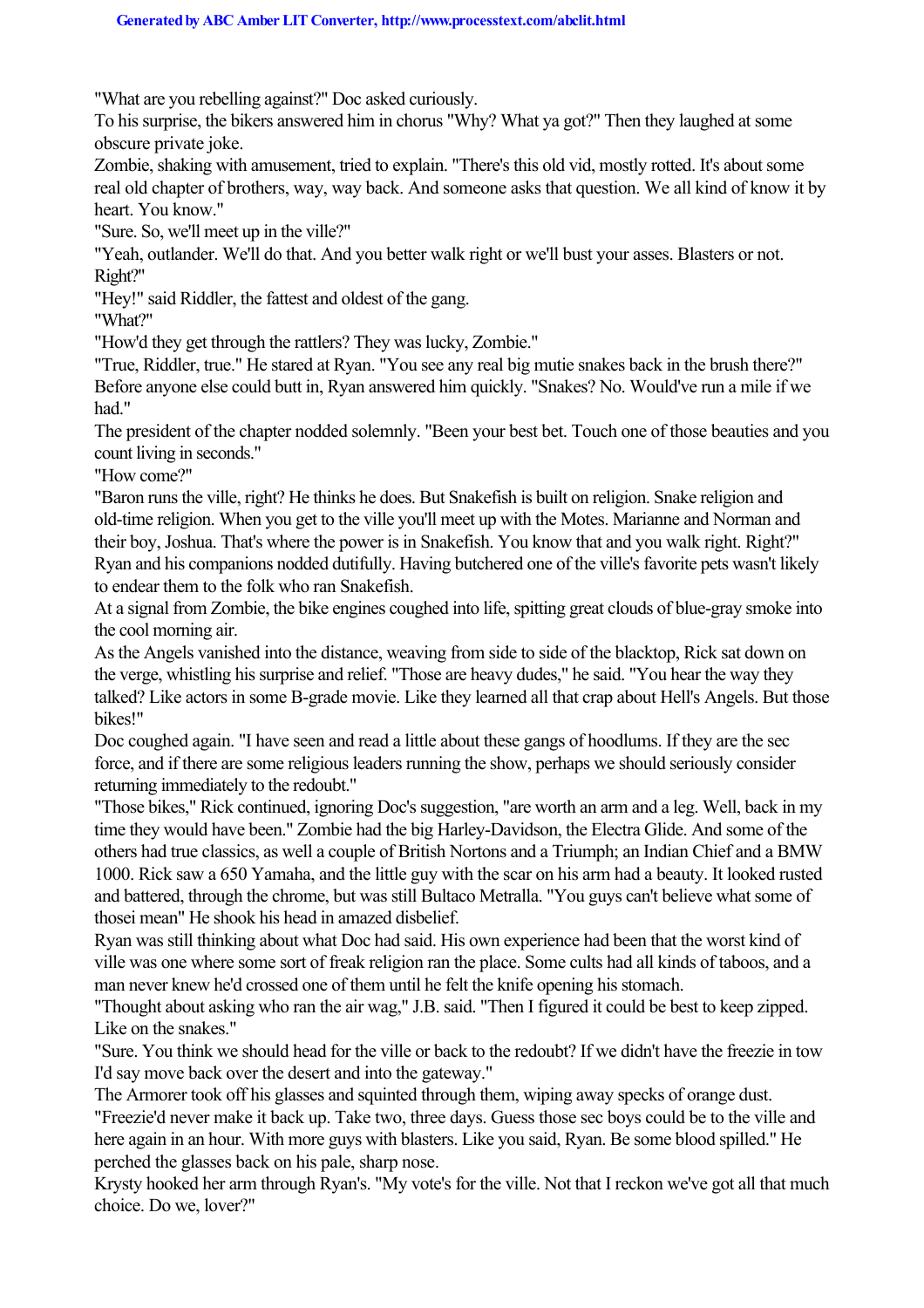"No. Snakefish, here we come."

"WHAT'S THIS PARK PLACE the biker was talking about?"

Rick considered Ryan's question as they walked together toward the distant ville. "Sierra Sunrise Park? I'm no authority on places like that. I only visited a few. I liked the white-knuckler rides, roller coasters and stuff, loops and spirals. Montezuma's Revenge. Demon's Triple. White-water rapids, flumes. Colossus. Giganticus. There was a ride at Sierra, but I can't quite No. The name's gone. Sorry, Ryan." "Gas stinks," Jak exclaimed, hawking and spitting on the worn roadway.

"Ville must be rich," Lori said. She'd been oddly silent since the Angels had left them, walking on her own in long, swinging strides. Doc was panting, trying to keep up with her.

"I got me the feeling that those long-haired sec bastards don't much take to their baron," J.B. observed. "Place where we all have to walk soft and careful." He looked at Lori. "All of us."

Zombie and his gang were waiting for them when they finally reached the end of the main street of Snakefish, California.

#### **Chapter Sixteen**

 "BARON WANTS to see you. We told him you came from the outlands. He asked if any of you was muties. Told him you didn't look like it, apart from that Jak Lauren. The kid with the snow hair and fire eyes. Never seen any norm like him."

"Don't call me 'kid,' you"

"No, Jak," Ryan said with a biting voice of authority. "He's not a mutie. Comes from a family out east where they all had white hair. Nothing unusual about it."

Zombie shrugged. "Couldn't care a flying fuck, myself. Seven of you aren't going t'take over Snakefish, so where's the harm?"

They walked a little way into the ville, down a wide street. J.B. nudged Ryan and whispered, "Neutron." "Gotta be."

The buildings looked like pix in old magazines, books and films. Since half of the old state now lay somewhere beneath the lapping waters of the Pacific Ocean, the nuking must have been both spectacular and total. The shops and houses looked to be in remarkably good condition. That meant the region had received neutron bombs, which effectively took out all human and animal life but left most structures standing.

There weren't many people around, and quite a few of the buildings were empty and boarded up. But Zombie hurried them along, the rest of the chapter flanking them, making it difficult to see too much of the ville.

In some villes the sight of a group of outlanders would have produced far more curiosity. And, often, hostility. But here there was a feeling of relaxation. Despite the bizarre escort on the polished and gleaming old two-wheel wags, Ryan felt reasonably secure. There were smiles and nods. Curtains twitched in some windows. It was weirdly like entering a time slip, back before sky-dark.

Rick had begun to mutter to himself again, looking around, stumbling in the ruts in the road. He shook his head in disbelief and confusion.

"Snakefish, California. John Doe, Main Street, Anytown, United States. Ice-cream parlor over there. Sixty-four flavors. Drug store. Book shop. Flagpole down the way, outside the town hall. Whoops, I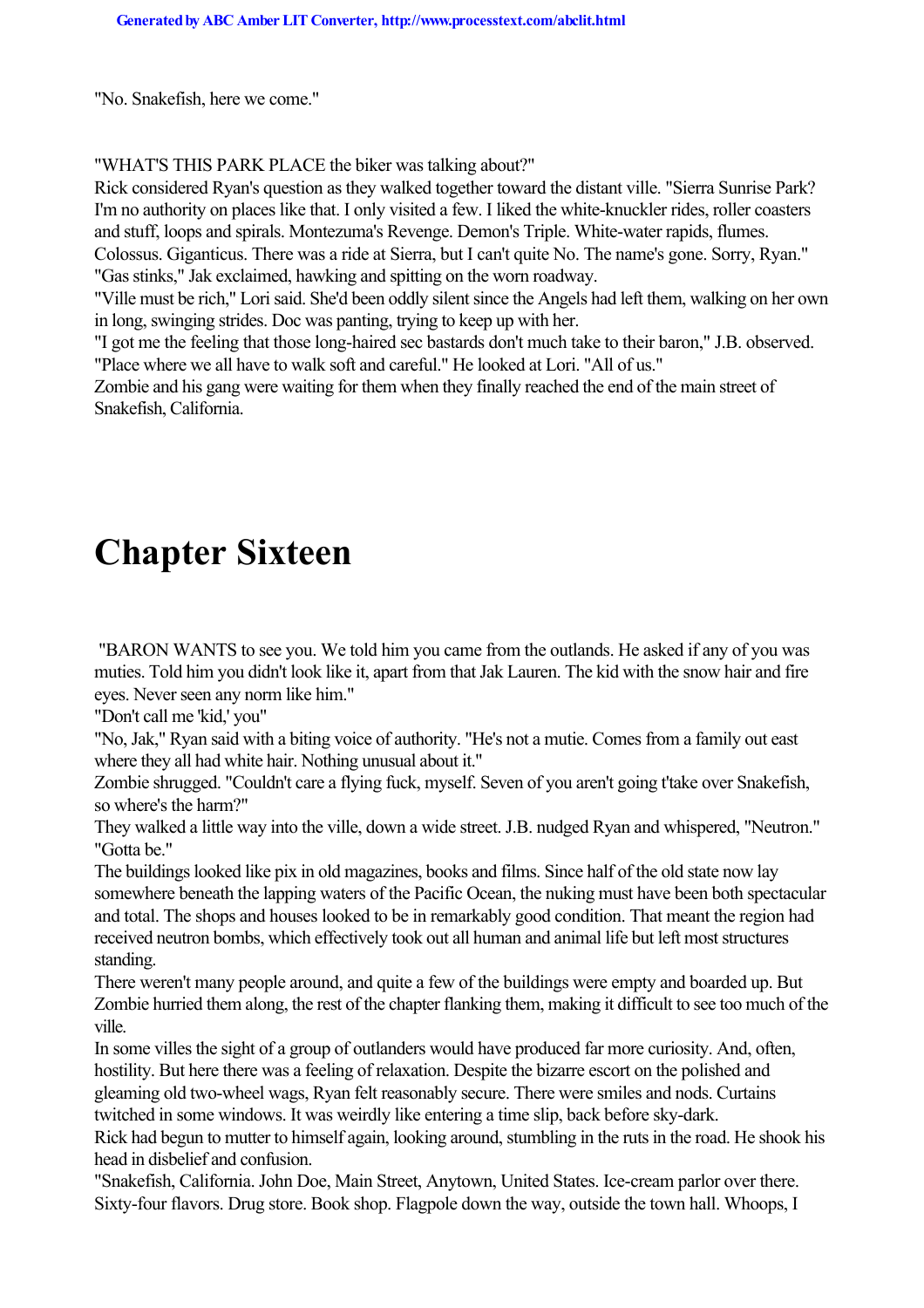nearly I've gotta complain to the highways department. Too many potholes too many to fill the Albert Hall. This is then, but that was now. Or now is then. Todays are the tomorrows that I worried about a hundred years ago." He turned to Ryan with a look of desperate, strained intensity. "I'm not crazy, am I, old friend? New friend? All this is like it was. Not like it is. Is it? Is it like this now?"

"Some places. Not many. This is one of the neatest, cleanest villes I've ever seen. Doesn't mean it's safe, though."

The freezie wiped sweat from his forehead, calming himself. "I know. A man may sit at meat and feel the cold in his groin."

"Sure."

"Beware the smiler with the knife beneath his cloak, Ryan."

"Oh, I always do, Rick. I always do."

Zombie slowed his hog in front of the building with the white-painted flagpole, from which a faded Stars and Stripes fluttered proudly in the pallid sunshine. The rest of the bikers ranged themselves alongside him in what looked like a carefully rehearsed maneuver.

"Baron's hall. He knows you're coming in with us. Just go on in."

A carved wooden sign told them that the building was Snakefish Town Hall, built in 1967 and reconstituted in about the Seventieth Year after the Great Madness.

"I like that," Doc said. "Great Madness. I couldn't have put it any better myself."

They stepped across the sidewalk, up a path that ran between two beds of flowers. Pale yellow rosebushes. The grass had the regular green that came from steady watering. The smell of the roses did valiant battle with the sickly odor of the gas-processing plant they had glimpsed beyond the far end of the main street of the ville.

"This is crazy," Rick mumbled. "I feel like I'm a kid and I'm going to register at the town hall. This is crazy."

Double doors, painted white, swung open at the head of the flight of eight steps and a woman appeared. She was a little over average height, around thirty years old. Black hair bobbed at her shoulders, held in place with a dark purple comb. She wore a black jacket over a cream blouse, and pale fawn riding breeches were tucked into a pair of highly polished, knee-length black leather boots. She smiled at the ragged band.

"Welcome to Snakefish," she pronounced. "Baron Brennan's expecting you. Do come in."

"Who are you, lady?" J.B. asked.

"I'm Carla Petersen. You must be Mr. Dix, from Zombie's description."

Ryan glanced across at the Armorer. It must have been the reflected glow of the soaring sun, but he had the momentary illusion that his old friend was blushing!

They walked through the doors into the coolness of a wide hall with a sweeping staircase that curled up to the second floor. An elderly man in a dark blue uniform with gilt buttons was dozing at a desk near the door.

The woman led the way, heels clacking on the mosaic picture that showed, as far as Ryan could make it out, a girl carrying a sheaf of wheat, rising from the sea with a smile of simpering idiocy on her rosy, dimpled cheeks.

"You lost your wag, I believe, Mr. Cawdor?" Carla Petersen said, pausing on the wide landing for them to catch up. Rick trailed at the rear, panting with the effort of climbing.

"That's right. Three days, up in the hills."

"Where were you coming from?"

"South."

"And you were going ?"

"North."

She smiled with a touch of frost. "Not a man to give too much away, are you, Mr. Cawdor?" "Man who gives everything away finds he has nothing left for himself."

"True. Very true. Now, just along here. The third door."

Every now and again, throughout the Deathlands, Ryan had stumbled on places where neutron bombs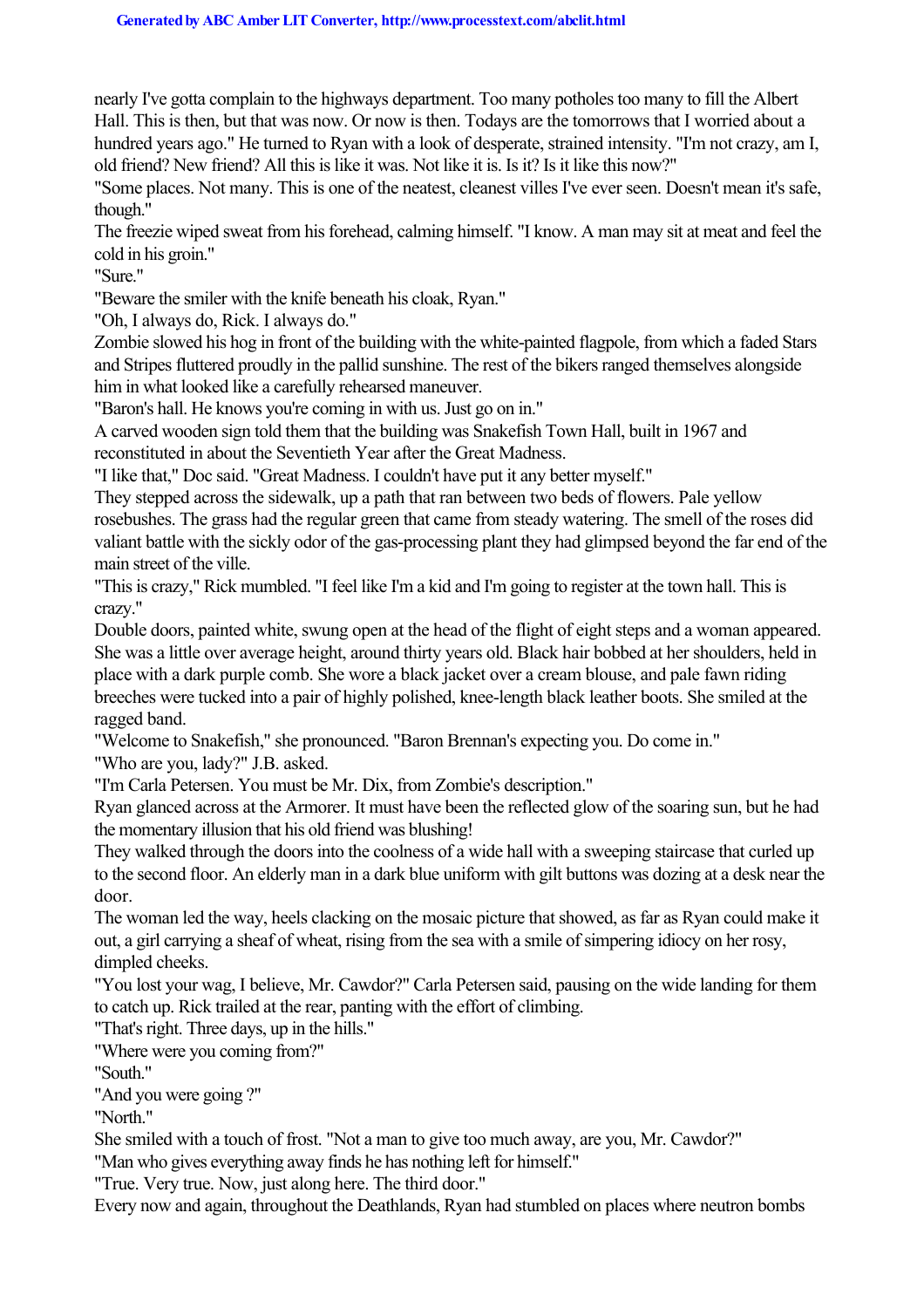had left buildings virtually untouched. The town hall of Snakefish was like that. Cold stone. Benches padded with worn green leather. Doors that had frosted glass in their top halves. And names painted in almost illegible gold leaf, with their jobs.

"Milius Haldeman, Registrar. Rowena Southwell, School Inspectorate. Crawford Fargo, Highways. Angus Wellson, Divorce Counselor."

She heard him reading the doors. "So many names and civic appointments, Mr. Cawdor. All dead these hundred years. The baron only uses a small part of the hall now. With around two thousand spuls in the ville, the administration is kind of low-key."

She paused in front of a door, much like the others. Except that the gold paint was fresher. Edgar Brennan, Baron.

A voice responded to her brisk knock. "Come in, come in, said the mayor looking bigger and bigger and in did walk"

Doc caught the wary look of bewilderment on everyone's faces. "Quoting an old poem," he whispered, "not mad."

The office of the baron was huge, with floor-to-ceiling windows on one side that opened onto a balcony and overlooked the desert. There was a threadbare strip of carpet covering a floor of wooden tiles. A massive bookcase ran the length of the wall on the left. But the glass doors were cracked and the shelves only held a half-dozen tattered and spineless volumes. There was a variety of unmatching chairs and a sagging sofa. The room was totally dominated by an enormous mahogany desk, which was buried with piles of paper, folders and files. It was just possible to make out the shadowy figure of Baron Edgar Brennan of Snakefish, lurking behind them.

"Greetings, gentlemen. And ladies. Come in, come in and sit down. Down."

Carla Petersen ran rapidly through the introductions. As with Zombie, Ryan was impressed with the way she remembered all of their names. The only one that she seemed to falter over was J. B. Dix.

They sat down, finding places among the chairs. Miss Petersen perched on the edge of a small table near the window, next to J.B.

"I would sit down as well, but I think I would vanish," Brennan said. "I'm a little deficient in the department of leg length."

Ryan had thought that the baron was already sitting down.

"Lost their wag three days, Edgar. Looking for food and lodging for two or three days before they move on."

"Lost their wag!" Brennan toddled around the desk and leaned against it. "To find a wag is lucky. To lose one smacks of carelessness. How come you lost your wag? Your wag?"

Ryan was so fascinated by the strange appearance of the Snakefish baron that his mind wandered off the question. "Lost ? Oh, a fire. Lectric short. Fire in the night. Burned out. In the hills."

"Didn't hurt any snakes, did you?"

"No. No, we didn't."

"Good, good, good."

Edgar Brennan was around four feet ten inches tall, a rotund and yet oddly dignified figure. He wore a shirt of dazzling white and a paisley cravat knotted around the throat. He looked to be somewhere in his late sixties. His pants were neatly pressed, his shoes polished to a mirroring gleam. As far as Ryan could see, Brennan wasn't carrying any kind of blaster, which made him kind of unique among barons of Ryan's acquaintanceship.

"We have a few rules hereabouts. Nothing too strict, I hope. Do you have a supply of jack? If you are outlanders here, I expect not. Expect not."

"Trade ammo," J.B. said. "Or mebbe we could work off a trade."

Miss Petersen leaped in. "That would be fine, Mr. Dix, just fine. This ville runs mainly on its supplies of gas. We are not a poor ville. Somewhat the reverse."

"Generous, I would hope. Yes, generous." Brennan's round little face creased into a smile. He gave a throaty chuckle. "We will lend a hand to any weary traveler, will we not, Carla?"

"We will, Edgar, though"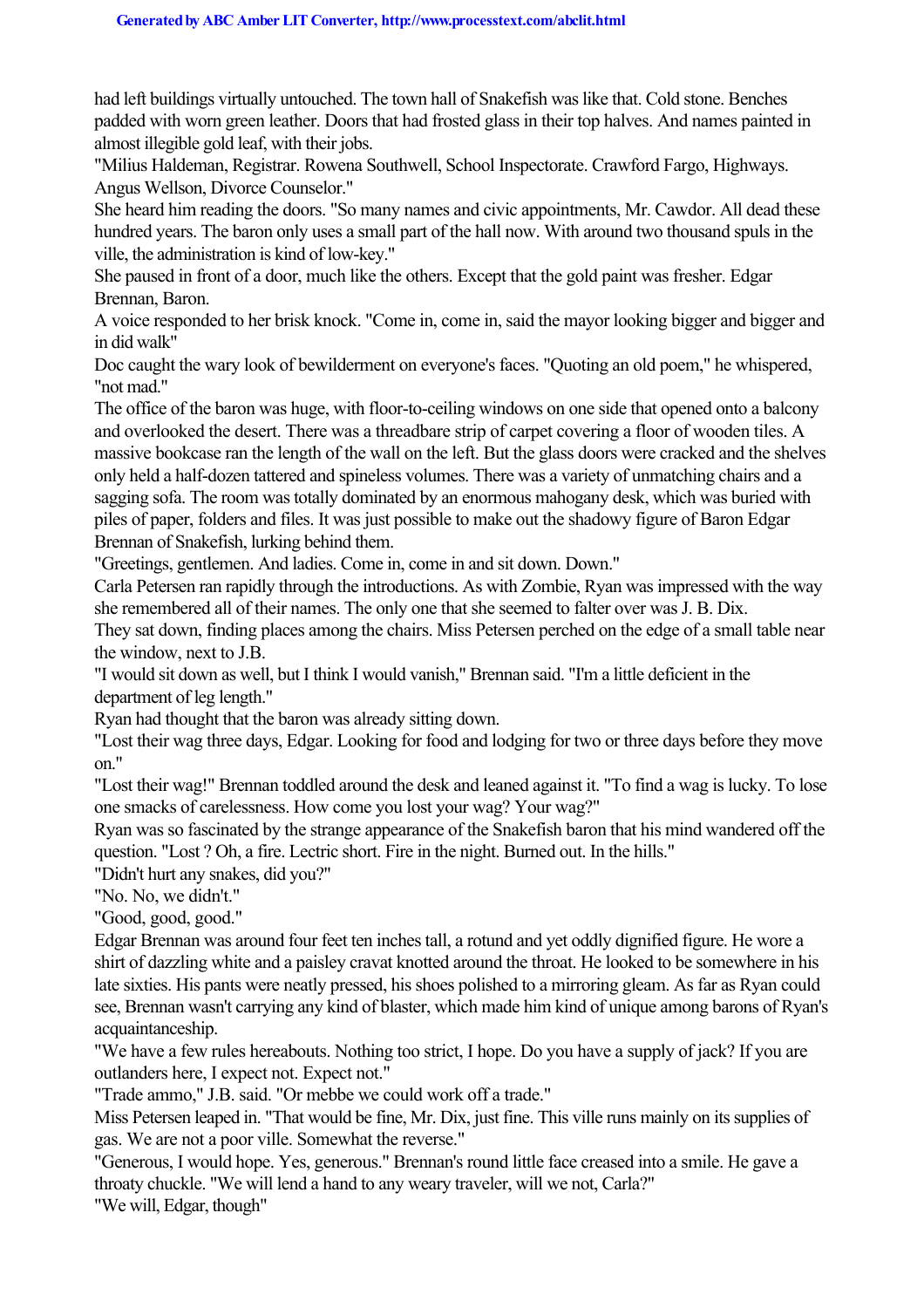A small cloud sailed into view and settled itself in a tiny furrow between the baron's eyes. "Yes, there is Mustn't upset the But a token of food and lodging for Mr. Cawdor and his comrades? Surely no objection to that." A sudden thought struck him. "Not mercies, are you? Mercies?" "No," Ryan said simply.

"Where is Layton?" He turned to his visitors. "Layton is my nephew. My heir. I have never married, and he is now my only living relative. A series of accidents have Accidents. Yes."

"Layton's out having lunch at the Qiksnak, Edgar."

"Course. Thanks, Carla. I didn't realize how time was passing. Passing. Lunch. Three eggs over easy with a double ham and hashies. Double slice of Mom's apple pie to follow. My nephew is a well-grown lad, folks. But kindly and brave. Only person in Snakefish who'd take up the air wag when it was found. Uses too much precious gas, but" He smiled the smile of an indulgent uncle.

"Perhaps our visitors would care for something to eat?" the woman suggested, standing and moving toward the door of the office.

"Course, course, course. That's a three course meal, you see." He waited for the ripple of polite laughter at his small joke. "Give them each enough jack for a couple of days, Carla, my dear. They can stay at the Rentaroom. Have it charged to the civic friendliness fund."

His assistant hesitated. "There'll be a service, tomorrow, won't there? Might be best if they all turn up. Otherwise"

"Otherwise the Motes could name them undesirable and then it would be a short walk into the sagebrush and a short encounter with Azrael and his brothers and sisters. Yes, they must attend. Tell them about it, Carla, there's a dear."

Outside the building everyone heard the angry whining of the two-wheel wags racing past. As the sound began to fade, a cloud of dust rose toward the window, pressing against the glass as though it sought admission.

"Come this way, folks," Carla directed brusquely.

"Thanks for the meeting, Baron," Ryan said. "And thanks for the kindness."

"Welcome, welcome, welcome." He beamed broadly.

OUTSIDE THE COOLNESS of the shadowy building, the sun struck like the slap of a glove. Doc coughed, doubling over, eyes popping like the stops on a mission harmonium. They waited for him to recover his breath a little.

"Sorry, my dear friends. A small piece of California dust found its way down into my aged windpipe, I fear. I'm better now."

"Breaking down, Doc," Lori said, but it was said affectionately, and she took his arm and kissed him on the cheek.

Carla attached herself to Ryan, glancing around to make sure that J.B. was also close to them. "Rentaroom's cheap and clean. Not many visitors come to Snakefish. You'll have to check in any blasters, but not handguns. Never seen anything like that rifle, Mr. Cawdor."

"It's a G-12 Heckler amp; Koch. Fires caseless rounds. Saves a lot of weight and waste."

"Leave it at the desk. And that cannon of yours, Mr. Dix."

"Sure thing, Miss Petersen."

"Carla, please."

This time Ryan was absolutely certain. They were in the shade, but J.B.'s face definitely flushed.

"I'm J.B., short for John Barrymore. You can call me John, if you like, Carla."

"John!" Jak exploded, overhearing the conversation.

"Yeah, John! You want to make something out of this, kid?"

The Armorer stood, braced, his whole body fighting tense as he faced the boy. Ryan knew better than to interfere with J.B. on a matter of blood.

"You don't call me that," Jak said quietly, his right hand slithering toward the back of his belt, where he kept one of his throwing knives.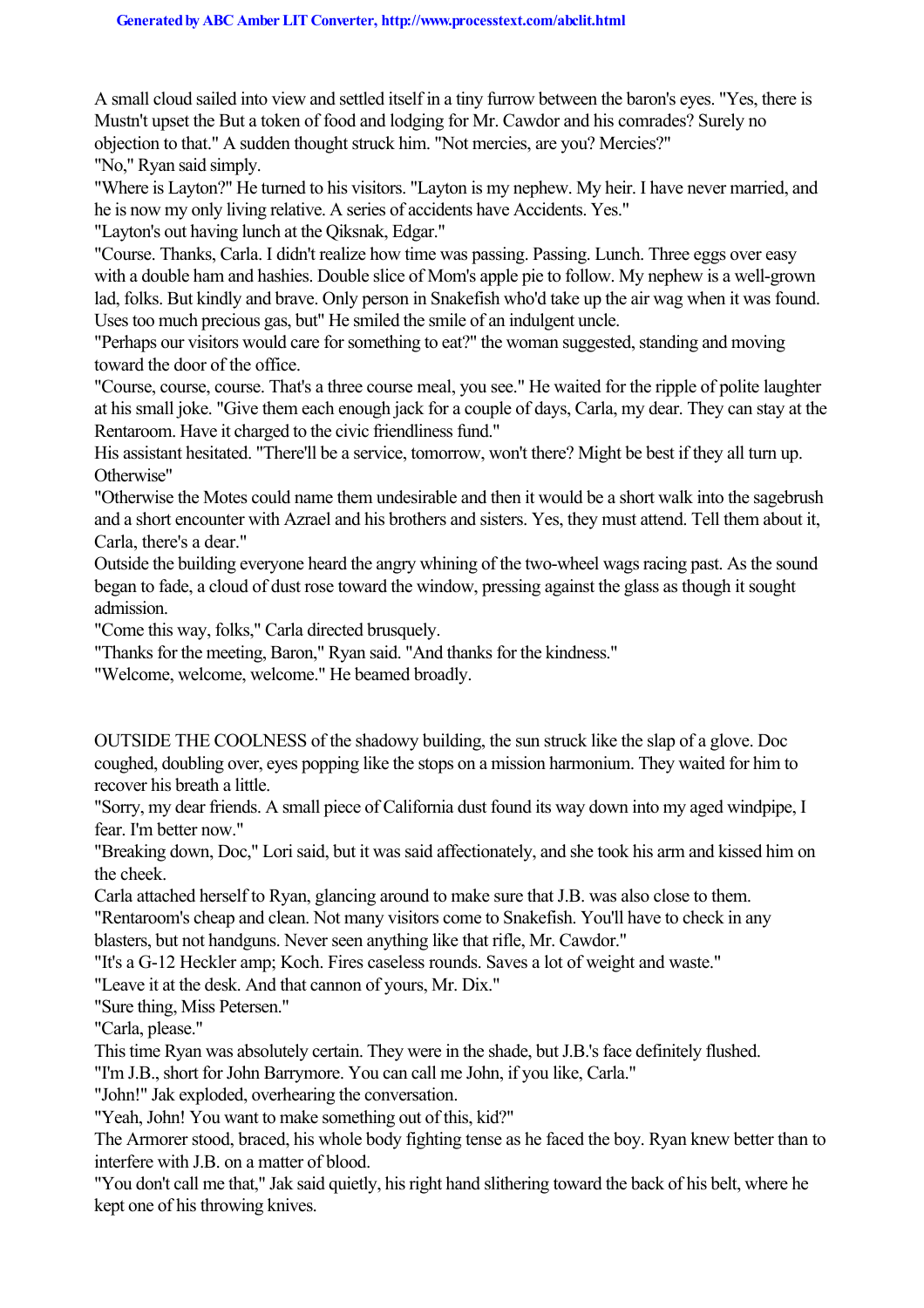"Then button up about my name, Jak. Take my meaning? Just" The teenager grinned suddenly. "Sure, J.B., I understand. Real good." "My goodness," Carla said. "That seemed to be rather a nasty moment." "Just play," Krysty replied. "You get used to their ways."

CARLA LEFT THEM in the lobby of their small hotel, having made sure the rifles were checked in safely. Before going she'd called the seven friends around her for a last, urgent word.

"The baron is a beautiful old man, but his grip is not what it once was. There are those in Snakefish who whisper that he is too generous with the ville's gas. Too easy in trading with other villes in the area. He knows of the talk, but believes that his nephew will take over from him soon."

"What about the bikers?" Doc asked. "Those angels from hell?"

"They're the ville's sec patrol," she admitted, "but their hearts aren't with Edgar. They're allied with those who bring true power."

"The Mote family," Ryan asked.

"Yes." She dropped her voice even quieter, glancing around to ensure nobody could overhear. "Guard yourselves against the Motes, outlanders. And when you attend their service, take the greatest care. The greatest. If they perceive you as any sort of threat they can be quite ruthless."

"I don't suppose there's any chance of something to eat now, is there?" Rick asked plaintively. "I'm famished."

"Of course. Through that door into the eatery. Now I must go. Remember what I said. Take care with the Motes."

#### **Chapter Seventeen**

"YOU CHOSEN?"

"Sorry?"

The thin lips parted for a moment, then snapped shut once the sentence had been hissed out. "You been saved?"

Ryan shook his head. "Don't think so. How would we know?"

The narrow face of Ruby Rainer, owner of the Rentaroom, broke into an approximation of a beatific smile. "I guess you'd know. You ever feel an inner heat?"

"No, not often. Except" He looked across at Krysty, who struggled to conceal a giggle.

"I have," Rick said. "And I've seen light in the darkness. Warmth in the middle of winter. Floods during a drought. Manna in the wilderness. And salvation in the darkest night of the soul. Amen to that."

"Amen," Ruby added, clasping her bony hands to her even bonier bosom. "I'm well pleased to see that at least one of you outlanders has some spark of the Lord's blessings lighted within the lamp of his innermost heart."

"Hallelujah, sister," the freezie shouted, clapping his hands together. "And ?" "Yes, brother?"

"Was there not some talk of a dessert to follow that admirable bowl of spiced stew?"

"Oh, oh, yes. Course. Pecan pie or some iced cream with strawberries."

She got orders for five pies and two helpings of the fruit with iced cream. After the dessert Ruby served them some acorn coffee, ground fine, with added herbs. "Best y'ever tasted," she boasted as she poured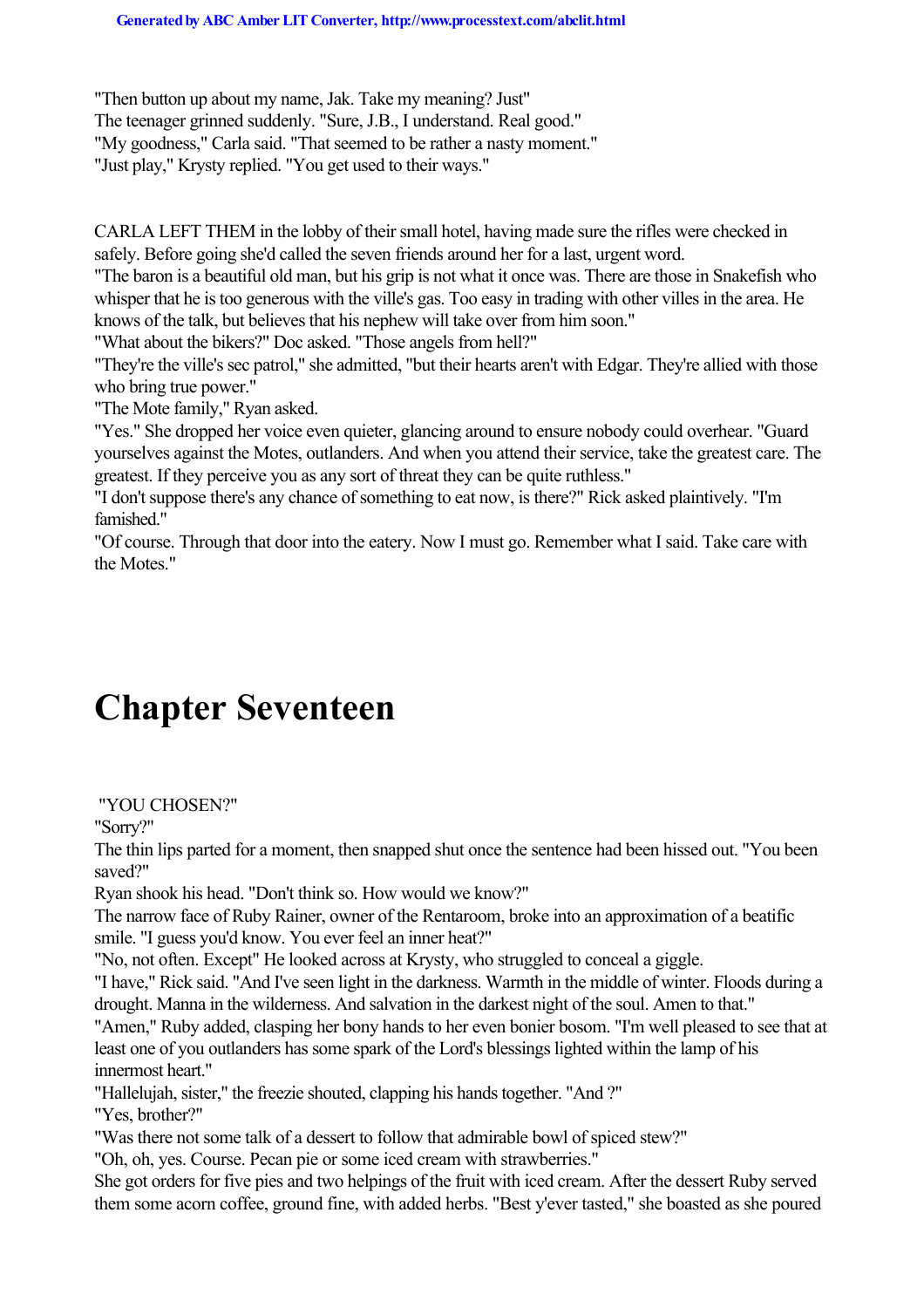each of them a brimming cup.

Rick sipped suspiciously at his, pulling an appalled face. Fortunately Mrs. Rainer had left the dining room and didn't see, or hear, him.

"She call this coffee?" he asked.

"Yeah," Ryan said. "I've tasted better, but I've surely tasted worse."

"I recall once eating in a restaurant in some place like Bucksnort, Idaho. They served me a soup that was their special delicacy. I learned afterward it was made from dogs' spleens, with mustard added. Up till now that was the most foul thing that I ever tasted. Up till now" He gently replaced the cup on the table. After the meal Rick said he'd like to just go up to his room and rest. The others agreed that they'd split up and walk around Snakefish, checking the place out.

There was a minor spat when Lori tried to insist that she be allowed to go on her own.

"I'm not a shit-assed girly! I'm older enough to go without you having to hold my hand all the hours, Doc."

Ryan settled the argument. "Listen, Lori. Right now you're behaving like a double-stupe snotnose! In a strange ville like this nobody walks these streets alone. Not Doc. Not you. Not me. Stick together in pairs. Safest. Meet back here for the evening meal around six."

"But I don't" she began, stopping herself when she saw the look of flaring anger on Ryan's face. They went in the usual pairings Lori with Doc, the sunnier side of her nature reappearing; J.B. and Jak wandering off together, intent on a recce of the gas-processing plant. And Ryan with Krysty. "Snakefish," she said. "Prettiest little ville in the west."

It was just like walking into one of the small towns that Ryan had seen in old mags and vids. The lack of nuke damage was staggering. The sidewalk was clean, the shop fronts mostly looked like they had been painted fresh in the last month or so.

Uniquely there were several wags parked along the side of the street. Four pickups, one ordinary passenger vehicle, a blue VW and a panel van with a badly painted picture of a leaping salmon on its side.

"That's what living on top of your own gas supply does for you," Ryan said. "That's why they all look so damned jack-heavy. Everyone wants gas. You got it and you name your own price in the trading stakes. Good place to be."

They browsed along the sidewalk, staring in at the windows of the stores, amazed at the variety and quality of the various goods offered.

There weren't too many folks out and about mainly women, with a few younger children. Everyone was polite and friendly in a distant, formal kind of way.

There was a sign in one window that read Snakefish jack, one dollar to one dollar. Outsiders' jack, one-fifty to one Snakefish. Trade by agreement. Sorry, no credit. Don't even ask.

"Shows you how solid things are here," Ryan observed. "Two local dollars to three from outside the ville. Good trade rate."

Occasionally, if you found some isolated community that the nukes hadn't reached, you might find faded signs from before the big fires. In Snakefish it was different. The buildings were untouched, but everything they sold was new.

Practically everything. One establishment was retailing blasters. And most of those were rebuilds and recons from before sky-dark, like the handguns carried by the Angels.

The shop owner was a sharp-faced young man, and he came out to his doorway when he spotted them looking in his window.

"Hi there. You admiring the display? Some real good blasters there, huh?"

"No," Ryan replied, seeing no reason to lie about it.

"What? How d'you"

"Cheap shit. Recons look like they'd blow your hand off first time you squeezed the trigger."

"I'll have you know that I engineered them myself and I"

Ryan cut through the bluster. "Then you ought to try one out. Put the muzzle in your mouth and let the hammer down."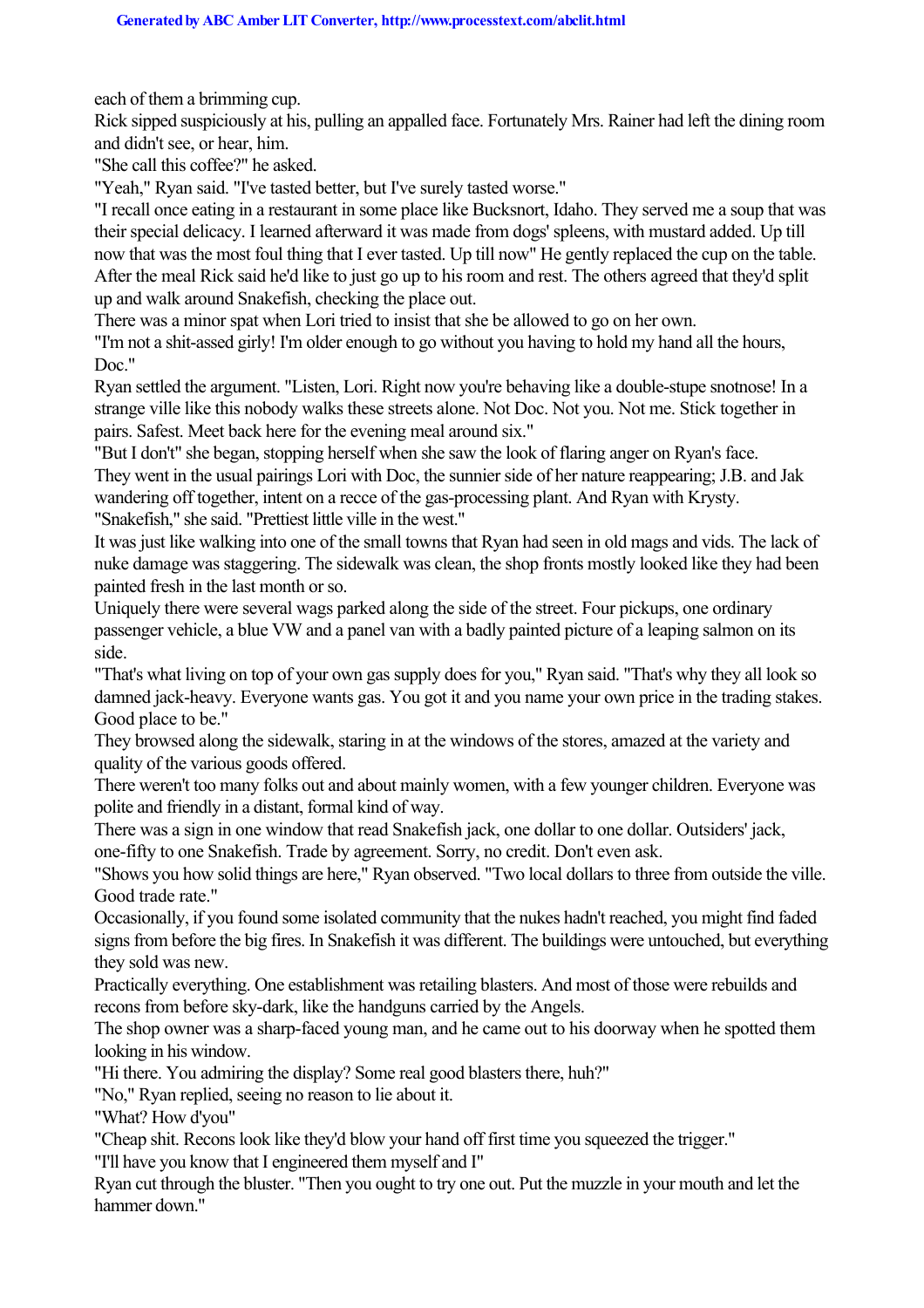Krysty's fingers on his arm told Ryan that she thought he was going too far.

"They aren't that bad! Anyway, what are you carrying, stranger?"

Without speaking, Ryan unholstered the 9mm SIG-Sauer P-226 and showed it to the dealer.

"Hollow tooth! That's one I could do you a real good trade on that, friend."

"I'm not trading, and I'm not your friend," Ryan replied.

"Two hundred Snakefish jack," the gun dealer offered eagerly.

"No."

"Three hundred?"

Ryan shook his head. "Not selling."

"Four hundred and any blaster out of my stock, and that's my last and best offer."

"I told you"

"Let me see it?" He held out his hand. "I'll give you a great deal, or my name's not Honest John Dern. Gimme."

"Two people get to hold this blaster," Ryan said coldly. "Me, and the man that chills me. Nobody else. Right?"

"Right. Sure. If you change your mind"

Krysty was laughing as they walked on. "Can't blame the stupe for trying, lover."

The wind had veered, and the smell of gasoline had weakened considerably. Ryan and Krysty quickly noticed that nearly every store and house in the small township seemed to carry some kind of a snake emblem in a window. Sometimes it was ornately carved from a twisted piece of wood, sometimes a more symbolic shape of plaited string or wool. Most of the totem figures carried a silver collar around the throat.

Apart from the town hall, the largest and most elegant building in the ville was at the farther end of the street. Through a coat of fresh paint it was still possible to make out the name Rex Cinema and Video Palace. But it was put into the shade by the blaring and colorful lettering across the front.

Come One. Come All. Worship at the Shrine of the Blessed Serpents of the Apocalyptic Gospel of the Martyred Marcus the Peripatetic.

Beneath it was a sheet of card, under clear perspex, which listed the days and times of the services. There was one due the following morning at seven o'clock.

"Early bird gets the snake," Krysty observed.

"Unless it's the one we got first. Baron seemed to think we should go."

"Then we should," she agreed.

The last notice was on a wooden board, screwed to the front wall of the building Guardians of the Sepulcher of the Sacred Snakes. Norman Mote. Marianne Mote. Apostolic Apprentice, Joshua Mote. Beyond the old movie house the ville ended. The road just faded out into the semidesert, vanishing into a deeply rutted dirt trail.

They turned and looked behind them, from Main Street to the desert beginning, just past the elegant town hall. Snakefish wasn't more than a couple of straggling blocks wide.

"No gaudies?" Krysty said questioningly. "No drinkers, either?"

"Nope. Not like Mocsin, or some of the real heavy frontier pest holes. This is all clean and decent." "Yeah. And they worship snakes, lover. Don't forget that."

Doc and Lori were just coming out of a clothes shop as Ryan and Krysty walked past them. The store was called Handmaid and featured a marvelous patchwork quilt in the window, made of hundreds of tiny pieces of colored satins and silks.

"Spend any of your Snakefish jack, Lori?" Krysty asked.

"Nice skirt in there, but old miserable Doc said it cost too many."

"It was beautiful," Doc admitted ruefully. "Segments of lace, some old and some new, all stitched together, and it was kind of transparent. I fear that it cost more jack than we got in total and I decided that the garment would have lasted about zero seconds in the brush."

"Wouldn't have worn it out in sand, would I?" she pouted. "It was so pretty, Doc. I don't wear anything pretty now."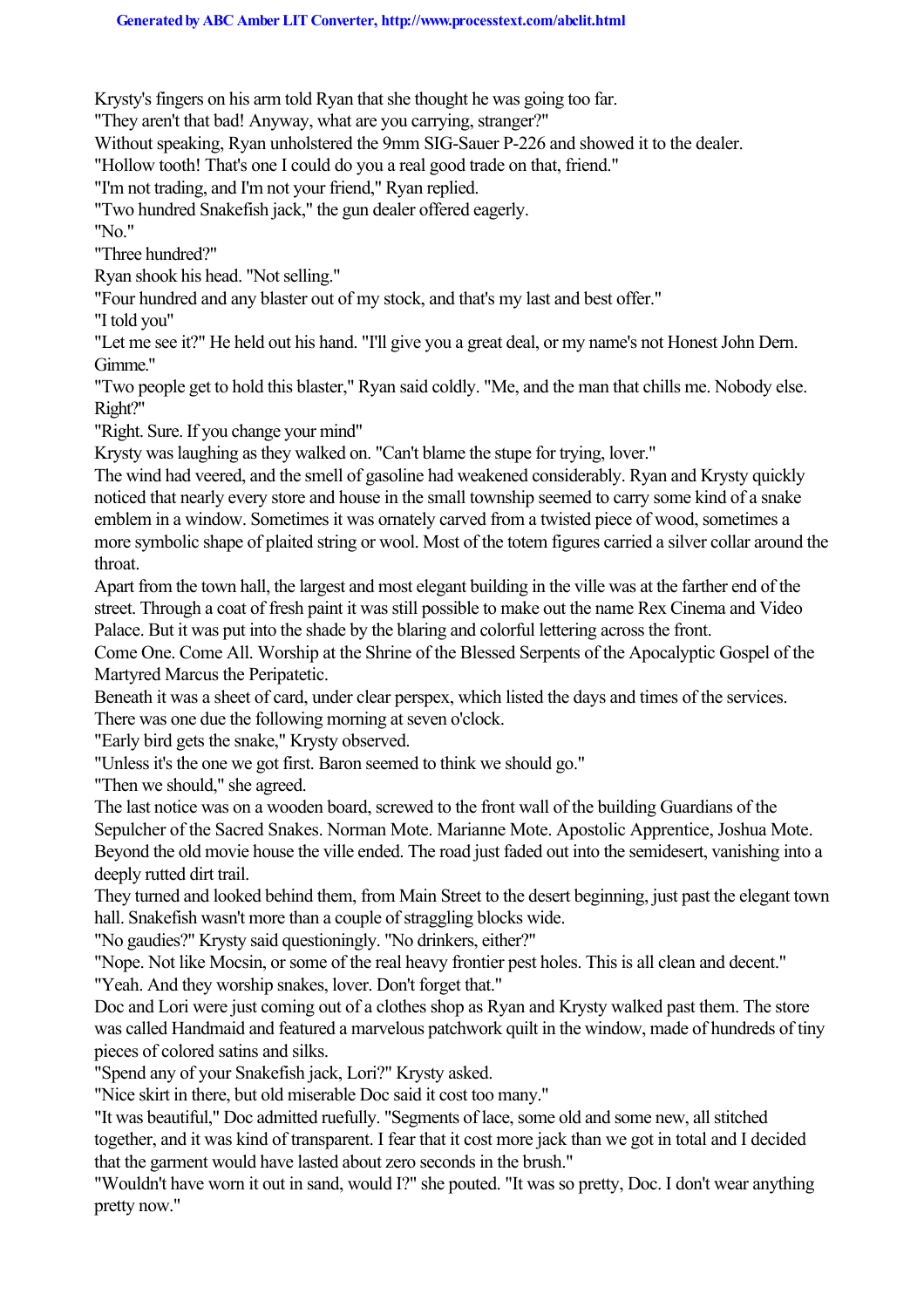"One day, my dearest and most cuddlesome little dear one."

"Dear one, dear one, dear one," she mimicked, half-angry. "When's that?"

"Tomorrow. Always tomorrow. But one day, I promise you, Lori, it will be tomorrow. I shall allow you to make an honest man out of me."

She flounced away from him, head in the air, leaving Doc with Ryan and Krysty.

"Should tan her ass, Doc," Ryan suggested.

Doc sniffed. "She's just seventeen, if you know what I mean, and the way that I'm sure that used to be a song, once. Or I'm a poet and I don't know it. No, the girl's growing up and she's growing away. You can't cage the wind, Krysty. And I would never try."

"Want to walk back to the rooming house, Doc?"

"Thank you, Ryan. Good friends are a consolation against the grievous rigors of this parlous world. And I do appreciate your great kindness toward me. But I must walk that lonesome highway by myself." "Keep away from the snakes!" Krysty shouted as the old man wandered slowly away.

ONE PLACE that fascinated Ryan was a store selling memorabilia. Predark was its name. The window was dusty and the interior badly lit, despite the ville's electrical power, all of it provided by a huge gas-fired generator on the edge of town.

"Let's go in."

There was a brass bell above the door, and it tinkled like Lori's spurs as they pushed it open. It was a warm day, with dark chem clouds stippling the tops of the Sierras. Inside the store it was humid and quiet, the silence broken only by the ticking of a tall grandfather clock in the corner.

"Good afternoon, strangers. Come into my little cave of riches with a good heart. Be at peace with all men. Gentle be the selling and the buying and could you shut that coil-bound door?"

The last seven words were uttered in a raised voice laced with anger.

Krysty hastily pushed it closed, making the bell jingle once more.

"Keeps out the scale-blasted flies, you understand. Can I help you outlanders to any small curio or other?"

"This stuff all come from before the long winters?" Krysty asked, brushing the dust of the street from her long, fiery hair.

"Indeed. Much of Southern California took the big plunge into the Cific, down the Andreas. Lot of neutrons around here. My father and me been collecting since then. I pay packies to go scouring the old gulches and ghost villes."

At last he stepped out from the darkness, sliding through a curtain of clear glass beads that clicked softly. The man was in his late fifties and wore a loose shirt, hand-woven in varying shades of purple and green. He sported old-fashioned glasses with lenses tinted a very deep blue, and he held his head on one side like a querulous parrot.

"I do not see well. An accident in a warm spot that became hot without my noticing it. Corneal damage, I believe. That is why I keep my humble establishment a touch gloomy. It pains me less."

"Mind if we look around?"

"Course not, Mr. Cawdor."

"How'd you name my name, Mr ?"

"Zombie and his two-wheelers help me in finding items for my store. He described you very well. My name is Brennan. Yes, the same as Baron Edgar. He is my brother. His nephew, Layton, is my grandson."

It seemed like he was going to go on and say more. Maybe a lot more. But a shadow fell across the window and he turned like a startled hare, taking three steps back to the shelter of his beaded curtain. "It's all right," Krysty reassured him. "Friend of ours. Rick Ginsberg. Hey, Ryan. Looks like he's been laying out some jack on clothes."

The bell chimed thinly as the freezie entered the shop cautiously. "That you, guys? Thought I saw you from the bedroom. I changed that old suit for something more practical. Laid out most of my cash I mean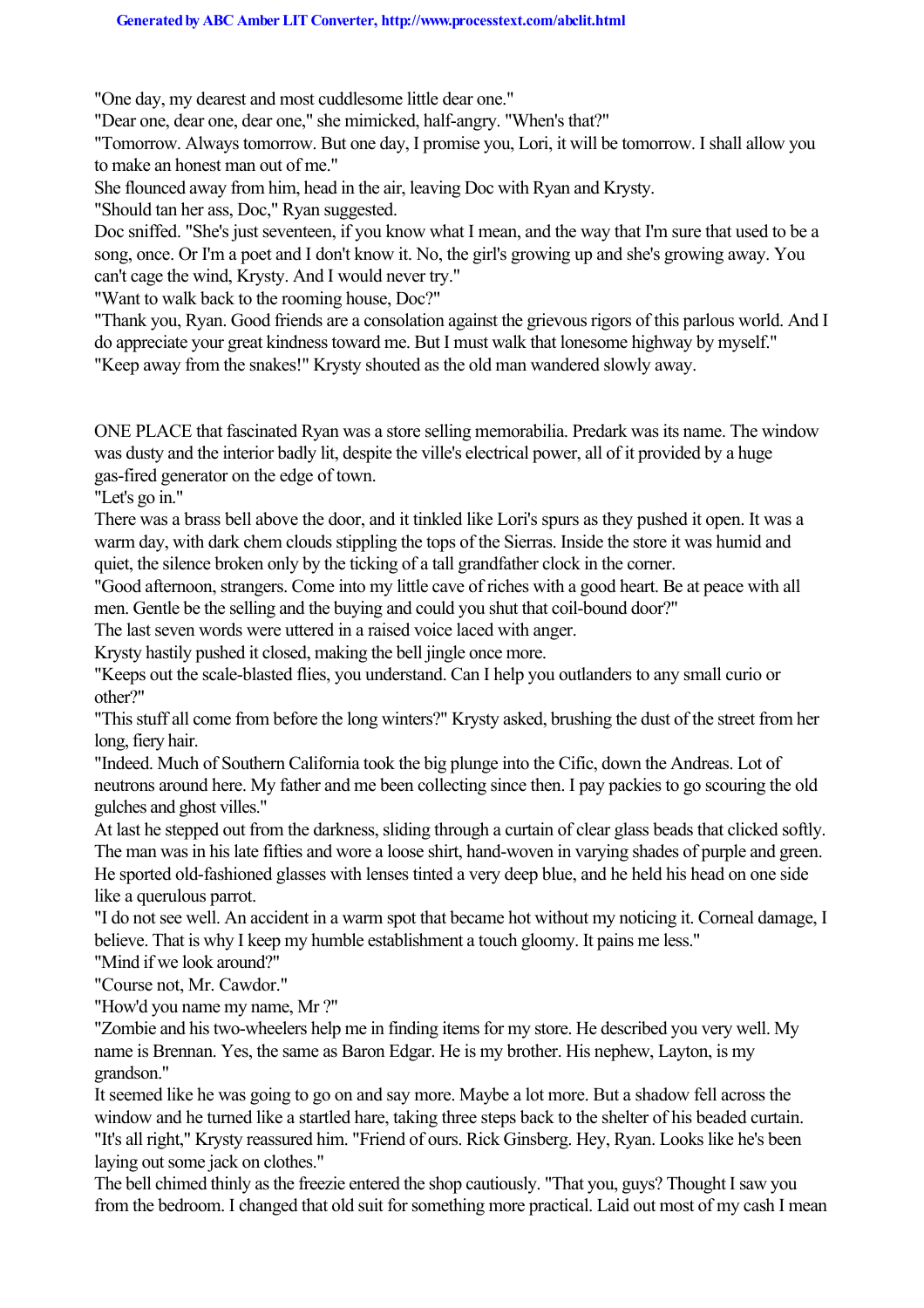jack."

He was wearing a pair of faded Levi's, tucked into ankle-high hiking boots with studded soles, a washed-out work shut in light brown and a heavy-duty quilted jacket.

"How do I look?"

"Hell of a lot better, Rick," Ryan said. "Could find the going warm in that coat. But, yeah, make life easier for yourself when we get moving again."

"Mr. Ginsberg," the shopkeeper said, "I'm Rufus Brennan. Welcome to my store. Browse around and hope that you will be guided to what is right and fitting for you."

"You never owned a jewelry store down near Fisherman's Wharf in San Francisco, did you?" Rick asked. "No. Those names are not familiar to me. Why do you ask?"

"Just the way you do the sales pitch. But let it pass."

"Let's look around some," Ryan suggested. "Then we can get back and see how J.B. and Jak have been doing. You feeling okay, Rick?"

"Sure. It's just that seeing all this stuff from We'd have said most of this was plain junk. But it's a time warp. Walking down the street here with the houses and the storessimilar but not the same. No, not the same at all."

He took off his spectacles and began to polish them furiously.

Predark wasn't a very large store, but it was crammed with all manner of memorabilia. One corner was filled with childrens' toys and games. Creatures with names like Care Bears and Dumpyloves, and comp-controlled dolls that would do everything except make people love you. There were plastic figurines that you could move and place into stiff poses. They all had incomprehensible names such as

Hutch and Fonzy and Indiana and most seemed to come from places with strange, Oriental names. There were all sorts of souvenirs. Ryan guessed people must once have collected them to remind themselves of places they'd visited. Disneyland was one that he'd heard of. Tuckaluckahootchie Caverns was one that he hadn't.

One table held a dozen different kinds of telephones. Ryan picked up one that was made to look like a droopy white dog. "You got working transceivers in the ville?" he asked.

"No. Few years back my brother tried to get one installed. Not much interest. Folks figured that Snakefish is such a small ville you could lean out on your porch and shout to most everyone that you wanted."

Krysty was fascinated by an intricate metal tool with prongs, spikes and cogwheels. "Gaia! What's this do?"

Rufus Brennan sniggered. "That used to have a little box, but it was all raggedy. But I know what it wasfor coring an avocadoand if you twist that button it will remove the seeds from grapes. Kind of useful, isn't it?"

Krysty laughed, tossing her hair back. Even in the gloom it danced and burned with a living fire. "Useful? I'd rate it about level with a glass scattergun on the useful scale."

"Hell's bloody bells!" Rick exclaimed from the side of the store, where small ornaments and books were piled.

"What've you found?" Ryan asked.

"My past, Ryan. This book. Poems and short stories of Edgar Allan Poe. I had this given to me as a school prize when I was about eleven, around 1981. Scared the shit out of me with its pictures and the creepiness of"

"Did your friend say he was eleven years old in 1981?"

"No," Ryan said. "He didn't. And if you started talking around about how he did, then it might not be a great idea. Man could get himself hurt with bad hearing. You understand me, Rufus?"

"You can put the blaster back, Mr. Cawdor. I understand you. But if anyone else around the ville misheard when your friend was born it might be harmful. Do you understand me?"

For a moment Ryan considered icing the store owner. Questions about Rick would lead to questions about the rest of them. Where have you come from? Where exactly did you leave your wag? How did you get here?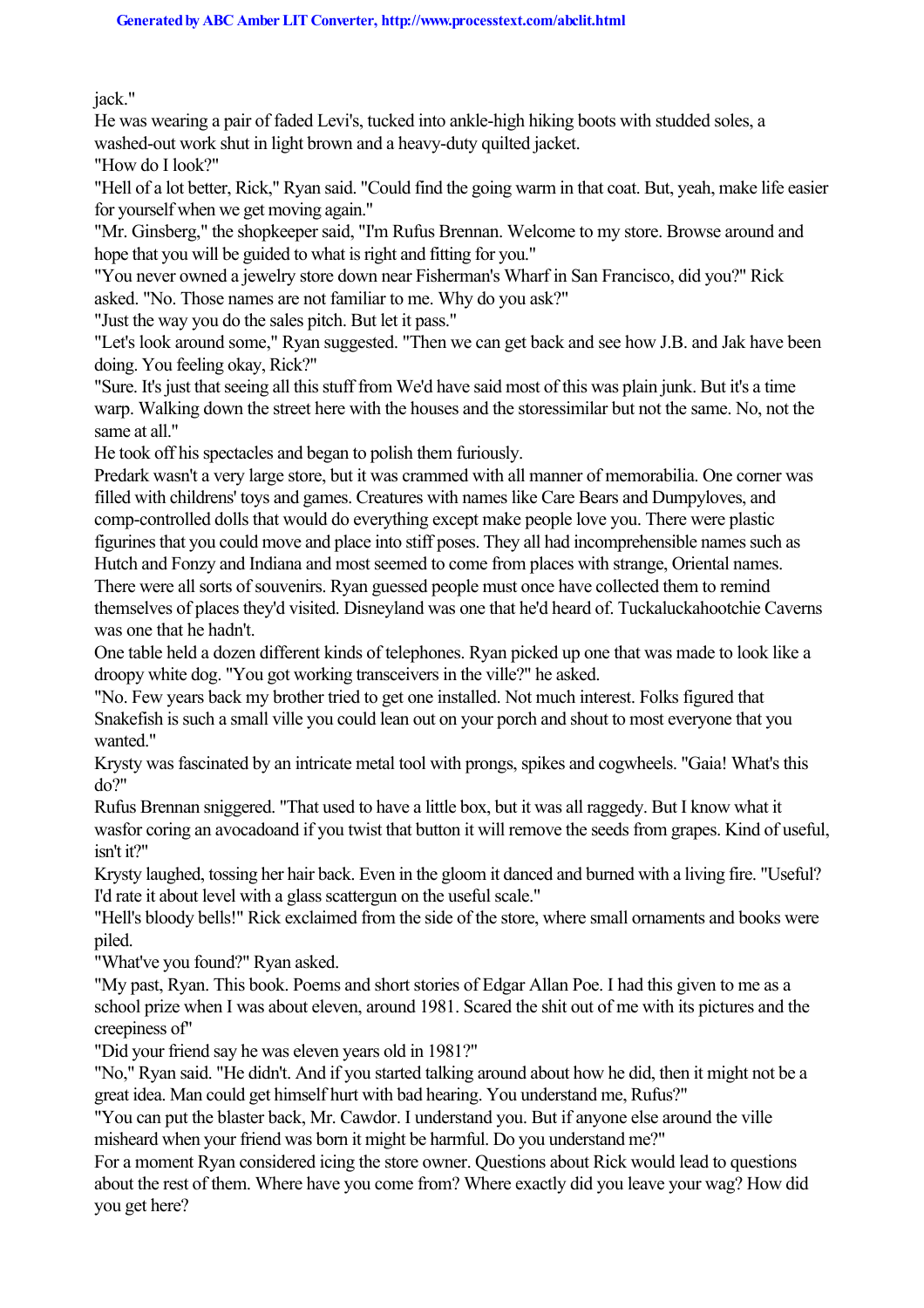Not the kind of questions that outlanders welcomed in a small ville, however friendly some of its inhabitants might be.

He looked at Brennan for a dozen heartbeats. "Yeah. I understand. Guess we might both take some real good care."

Krysty tugged at the sleeve of his jacket. "Ryan! Look!"

Rick Ginsberg, the dusty, leatherbound book open in his hands, had sat down on the floor. His eyes were wide and staring, and gobbets of tears coursed down his cheeks. Ryan could see he had been looking at an illustration of a large black bird. Rick's lips were moving and he kept repeating the same word.

"Nevermore," he said. "Nevermore. Nevermore."

## **Chapter Eighteen**

IT WAS A COLD EVENING in Snakefish.

Only Doc and Lori had eaten in the dining room of their boarding house. The others had taken their suppers upstairs on trays, all sharing the room where Rick lay in a frightening, almost catatonic trance. He still held the Edgar Allan Poe book. Ryan had tried once to remove it from his hands, but the freezie had wailed like a lost soul and tried to bite him on the wrist.

There had been little time for Ryan to debrief J.B. and Jak. Rufus Brennan had been the soul of kindness and discretion, helping Krysty and Ryan to carry the weeping man across to the Rentaroom, bustling him up the stairs before too many prying eyes could see him.

There was a log fire laid in the grate, and the Armorer had used a pyrotab to get it blazing, filling the curtained room with bright, crackling heat.

Despite that, Rick didn't seem able to stop himself from shivering. His fingers opened and closed and his teeth chattered together. They'd decided to leave on his newly purchased clothes, piling on a couple of blankets for good measure. Doc had asked Ruby Rainer to send up an enamel pot of hot, sweetened tea, explaining that their friend had suffered something of a shock and needed to be kept warm.

The woman had been eager to help, offering her prayers and wondering whether the accident might prevent poor Mr. Ginsberg from joining everyone at the service the next day.

After she'd been ushered from the room, Ryan turned to J.B. "Find anything out?"

"Sure. Friendly folk. Talk to you about everything. Just as long as it's the weather or are we comfortable with Ma Rainer here. Soon as you ask them anything about how the ville's run and how the gas is produced and processed and traded"

"And mouths clam like snap trap," Jak concluded, locking his fingers to demonstrate what he meant. "See the plant?"

"Sure, Ryan. No guards. Drillings are all to the east and north. Brought in tank wags. Pumped and then purified. Stored in all kinds of barrels and tanks. Kind of careless. So much gas there that a single burner gren would set half the country on fire."

"Saw bikers again. Zombie and others," Jak said. "Said could ride with 'em. Mebbe after snake service tomorrow. Seem okay."

Ryan glanced at the Armorer, seeking confirmation of the young boy's judgment of the Last Heroes. But J.B. pursed his lips and said nothingwhich was as good as saying everything.

At that moment their attention was taken by Rick.

The freezie had begun to talk in a quiet, confidential sort of way, but in a voice quite unlike his natural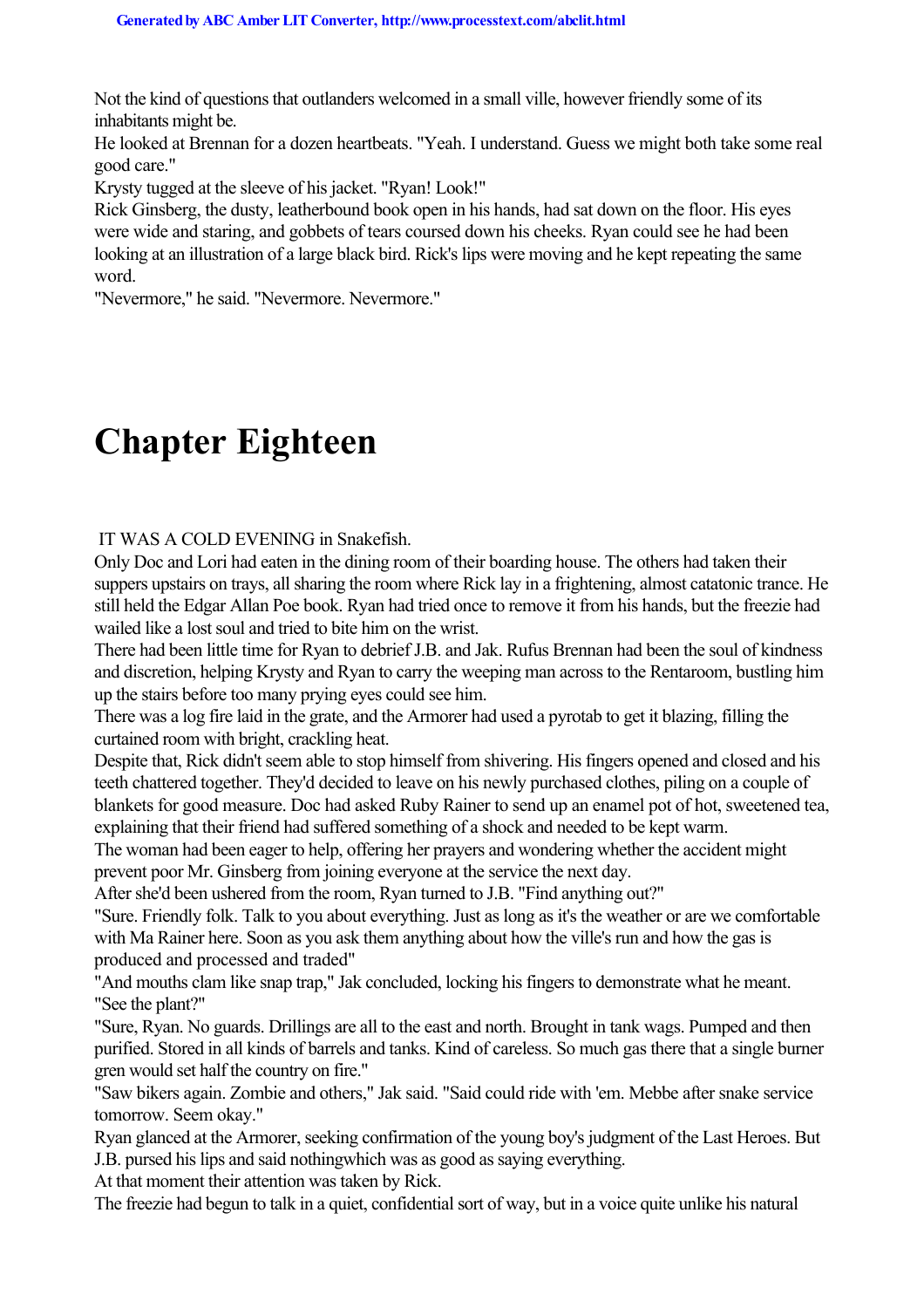tones. It was a thin, piping little voice, like a young child's. And there was even the hint of a childish lisp to it.

"I'm eleven years old in three weeks. My full name is Richard Neal Ginsberg and I was born March 22, 1970. I live in New York City, which is in New York State, which is the best of all the United States of America, the land of the free."

There was a peculiarly monotonous quality to the speech, as though Rick had learned it by heart and was pattering through it.

"I have a pet turtle who's real old and lives all the time with his head buried in the mud of his tank, and his name's Tricky Dicky. I guess he's real boring. My Dad's name is Jack Ginsberg, and he worked as an accountant in a big office on Sixth Avenue. Mom's name is Naomi and she doesn't do any work. She's like a housewife."

"Little prick," Krysty whispered. "I read about that sort of male attitude. Doesn't do any work!" "I play softball and I watch football and I like the New York Giants best of all. When I grow up I'm going to be a quarterback and pitch for the Yankees and maybe also work as an accountant. I haven't decided yet but I'm real good at math."

Doc and Lori came into the room, closing the door behind them. They stood at the foot of the bed, listening to the ramblings of the freezie.

"Looks fucking stupe," Lori said. "Look at his eyes all staring."

"I fear our newly thawed comrade has regressed to his childhood," Doc observed sadly. "It was always something of a gamble. I had been delighted with how well he had coped with his blind leap into our future. But now I see how fragile his hold on our reality is."

"Reality sandwiches," Rick said, a tremulous sickly smile clutching at the corners of his bloodless lips. The fingers of his left hand played with the frayed edge of the gray blankets while his right hand kept its deathly grip on the leather-bound volume of Poe.

"What if I deck him, Doc?" J.B. asked. "Short right cross to the point of the jaw. Could snap him out of it?"

"Could snap him further into it," Ryan said dryly. "How about if we get some sleepers from the woman? Feed him some of those and mebbe he'll be fine when he comes around?"

Rick seemed able to hear what was being said and somehow translate it into fragments from his past. "Round and round the little wheel goes and where it stops nobody knows. Not me and not my mom or my dad. Nor my beloved grandmother, Agnes Laczinczca. She's a wise woman. Witch of the west. She lives somewhere over a rainbow in Kansas, bloody Kansas." A cunning smile flitted across his face. "Shouldn't say that. Bloody. Get my mouth washed with soap and water. Bloody bastard. Fuck and prick." He giggled.

"Got do something, Ryan," Jak said. "Crazy as sun-blind gator."

"Yeah," Ryan agreed. "Sure. Do something. Anyone got any ideas?"

"Rambo. Bimbo." Rick sniggered. "Dumbo Crambo. Wilco. Dildo."

"I could I've never really tried to do it for anything like this, but Mother Sonja taught me ways of using the force of the Earth Mother for healing. Setting a mind to peace. I could try."

"Try it, lover," Ryan said, kissing Krysty on the cheek.

"Rest of you go out. Got to have privacy and quiet for this."

Doc nodded. "It could work. In my day I was known as something of an apostle of alternative medicine." "Out, Doc," J.B. said, leading the way. "I'll give you a game of Kiowa if we can get a deck of cards."

The others followed, with Ryan bringing up the rear. Rick was still chattering away to himself on the bed. "The premature burial. That was always my fear. My terror. To slip into a coma and yet not be dead.

Folks not realizing that I still lived. Breathing slow, but living." The voice had changed, had lost the infantile flatness. Now it held more of Richard Ginsberg's normal tones. But it was oddly without inflection, as if the words were strung together by a computer, with no sense of emotion at all.

"I'll go, lover," Ryan whispered. "Next door. You want any help, just bang once on the wall and I'll be in here."

"Sure. Could take some time."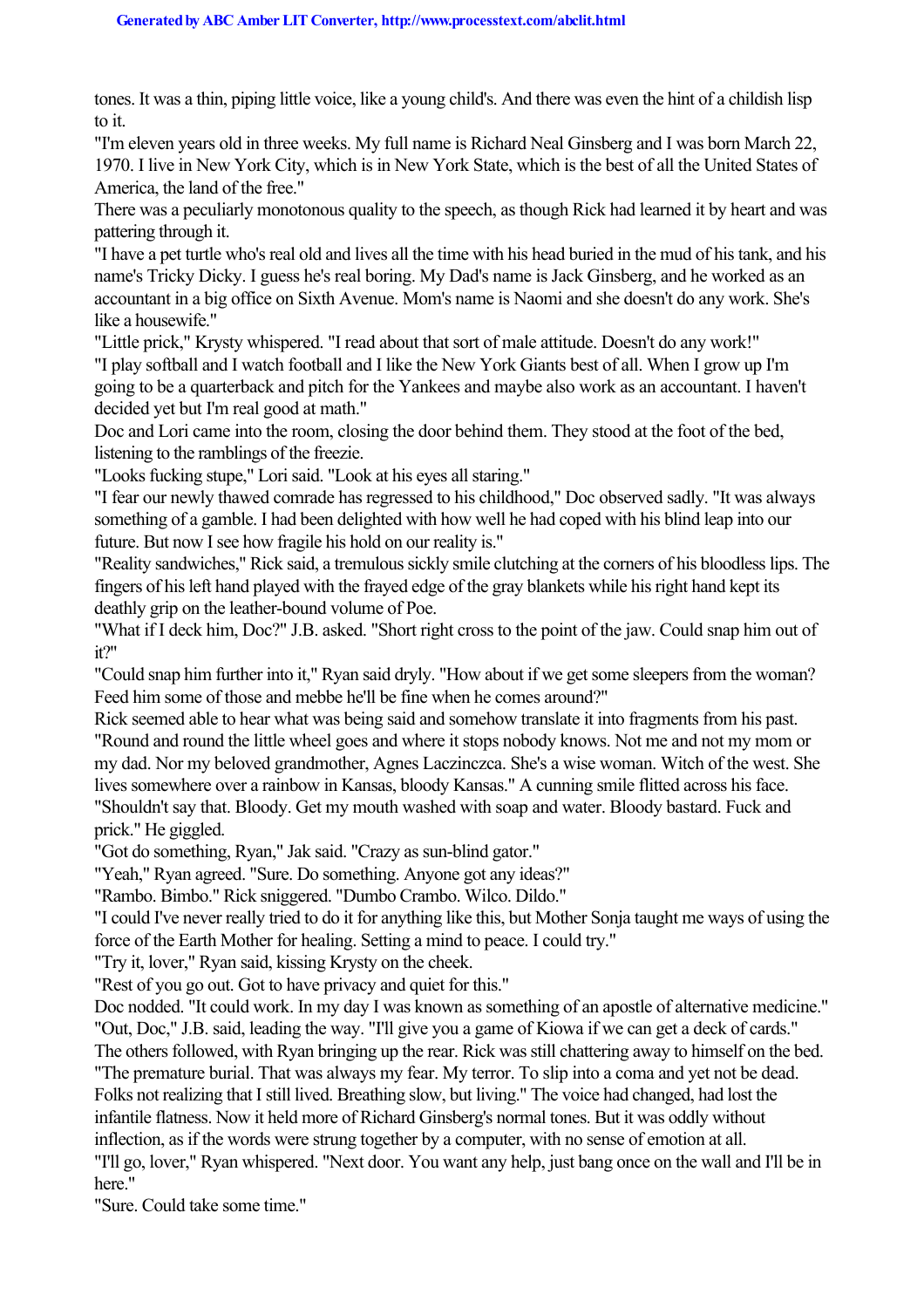The freezie's words danced over and around them, plaited with an old, sad madness.

"The box closing. Eyes shut but still seeing. The softness of the silken shroud embracing the cold skin. The lid lowering. A loose thread of cotton trailing against the corner of your mouth. Tickling you, for all eternity. A spider, buried with you, seeking somewhere to spin its web and lay its eggs." A shudder racked the man's body. "In your ear, burrowing inward. Gestation. Birth. A thousand tiny spiders, eating inward. Into your living brain. Living and feeling but paralyzed and helpless."

The door shut behind Ryan, and Krysty sat on the bed, reaching to hold Rick's palsied left hand in both of hers. "Be all right," she said. "Quiet and easy, brother. You got so much pain inside you, Rick. Gotta let it out of you."

"Locked in the box. One time around then they put the lid down on you. John said that. John Stewart. Said that. He didn't know what it was like. My body trapped me. Locking and tensing and falling and the tiredness. Bells of hell, the tiredness. I wanted to rest and get away. That's why I agreed to let them do it to me. Knew it wouldn't work. Didn't care. The gateways being used for war. Instant soldiers here and there. Oh, fuck! I hated that. Lock the lid down on the box. Goodbye to pain forever. Then they woke me up. Woke me healed and new. Not now. Not ever. Nevermore. Nevermore."

Krysty systematically began to clear her mind, using the techniques that her mother had taught her, long ago in the ville of Harmony.

When Krysty was under great stress she was able to harness the Earth power, giving herself a cataclysmic strength for a few moments. But using it drained her for hours after. This was differentthe healing way had nothing to do with dissolution.

She focused on a sky of untouched blue, a river foaming over silver rocks, imagining the water washing away all pain and anguish. She gripped Rick's hand more tightly.

"I hear the slamming of the lid. My heart beating, louder. How can they not hear it? My nails break against the implacable dark wood. Blood warm down over my palms, my wrists. Muscles straining, helplessly and utterly without hope. Oh, the tigers that come in the dead of night! Help me, help me. The sibyl said she wished only to die."

Ginsberg was talking more and more slowly. Krysty was weeping, not aware of her own grief, tuning in to his bone-cold sorrow, trying to tap it and divert it. She looked for sparks of light within the bleak world that might illuminate and carry hope.

"Come out of it, Richard," she said, lips barely moving.

"Trapped in my crippled body in a twisted, demented time," he moaned, fingers tightening on her hand. "No." She drew on some lines that her mother had made her learn. "There is a wind on the heath, my brother. Life is very sweet. Who would wish to die?"

"Everyone I loved is dust," he said quietly, the words hardly disturbing the warm air in the small room. "We all will be, Rick. One day. You and me and Ryan and everyone. Today's baby is tomorrow's dust. Live while you can, Rick. Live and live and live."

His eyes had been staring at the roughly plastered ceiling. As Krysty looked at the freezie, his face grew calmer. His gaze dropped, settling on her face. His breathing steadied, and there was something like the frail ghost of a normal, sane smile.

"Krysty Wroth, I believe?"

"Richard Neal Ginsberg, isn't it?"

"Guess it is."

"Good to have you back," she said, feeling the strain of drawing the demons from the helpless man's soul. "Didn't much care for the places I've been. Too damned dark."

"It's dark out, Rick."

"Light in here. Light and warm, Krysty. I feel real tired."

"Yeah. Me too."

RYAN HAD BEEN SITTING with the others, relaxing, half-asleep.

After an hour had slipped by he sighed and stood, stretching, feeling the muscles around his ribs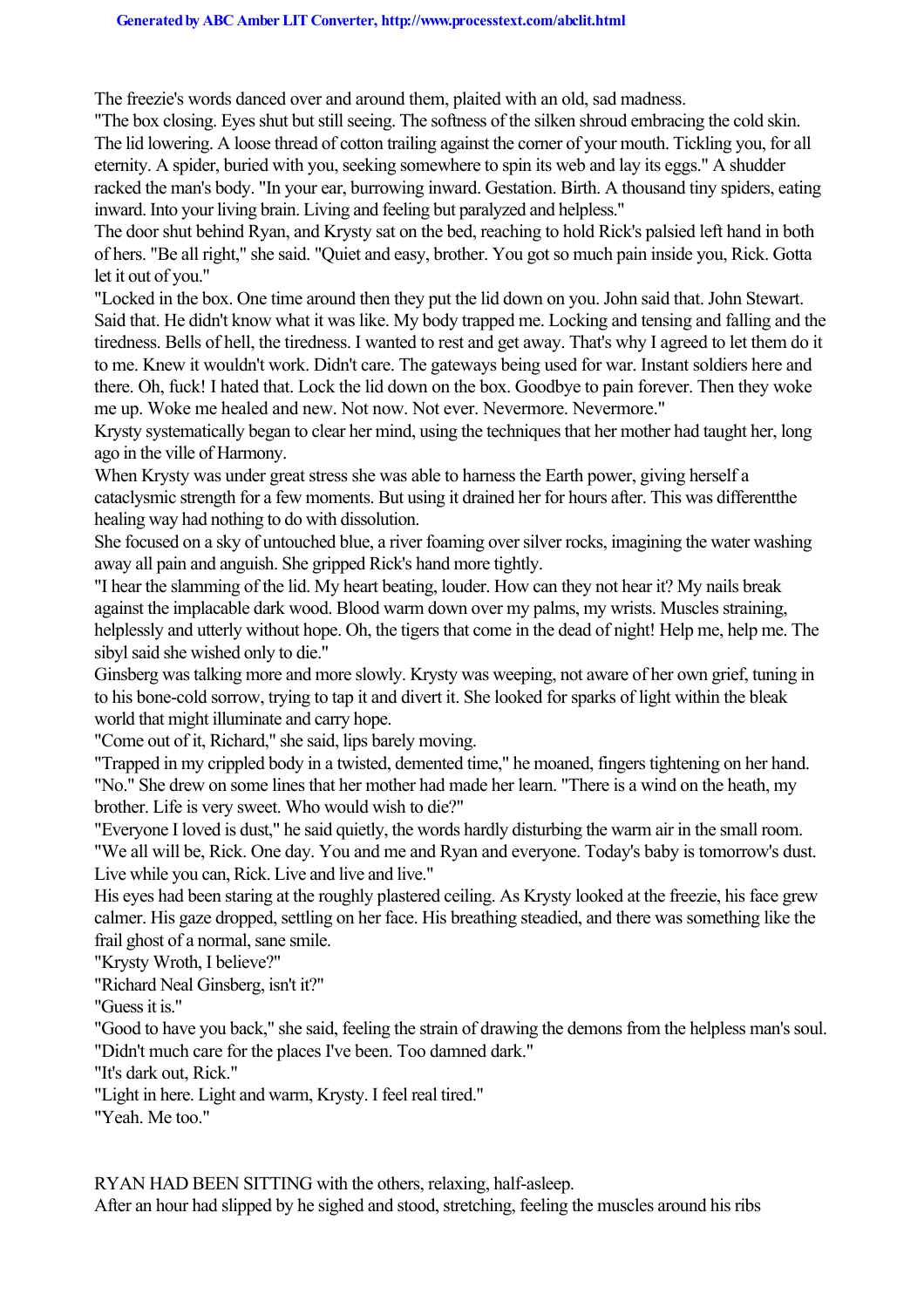tightening as he moved. "Just going to take a look," he said.

As he stepped into the corridor he nearly jumped out of his skin. His fist clenched and he began a lethal, crushing blow to the bridge of the nose, checking his punch in time, inches short of the sharp, quill-like nose of Ruby Rainer.

"Shedskin!" she exclaimed, stumbling back, hands waving at the air. "You were going to hit me, Mr. Cawdor!"

"No, ma'am," he replied. "If I'd been going to hit you, then I'd have done it. Not a good idea to creep up on a person like that, Mrs. Rainer. Could lead to a nasty accident."

She recovered a little, brushing at her print apron, running a finger along the top of the bannister rail, checking it for dust. "That girl, Rosemary! She never cleans up But that wasn't what I came up to see about."

"And what was that?"

"Is Mr. Ginsberg recovered? I hope he'll be at the seven o'clock service on the morrow. It would be such a disappointment if he missed it."

"Just going to check. I hope we'll all be there."

He watched her go slowly down the stairs before he eased open the door and peeked in. Rick Ginsberg lay fast asleep on his bed, breathing peacefully. Krysty slept at his side, holding his hand.

Ryan smiled and very quietly closed the bedroom door.

#### **Chapter Nineteen**

"BLESSED IS THE WORM!"

"And blessed are the scales thereof!"

"Blessed be the fang!"

"And the hollow needle!"

"Blessed is the crushing and the coil!"

"And blessed are the rattle and the skin of the great worms!"

"The Lord loves the worms of the earth and all that crawl and sting."

"As we do also love them!"

"The poison shall harm only the ungodly and the righteous sacrifice!"

"And the innocent shall walk untouched through all the lands of Canaan."

"As it was in the beginning, before sky-dark and long winter, is now and ever shall be. Our world, never ending. Amen!"

"Amen," came the echoing chorus from the huge congregation that brimmed along every bench and pew in the Temple of Snakefish, formerly the Rex Cinema and Video Palace.

One of the twin guardians, Norman Mote, had just finished the introductory call-and-response part of the a.m. service. Marianne sat at his side, with their son Joshua, the apostolic apprentice, next to his mother. At a rough count, Ryan reckoned that virtually all the adult population of the trim little ville was there, crammed together, cheek by jowl.

It was swelteringly, sweatingly hot inside the building.

Ruby Rainer had shouted up the stairs, a few minutes after six, asking if they wanted some fresh-baked cornbread with eggs and grits before coming along to the service. They had all accepted, though Rick made heavy weather of the meal.

The freezie was looking better, like someone who had been through the fire and come out the other side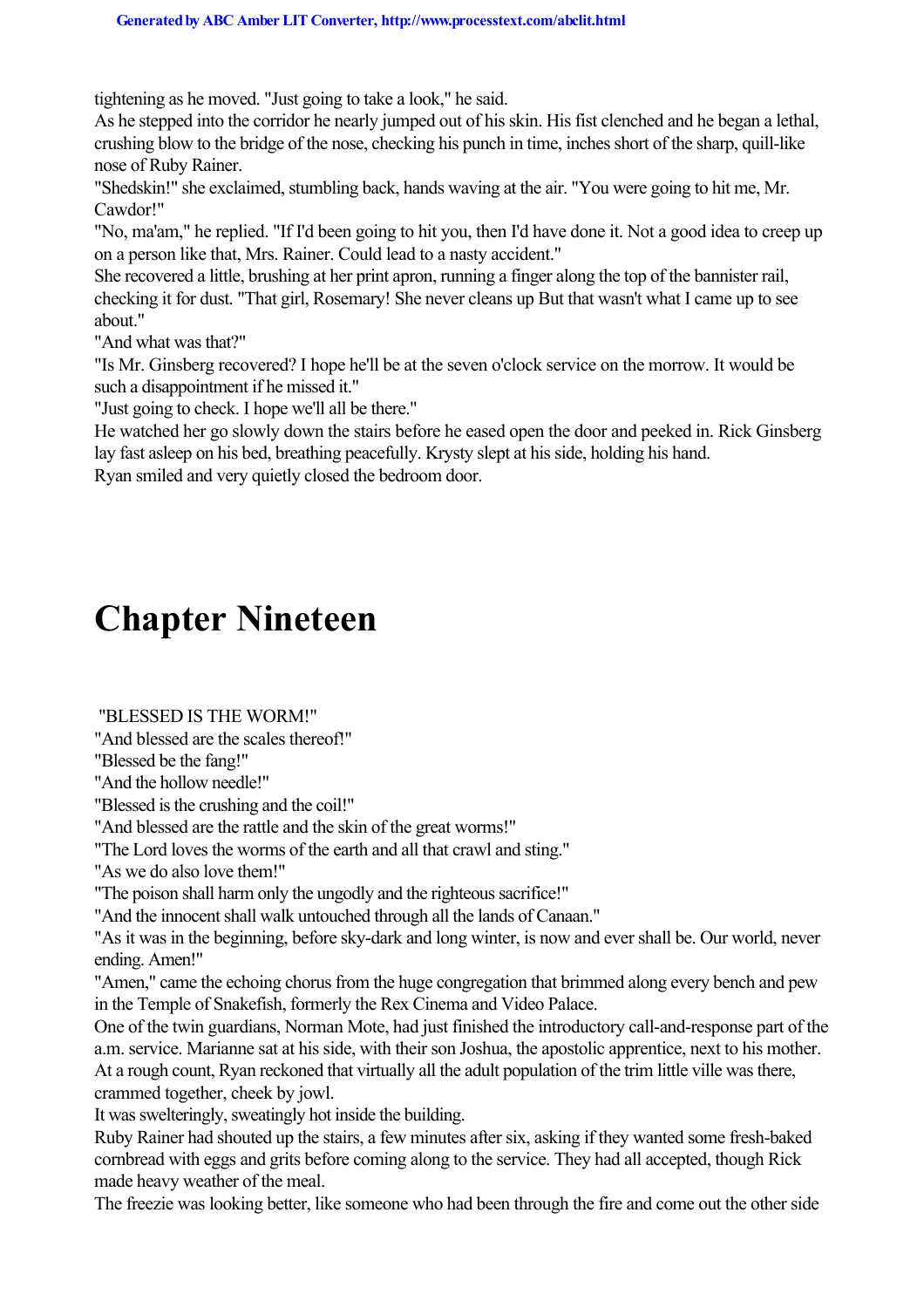purged and cleansed by the experience.

He'd walked with the others along the bustling main street to the church, helped by an old bamboo cane with a curved handle, which had been a gift from their landlady. "It was my late husband's," she'd said. "He got it from his uncle, who found it in a ruined shack up beyond the north-forty well. You're welcome to take it, Mr. Ginsberg."

Ryan had rarely seen so many people gathered together in one place.

Baron Edgar Brennan sat in the front pew, on the right with his brother Rufus. An enormously fat young man sat next along. Ryan figured he must be the nephew, Layton, pilot of the air wag. He was dressed in a suit of dark blue leather and was so large that it looked as though the bench seat might tip up if anyone else stood. The last of the worshipers in that privileged pew was Carla Petersen, who had changed her riding breeches for a pleated skirt, but was otherwise wearing the same clothes as when they'd met her in the town hall. She had turned around as Ryan led his group in, favoring them with a smile. A smile that seemed, to Ryan, to be directed rather more at J.B. than at the rest of them.

There were no children in the congregation. No one showed undue interest in the outlanders as they were shown to a bench on the left, about halfway from the front.

Zombie and his biker brothers acted as stewards, marshaling everyone into their seats, making sure that there was no smoking. They eventually lined up near the altar, looking like sec bouncers at a particularly unsalubrious gaudy house.

Ryan had been particularly interested in seeing what the Mote family looked like. Before the festivities had begun, during the period of waiting for their arrival, he had studied the inside of their strange church. There was a large balcony toward the rear, which had been extended more recently to run around both sides of the old theater. The altar was on a dais, between old and faded curtains decorated with huge, golden tassels. The chairs for the members of the Mote family were more like thrones, covered in gilt and crudely carved in ornate, writhing snake shapes. The rear wall, behind the platform, was obscured by a bright mural.

"Delicate, isn't it, lover?" Krysty whispered, seeing where Ryan's eye was focused.

"Sure. Like having a war wag run over your face is delicate."

The painting centered on an absolutely massive mutie rattler. Bigger by far than the one that they'd butchered out in the desert, it had a silver collar with the name Mote blazoned across it in scarlet. In its jaws was a diminutive figure that was kicking its legs. There was a 3-D holo effect built into it that made the head swing hypnotically from side to side and the tiny feet wave helplessly.

Around the edge of the picture were a number of oil-drilling rigs, vanishing away into a distance that was blurred by a poor perspective. At the very edge there was a crude version of the Sierras, snowcapped, tumbling out of the mural.

The colors were extremely basicglaring greens and crimsons, with sickly yellows and a sky of an eye-blinking and unreal blue.

Ryan's ruminations stopped suddenly when he realized that the prayers were over and Norman Mote was about to speak.

He stood a little above average height and weighed about two-forty. He looked to be in his mid-fifties, the mane of sculpted hair a uniform silver gray. His suit was also in light gray, skillfully cut to conceal his spreading waist and stubby legs. He had the puffy eyes of a regular and long-time drinker. The hands that gestured from behind the reading stand were soft and white, with manicured nails.

Norman Mote's voice was calm and friendly, warm and welcoming. Ryan immediately disliked and mistrusted the man.

"Mah dear, dear friends," he began, smiling broadly around the packed building. "Welcome to our little morning get-together. Blessed is the worm!"

"And blessed are the scales thereof," responded the congregation.

Jak was sitting to Ryan's right. He put his face closer and whispered, "Fucked if find chilled their double-best god, huh?"

Ryan nodded. There hadn't been any choice in chilling the giant mutie rattler, but that might not go down well if anyone in Snakefish found out about it.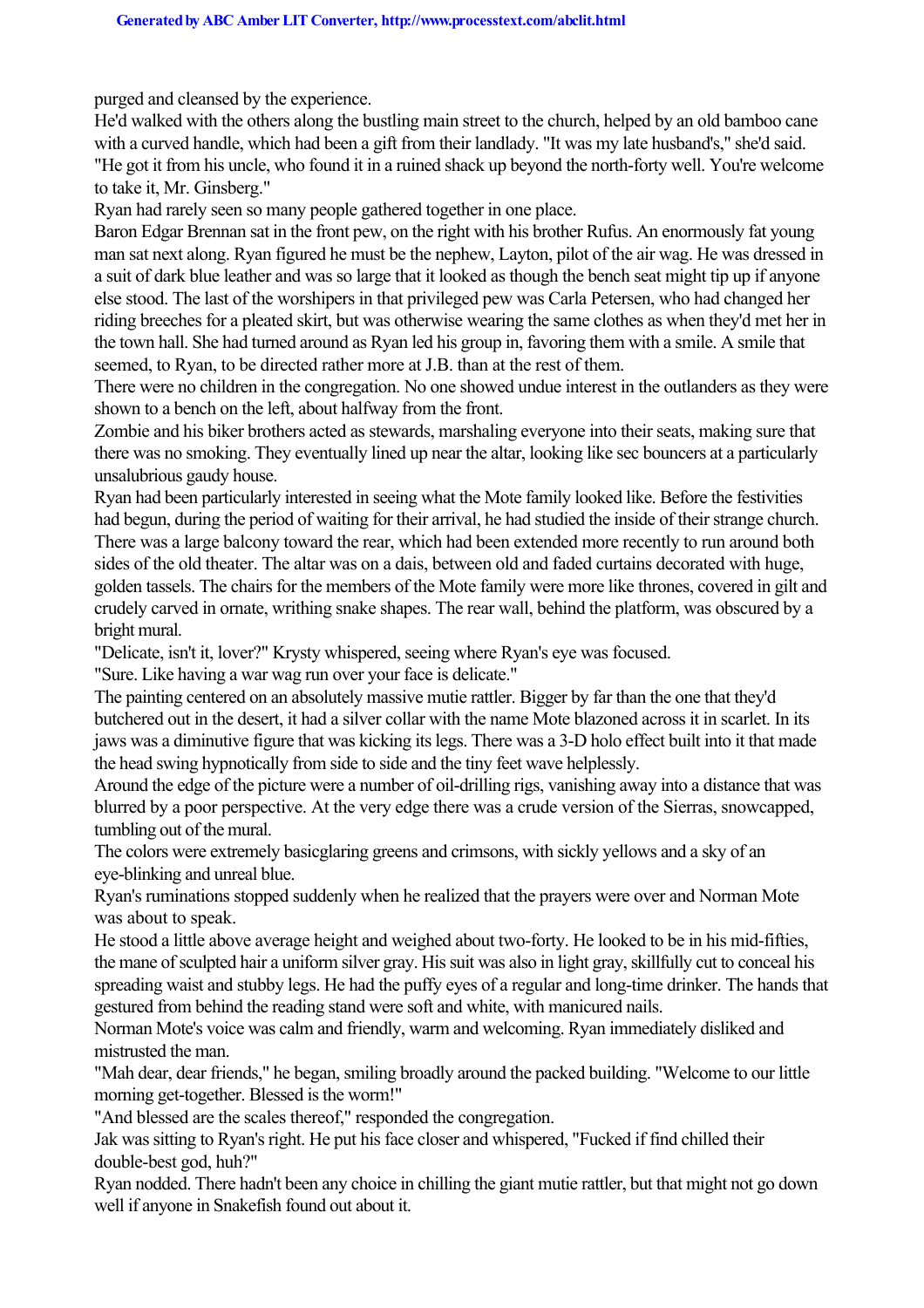Mote continued to smile around, rubbing his hands together in an odd washing motion. Ryan heard Doc whispering something about the perfumes of Arabia, but he didn't get the reference.

"We have new brothers and sisters to welcome to our humble gathering," Mote continued. "I will ask them to introduce themselves to us, one by one. Perhaps, Mr. Cawdor, you would care to begin to do the honors for us?"

"Sure, Reverend. Name's Ryan Cawdor and I'd like to thank the kindly ville of Snakefish for helping me and my friends."

"I'm Krysty Wroth and I'd like to back up what Ryan said. Thanks."

Norman Mote held up an imperious hand. "Such thanks do credit. But there are those in the ville who think that generosity begins at home. Too much kindness to those from outside means less wealth for those within Snakefish."

"Wealth isn't all," someone countered from the front of the congregation. Ryan was sure it was Baron Edgar Brennan or his brother, Rufus.

"Some say, some say," Marianne Mote called from her golden throne.

It was the first time she'd spoken, but the co-guardian of the temple made a big impression, just by sitting there.

She was short, struggling to make four-ten. Marianne was also struggling, by the look of her, to keep her waist down under forty inches. She wore very heavy makeup, which made her look like an aging gaudy queen. She was dressed in a loose, rustling gown of what was either snakeskin or a very clever imitation of it. And her belt was silver, like the collar that Ryan remembered all too clearly from around the throat of Azrael. She wore shoes with totteringly high heels. The piled-up hair was of a shimmering blond colorobviously a wig. Marianne Mote was one of the finest bits of mutton dressed as lamb that Ryan had ever seen.

Her eyes had the flat, incurious dullness of a killer shark.

Norman turned to her and gave a slight bow, moving to face the congregation once more. "I must apologize to everyone here in the name of the Great Worm for the interruptions. Pray carry on introducing yourselves, outlanders."

"John Dix. Good t'be here."

"Jak Lauren. Same."

"Richard Neal Ginsberg. I'd like to say that I appreciate the kindness shown to me personally. Good to see strangers treated so well. Thank you."

"Lori Quint."

"Theophilus Algernon Tanner." Doc bowed deeply to everyone around him and glanced up at the people in the balconies. "I've been to a lot of places and have seen a lot of things, which is better than seeing a lot of places and being a lot of things. I guess." The old man shook his head disappointedly. "Not tuned in for my kind of humor. Well, let it pass. So it goes. I'll simply add my own gratitude to those of you who've been kind to us."

He sat down and Norman Mote clapped his hands together, very softly and gently. "We thank you all, brothers and sisters. We trust that in the days to come you'll all find some way of putting back into Snakefish what you're taking out."

"Most generous little ville in the west," Krysty whispered sarcastically.

The service was complex and long. There were innumerable readings and prayers, not all of them centering on snakes. But most of them did. Some of the religious elements were more traditional, with hymns that were more recognizable. But again and again either Norman or Marianne Mote returned to the reptilian themecoiling, striking and crushing.

Their son, Joshua, preached a short sermon, which he read with stumbling difficulty from a series of large cue cards. He was in his early twenties, had sagging, unhealthy skin and puffy eyes, and wore a shirt of pale blue silk and a neck thong holding a large, polished nugget of turquoise. He was barefooted. Blond curls peeked out from under the brim of a black Stetson-style hat. His voice was faltering and high-pitched.

His reading was a supposed parable about a family who owned a lot of wheat but gave so much away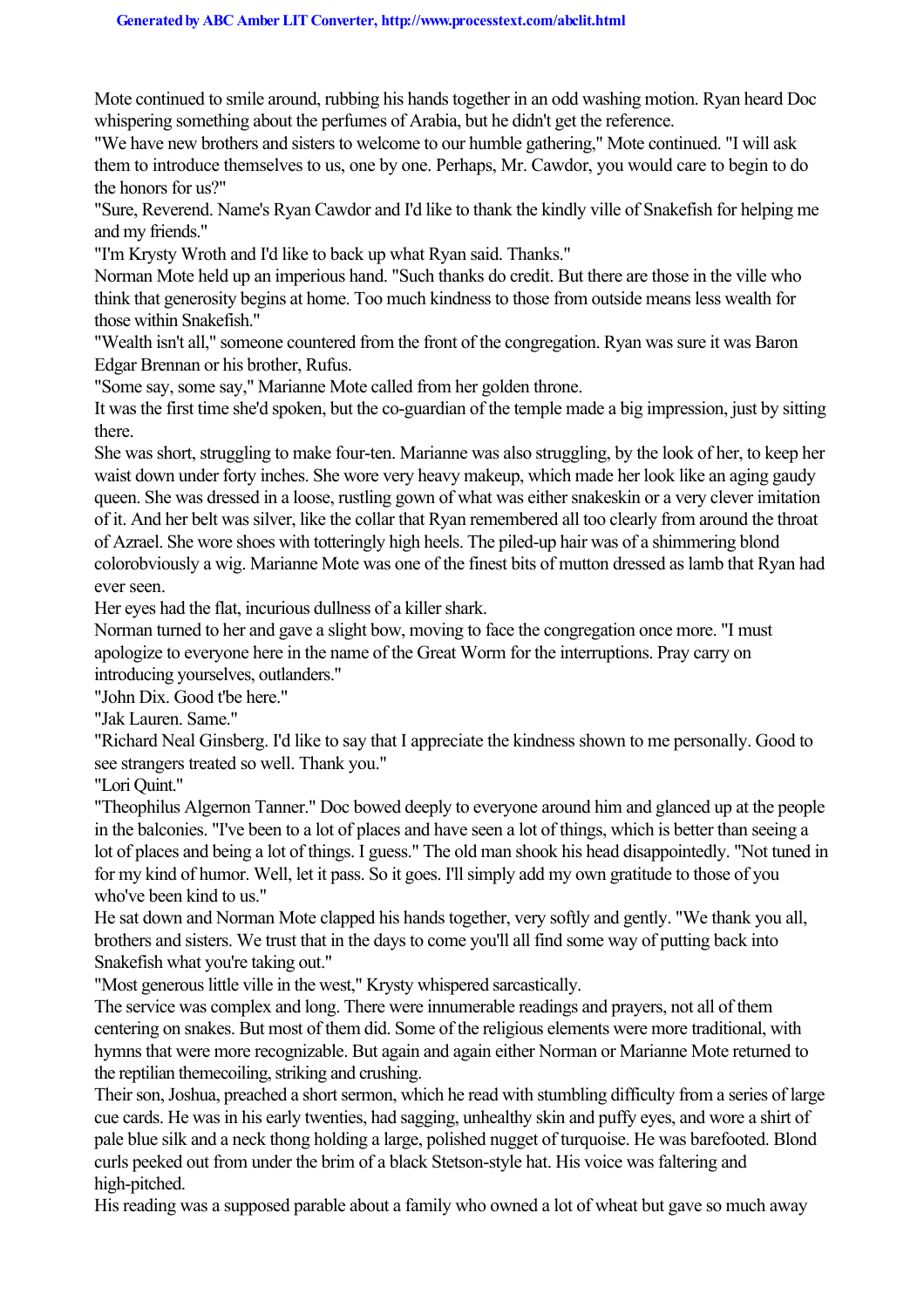that they began to run short and suffer themselves for their generosity.

"For wheat, read 'oil,' I guess," Ryan whispered to Krysty.

Swiftly becoming obvious was the extent to which the ville was divided. Baron Brennan had seemed a friendly and generous old man, but the roots of a long-buried bitterness were becoming exposed. And it was also becoming clear that the baron's hold on the power in Snakefish was as nebulous as the dew upon a summer pasture.

Joshua finished his reading and sat down again on his chair.

"Before our final prayer for the morning," Norman Mote announced, "I shall give out one or two important notices."

Ryan saw that there was a strip of wooden carving above the stage. The lettering, deeply incised and in shadow, was difficult to read. By putting his head on one side he was able to decipher it The Ophidian Way Is the True Way.

"What's ophidian, Doc?" he muttered.

"Means to do with snakes. That's all," came the reply. "From 'ophis,' a snake in Greek."

"Please shut down on the talking during services, Brother Ryan," Norman Mote called with the sweetest and most conciliatory smile, a smile that fell a good few miles short of reaching his eyes.

"Sorry, Brother Norman," Ryan replied.

"The notices. Sister Laurentia is holding a clambake on Thursday next. Three in the afternoon, is it not, Sister? I see her nodding in the balcony there. Praise the Worm, Sister."

A faint "Amen" filtered down from the gallery above them.

"Some bad news. Zombie has reported to me that the base on the fringes of Death Valley has been raided twice more by stickies. I shall be talking to Baron Edgar to find out what he intends to do about this further incursion to our gas supply." There was a buzz of chatter. Ryan was able to see that Edgar Brennan was talking animatedly to Carla Petersen and to his nephew, Layton.

"Go chill the coil-bound mutie bastards!" someone yelled from the back. Ryan would have laid jack that it was the gun dealer, John Dern.

"Amen, amen to that, brother," Mote called, lifting his hands for quiet. "One more thing. At feeding last night, there was no sign of our beloved Azrael. Belial and the others came to the call, but not Prince Azrael himself."

"Could be shedding, Pa," Joshua Mote hissed from the rear of the platform.

"No, Apostolic Apprentice Joshua, no. It is the wrong time for Azrael to shed. No. It has happened before that he has missed a feeding."

"Maybe caught him a juicy stickie," Marianne Mote suggested.

"Maybe, my dearest. Maybe that. Anyway, I'd like eyes and ears kept open for any news of Azrael Twelve. That's all. We'll end on our usual prayer, brothers and sisters. Let us pray."

There was a series of pattered responses, similar to those that had opened the service. A final, swelling "Amen," and it was time to leave.

As they filed out, there was a double line of the Last Heroes, standing so casually out in the bright morning sunshine. Zombie caught Ryan's eye.

"Reverend Mote'd like a word, brother. His room at the back."

"I'd like to go and see him." He turned to the others. "Be out soon. Wait for me."

Zombie walked through the empty church, escorted by Riddler and Dick the Hat. Ryan strolled at his elbow, deliberately taking his time.

"Come on in," Norman Mote invited. "Zombie, you wait in here. Other two outside the door. Don't want to be interrupted till I say so."

The Mote family was relaxing in a suite of elegant rooms behind the temple. Norman was smoking a large cigar, feet resting on a table. Joshua was picking his nose and thumbing through a crudely colored porn mag. Marianne had changed into a loose gown of chem-cloud-pink chiffon that swirled loosely about her as she moved. Ryan couldn't help noticing that she hadn't been very careful about the fastening and it kept swinging open to show the top of her thighs. The reverend mother looked like she didn't believe in wearing panties.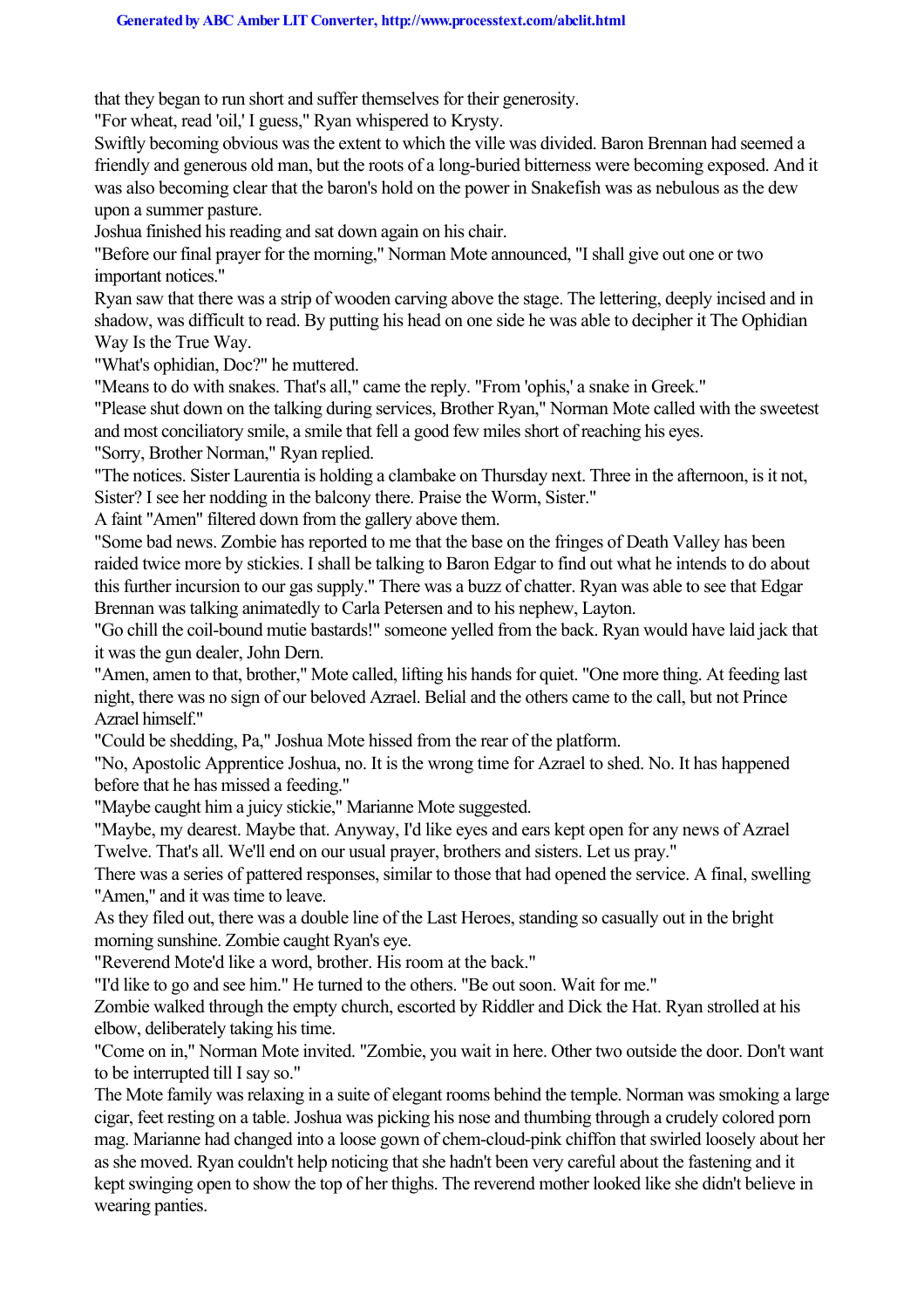"Nice church," Ryan said. "Good number of the folk of Snakefish there."

"Break their piss-ant knees if they didn't come," Joshua mumbled.

"Now, now." Norman smiled. "Boy will have his joke, Ryan. You understand that? You got any children of your own?"

He was taken off guard by the question. It had been such a long time since anyone had asked him that. Oddly Krysty had never asked him. She'd talked about their future together. Even kind of hinted that

maybe one day she'd like kids. But she'd never asked him

"No. I don't think"

"You don't think, Ryan?" Marianne Mote laughed. Close up the resemblances he'd noticed were stronger. The gaudy queen with the dead eyes. And she was years older than he'd even guessed. "That's right."

"Mean you don't know? Lots of little Ryans running around Deathlands looking for their long-lost daddy? I declare!"

Norman resumed control of the conversation. "Just wanted a word, Ryan. One or two folks say you and yourparty look mighty like a load of mercies. What d'you say to that?"

"I say that I don't like answering the same question more than once."

There was a shocked silence in the room and, for the first time, Ryan realized that he was dealing with real power.

"Daddy asks a question, folks answer it," Joshua hissed.

"That's right," Zombie added. "Reverend Mote says 'jump' and you just say 'how high?' and do it." But Norman wasn't thrown by Ryan's attitude. "Now this is the core and kernel of why I wanted a quiet word. I see that you seven outlanders have the look of of folks that can handle themselves if there was any trouble. I just wanted to satisfy myself that you hadn't been hired by" He paused then carried on. "By anyone in the ville to take their side if there was to be some sort of difficulty."

"Or firefight," Joshua said loudly.

"Yeah. A scale-blasted firefight," Zombie enthused, clenching his fists.

Marianne swept closer to Ryan, so that he could smell a cloying scent, overlaying the stale odor of her body.

"We don't believe it will come to that, Ryan. But you have arrived, no doubt by coincidence, at a key time for the ville. There is change in the air. Most of us believe that what comes from the ville belongs to the ville. All of it."

"The gas," Ryan said.

Norman nodded. "Indeed. Man of perception, Ryan Cawdor. I saw that right away. Now, if let's imagine you might have been hired by someone." He raised up a hasty hand. "I know what you say about happening by. First time's happenstance. Second time it's pure luck. Third time and you're on your back staring up at the sky. We'd double whatever you'd been paid. Double it, clear and free."

"Bear it in mind," Ryan said.

Mote moved closer. "I'm not a man to fuck around with."

"Yeah," Ryan agreed, his voice flat and steady. "Stick your prick into my business, and you'll get it cut off."

"Yeah, Reverend."

"Go and have a nice day now. Zombie, see Brother Cawdor here off these premises. Good day." "Well?" Krysty pressed when Ryan joined his friends.

Ryan took a deep breath of the morning air, tasting the sickly taint of gasoline. He grinned. "Like you said, lover. Friendliest little ville in the whole fire-blasted west."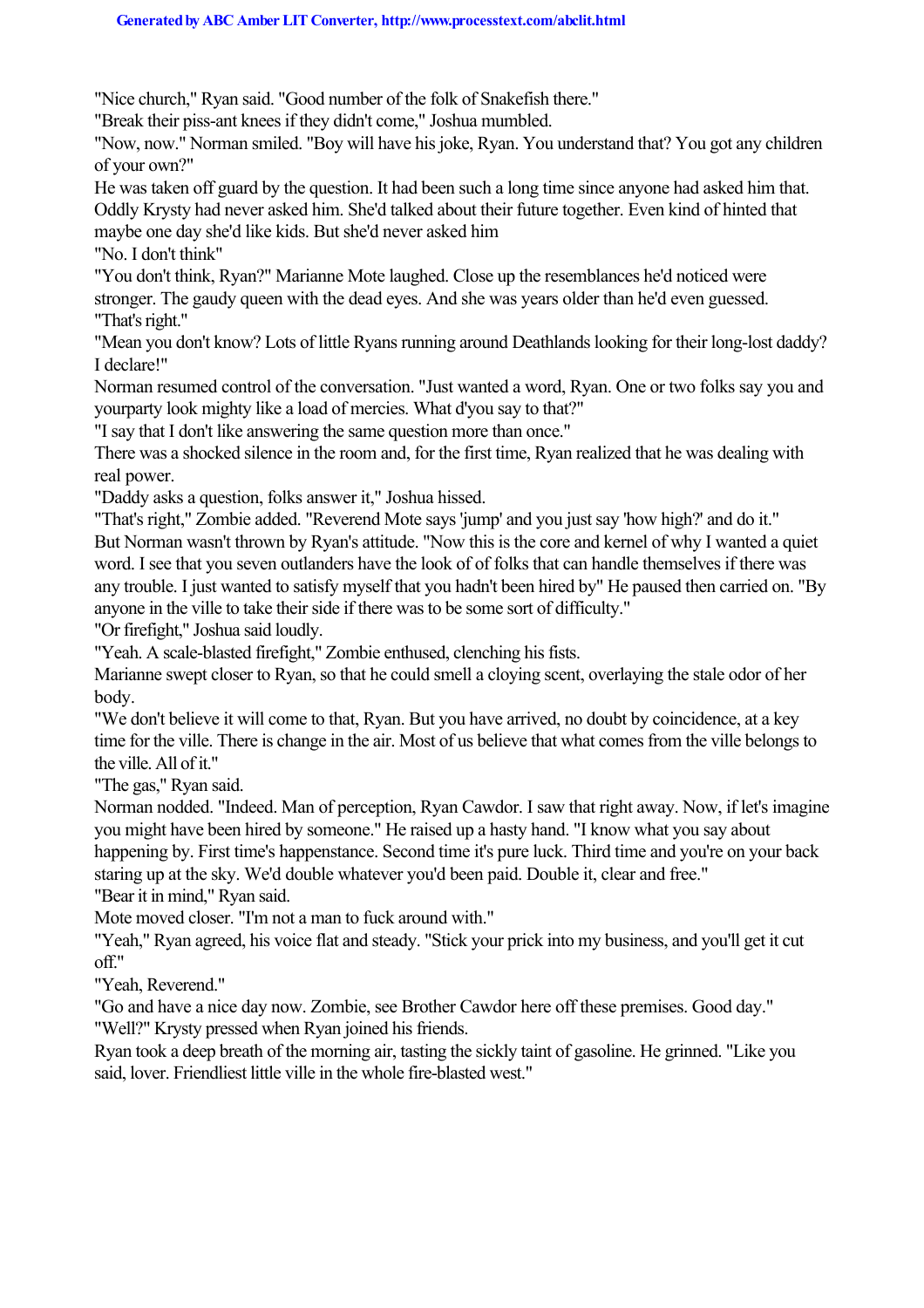# **Chapter Twenty**

 "SAW AN OLD MOVIE, back when I was you know. It was Japanese, and about a sort of ace swordsman coming to a ville like this. He found two warring groups there, and they both wanted him to help them against the other. In the end, they kind of wiped each other out and he moved on. Seems a bit like that, here in Snakefish."

Ryan nodded. "Sure is. Looks like this place is a pan fit to boil. Baron's lost his hold. The Motes got the power. Folks in the middle go along with the power."

Doc was sitting on the bed, cleaning his nails with one of Jak's throwing knives. "Go with the power. Always have and always will. Show them a whip and they'll fall down to kiss it."

Rick stood and walked to the window, stooping to peer out across the street. Ryan noticed that he was less steady on his feet than he'd been on the way to the service, when he'd had the help of the stick.

The freezie turned back to face the others in the room. "Meant to ask you, though I have the feeling I'm not going to like the answer very much. Just what is a stickie?"

J.B. told him. "After the long winters Deathlands was full of hot spots."

"Centers of high radiation?"

"Right. Seems that the nuking did some strange things to animals and plants."

"And people," Lori added with a dramatic shudder.

"And people," the Armorer agreed. "You saw the snakes. There's plenty of mutie creatures of all kinds. Some grossed out. Some you have to look real hard to see what's wrong. Stickies are kind of obvious." "What do stickies do? Stick to you, I guess. Is that it?"

The smile faded at the expression on J.B.'s face. "Right, Rick. They have kind of suckered hands. Some have feet the same. They can hang on smooth surfaces, like the side of a wag."

"Terrific. And there's a gang of them around here someplace?"

Ryan nodded. "So they say. Oh, there's a couple of other facts you should know about stickies. First is that they generally love all kinds of fires and explosions. Sometimes get themselves killed going too close to grens or flames."

"What's the other thing this twentieth-century boy should know about stickies, Ryan? I can hardly wait." "Stickies all have a homicidally vicious hatred of all other living things."

Rick whistled. "Hell's bells! Like I said, I can hardly wait."

THEY WERE halfway through lunch when Carla Petersen arrived at the Rentaroom Hotel. Ruby Rainer was bringing in a tureen of stew with sweet potatoes and okra, sniffing with audible disapproval at Baron Brennan's assistant.

"Good noon to you, Mrs. Rainer. I'm not here to help myself to your food, though that does smell so good! I just want a word with our outlander brothers and sisters, if you don't mind."

"Sure. Go ahead." The woman flounced out of the room, muttering something that sounded amazingly like "mercies" as she went.

"Hollow tooth! That dried-up old bitch would sell her own kin to the feedings. If she had any kin to sell." "What's a feeding?" J.B. asked quickly.

Carla picked at a small gravy stain on the cloth in front of her, hesitating briefly before she answered him. "A feeding's when Only about one a year. Less some years. More in Gas doesn't run so free or there's a sickness in the cattle or the crops fail or the rains don't come."

"And the creeks don't rise," Rick muttered absently to himself.

"Then the Motes have a big servicelasts for hours on end. They go into the brush and consult the oracles. How the big snakes are moving. Trails. Shed-skin. All kinds of things. Then they proclaim a need for a feeding."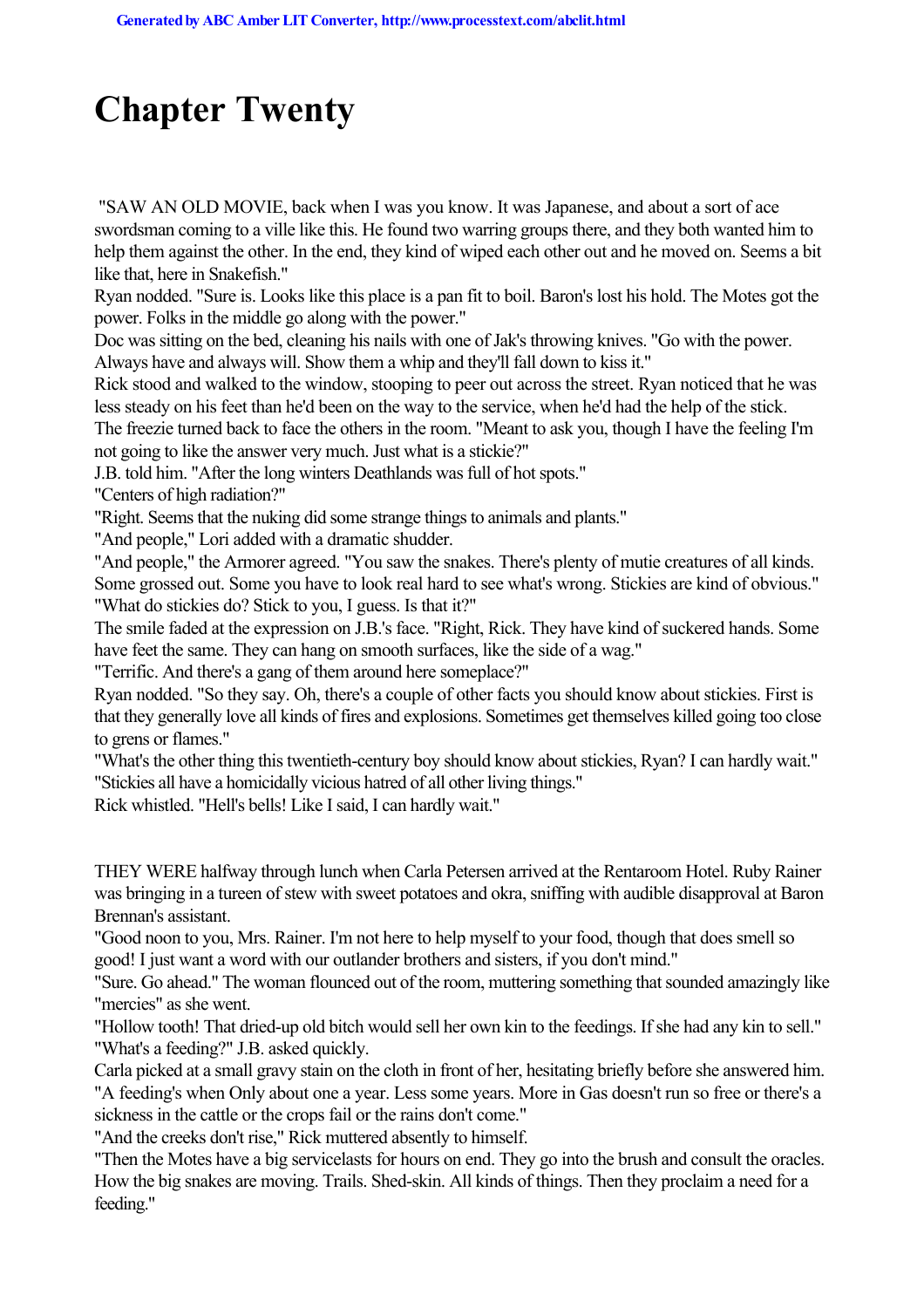Doc coughed, laying down his knife and fork. "I have lived long enough, Miss Petersen, to hear the words behind the words."

"How's that, Doctor Tanner?"

"A feeding. To my ears it sounds as though you really mean a killing."

She didn't answer, remaining preoccupied with the mark on the cloth.

J.B. took up the question. "That right, Carla? What Doc says? You mean someone gets chilled and offered to those slimy mutie bastards?"

"John!" Carla looked quickly at the closed door of the dining room with something very close to panic in her eyes.

"What?"

"Words like that will bring you all into the coils, John Dix. Ruby Rainer's one of the best informers in the ville. A breath here becomes a hurricane by the time it reaches the ears of the Motes. You must take care with your talk!"

Ryan leaned across the table, the congealing stew on his plate forgotten. "We're talking sacrifice, Carla? Is that it?"

"Edgar tries to stop it. Maybe he holds it in check. Marianne and her kin, they got the blood taste, Ryan. If the baron falls, then the ville will slide into butchery. If you could only help him. You got blasters and you look like you know how to use them. Couldn't you?"

Ryan caught J.B.'s eyes across the table, but was unable to read them behind the blank glass of his spectacles.

"We keep telling everyone that we aren't mercenaries, Carla. Means we won't hire out. There's enough men around Deathlands who'll chill for a pocketful of jack."

"Women, too," Krysty added thoughtfully.

"Yeah. Women as well. But not us. We saw the problemold baron weakening, generous with the ville's main wealth. The Motes, scenting power for themselves. It's not a new story, Carla. We've seen it all before. But that doesn't mean we'll get involved in it. I'm sorry."

"They'll kill him and use the bikers to shut down anyone who tries to stand up. Doesn't that matter?" The words were aimed at Ryan, but her eyes focused on J.B., who answered her. "It matters, Carla. In Deathlands you just can't step aside for every problem, every difficulty. There's always been killing in Deathlands, since the smoke settled after dark day. Rad-blast it! We just can't help everyone."

It was an unusually strong outburst from the taciturn Armorer. His normally sallow face was flushed, and his fingers tapped nervously on the edge of the long table.

"Edgar said you wouldn't help."

"Norman Mote offered to double whatever you were paying us. Told him the truth." Ryan remembered his food and stirred it with his fork, sniffing. "Guess I'll pass on this. No, Carla. Couple of days and we'll be gone."

"A lot can happen in two days," she said, standing slowly, looking around at the seven faces. "Sorry to have interrupted the eating."

After she'd left the dining room, bumping into Ruby Rainer in the hallway, the silence lasted a long time.

THE ROAR of the two-wheel wags told everyone in the rooming house that the Hell's Angels had come calling.

The engines were cut, and Ryan, sitting on his bed, heard a voice shouting. Krysty tugged the window open and leaned out, seeing Jak's head at the next window along. She turned back to the room and warned Ryan.

"They come for the kid," she said.

"How many?"

"Four. Not Zombie. What d'you think, lover? Gonna stop him?"

Ryan swung his legs to the floor and cat-footed across the creaking boards. He pulled the edge of the curtain back and peered out, letting one hand gently caress Krysty's nape. She eased her body against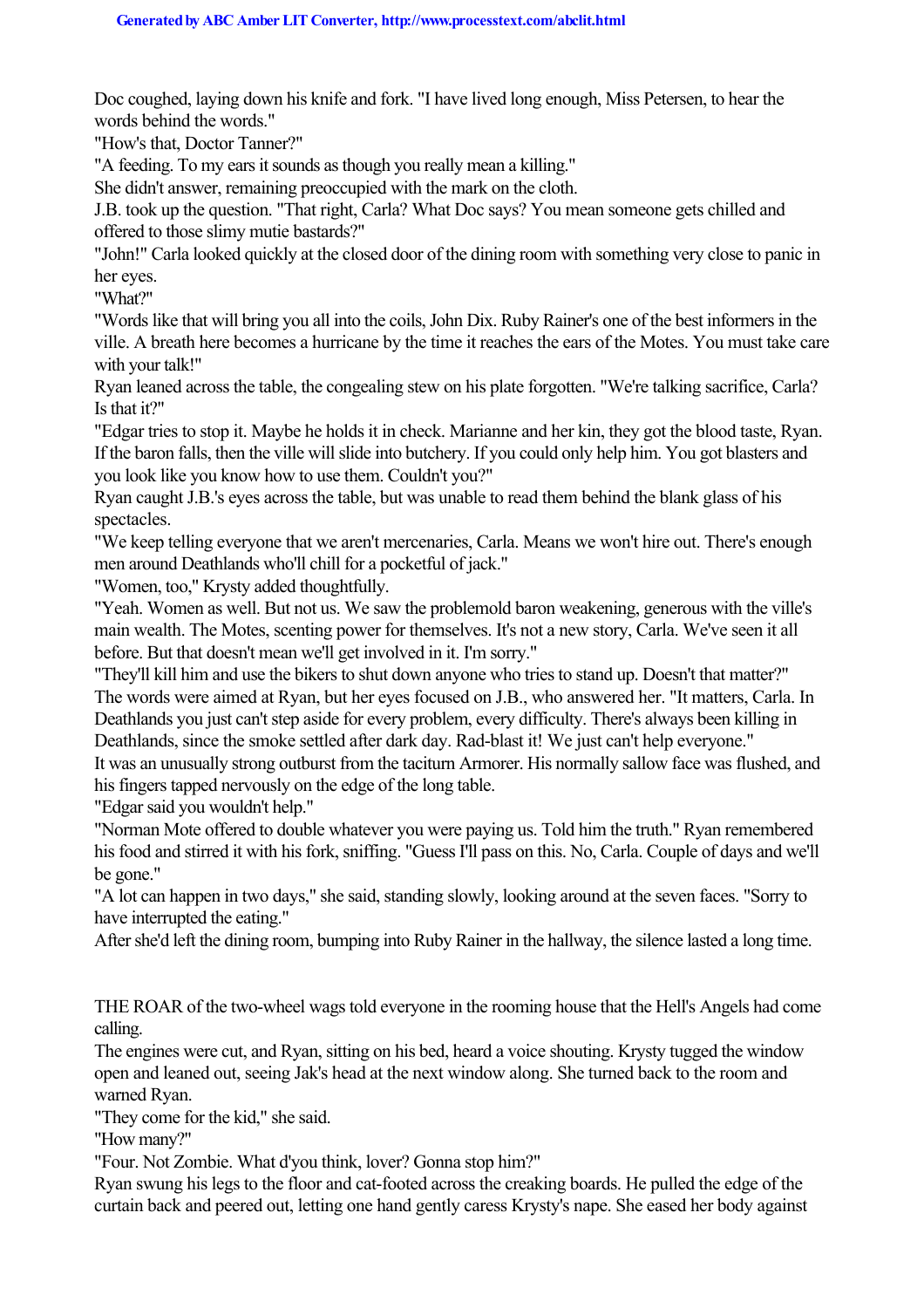his, the dazzling crimson hair brushing over his fingers.

There was Priest, with his beard trimmed, on his Triumph twin; Ruin, wearing sunglasses with one lens missing, on a flame-streak BMW; the huge bulk of Riddler, oozing off both sides of the saddle of his enormous motorbike, which had been chopped together from a variety of different machines; and the bare-headed Dick the Hat.

"Wanna come for a run, Jak?" Ruin bellowed, staring up at the albino boy.

"Mebbe."

They saw Ryan behind the curtain. "Hey, Cawdor. Wanna come for a run?"

He wrestled with the stubborn window, finally managing to lever it upward. "Where?"

"Death Valley Road. See if we can find us some stickies."

"Don't go, Ryan. Could be a trap. Got a bad feeling about it." Krysty's fingers tightened on his hand, squeezing hard enough to make him wince in surprise.

"Sure? I can't see those double-stupe rednecks ever getting a stickie."

"How about the stickies getting themselves some double-stupe rednecks, Ryan?"

"Got a point. I'll go along with Jak. Kind of keep an eye on things."

Krysty smiled and kissed him on the cheek. "Since you've only got one eye, lover, that's about all you can keep on him."

"You coming?" Dick the Hat shouted.

"Can go?" Jak called eagerly to Ryan.

"Sure," the one-eyed man replied. "Bring your blaster."

Jak rode pillion behind Ruin on the big BMW bike. Ryan clung on to the rear seat of the Triumph, balancing to the bends and bumps in the road, seeing ahead over Priest's shoulders. The light blue ribbons in the long, greasy hair fluttered in the wind of their passing.

Ryan hadn't ridden on a two-wheel wag for years, but the breathtaking rush of exhilaration came speeding back. His own hair was ruffled, and he could feel the warm desert air plucking at the patch covering his left eye. He'd left the caseless G-12 checked at the Rentaroom, contenting himself with his handgun and the long steel panga.

"You ever seen ?" Priest shouted, his words almost whipped away by their speed.

Ryan leaned forward to reply, suddenly catching the stench of the rider's stained blue denims. "Seen a few," he said.

"We never catch 'em. I seen some, in the distance like. But they all fucked off when they heard us coming. Got no balls for a mix with the Last Heroes."

"They giving you trouble?"

Priest didn't reply immediately, concentrating on swerving the heavy chopper around a massive hole in the road. It looked like a landie had gone off, by the size of the crater.

"Yeah," he finally grunted. "You know we got a lotta gas. Ground's full of it out near where we have our base. By the old park. But there's some outlying wells. That's where we're going now, the one toward Death Valley."

The knowledge that none of his companions had ever actually faced gave Ryan pause for thought. Of all the muties that roamed the Deathlands, stickies were among the worstferocious and inexorable in their desire to attack normies. He wished that he could have warned Jak about what they might be riding into. But the noise of the hogs and the speed at which they were traveling made that impossible. A glance at the speedo told Ryan they were racing along the shifting surface of the old highway at something close to seventy miles an hour, which was about as fast as he'd ever been. Because of the poor quality of processed gas, few wags could manage much more than forty. A tuned-up war wag with all its armor was lucky to reach fifty.

Jak was leaning perilously on the BMW, hands locked in the small of his back, his keen-edged reflexes allowing him to roll with every movement of the powerful two-wheeler. His long hair blew behind him like a streamlined helmet of purest white and his eyes, as he turned to grin across at Ryan, flamed like living embers.

The boy gave a piercing banshee scream of unbridled pleasure, punching the air with his right fist, making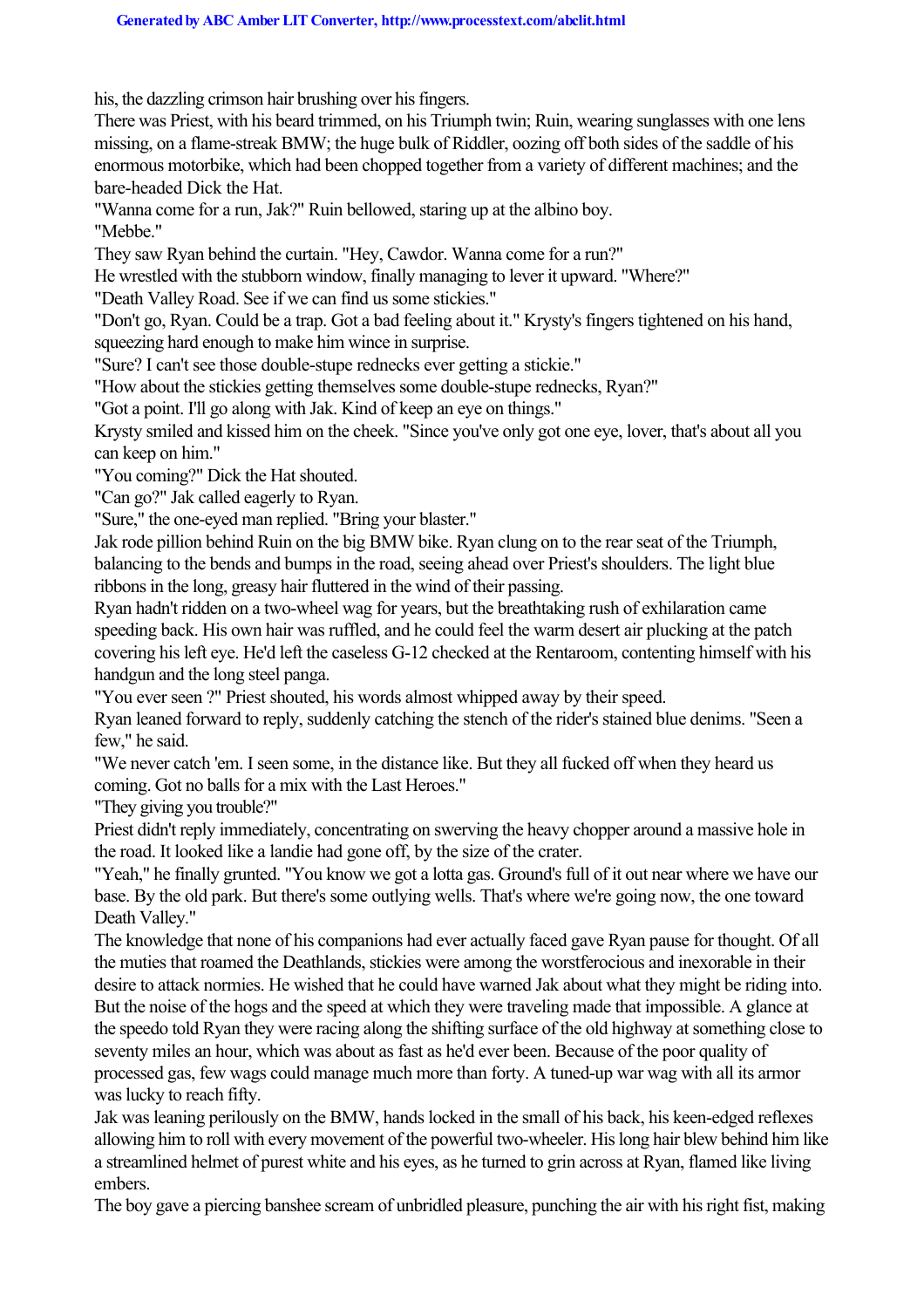the rider wobble and yell a curse over his shoulder at the teenager.

The land was a monotonous reddish orange, with occasional relieving areas of gray or pale yellow. The road unrolled itself, mainly straight, with an occasional dip and swoop. On one side the ruins of an old post-and-wire fence leaned drunkenly toward the distant hills. They saw no signs of life. Twice they passed abandoned drilling rigs, twisted and rusting.

"Any snakes around here?" Ryan shouted.

"Not this way. All in the brush between the ville and the mountains. Nobody goes far that way. Azrael and his brothers and sisters see to that."

The sky was a rich pink, streaked with blue, stippled with fragments of high, scudding chem clouds. Once Ryan spotted a circling hawk, riding a thermal far above them. It was so high that he couldn't judge its size, but the wingspan seemed unusually wide.

They stopped after a half hour for Riddler to relieve himself, standing by the side of the highway, legs spread, whistling loudly to himself.

Dick the Hat was waiting, close by Ryan. "When you get to join the Last Heroes, you get your colors initiated like that."

"Like what?"

"Put on the denims and lie down and all the brothers stand around and piss all over you."

"Fireblast!" Ryan said. "Sounds a whole wag of laughs."

The Angel looked at him suspiciously, but said nothing.

#### "MUCH FARTHER?"

"Five miles. Road gets worse. Gotta slow some. Beyond that bunch of hills."

Eye watering from the dusty wind, Ryan squinted around the bikers back and saw that the highway was rising slowly, leading toward a group of mesas. As they drew nearer he could make out that there had been some major earth movements and rocks had slipped down across the blacktop.

Ruin was in the lead, and he held up a hand as a warning to the others that they were swinging off the pavement onto a dirt trail with deep ruts that coiled to the left. Speed dropped to a little more than walking pace; dust billowed around them, choking and blinding. The three other Last Heroes dropped back, spacing themselves to avoid the orange clouds.

"Nearly there!" the biker shrieked, his face a mask of sand-covered sweat.

The rocking and bouncing was almost unbearable as the bike jolted over the bumps, its century-old suspension creaking and rattling. Ryan had to hang on to Priest's back to keep himself on the bike, trying to breathe through his mouth to avoid choking.

Dimly, on either side of the Triumph, Ryan could make out walls of tumbled, frost-riven boulders, rising forty feet or more above them.

Concentrating hard on breathing and staying in the saddle, Ryan had neglected his fighting senses. The hair at his nape had begun to prickle, warning him that this was a dangerous place to be.

He was taken completely by surprise when a semi-naked, mewing creature launched itself at him from out of nowhere, hurling him from the bike. He landed flat on his back in the dirt, with needle-sharp teeth questing toward his neck and a suckered hand reaching for his good eye.

## **Chapter Twenty-One**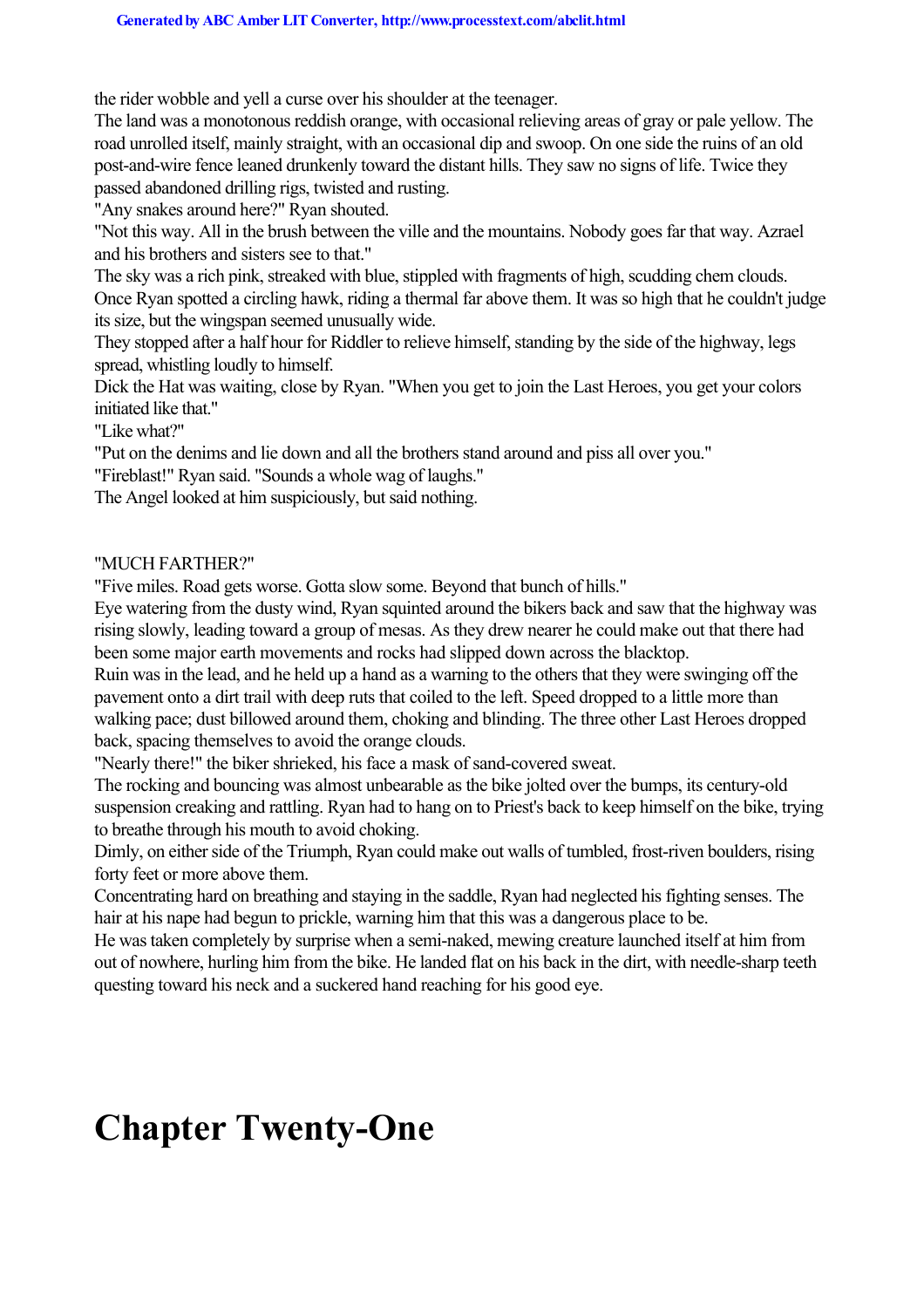RYAN HAD FOUGHT MUTIES before, all kinds, shapes and sizes. But there was nothing on God's nuked earth to compare to close combat against a stickie.

Part of Ryan's brain told him that the stickies must have been attracted by the powerful roaring of the engines of the two-wheel wags. Another part of his brain wondered how many of them there were in the ambush.

But most of his mind locked instantly into the fundamental problem of staying alive.

The skin of a stickie always seemed slippery, like moist rubber, but sand was clinging to this one, enabling Ryan to grip its arm and prevent the hand with its greedy suckers from fastening on his face. Years ago he'd seen one of the drivers off Warwag Two, Harpo, go down in a skirmish against stickies. The screeching creature had slapped its hand over Harpo's forehead and eyes. The grip was unbelievably powerful. As the mutie pulled its hand away, half of the man's face came with it, including both eyes, ripped from their sockets by the appalling suction of the fingers and palm. All of Harpo's skin and much of the flesh beneath also came away at the same time.

It hadn't been a good ending.

Ryan could hear shouts and screams all around him, as well as the engines revving and choking, wheels spinning and thickening the whirling bank of sullen sand.

The face of the stickie was only inches away from Ryan's as he struggled against its great muscular power and almost reptilian agility. The creature was breathing hard, hissing between a triple row of pointed, edged teeth, spewing foul, rancid breatha soughing eructation from a rotting, age-old swamp. Its tiny eyes, with pupils that divided vertically, gazed straight into Ryan's eye, blankly hostile. The mutie wore only a pair of torn shorts, and like all stickies it was weaponless. Even the skillful use of a knife was beyond its mental powers.

With a great effort Ryan managed to raise a foot between the creature's legs and push it away from him, sending it staggering backward, until it completely disappeared into the dust storm. As it went, its fingers brushed against Ryan's arm and he felt and heard his shirt tear as the suckers dragged at the material. He could still hear yelling and squeals of pain, and the snuffling, grunting sound that a stickie makes when it has its jaws clamped on flesh and is gnawing inexorably through to the delicious marrow of the bone. One by one the engines faltered and died, choked in the dirt. As they stopped, the veil of orange sand began to clear and Ryan was able to see what was going on.

Without even realizing he'd made the move, Ryan found that the SIG-Sauer filled his left hand, the warm hilt of the panga in his right. Seven stickies.

Dick the Hat down and dead, his neck ripped apart. Suckers had peeled skin and flesh away, showing the whiteness of bone beneath the welter of blood. One of the stickies was on its knees, face buried in the pulsing wreckage of the biker's throat.

Jak was standing, half-crouched, a small knife in his right hand, facing two gibbering stickies that danced and capered in front of him.

Ruin had lost his sunglasses and was wrestling with another of the muties, screaming as the suckers tore strips of bloodied skin off his right arm.

Priest ran up a steep slope, pursued by one of the stickies. It chased him in an odd, skipping, shambling run, like a child. He tried to draw his .32 as he ran, but the fall from his bike had dislodged his holster. Riddler was the only one who looked like he was making any progress. He'd felled his opponent with a roundhouse swing of his huge fist. As the stickie scrabbled in the dirt, shaking its bald head, thick blood oozing from the corner of its lipless mouth, the Angel was drawing a short-hafted ax from the back of his belt. It looked to Ryan as if Riddler might be doing all right.

Ryan's own stickie was crouched behind the fallen Triumph, clenching its fingers and chattering in a tiny, high-pitched voice. Gas was leaking from the tank of the chopper, close by its feet, and the creature put its round head on one side and sniffed the air, dipping a hand into the liquid and licking it.

"Know what that is, you double-chilled bastard?" Ryan said conversationally. "That's gas. One pyro-tab and you'd be dead meat."

But the gas soaked instantly into the dry sand.

The mutie stood only fifteen feet from Ryan, who took careful aim with the powerful pistol then pressed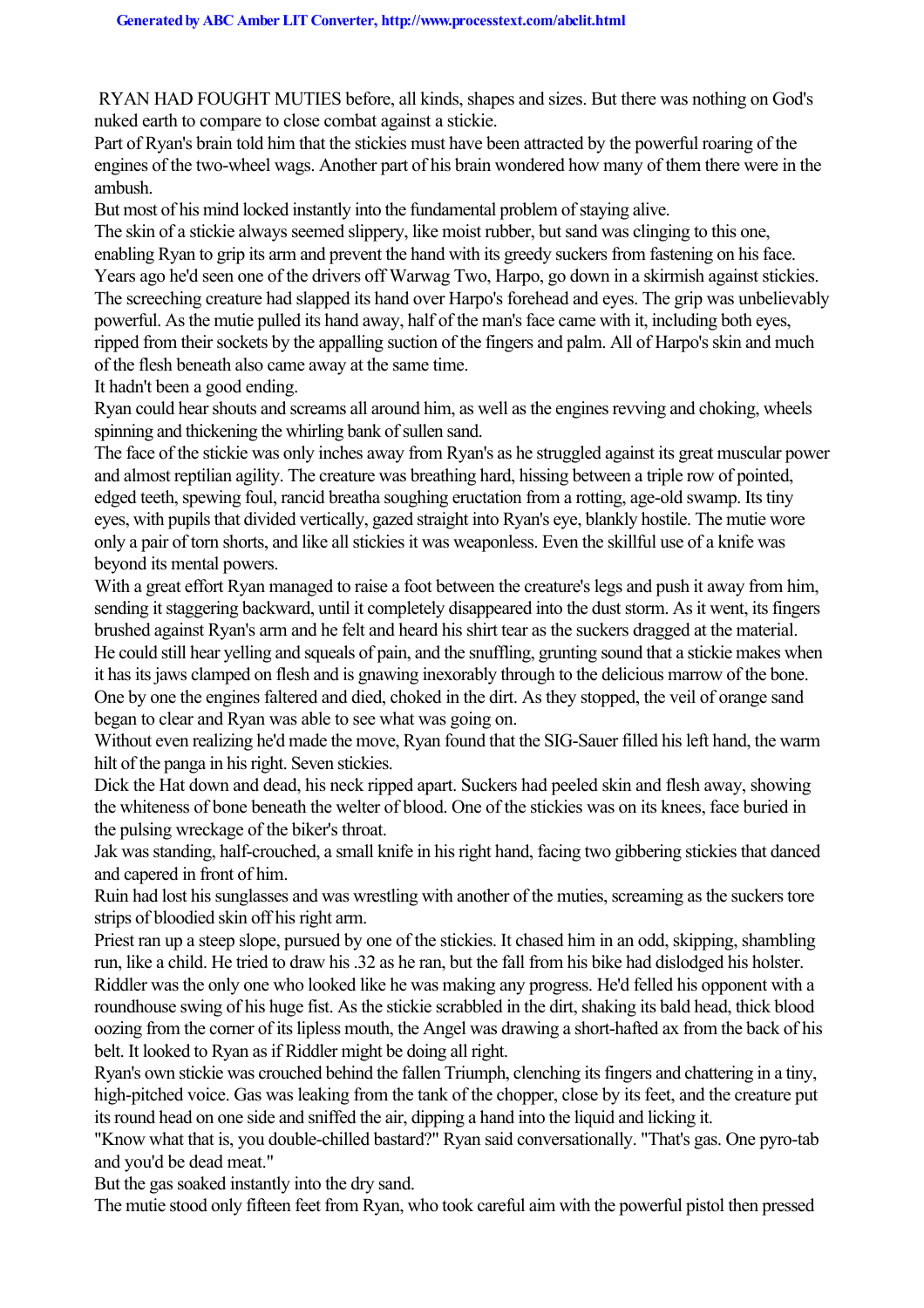the trigger once. With the integral silencer the explosion was muffled and soft, no louder than the snap of fingers.

The 9 mm bullet smacked home right between the little eyes, drilling a neat, blackened hole that immediately began to drip dark blood. The exit hole wasn't much bigger than the one going in, and didn't take out a fist-size chunk of boneas it would have done with a normiedue to the gristly, cartilaginous skull of the stickie.

But it was still a killing shot that punched the mutated monstrosity back, away from the tumbled two-wheel wag. Its hands went up, as though exploring its own wound. The suckers were activated in its death throes, tearing out one of its own eyes as it toppled down in the dirt, dead.

Meanwhile, Riddler had successfully defended himself, swinging the ax in a short, brutally effective blow to the side of the stickie's neck, very nearly severing its head from its repulsive body.

"Two down and five to go," Ryan muttered to himself.

But all the successes weren't on the side of the humans.

Finding that Jak's speed and aggression were too much for them, the two stickies that had been threatening him decided to go for easier game.

One went after Priest, the other joining the creature that was rolling around in the dry earth with Ruin. The mutie that had butchered Dick the Hat was still busily occupied with its feasting. Ryan thought for a moment about putting a bullet through the top of its soft skull, but there were more important things to take care of.

Ruin was screaming and cursing, a stream of noise pouring from his open mouth. He'd managed to break one of the stickie's arms. A jagged end of bone protruded through the creature's torn flesh. But his own injuries were severe. Blood gushed from his gashed arm, and the stickie had succeeded in getting a grip with its good hand on the inside of the bikers left thigh, near the groin. The suckers shredded the denim of his jeans and began to strip skin and flesh from the long femur.

Priest had finally managed to draw his rebuilt .32 and leveled it at the nearest of his attackers, pulling the trigger. Ryan actually saw the bullet pass clear through the body of the stickie, in a gout of blood, just above the waistband of the tattered pants. The mutie staggered but didn't go down. Priest fired again and again. Each round found its mark in the body of the advancing stickie, but the creature wasn't even knocked off its feet.

"In the head!" Ryan yelled. "Only way to chill them!"

Priest was too locked into his own panic to register Ryan's advice, and repeatedly fired his weapon, riddling the chest and stomach of the stickie. By now it was only a few paces away from him, hands reaching out to draw him into its lethal embrace.

Jak tried to help, throwing two of his elegant knives. Each found its target with pinpoint accuracy, thudding into the neck of the mutie, making it falter for a moment.

"Why not fucking down?" the albino yelled turning to look at Ryan.

"Told you. Stickies aren't like anything else. You can rip their guts open and it hardly slows them. Gotta hit their fireblasted heads."

Ruin had kicked his way clear of the one stickie, but it clutched a dripping haunch of meat in its hand. Blood was pouring from a gaping wound in the leg of the Last Hero. Ryan had seen enough fatal wounds in his time to know that the odds were effectively down to five against four. Three if you counted Priest as doomed.

At last Ryan could get in some clean shooting.

Standing with his feet a few inches apart, blaster firmly held in his hand, he fired three carefully placed shots.

One stickie had already closed on Priest, who'd turned at the last second to try to run from his slobbering, gnawing nemesis.

But the other mutie was halfway up the slope and the 9 mm bullet smashed into its head, exiting close to its left eye, sending it crashing down the face of the slope, legs and arms thrashing and twitching.

The second bullet hit the stickie that was chewing at the hunk of Ruin's upper legprecisely where Ryan had aimed, near the mucous-rimmed pits of its pig-like nostrils. Angling sideways and splintering teeth,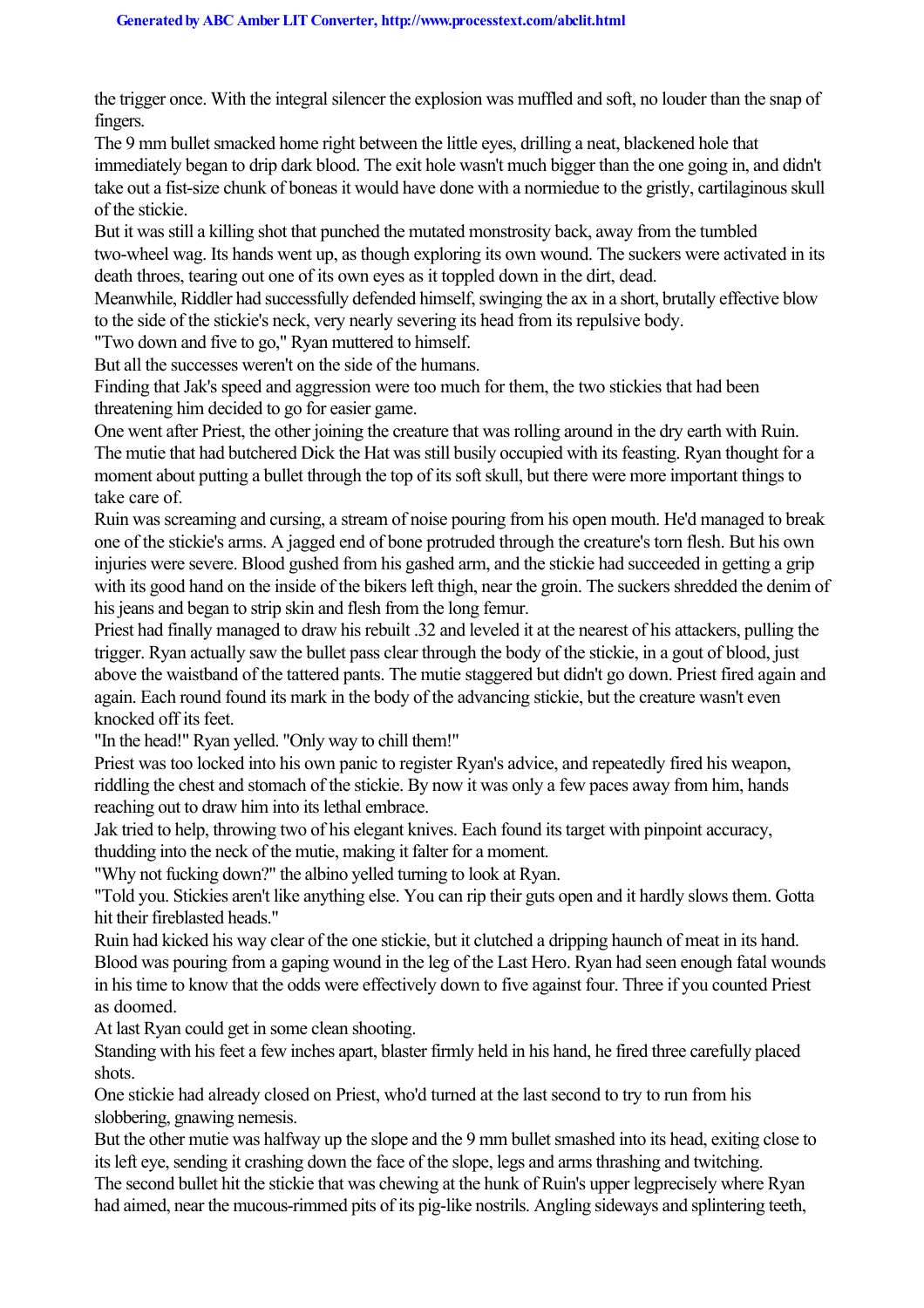the round exploded through the side of the head, above the residual knobs of gristle that were the creature's ears.

The third round struck the stickie that had been moving toward the dying Ruin, chattering excitedly to itself in its own guttural tongue.

It was half turned toward Riddler, who'd screamed at it to try to distract it. The stickie had raised a hand when it had seen Ryan's raised blaster, and the bullet smashed through the nest of suckers in the middle of its palm, carrying on, entering the right cheek. The slug tore out the inside of the face, leaving the palate in tatters of mangled skin and flesh.

"Two of them and three of us," Ryan said.

"Five." Jak pointed to the kneeling figure of Ruin and to where the small, bearded Priest had vanished over the top of the rise.

"Three," Ryan repeated.

Ruin made a last desperate effort to get up, half falling, clawing his way toward his beloved chopper. But the blood loss from the torn femoral artery closed him down and he finally lay still in the dirt, his outstretched fingers inches from the dusty metal of the BMW.

"Come on," Ryan ordered, leading the way up the slope, followed by Jak. Riddler, clutching his blood-slick ax, waddled along at their heels.

The three of them paused at the top of the ridge, looking down into a shallow dip on the far side. "Yeah," Jak finally agreed. "Three."

Priest hadn't made it far. He lay facedown in the sand, naked, the ragged remains of his clothes scattered around him. The stickie was crouched over the corpse, dabbing its hand at the bare flesh, each time bringing away a dozen tiny circles of crimson, raggedy skin. A maze of red rivulets trickled down its chin, testifying it was already relishing the feast. The creature became aware that it was being watched and looked up, snarling its venom.

"Me," Riddler demanded, hefting his sawed-off scattergun. "Me."

"Not at that range," Ryan replied. He'd been reloading his blaster as they stood there. Trader had always drummed into anyone who rode with him that a man had to keep his blasters fully charged whenever he could. Because you might not get another chance.

"Me," Jak said, pulling out his .357 Magnum.

"Head," Ryan reminded him.

The stickie was up and moving, leaving the ragged body of Priest behind. Its eyes were blinking, hands reaching out.

Only minutes had slipped by since Ryan had ridden into the ambush.

The noise of the handgun was deafening. After the mild popping of the .32 and the muffled sound of Ryan's silenced blaster, the air sang with the violence of its explosion.

The Magnum was so much bigger than Jak that the boy had to clutch it in both hands to fire it.

The white-haired boy was quite brilliant at close combat and knife fighting, but Ryan didn't rate him very highly when it came to blasters.

Jak was aware of his own limitations and cautiously aimed to score a hit, not taking the chance of missing with a more risky head shot. He put the bullet smack through the middle of the stickie's naked chest. The power of the Magnum made the advancing mutie totter on its heels, mouth dropping open in a squeak of shock and pain.

"Again," Ryan shouted. "Come on, Jak, hit it again. Now!"

The boy fired two more rounds, one going clean through the left shoulder, spinning the stickie around.

The third one, better aimed, caught it at the angle of the jaw, destroying teeth into splintered fragments of razored bone, shredding the creature's tongue, almost removing the lower jaw. The distorted bullet exited in the center of the right cheek, flaying a hole the size of a baseball.

And it still didn't go down.

It lurched and stumbled, waving its hands with the tiny sucking disks. Blood sprayed down its body, coursing over the rubbery flesh, pattering into the thirsty earth.

"Let me chill the fucker with me ax," Riddler roared. "Or the ten-gauge."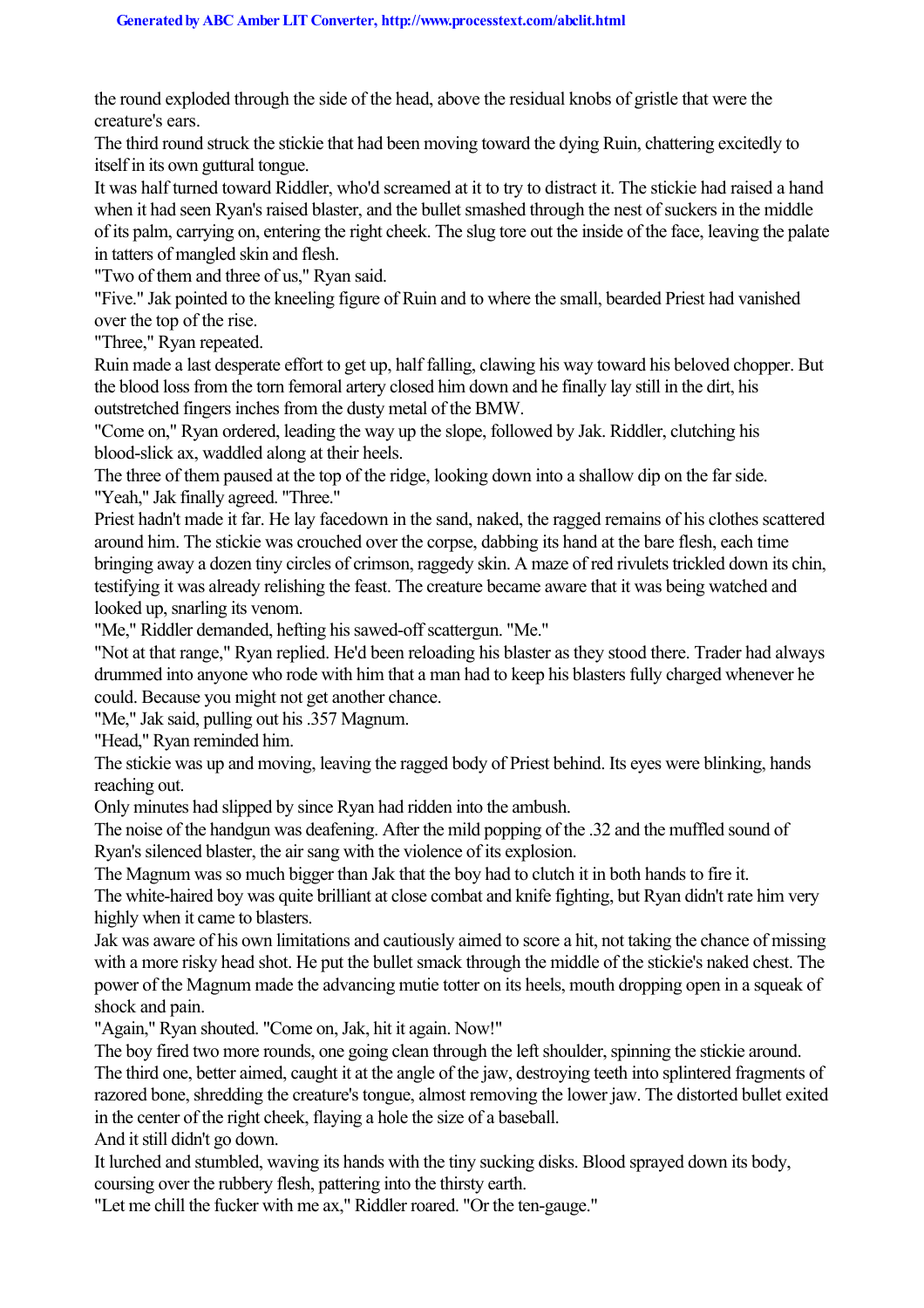"No. Mine," Jak insisted, steadying the gun and squeezing the trigger a fourth time, the sound booming out across the desert.

The bullet smashed into the side of the head of the staggering, blood-sodden monster, an inch from the corner of its left eye. The slug pulped its diminutive, malevolent brain, turning its lights out forever.

"Ace on the line," Ryan said. "Noise like that could attract every stickie from the Sierras to the Lantic. Let's go."

Something nagged at his memory, something that he'd forgotten in the rush and the excitement of the fight and the chilling.

He turned on his heel to lead the way down the slope to where the four choppers lay abandoned in the sandand walked straight into the seventh and last of the attacking stickies, the one that had been cowering behind the spilled corpse of Dick the Hat, its mouth crusted with congealing human blood. Overlooked and forgotten.

Ryan's needle reflexes saved his life. Instinctively he punched out at the creature, feeling the impact jar clear to his shoulder. He brushed aside the lunging, clawing hands, hitting the stickie twice more with short stabbing punches to its maniac face and soft belly.

"Roll away!" someone bellowed behind him. Riddler, he realized.

Unhesitatingly Ryan pulled away, hearing the other sleeve of his shirt tear beneath the questing suckers. He rolled on his shoulder and came up in a fighting crouch, wincing at the nearness of the heat and blast from the Last Hero's shotgun.

"Fuck a dead armadillo!" Jak gasped.

It was an amazing sight.

The nervous system of a stickie was sometimes rudimentary. The burst of shot from the shotgun had torn the thing's head clear away from its narrow shoulders, leaving its skull to dangle, held only by frayed strands of ligament and ragged muscle. But it still walked!

The impact sent the creature several drunken steps down the flank of the hill, but it miraculously maintained its balance, wobbling several more uneven strides before it finally tripped and fell, rolling to the bottom of the slope. During the fall its head had become detached and bounced off, coming to a stop against the rear wheel of Priest's Triumph.

"Owe you one, Riddler." Ryan examined himself to make sure none of the suckers had actually broken his skin. Sometimes they carried a virulent infection that could possibly kill.

"Yeah, man. You said something about these ugly mothers liking fire and noise. Seems we've been doing enough blasting to bring 'em running for fucking miles around."

"Right. Don't forget to collect your throwing knives, Jak, and reload that little Magnum of yours." Riddler's bike was the only machine in working order. It spluttered and protested at having to carry three on the road back to Snakefish. They left the other two-wheel wags and the bodies where they'd fallen. As they pulled out onto the highway, Ryan glanced behind him and was sure that he saw signs of movement toward Death Valley, as if other had been attracted by the noise and were coming to investigate.

A lot of .

# **Chapter Twenty-Two**

 THE LOSS OF THREE sec men brought Norman Mote running to see Ryan. His breath smelled of whisky and his clothing was disheveled. It was late afternoon and Ryan had just finished telling his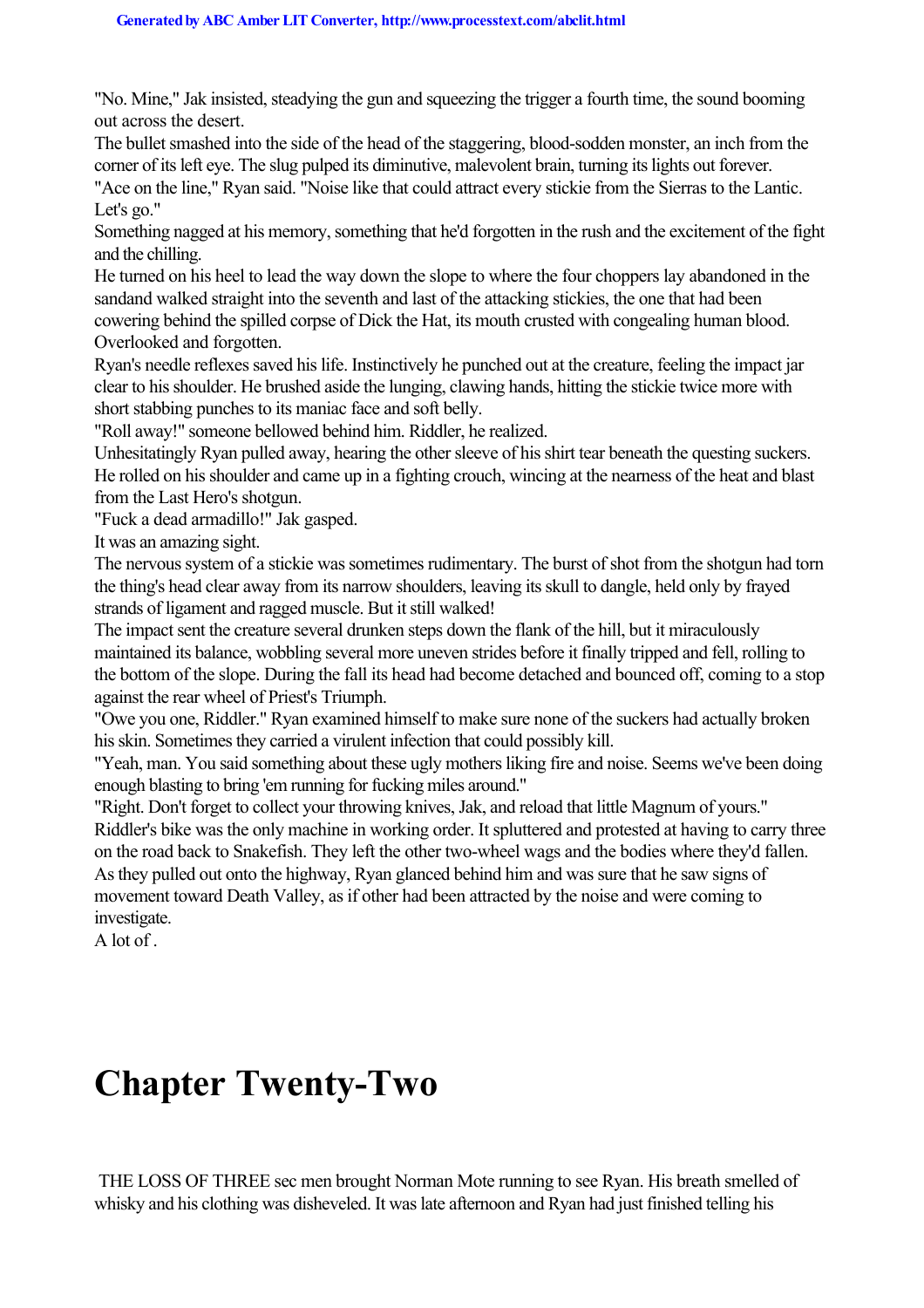colleagues about the attack of the stickies. Jak was upstairs in his room washing away the dirt and sweat of the encounter.

Riddler had dropped them off at the Rentaroom and gone to report to Zombie at their headquarters in the old Sierra Sunrise Park.

"What the scale-blasted rad shit is all this, Cawdor?" Mote bellowed.

Ryan didn't move from the chair in the lobby. "What's all what, Reverend?" he asked calmly.

"Coil-bound stickies! Chilling the Last Heroes! What do you know about it?"

Mote's suit was crumpled and there was a stain on the lapel of his jacket. He stood so close to Ryan that spittle was landing unpleasantly near him.

The one-eyed man stood so suddenly that Mote stumbled backward, catching his heel on a worn place in the carpet and nearly falling. Ruby Rainer had been listening in to Ryan's story, and she rushed forward to help him.

"Take care, Reverend Mote. Could have taken a nasty tumble there."

"Hollow tooth, woman! I'm all right. Leave me be!"

"You were asking me what I knew about it," Ryan said quietly. "I'll tell you. Me and Jak were invited to go on a run to one of the drilling rigs, toward Death Valley. We went along. They said they'd heard of stickies. They took us off the highway and we got ambushed. Seven of them. Three of your boys got downed."

"And the stickies?"

"All chilled. But I'd swear I saw more coming out of the hills. Noise and gunfire brings them running, Reverend."

"And that's it?"

"Yeah. Good of you to call by. Jak's fine and so am I. Had my torn shut sewed up by Mrs. Rainer there. That's it."

"This is awful. First Azrael goes missing on us and now this massacre of the innocents."

Ryan considered questioning the use of the word "innocents" to describe the two-wheel wag riders, but thought better of it.

"It's a visitation," Ruby Rainer proclaimed, hands clasped piously together.

"That's just what it is," Norman Mote agreed, nodding furiously. "And we must do something about it. I must speak with Zombie about recruiting some more young men to the colors. And then perhaps it's time for another feeding. It has been many months since we Yes, indeed." His whole manner brightened at the thought. "A feeding! I shall go and consult with my consort and with the apostolic apprentice on the matter."

Without even a farewell, he was gone, leaving the front door open so that a gust of warm, dusty air blew into the rooming house.

Ruby rubbed her bony hands together, beaming at her visitors. "A feeding! Well, now, isn't that lucky for you? Outlanders coming into the ville at the time of a feeding. Still, I mustn't stop here chitchattering with you. Got me some supper to go and cook for you."

After she'd gone Rick Ginsberg broke the silence. "You guys can't appreciate how weird this is for me. I'm in a house built around 1890. My head tells me it's around the year 2000. My body tells me that the period of remission of the ALS is perhaps ending. I feel tired and sort of off balance. Then I see Hell's Angels and I meet the biggest snake in the ever-loving world. But I'm still hanging on in there. Then this bullshit the stickies show up! I don't feel ready to cope with whatever comes next. A feeding! And you figure this is a fancy word to hide a human sacrifice. Hell's bloody bells, Ryan! I'm going to bed. I'll take a rain check on the supper. Maybe I'll wake up tomorrow and find this is all some twisted nightmare. Good night."

Jak passed him in the doorway. The boy's hair was once again bleach clean, swimming around his lean shoulders.

"Freezie tired?" he asked when he'd joined the others in the lobby.

"Yeah," J.B. replied.

"What now, lover?" Krysty asked.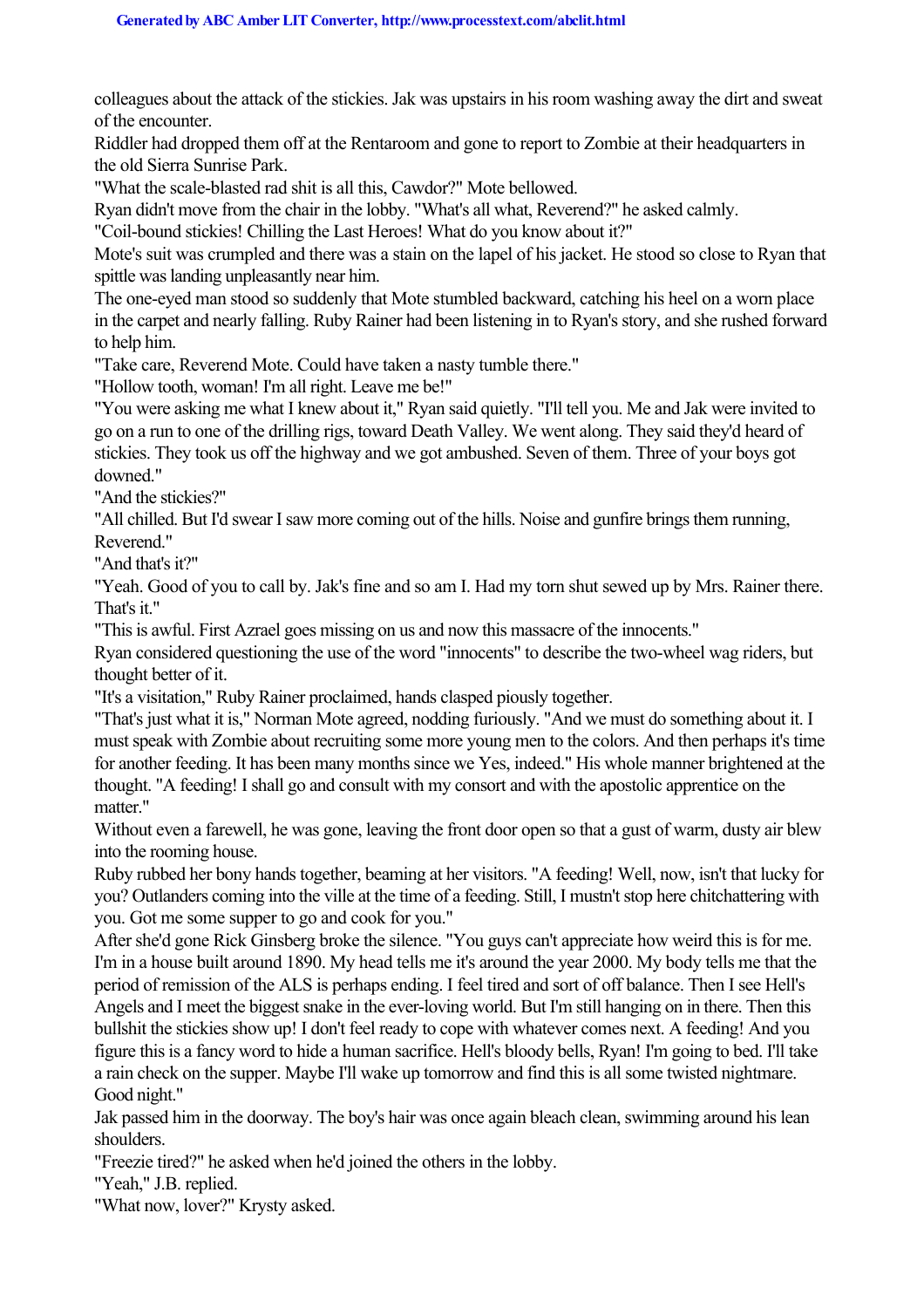Ryan sighed, rubbing at torn skin on the knuckles of his right hand. "I don't know. We go or stay. If we go, then now's the time. First light tomorrow. Before this feeding. Before they find the dead snake. And before the big in-fight starts."

"Could help," J.B. said unexpectedly.

"You said that" Ryan began, but the Armorer checked him.

"Yeah. But now the odds have come down some. They lost three from eleven. We get in first, preempt them?"

Ryan's tongue probed the small hole in his back tooth. "Chill them"

"Before they chill us," J.B. finished. "Take out the bikers and the Motes fall with them. You can see that, Ryan."

"Sure. Seven of us."

"Six. Sorry, folks, but I was a peacenik then and I have to be a peacenik now. Make it six of us in the killing bits. But this is crazy. We just got to this town. Sure, they're a touch mad about snakes, but it doesn't mean there's going to be civil war. You can't kill people just because of something that might or might not happen."

"Thought you'd gone to bed." Ryan looked around and saw Rick leaning in the doorway.

"I had, but I got a feeling that something like this was going to happen."

Ryan nodded. "You travel with us and you got a voice. Same as we all have. But in the end this sure as fireblast isn't a democracy, Rick. Best you realize that."

"I have," Doc offered, "lived long enough in the Deathlands to know that there is often a mortal imperative and, indeed, a moral imperative, in chilling some people. Baron Teague and Cort Strasser are instances that leap readily to my mind. But the putting down of a beast you know to be rabid or a mindless creature or some I fear that I have somewhat lost the thread of my argument."

"You're saying don't jump before you've been looking good," Lori explained.

"More or less, my bunch of happiness," Doc replied, smiling toothfully. "More or less what I meant to say."

"Two votes against interfering," Ryan said.

"Last Heroes not fucked us," Jak said. "And baron's not done nothing neither."

"Sounds like a third hand against. Krysty? Do we run, fight or just stay?"

She sat back in the overstuffed chair, booted feet crossed in front of her. "Nobody ever threw me a blaster and told me to run. Don't like running. But Mother Sonja always taught me you don't waste someone for no good reason. Motes might be the slime pits of the universe, but we haven't really seen much that earns them a nine mil through the back of the neck. I say we stay a couple more days and keep the old glims open."

Lori stood, her blond hair tied back in a bunch with a blue ribbon. "How about me? I say we should leave all alone of them. Not nothing to be doing for us."

Ryan shook his head, looking across the lobby at the Armorer. "Five says either go or hang on here and watch"

"What d'you say, Ryan?"

There was an edge to J.B.'s voice, and flecks of color gleamed high on his pale cheekbones. It wasn't like him to become emotionally involved in any situation.

"I say that Krysty summed it up for me."

"Yeah. She would, wouldn't she? Krysty's your woman, Ryan. Speaks like you speak."

"Watch it, J.B." Krysty warned, green eyes glowing with anger. "You just better take some care. I go with Ryan because I want to and because he wants me to. You try and make me out like some fucking echo of his and!"

Krysty Wroth very rarely swore. The fact that she did now was proof of her rage at what J.B. had said. "All right, all right. Blackdust!" J.B. took off his spectacles and began to polish the lenses. "I didn't mean that, Krysty. Sorry. But you feel that way, Ryan?"

"I guess so. Baron seems friendly enough. Motes don't. I say we'll stay around Snakefish for a couple more days. Watch and wait."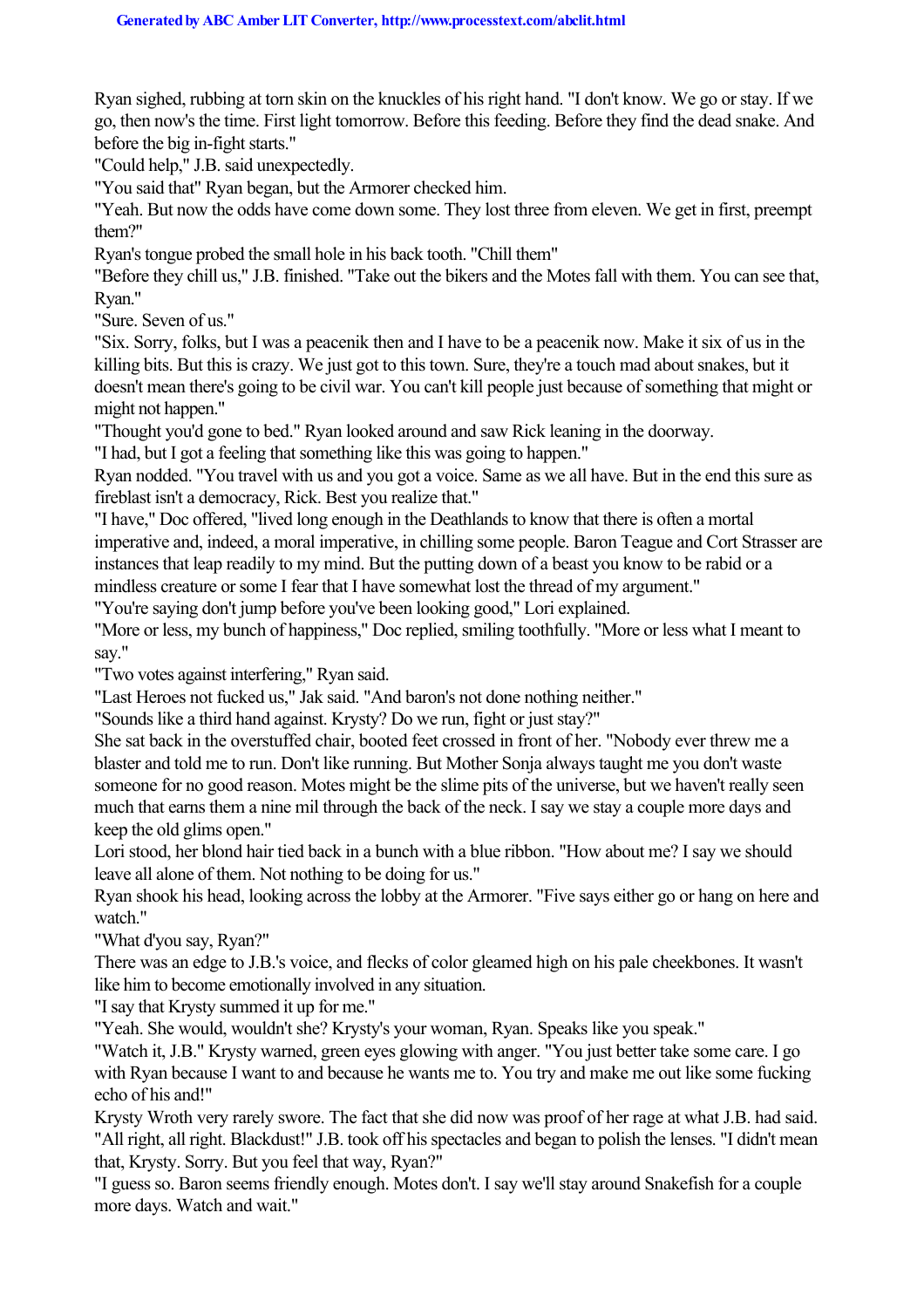SUPPER WAS a subdued affair.

Rick finally went up to bed without eating. J.B. didn't speak a single word during the entire meal, concentrating on finishing fast. He left the table as soon as he'd eaten his fill, muttering that he wanted to field strip his blasters.

Lori and Doc were having one of their increasingly frequent bickering rows, the girl sniping at the old man, badgering him, trying to elicit a response. But Doc kept his cool, smiling at Lori, managing to eventually shame her into being nice. Before the coffee arrived she'd dragged him off to their room. "Make it up for being real bitching," she told him.

The main course had been ham, smoked over a slow fire, served with fat-dipped bread and roasted beans with chilies. Ruby served them watered milk as an accompaniment. Some small, sour peaches were dessert, with a small jug of molasses to pour over them.

Jak leaned back in his chair and loosened his belt. He opened his mouth and belched loudly. "Your manners are terrible, Jak," Krysty protested.

The boy grinned. "No. Really wanted to fart, Krysty. Should be grateful self-control."

"Get out, you red-eyed brat. When I was your age I'd have gotten sent to my room if I'd behaved like that."

"Lady," he said, rising from his seat with unusual dignity. "You never my age. Never. Going bed now. Tired. G'night."

Ryan and Krysty were left alone at the table, sitting with a steaming jug of the landlady's coffee in front of them.

"Want to go upstairs, lover?" she asked. "Could give you a healing massage after the fight with the stickies."

"Thanks. You know what always happens when you start those healing massages of yours."

"Sure, I know. You complaining?"

"No. But it's kind of early. How about a walk around the ville?"

"And then the massage?"

"And then the massage."

IT WAS A WARM, gentle evening.

The sun was sinking to its rest, far over the snow-tipped peaks that lined the western horizon. Stars were appearing, diamond bright, scattered across the soft velvet of the sky.

The ville was settling down for the night. Lamps glowed in downstairs windows, between undrawn draperies. Here and there they passed folks sitting on their porches. One old-timer was plucking at a banjo, quietly singing a song that neither of them recognized, words about a candy-colored clown who came and scattered sleep over everyone's eyes.

They'd only gone a hundred yards before they spotted Carla Petersen walking quickly on the other side of the street, boot heels clicking on the sidewalk. For a moment it seemed as though she were going to ignore them, but at the last second she crossed over to where they waited.

"Evening, Ryan. Krysty."

"Hi, Carla."

"Taking in the sights of Snakefish?"

"Yeah," Krysty said. "You out on pleasure or business?"

"A bit of each, I guess. Do you know if John's in the hotel?"

"J.B., you mean? Can't get used to hearing him called 'John.' Not after all the years we've ridden together. Sure. He was staying in his room, cleaning his blasters."

"Thanks, Ryan. I might just walk by and see how things are." The setting sun gave a pink glow to everythingincluding the woman's cheeks.

"I'm sure that he'd be real glad to see you, Carla," Krysty told her.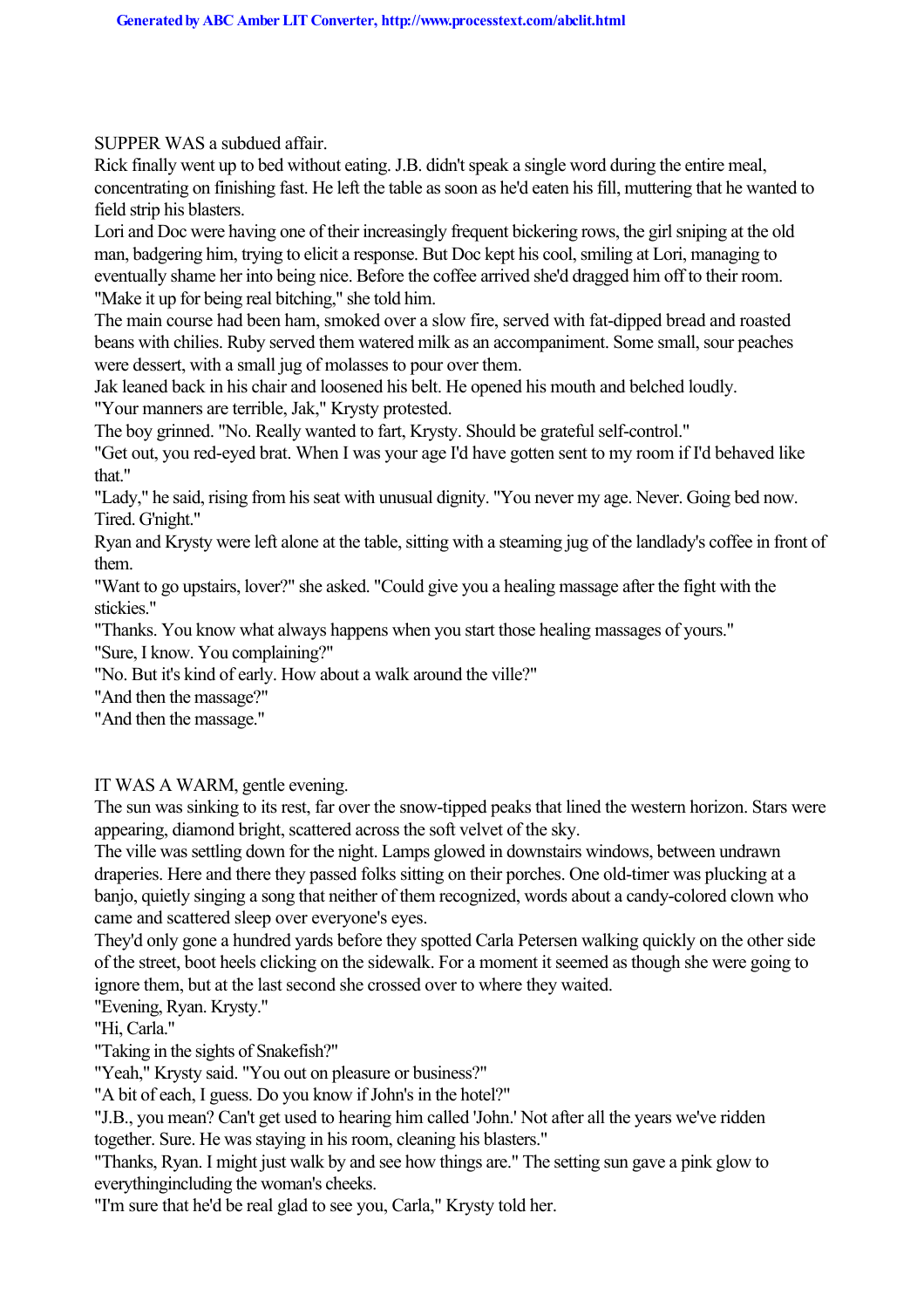"Sure," Ryan agreed, the penny finally dropping as he realized what was going on, realizing at the same time how slow he'd been at picking up on the clues. It was just that he'd never, ever thought of the Armorer having any interest in ladies.

"Heard about the deaths. You and Jak weren't hurt?"

Ryan shook his head. "Could've been worse. If there'd been another four or five stickies we'd have struggled. Mote was pissed about it, losing three of his boys."

Carla Petersen looked solemn. "I heard he blamed you for it. Thought it was part of a plot. Riddler spoke for you. He said it couldn't have been arranged, that you didn't even know about the run. Mote was all for taking action."

"Action?" Krysty asked.

"Lining you up for a feeding."

Ryan nodded. "You got a good weapon, you'd be a stupe not to use it. One thing puzzles me, Carla. How did Mote get this snake cult started?"

"Nobody really knows. Or remembers. There'd always been big snakes out in the brush, toward the foothills, but nothing the size of Azrael and the rest. The Motes came out of the desert in a couple of wags. One of the wags was enormous, and some folks say it held straw and was like a kind of cage inside."

"You mean the Motes brought those rattlers with them?" Krysty's voice betrayed her shock and disbelief. "That's what people say. But these days they say it quiet behind closed doors and shuttered windows. Edgar's brother was one who said it aloud. Never found even a bone of him."

"Nice," Ryan muttered. "Real nice."

"And they brought this worshiping and chilling with them as well?"

Carla glanced around, as though she thought she'd heard a sound in one of the dimly lit alleys behind her. "That's about the breadth of it, Krysty. Like I said before, step careful." With that advice Carla left them to visit with J.B.

The sun had vanished, and night came across the land in a shifting, sideways, skulking run, dragging its black cloak in the dust behind it.

Ryan and Krysty decided that they'd leave a recce of the Sierra Sunrise Park to some other time.

### **Chapter Twenty-Three**

 J.B. HAD BEGGED some clean, dry rags from Ruby Rainer, explaining that he wanted to do some cleaning. She'd also supplied him with a white enamel bowl that was half-filled with steaming water. He'd carefully drawn the curtains shut across his second-floor back room, sliding the bolt in the center of the heavy oak door.

The Armorer always made it a policy to try to fieldstrip and clean all of his weapons at least once a day. In the Deathlands that wasn't always possible. But here in Snakefish he had everything that he needed to perform the task.

He was whistling quietly to himself as he beganan old hymn tune that dated right back to the shadowed days of his childhood. "The Day Thou Gavest, Lord, Is Ended." If asked, J.B. probably wouldn't even have realized he was whistling any time at all.

This evening he decided to check out the contents of his voluminous pockets the plas-ex, detonators and wires; the sextant and the garotte; and the grensthe scarlet-and-blue implode and the slightly smaller frag-gren with the flip-top firing.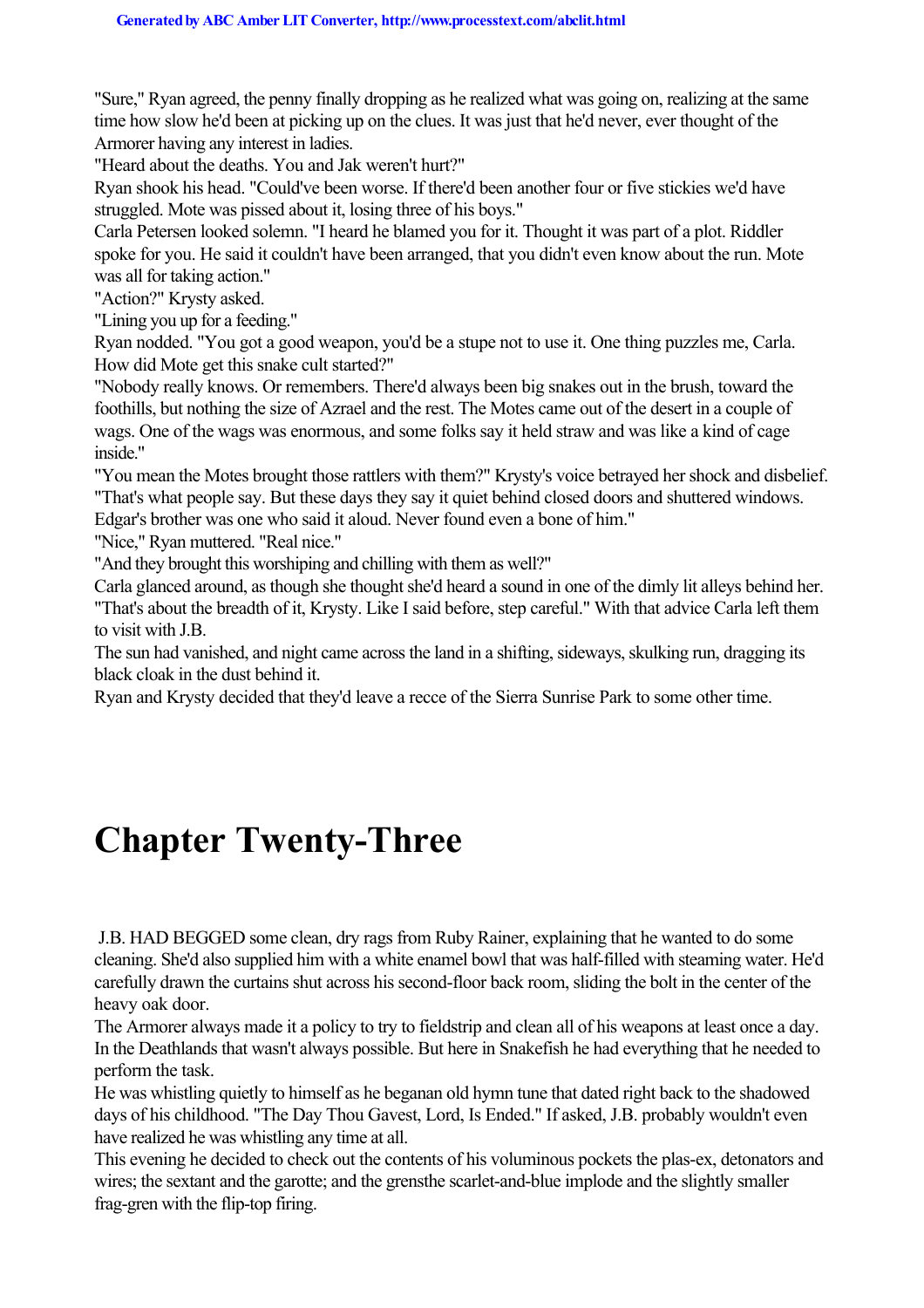He fisted the Tekna knife, feeling the dark metal hilt with the holes cut for lightness and grip, admiring the honed steel blade with the jagged sawing part, nearest the grip. J.B. held the blade to the lamp, turning it to catch the reflection, rubbing with one of the pieces of cotton waste to remove a barely visible smear. As he concentrated harder, the whistling ceased and the room was quiet. He caught the noise of one of the Last Heroes thundering past the Rentaroom, but he ignored it.

Once the knife was cleansed, and a fine film of oil applied to it from a small screw-top container in one of his pockets, J.B. began to work on his blasters.

Time slipped by. Outside his room the sun dipped below the horizon and the streetlights came on. With a sigh the small man stood, stretching his arms above his head. He moved aside the corner of the flowered curtain and watched his two friends, close together, strolling through the dusk.

The ritual went on.

All the parts clicked, one from another, and were laid on the bed, on the cloths, in their ordered positions. Springs, catches and gleaming muzzles. J.B. started to whistle once again. Happiness wasn't a concept that preyed much on the mind of John Barrymore Dix from Cripple Creek, but if he'd thought about it, times like this would have been equated with happiness.

His strong, capable fingers rubbed, oiled and cleaned, sliding the various machined parts of the Heckler amp; Koch MP-7 SD-8 together. It was warm in the room, and the steam from the bowl of water began to condense on his spectacles, fogging them. J.B. took the glasses off and began to wipe at them with a corner of one of Mrs. Rainer's old bed sheets.

The knock on the door of his room was soft and hesitant.

J.B. didn't reply. He drew the knife and stuck it into his belt. Hefting the automatic rifle from the bed, he moved, light-footed, to flatten himself against the wall by the door.

The knock was repeated.

He still kept silent.

"John? John Dix? You in there? It's me. It's Carla."

His expression unchanged, almost, the Armorer threw the blaster on the bed and slid back the bolt on the door.

"Come in."

"You're a careful man, John Dix," she said as she walked across the threshold. He closed the door behind her and locked it again.

"I try to be."

"And you succeed. I saw Ryan and Krysty out walking a few minutes ago."

"Yeah"

There was an awkward silence.

The room wasn't largearound ten feet by ten feet. A small pie-crust table with a broken leg was at the head of the bed; a bureau with three drawers stood alongside the window, next to another small chest with a water jug and bowl on top of it. The carpet was faded and worn near the door. The only attempt at any kind of decoration was an attractive watercolor painting on the side wall, showing some trees and an expanse of grass.

There was also an armchair in a patched, loose cover. J.B.'s jacket was flung over the back of the chair; his stripped handblaster covered the bedspread.

He looked at the woman. Carla was dressed much as she'd been at the morning service in the snake temple polished boots, trim skirt, crisp white blouse fastened at the neck with a sapphire clip. A jacket of dark brown corduroy had been draped over her shoulders against the night air.

"Well," she said, trying to defuse the sudden tension that she felt between them. "Looks like you're busy." "Busy?"

"The blaster." She gestured toward the bed.

"Oh, yeah. Cleaning itthem. Cleaning them while I got the chance."

He was aware that Carla was still standing uncomfortably by the locked door, her arms folded defensively across her chest.

"You want to sit down? I mean, I'll clear off some space for you. The chair or the bed? Which would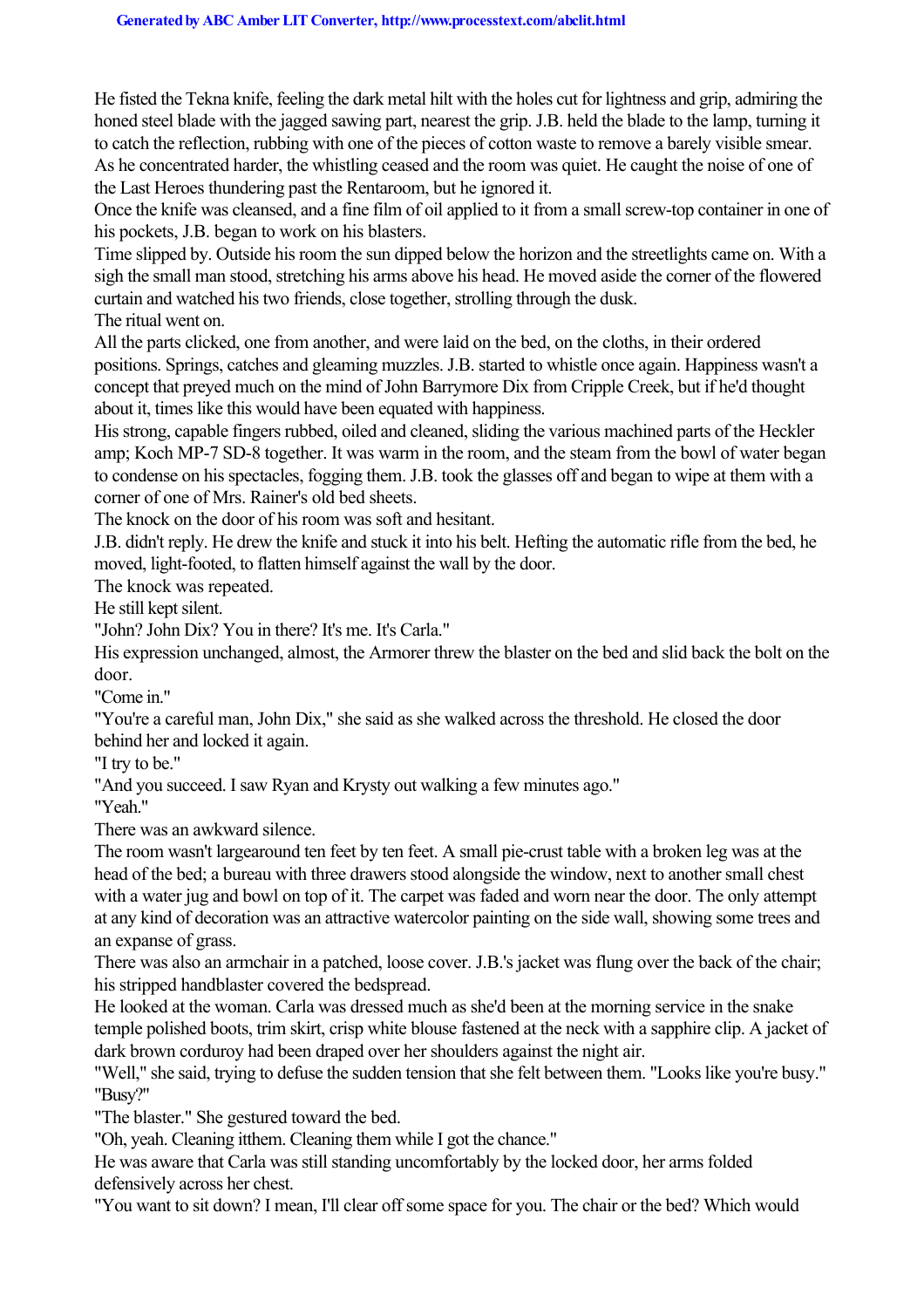you?"

"Sure. Bed'd be fine, John. Can I give you a hand to move anything?"

"No!" he answered sharply. "Sorry, Carla. Just that I don't like"

"Anyone to touch your blasters," she finished, smiling at him. "I should have guessed, John. You go ahead"

His hands were almost a blur of movement as he reassembled the Steyr pistol, slotting the parts together in a series of soft, greased clicks, whipping away the stained rags with the flourish of a magician performing his greatest trick.

"There," he said, patting the bed. "Sit down, Carla. Can I ask Mrs. Rainer to bring you up anything?" She sat down primly, crossing her legs with a whisper of rustling sound. "Thanks, John. If Ruby brought me anything it'd probably be cyanide."

J.B. laughed and sat down at the far end of the bed, licking his lips and blinking behind his glasses. It seemed odd to him how the room had become so very much smaller in the past few minutes, and how the bowl of hot water had made the bedroom feel uncomfortably humid. He ran his finger around the inside of his shirt collar.

"Want me to open a window, Carla?" he asked. "Seems kind of stuffy."

"That would be nice, John."

He stood and slipped the catch across, levering the top half of the casement upward a few inches, which brought a breath of cool evening air into the room. Before he could turn around, J.B. felt the woman's hand touch his shoulder, her breath against his neck. Suddenly she was in his arms, and the soft caress of her lips was against his. After a split second's shock, he found himself responding to her warmth. A moment later she broke away from him, carefully adjusting the curtains across the window. "Don't want the whole ville to see us, do we, John?"

"Guess not," he replied hoarsely.

Her hand still rested on his shoulder, fingers teasing at the short hairs curling onto his neck. She was smiling into his eyes. "I really wouldn't want you thinking I did this all the time, John," she whispered. "Me neither."

"Truth is, I haven't actually done this, anything like this, for a very long time."

"Me neither, Carla."

"Would you like to you know, John?"

J.B. kissed her on the mouth. "Yeah, Carla. I would."

DOC HAD BEEN DOZING, fully clothed, his battered knee boots standing crookedly by the side of the bed. He'd been dreaming, but he couldn't remember what about. There had been a horse and a river, flowing fast and clean over white stones. He thought that his long-dead wife, Emily, had been in the dream, but he couldn't be certain. All he knew was that he'd been crying in his sleep.

He couldn't be certain, either, what it was that had woken him. A door closing or a shutter banging loose?

"What was it, Lori?" he whispered into the darkness of the room. Ruby Rainer had given them two single beds, pushed side by side.

There was no answer. He sat up, grunting at stiffness in the small of his back. Peering across, he saw that the other bed was empty.

"Lori?" Where in thunderation had the girl gone off to?

With a weary groan Doc swung his legs over the edge of the bed and tugged on his boots. He glanced at the small silver chron on his left wrist and saw that it was just past ten o'clock. Through the window he could see that the main street of the ville was quiet and deserted.

Not quite deserted.

A tall figure was striding along on the far side of the road, in a general direction of the Motes' temple. The ghostly illumination of the streetlights danced off the long blond hair. In his imagination Doc could almost hear the tinkling sound of Lori's spurs.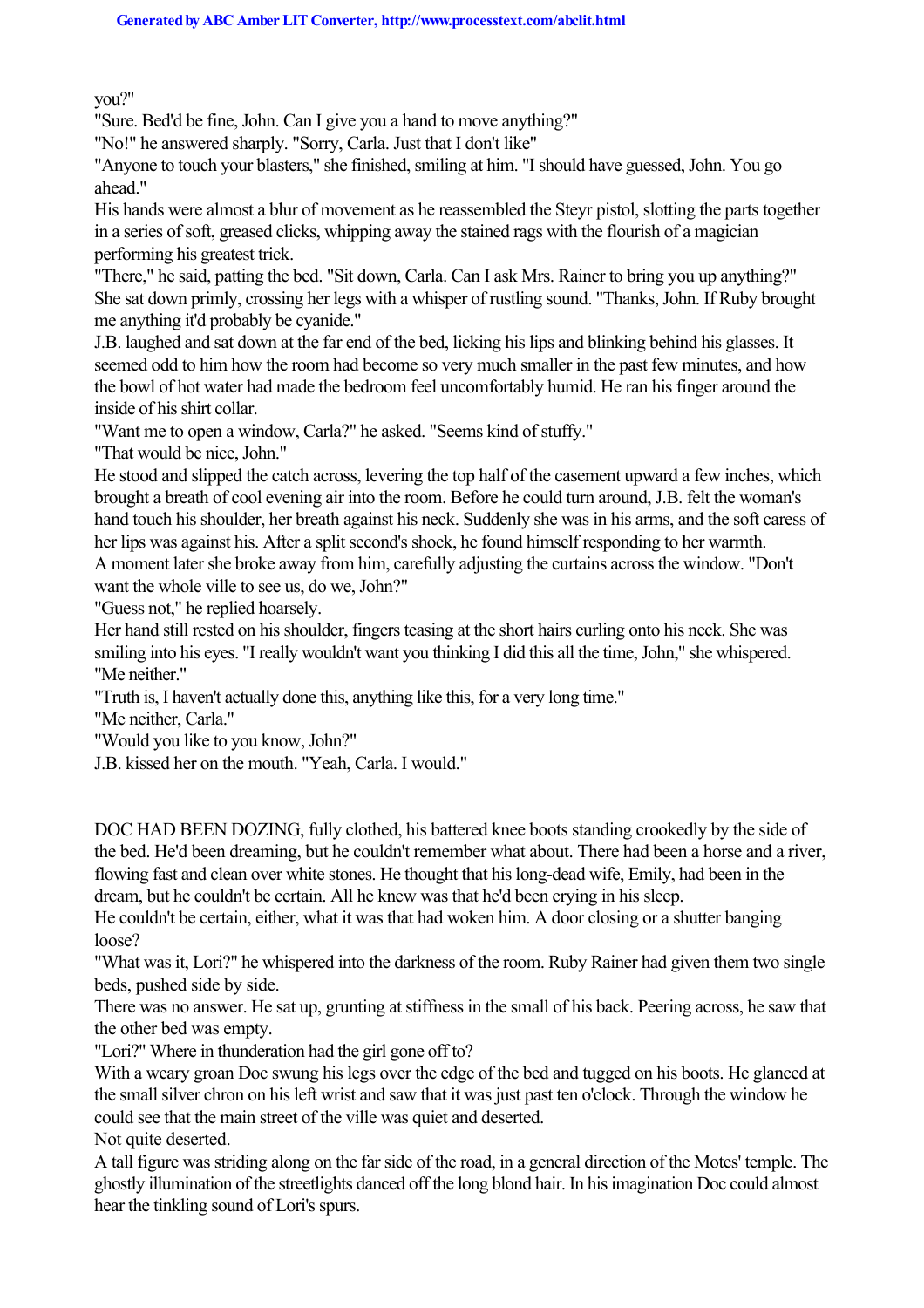Doc was about to leave the room when an afterthought struck him. He went back and buckled on the heavy Le Mat pistol and picked up his swordstick. He made his way quietly down the stairs, through the sleeping building and out onto the porch that ran the length of the frontage. An elderly swing-seat creaked as the night wind moved it gently to and fro. Doc stood a moment, wrinkling his nostrils at the pungent odor of gasoline that permeated the ville.

Lori had vanished and the old man set off after her, keeping to the shadows. Doc found it difficult to maintain a grip on his memory and his sanity. Walking through the slumbering ville brought back a tumbling flood of images from his long-gone past. Most of the buildings on that end of Main Street dated from the late 1890s, the period during which he had last seen his wife and his two young children. Before the white-coated, faceless men and women of Project Cerberus had trawled him into the future.

With a great effort of will he succeeded in suppressing the memories, concentrating instead on trying to work out where Lori would have gone. Since she knew nobody in Snakefish, it seemed logical that she had walked out into the night.

But why?

Doc very nearly went on by the temple, heading into the wilderness of desert beyond. But a flicker of pale light caught his eye, somewhere around the back of the buildinga narrow vertical strip of gold, as though a door had been left open.

Looking around him cautiously, praying that his knee joints wouldn't creak, Doc made his way around the path at the side. Very slowly and carefully he eased his way inside, catching the odd smell of stale sweat and makeup, which dredged up memories of the vaudeville theaters of New York, back when Once again a black curtain descended, cutting off the trickling memories.

He could hear voices talking quietly and a sudden giggle.

"Lori," he said.

On an impulse he drew the Le Mat from its ornate Mexican holster, thumbing back the hammer on the antique piece as he walked past a table and some shelves. The voices came louder. Another muffled, sniggering laugh made him grip the butt of the pistol more tightly.

Doc could see them now, together near the front row of pews. There was a sailing moon outside, and it cast enough light in through the windows of the reptilian temple for the old man to be able to see them quite clearly.

"I am most dreadfully sorry to interrupt," he called, marveling inwardly at how calm he'd kept his voice. "But I don't think Lori should be out this late on her own."

"What the skin-shedding fuck is that?" The male voice was high and reedy. His blond curls glinted in the moonlight. Doc could see a black Stetson near the altar.

"It's Doc Tanner. And you are Joshua Mote. Do your parents know that you profane the tabernacle with your lusts?"

Lori broke away, nervously smoothing down the front of her coveralls. "Hi, Doc," she greeted. "Josh said to come see this place at night and I thought it be no harms."

"I should kill you! You interfering old fuck-pig!" Joshua Mote shouted, facing Doc across the aisle. "If you attempt to draw out whatever blaster you have concealed about your person, I shall pull this trigger and blow a hole in you big enough to drive a horse and buggy through."

Mote let his hands drop to his side. "Sure. This time you get your way, Doc. But there's things happening in this ville soon and you'll be on the wrong scaling side of 'em."

"Very possibly. Come on, Lori, my dear. Time to go home."

The girl didn't argue at all. She took Doc's arm and walked quietly with him back to their hotel. Neither said a word.

JUST AFTER SUNUP everyone was awakened by the throbbing roar of the powerful engines of the two-wheel wags. All eight of the Last Heroes rode past in formation, heading down Main Street toward the Motes' temple. Zombie, at the head, shouted something to Ruby Rainer, who was busily sweeping dust off the front porch, but Ryan couldn't hear what was said.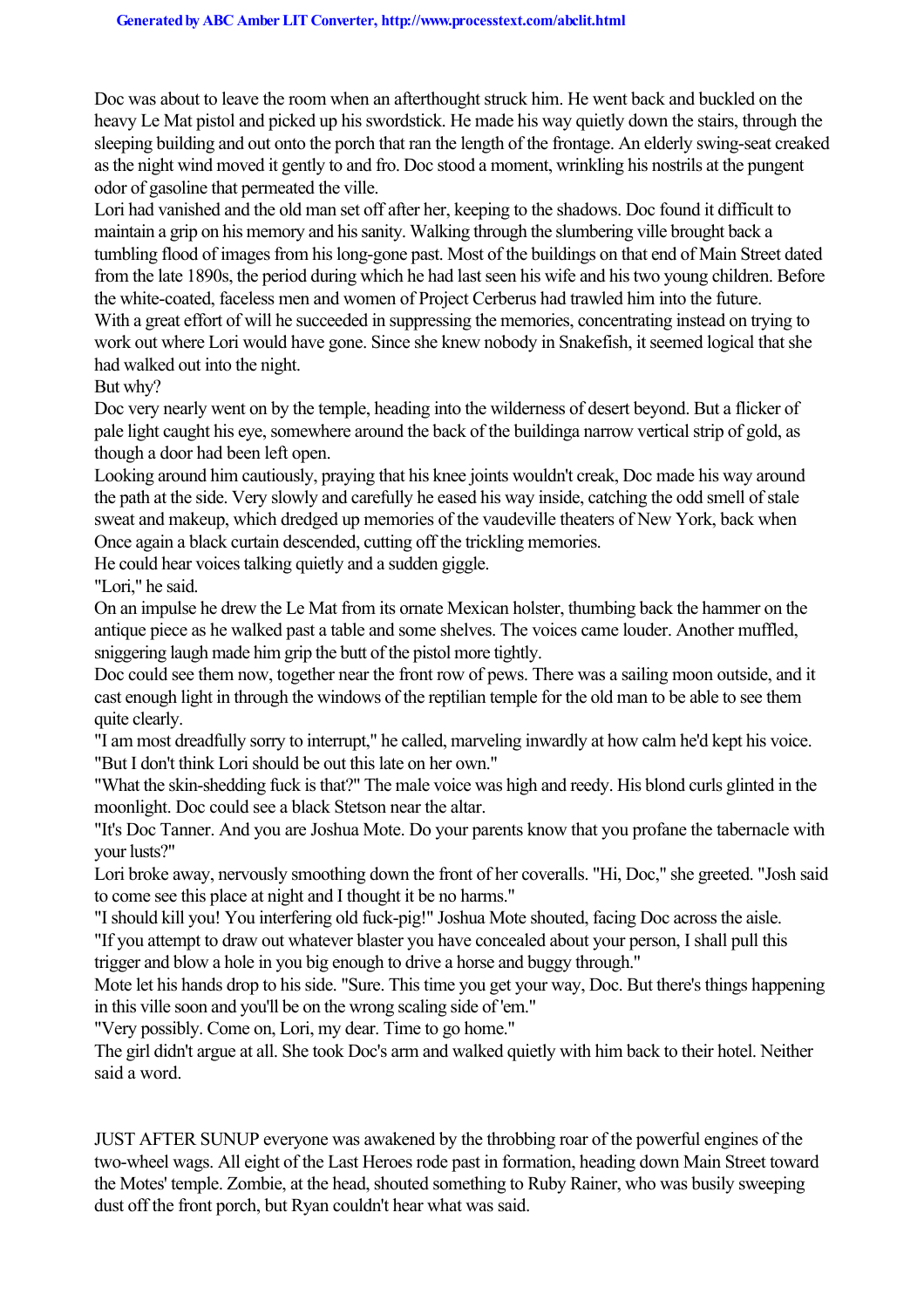"Going down to find out," he said tersely to Krysty, pulling on his pants and knotting the laces of his combat boots.

The landlady was in the lobby, adjusting a scarf around her throat. She turned as she heard Ryan's feet on the stairs.

"Oh, Mr. Cawdor!" she exclaimed. "Such dreadful, dreadful news!"

Ryan felt the short hairs at the nape prickle in anticipation. Keeping his voice calm, he asked, "What? What's the news?"

# **Chapter Twenty-Four**

 "SLAUGHTERED, MY FRIENDS. That very deity that has watched over the fortunes of this ville for so many, many years! Butchered out there among the sagebrush and the prickly cactus. Food only for the rending beaks of the hawk and the buzzard. Oh, now shall we share our lamentations for poor, poor Azrael Twelve."

Norman Mote was well into his harangue. As he lifted his arms to exhort the packed church to greater heights of emotion, he revealed great patches of dark perspiration. His silver-gray hair was matted and disheveled. Marianne sat next to him, hands folded in her lap. There was a silver ring on the little finger of her right hand, designed like a cobra, coiled and hooded and ready to strike. While her husband was ranting at the good folk of Snakefish, Marianne nodded her agreement and rolled the ring around with the fingers of her other hand.

"Our brothers, the Angels, were out before dawn, at my orders, to search for Azrael. I knew that something was grievously wrong. And I was right, brothers and sisters! Oh, was I ever right!" There was a muffled chorus of "Amens" from the benches.

Ryan sat cramped in next to Krysty. Then came Jak, J.B., Lori and Doc. Rick had found himself squeezed out, into the row behind. The news of the discovery of the giant mutie rattler hadn't been much of a shock. It had been bound to happen quite soon. The best of it was that Zombie had told everyone that the eternal wind had wiped away any tracks from near the carcass. "What shall we do?"

It was a rhetorical question and Norman Mote was obviously angered when someone near the back called out, "Try and find out who done it, Brother Mote. That's my idea."

"Yes, yes, of course we'll try and find out who did it, Brother Thaxted. But there's more. Much more. How about the stickies suddenly appearing in our beloved vine? Talcing away those three good, good boys from our hearts. And now Azrael! Something is rotten, my friends. Rotten and bad and wicked. The demons are abroad in Snakefish!"

"Let me go and drop some gas bombs on them stickies from my plane," Layton Brennan shouted. "I could burn them out."

"We aren't sure where they come from, nephew," Baron Edgar said testily.

John Dern, the dealer in blasters, raised his voice. "Then let's all go after them. Do it 'fore the stickies come into the ville!"

This time the chorus of agreement was much louder and more positive.

Mote held his hands up for silence. "Peace be among us, my friends. What we must ask ourselves is who could have done this bloody thing? Who would have shot Azrael to pieces? Who would have blasters capable of that?"

The words were addressed to the balcony, and to the people ranged around the three walls of the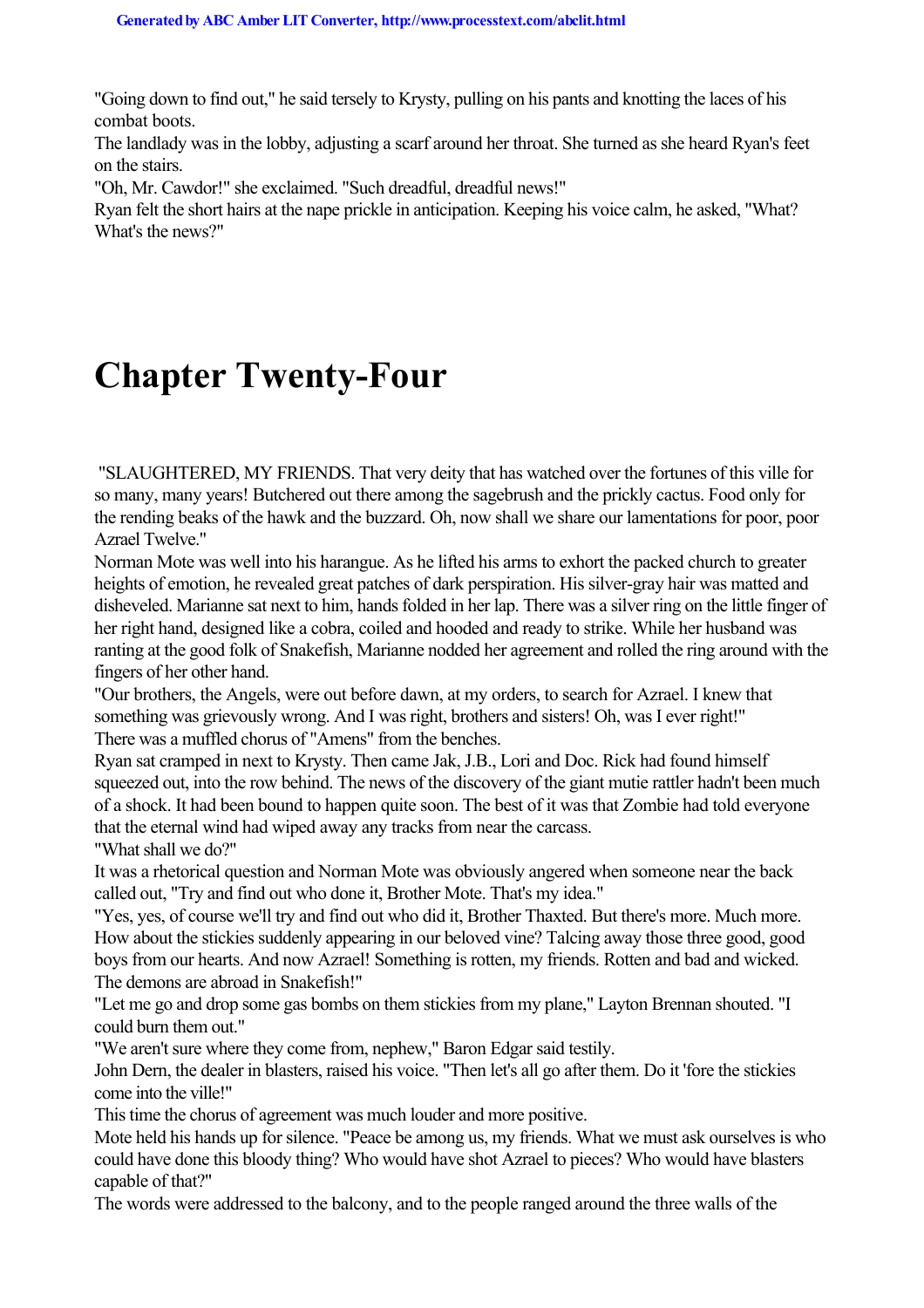temple. But Mote's eyes raked the pew where Ryan sat with the others. It couldn't have been more obvious where his suspicions lay if he'd thrown a bucket all over them.

The muttering and whispering that filled the sudden stillness confirmed that Mote was simply saying what others thought.

It wasn't time for a sitting on your hands and waiting for the stones to begin flying in your direction. Ryan stood.

"Hope you don't mind an outlander like me speaking out in your service, Reverend Mote." The man, looking surprised, nodded. "Thanks. I've been around plenty of frontier villes in my life. I know that trouble always gets laid at the doors of any outlanders. Way of the world. That's what could happen here if you aren't kind of careful about being fair. Know what I mean? Accusations sometimes bounce right on back against well, the person who made them. We just heard about the death of your snake. Anyone got any proof we had something to do with it, Reverend? Nobody? I'm glad to hear it." And he sat down again.

The whispering swelled for a moment, then faded away. Mote looked around at his wife, who waved her hand at him, as if to tell him to get on with the service.

"We're all pleased to hear from Ryan Cawdor that any suspicions uh, what he said. But none of that changes anything. Three of the Last Heroes and Azrael. Only one thing to be done, brothers and sisters. Only one thing!"

Once again the preacher flashed his sweat-soaked armpits at the faithful.

"A feeding!" he shouted at the top of his voice.

In the bedlam that followed, the congregation was on its feet, yelling and clapping in a crazed fervor. Right at the front, Ryan could make out the diminutive baron, facing the congregation-turned-mob, trying to shout something. Carla Petersen stood at his side, face pale and anguished. J.B. had pushed his way through the crowd, to take Carla by the arm, pulling her with him and towing Edgar Brennan in his wake, heading toward the main doors of the temple.

Ryan saw something elsethe anger and hatred that was etched deep on the face of Marianne Mote.

BY THE TIME Ryan had led the others to their rooms, J.B. had calmed down the baron, who sat in the armchair, his legs not quite reaching the floor. Carla was perched on the bed, long legs folded under her, leaning back against the pillow.

Rick had become tired, and it had been a struggle to help him along the street, through the throng of Snakefish citizens that had poured out of the temple, their eyes alight as if they'd witnessed the coming of some great miracle. And the word that was on everyone's lips was "feeding."

"Want to go lie down, Rick?" Krysty asked, concerned.

"Yeah, but I'll stay if you don't mind. Looks like this could be some sort of council. I wouldn't want to miss out on that. But couldn't we move to a bigger room? Then I could lie on the bed and rest." After a brief discussion they adjourned one door along the corridor to Doc and Lori's light and airy room.

Rick, forehead beaded with perspiration, lay back, unable to stifle a groan. He glanced around at the worried faces and managed a half smile. "Don't worry. I'm not going to invest in six feet of earth yet. It's just that my muscles ache and get real tired. But I'm fine now. Really."

The other friends ranged themselves around the room, finding somewhere to sit or lean. Jak squatted cross-legged with his back against the door, an ear listening for eavesdroppers. Carla stood with J.B., close by the open front window. Edgar Brennan had the wicker chair alongside the bed.

"So," Doc began. "They got their way. As easily as winking. One dead snake and they can swing most of the ville behind them."

Carla shook her head. "You don't understand. Outlanders often don't understand. If you argue against the Motes when it comes to a feeding, then it somehow seems that the fingers point at you. And it's you out there in the brush waiting for the forked tongue and the hollow tooth."

"It's true, my friends." Edgar Brennan sighed. "And I call you 'friends' because I see that you are not the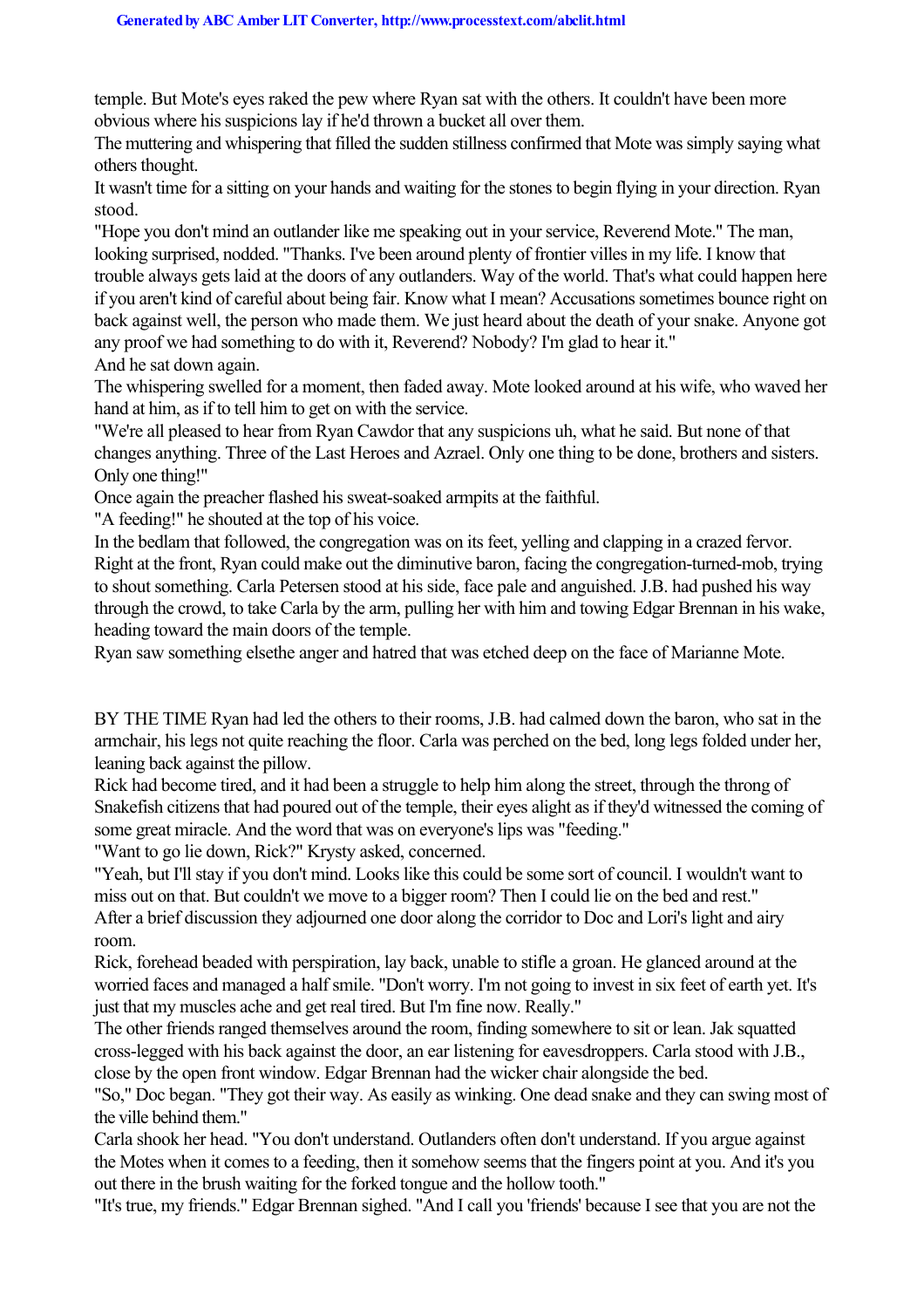hired mercies that we feared. The appearance of the stickies and that big pet of Norman and Marianne's being chilled It's all rushed events too fast. I'd hoped that I could, somehow, persuade some of the decent folk of my ville to follow my lead and stand up against the Motes."

"It was impossible," Carla said ruefully. "I explained to John how the Motes rule through fear and through their backing of the bikers. Edgar was too kind for too long."

"So kind so long will ne'er rule long, 'tis said. Now you don't have a lot of choice," the freezie said, leaning up on one elbow.

"Nicely put, Richard," Doc observed, smiling appreciatively at Ginsberg. "By the three Kennedys! What is that towering inferno out back?"

Thick gray smoke had begun to billow around the back window, and they could all hear the crackling of flames.

Jak peered out. "Rainer burning garden shit. Big flames."

"And lots of smoke," Lori added, pushing the boy out of the way so that she could look out the open window.

"How does this feeding work, Baron?" J.B. asked. "How do they pick who gets chilled?"

"The Motes do it. She throws a trance. Thrashes around and screams. Wriggles like a snake." Carla laughed bitterly. "Be double-funny if it wasn't all a way of removing opposition. Fat hag like her, pretending to be a snake! The one she picks gets driven out into the brush. Nowhere to go. No food or drink. Zombie and his brothers wait to make sure the chosen never comes back. Doesn't take those rattlers long to know when there's food to be had."

"Like stickies to an explosion or a fire," Ryan growled.

"When will the feeding be?" J.B. asked.

Carla answered him. "Probably around dusk tomorrow. It's a big production. They all shout and scream, and they light gas fires. See it for miles, lighting up the sky."

Edgar Brennan buried his head in his hands. "Perhaps if I was to leave Snakefish? I'm no use to anyone. I can't order anyone to do anything. Nobody listens to me anymore. They just want us to stop selling our gas so cheap. Everyone wants more jack. More power. It'll turn this little settlement into one of those villes with a gaudy house every block and a murder every night."

"You triple-feeb!" the Armorer exploded. "All you gotta do is borrow a blaster. Walk down the street and blow them away. We'll handle the Angels for you. But it's got to be you , Baron."

"John! Edgar can't" Carla began, but J.B. turned on her.

"No, I know he can't. Course I know. I know the world, Carla. He's lost it. If Ryan and I walk down the street and chill the Motes it won't help him, because we'll move on. We always move on. And then the baron here might have a few good days. But there'll be another Mote. And another. Carla, there'll always be another Mote. It has to come from inside!"

Ryan could hardly remember J.B. ever making a more emotional speech. Carla Petersen was looking at him, questioning.

"He's right, lady. Ace on the line all the way. You don't like it. You want some handsome hero with flashing teeth and a blaster that kills sec men with every round. You want someone to come in and open all the doors."

"It's not us you want, Carla," Ryan continued. "That's not the way. Now, I've had it right up to here with you and the baron. I'm getting out with my friends before any of us get to buy the farm. I'm sorry, but that's the way it is."

There was an uncomfortable hush in the bedroom, with nobody prepared to meet anyone else's eyes. Lori broke the quiet.

"Someone outside," she said.

"Where?"

"Heard someone. But I can't seeing because of all the heavy smoking."

Ruby Rainer's bonfire was roaring away, sending a great pillar of roiling gray smoke into the calm morning air.

"Can't see anyone," Krysty said, coughing and spluttering as some of the smoke became sucked into the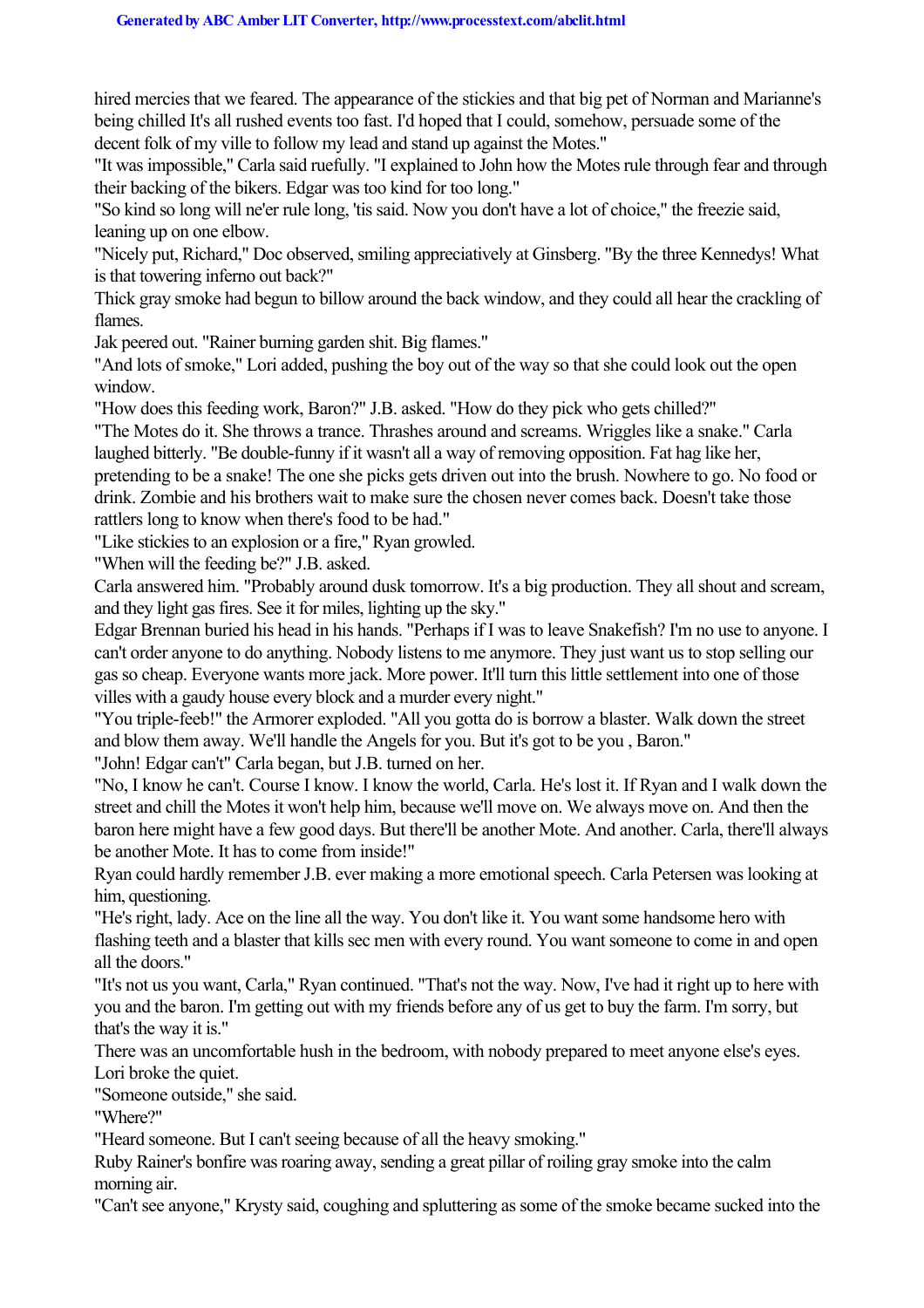crowded room. The main window of Doc and Lori's bedroom opened onto the street, but the fire was at the rear of the large house, overlooking a rough garden with a dual privy. Beyond that was a deep draw that ran parallel with Main Street, vanishing into the thick brush of the desert.

"Close the window," Doc demanded. "Smoke's bad for my asthma and I don't desire another of my nasal eructations."

"What?" Carla said.

"Nosebleeds." Doc replied.

The conversation flagged and faded away. After another ten minutes or so Carla Petersen suggested to Baron Edgar that they should be going.

"Lots to do," she said. "Day's still young. Norman wants us both to go out and check where they found their snake dead. His idea is to keep on putting pressure on Edgar as baron until the string stretches too far and snaps."

"Guess I'm not ready to snap yet," the little man protested, sliding back onto his feet from the chair. "Do well to visit Dern and lay out some jack on a blaster," J.B. suggested.

"No."

"Edgar," Carla begged, "please. Why not take John's advice? He and Ryan and the others know what they're talking about."

The chubby face managed a smile. And a strange kind of dignity. "Guess not. Thanks for the thought, Mr. Dix. But the day I need to pull out a blaster to defend what I believe in, then that's the day I've lost it all. You can't convince folks to goodness with a loaded gun."

With that he bowed to the others and left the room, followed by Carla Petersen. The door closed quietly behind them.

J.B. punched his right fist into his left hand. "Dark night! You might not be able to convince folks with a blaster, but you can sure as rad blast save your skin with one!"

"I can see his point," Rick said. "Remember that I believe in peace, as well. Back in my time there was a lot of folks who figured it was better to live on your knees than die on your feet."

"You believed that?" Ryan asked, unable to conceal his surprise.

"No, of course not. But I always thought that any problem could eventually be sorted out by talking. Rather than a finger on a red button somewhere beneath the prairies of Kansas."

The view from the rear window was still obscured by the turmoil of smoke from the garden bonfire. Krysty, standing by Ryan, glanced toward the window. The one-eyed man felt her start, but her voice, when she spoke, was calm and measured.

"Don't anybody turn and stare, but we got us a stickle hanging on the glass, looking in at us."

Lori immediately turned and stared.

And screamed.

## **Chapter Twenty-Five**

 ONE HAND WAS HOLDING the wooden wall of the house, the other flattened against the central pane of glass in the window, showing the white circles of the suckers on fingers and palm. The face was pressed flat, glowering at the seven companions.

The tiny insensate eyes, blank and lacking any spark of humanity, gazed unblinkingly in, and the mouth sagged open, revealing the lines of saw-edged teeth and the small, leathery tongue. Smoke from outside wreathed around the mutated monstrosity, making it appear, truly, like some creature from the depths of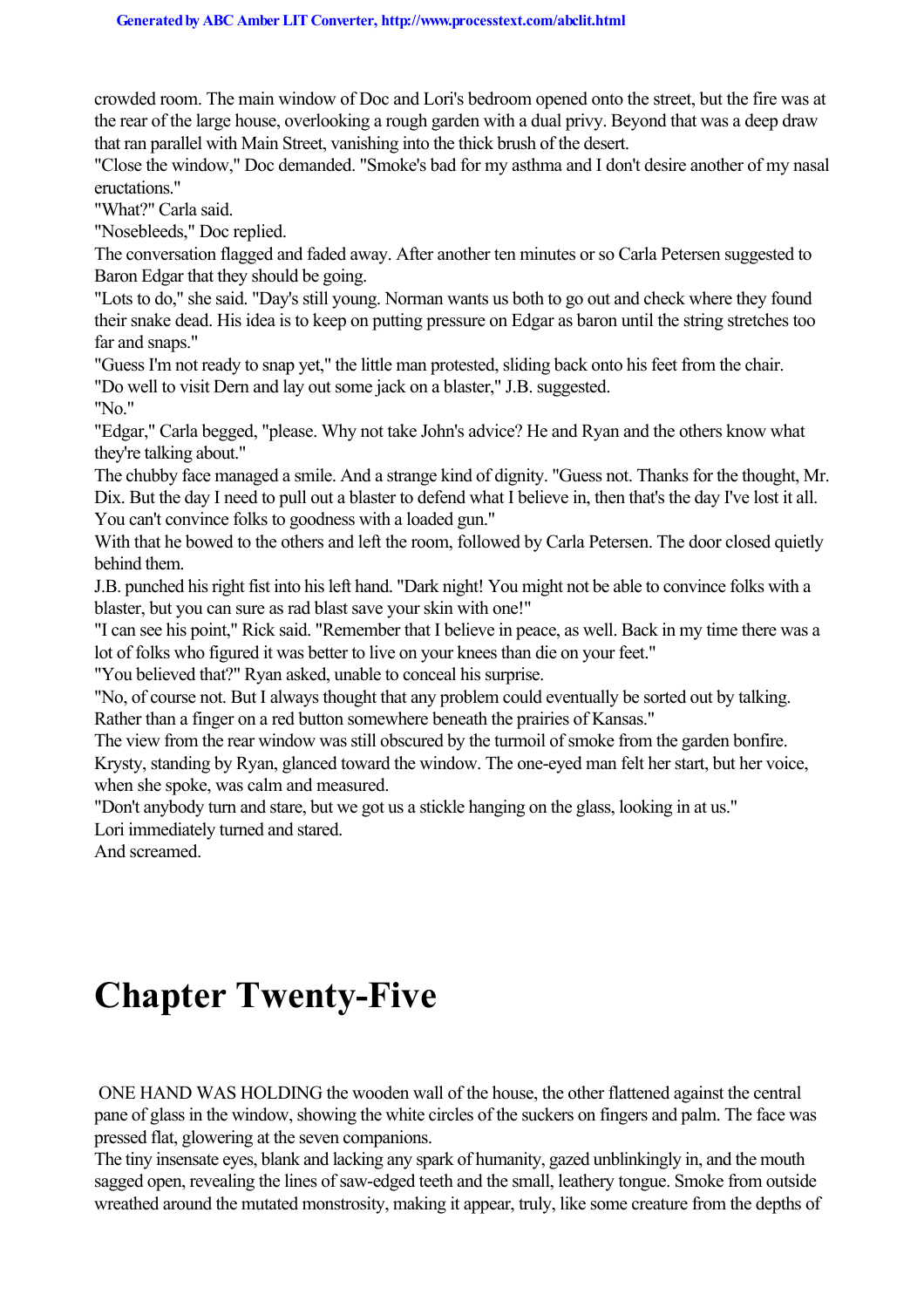hell.

At Lori's shriek, the creature opened its mouth still farther and rattled the casement with its fist. A thick, bloody drool hung from the lips, dripping onto its naked chest.

"Mine." Ryan drew his SIG-Sauer and squeezed the trigger in a single, lethal movement.

The 9 mm bullet exploded through the glass, driving dozens of keen-edged splinters into the rubbery flesh of the stickie's face and neck. The full-metal-jacket round hit precisely where Ryan had aimed it into the cavern of the gaping jaws, chipping teeth as it went, slicing the tongue into ribbons of oozing flesh, carrying on through the back of the throat. The slug angled off the spine and exited through the second cervical vertebra in a burst of pink spray.

The stickie went over backward, its one hand contracting, sucking out the pane of glass it had been holding. Everyone heard the crash as it landed near the back door of the housefollowed by a shrill scream from Ruby Rainer, who'd just walked out of the house and had nearly been struck by the flailing corpse.

"Attracted by the smoke," Ryan guessed, holstering his warm gun. "Should do something. Bad news when start coming into a ville like that in the middle of the morning. Should do something."

ZOMBIE ARRIVED an hour or so later, with Riddler and Harlekin.

"Reverend sent us t'ask you 'bout stickies," Zombie informed Ryan.

"Yeah?"

"You know all 'bout them," Riddler continued. "We seen that from the way you chilled them out in the desert."

"Told you. I've fought them before. But stickies aren't all the same. Just got some patterns in common. Like the way they get attracted by flames and by big explosions."

"Yeah. Reverend Mote said to come and ask if you figured they might attack Snakefish. Gang of 'em in the ville?"

"Mebbe."

"Worth going out t'look for their nest, Ryan?" Riddler queried.

Ryan grinned at the fat biker, amused by his enthusiasm to go out after the murderous muties.

"Mebbe. Can't you get the Baron's nephew to go up in his plane and look for them for you? Be great for a recce."

The three Last Heroes looked uncomfortably at one another. Harlekin answered. He'd had a bad accident some time in his past that had left him with a mess of scars around his mouth, and most of his upper lip was completely missing. His speech was blurred and sibilant.

"Fat boy wouldn't help Mote. He'd help the fugging ville and his dwarf uncle, but not the reverend. We could find the stickies' nest if we had someone along to tell us what to do."

"No."

Riddler looked around the room. "Could be better if you was to help, Ryan." "No."

Zombie hissed between his teeth. "Reverend Mote said he wouldn't come. Said to tell you that the stickie in the ville has changed things. Said to tell you the feeding wouldn't be tomorrow dusk. Said to tell you it'd be today dusk."

"Answer's still the same," Ryan replied.

"What?"

"No."

THE BOTTOM TIP of the sun had fallen out of sight over the western horizon. The whole of the ville was gathered on the edge of the desert, near where the highway ran out into oblivion. Men, women and children stood huddled together, an air of expectant tension almost visible in the atmosphere. There was very little conversation.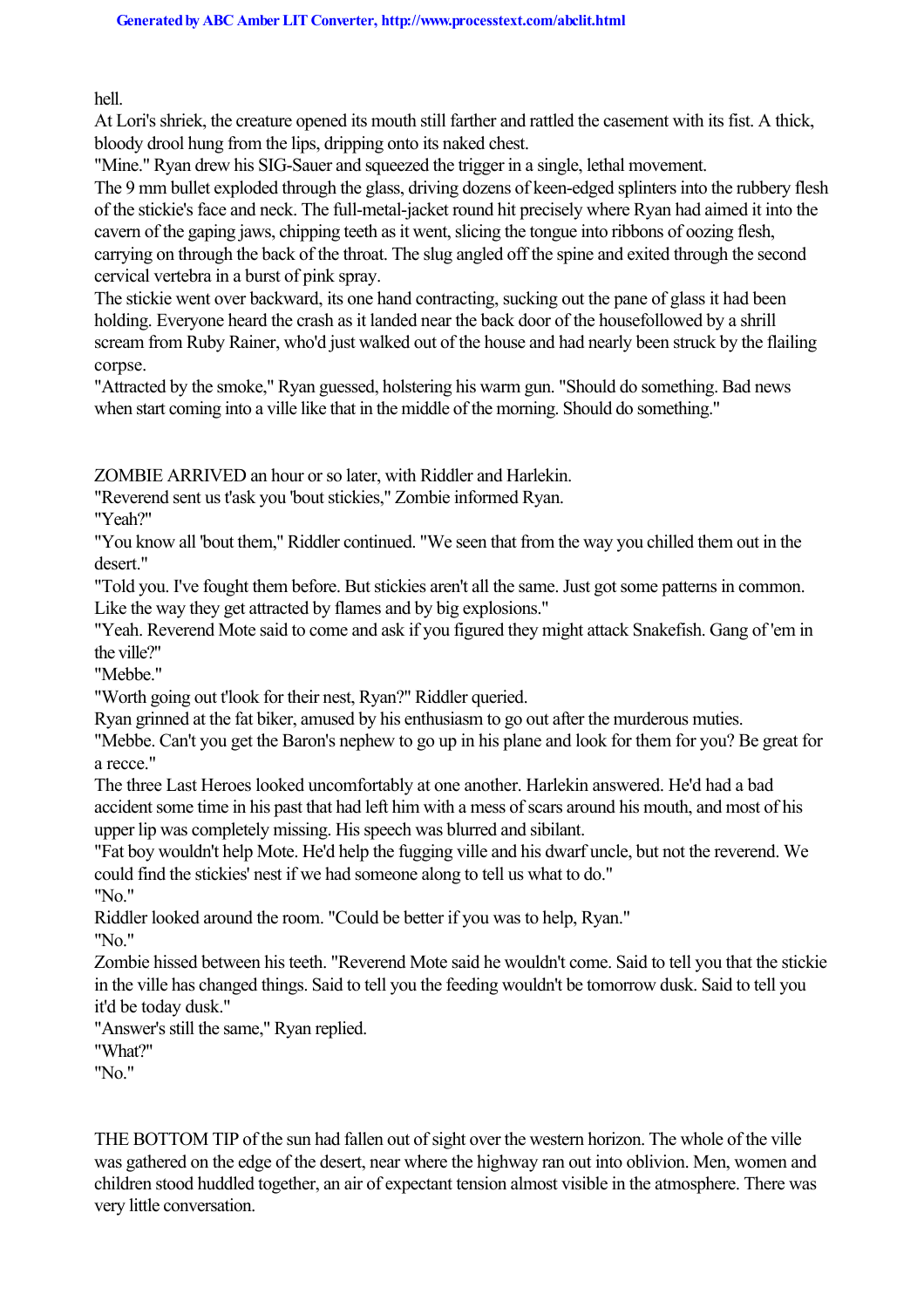#### **Generated by ABC Amber LIT Converter, <http://www.processtext.com/abclit.html>**

It was cool and most folks wore jackets or shawls. Ryan and all of his party were warmly wrapped against the evening chill. Rick leaned heavily on his cane, shivering, his face pale and sweating. On the way there, Ryan had found himself jostled in the back. Whirling around he'd been surprised to see the huge bulk of Riddler. But the Angel was wearing a long wool sweater over his colors, trying to make himself insignificant.

"Wanted a word, Ryan."

"Yeah?"

"I owe you. That's why. But I could be in deep shit if Zombie or the Motes knew I'd spoken to you 'bout it."

"About what?"

Riddler had looked cautiously around. But in the throng, with everyone moving quickly toward the site of the feeding, nobody seemed to be taking any notice of him.

"The feeding."

Ryan was becoming exasperated. "Fireblast! Tell it. It'll be night before you finish telling me what it is." "Sure. Yeah. You're right, Ryan. Course y'are. It's that I heard talk 'bout who's gonna get picked for the feeding."

"Me?"

"No."

"One of us?"

"No. Mote's scared 'bout the blasters you carry. Won't cross you face-on, but if he had the chance to back-shoot, well, could be different. You know what I'm saying?"

"Sure, Riddler. But if it's not one of us, then who is it?"

"Reverend Mother Marianne likes to settle up scores, pay debts. That's what'll happen here. It don't pay to"

"Who?" Ryan muttered.

"Can't tell you."

"Then why, for?"

"Warn you, Ryan. You did good with me."

"But you saved my life, Riddler," Ryan insisted. "How come you figure you owe me?"

"No. You chilled most of the stickies. I'd have been dead meat in a muties' pot if you hadn't been there. So, I'll pay some."

"Quickly!"

"Sure. Keep out of it. That's my word and that's my fucking warning. Who she picks stand away. Or there'll be some serious blooding. Most of the Heroes got sawed-offs. They'll be watching close." "So it's the baron?"

"No, not him. Not yet. Not open. But can't say anything more, Ryan. They'll have my balls if they Just don't interfere!"

"Okay, I got you," Ryan said quietly. "Thanks, Riddler. I still owe you."

There had been a quick squeeze of the hand and then the big man had contrived to vanish into the crowd, reappearing a couple of minutes later with his brothersand with a cut-down 12-gauge scattergun in his arms.

Baron Brennan arrived several minutes later, driving from the ville in a small passenger wag, with Carla Petersen in the front seat with him. His brother, Rufus, was in the rear seat with Layton, who was still in the leather flying suit. None of them spoke to anyone in the crowd, but Carla and the baron nodded to Ryan and his friends.

There was an almost tangible withdrawing of the other people from the baron, as if everyone knew that he carried the taint of some nameless disease and would contaminate them by even the slightest touch. At last, signaled by Zombie firing his shotgun into the dark sky, the Motes themselves appeared among their congregation.

Both Norman and Joshua were carrying small drumsslung across their shoulderswhich they immediately began to beat in a slow, driving rhythm that duplicated the beating of a heart.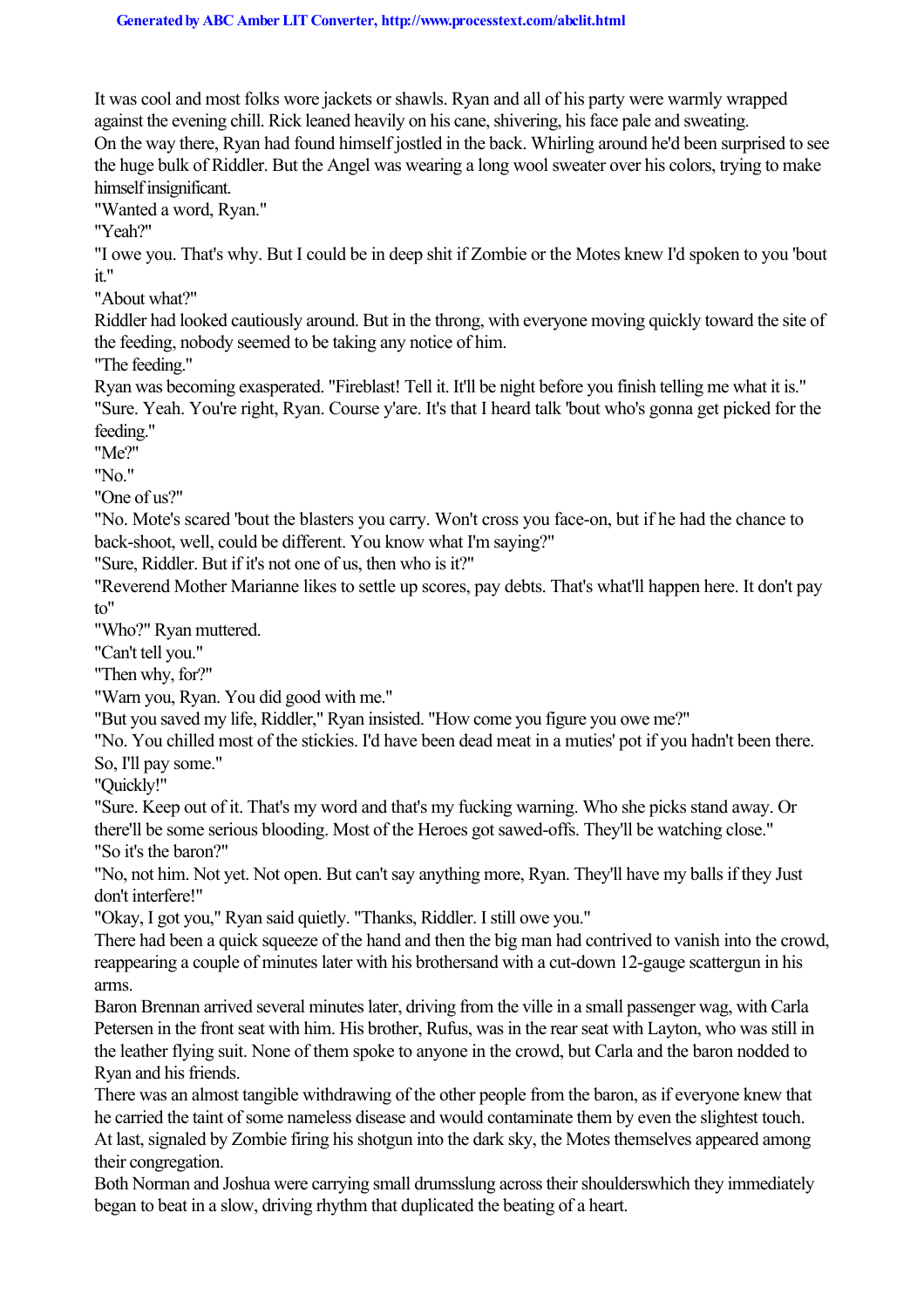Marianne Mote was dressed completely in scarlet. A long gown of silk, flowed down to her chubby ankles, and she was shod in a pair of high-heeled shoes that she could barely control on the rough ground. She was heavily made-up, like an aged doll, and she carried a long whip of silver leather in her right hand. The dress was cut so low in front that her breasts swelled against the thin material and seemed about to break for freedom.

At a sign from Norman, a pair of the Last Heroes strode in a half circle in front of the gathering, setting light to a series of gasoline fires. They immediately flared and roared, surrounding everyone in a ring of flame, giving the illusion that their only line of escape would be the dark desert behind them. Where the snakes dwelled.

ONE THING that the Motes were extremely good at was whipping up the frenzy of a mob, repeating their exhortations to worship the worms of the desert, crying out in unison for divine intervention to point the finger at the guilty person in the ville who was responsible for the spate of bad luck.

"Use me as the oracle of Thy vengeance!" Marianne screamed, arms waving, the thin material of her dress dancing about her.

Ryan and the others huddled in a tight group, halfway back through the crowd. The Brennans and Carla Petersen, as befitted their nominal status in Snakefish, stood near the front.

The Last Heroes stayed ranged in a semicircle, eyes raking the congregation.

The yelling and praying grew louder and louder. And the fires, topped up from jerricans of gas, flamed and roared. Deep shadows skipped over the watching, wide-eyed faces. Standing with his back to the blackness of the desert, Ryan felt himself becoming nervous, feeling his spine tighten at the thought of the giant reptiles he knew were stirring in the wilderness behind him.

"Got a real bad feel about this one, lover," Krysty whispered.

"Me too." He'd brought the G-12 caseless, holding it casually under his arm, finger close to the trigger of the sophisticated blaster.

"The Spirit of the Worm comes upon me!" Marianne screamed, closing her eyes, pirouetting around in the orange light of the fires, smoke swirling about her, giving her a demonic look.

"Here we go," J.B. muttered.

The middle-aged woman faked her fit of religious frenzy quite skillfully. Ryan doubted it would have worked so well in the cold light of morning. But here, in the manipulated, drum-beating atmosphere of fervor, in the bizarre light of the bonfires, it was clearly working well enough.

Cries erupted from the crowd, calling on the snakes to witness and help. Amens, hallelujahs and hosannas rose from all, throughout the expectant congregation.

Marianne didn't stint herself in her performance. She thrashed around in the dust, dropping her whip, scooping up handfuls of pale sand and throwing them over herself. Her hair became disarrayed, her makeup covered in a mask of dirt, her rolling eyes winking dementedly out at the world. Her dress rucked up as she fell and kicked, revealing once again that she wore no panties.

Ryan turned to the Armorer, but J.B. had slipped away from his side. It was just possible to see the jaunty fedora, perched on top of his head, moving purposefully toward the front of the crowd. "Krysty, Jak. Follow me. Don't do anything until I give the word."

Ryan's gut feeling told him that J.B. had guessed who had been chosen for the feeding.

"Show us the evil, show us! The Worm protects us all. The Worm is the power. The Worm is the way and the light!" Marianne's voice was straining ever louder. "Yes, oh yes! I can feel the spirit moving in me! Hallelujah, brothers and sisters! The word is coming to me!"

Marianne rolled over and over, legs kicking, her body caked in dust.

Ryan started after J.B., but the Armorer was nearly at the front, close by the Brennans and Carla. Helped by her husband and son, Marianne staggered to her feet, beginning to spin around, arm outstretched, finger pointing at the congregation, her body a black shape against the brightness of the ring of fires. She spun faster and faster, the skirt of the dress flying out around her, like a child's top. Her face blank, her eyes staring wildly. Her finger accusing.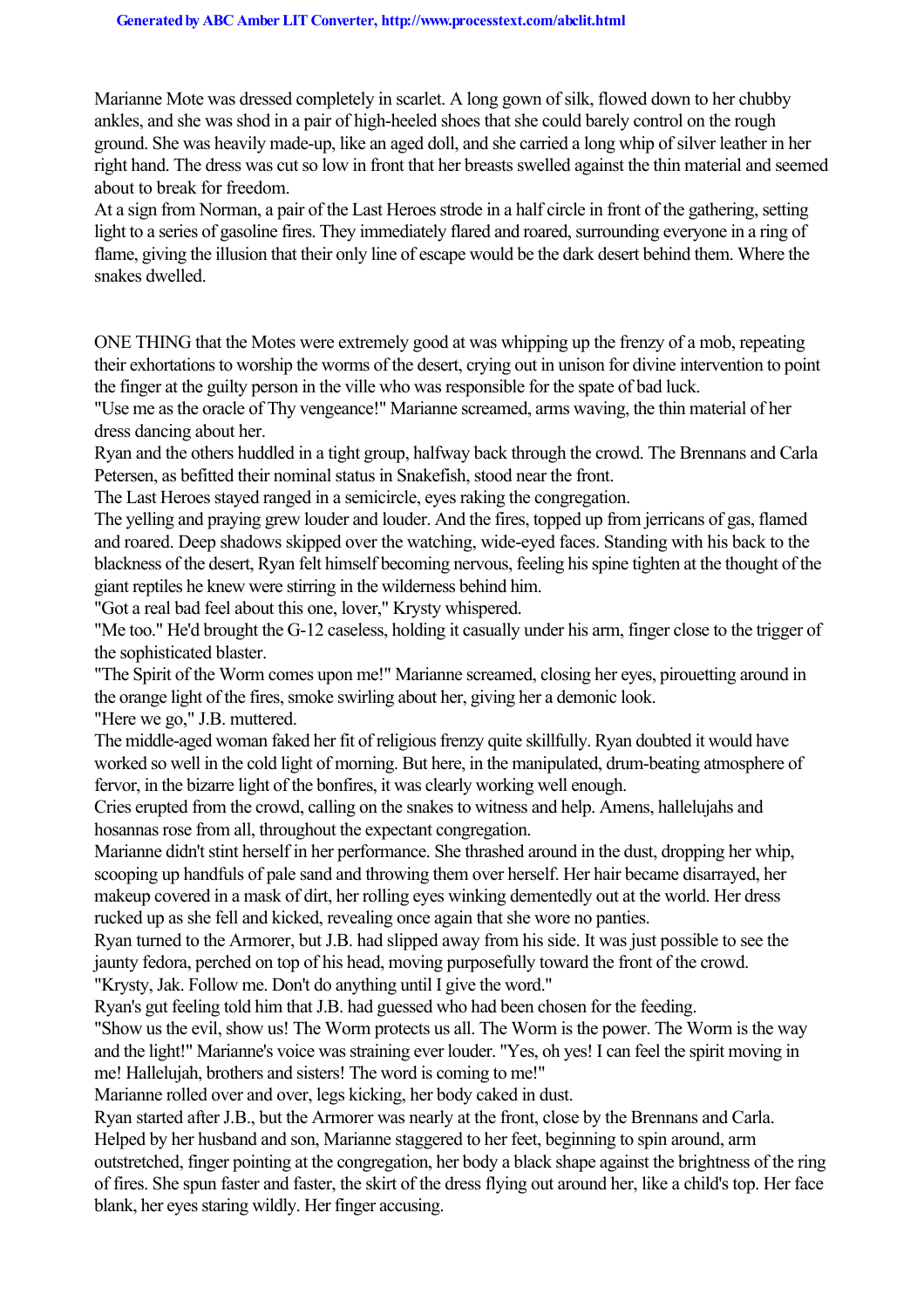And the chanting began, led by Norman Mote, picked up by his son, Joshua, carried by the group of eight Last Heroes, racing through the crowd like a flash fire in a dry summer, swelling all around Ryan and the others.

"A feeding! A feeding! A feeding! A feeding!" Louder and louder, like the pulse of a raging and insensate heart.

Fists were punching the air, in unison, pounding the beat of the cry "the feeding." A thousand voices raised together. The piping tones of little children and the trembling sound of the aged. It rose around Ryan, deafening him.

Marianne Mote stopped.

Immediately the yells began to fade away, until there was only the stillness of the night and a gasping intake of breath as everyone realized that the woman's finger pointed, rock steady, straight at the figure of Carla Petersen.

"Gaia!"

The Heroes began to move forward, stopping when a slight figure stepped from the front row and stood between them and Carla.

"First person moves, man or woman," J.B. said coldly, "and they're on their back looking up at the stars. With a bullet through their skull."

Nobody moved.

## **Chapter Twenty-Six**

"HE'S ONE MAN, alone. Chill him! Feed him to Belial!"

Marianne's voice broke the silence like the shattering of a crystal goblet.

"He's not alone." Ryan leveled his G-12. "Someone makes a mistake and there'll be a lot of death come to this ville."

"Two or three or four! What does it matter? We are a thousand strong," Norman shouted, coming to his wife's support.

"Six!" came Doc's melodious voice from the middle of the crowd. "I urge discretion upon everyone here. You may o'erwhelm us, but the cost will be most appallingly high. Who would wish to die?"

"Looks like a hot-spot standoff," J.B. called. "You don't get at us without taking a high body count."

"You can't get away, scum!" Zombie shouted, looking across at Norman Mote for his orders.

"Mebbe not," Ryan agreed. "But it's triple-sure you won't live to find out."

A little girl with freckles and plaits, in a patched gingham dress, broke the stand-off, calling out in a clear, ringing voice, "Look, Mommy! See the funny mans!"

"Holy shit!" someone said hoarsely.

"Stickies!" Riddler bellowed, immediately blasting away with his shotgun.

To encounter three times in two days was kind of unusual. Ryan's first reaction was to glance around, trying to place the members of his group, and trying to gauge the opposition.

J.B. stood at his elbow, one arm around the shoulders of Carla Petersen, Krysty was just behind with Jak. And somewhere in the center of the panicking mob were Doc, Lori and Rick.

Out front, cavorting around the fires, were a dozen stickies, bodies glistening in the light. Some held the cans of gasoline and others had seized blazing branches, waving them in the night like medieval torches. Ryan was just able to grab Krysty by the arm when the mob swept by them, a shrill, hysterical gaggle charging aimlessly toward what they hoped might be some sort of freedom and escape from the threat.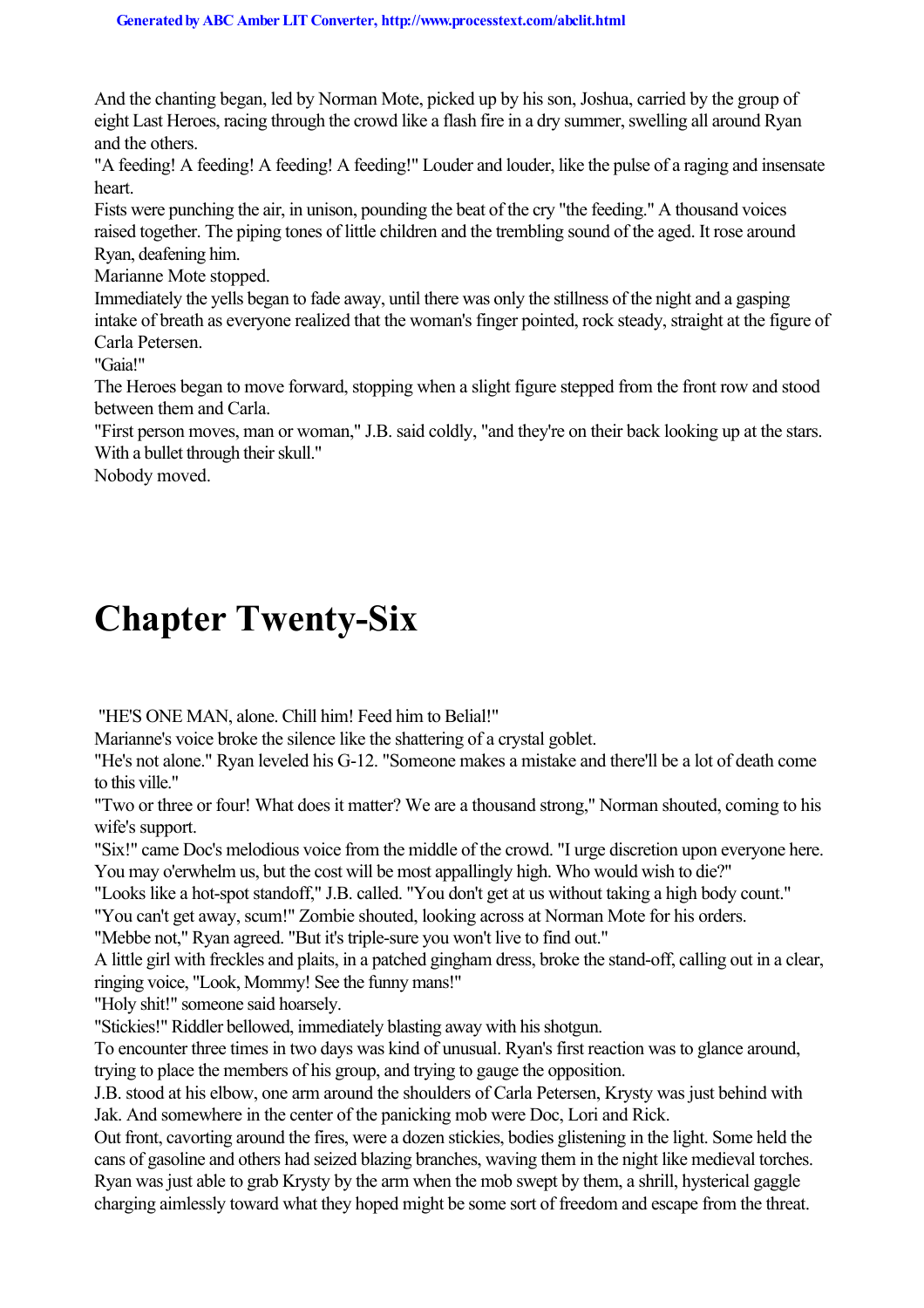"Keep close, lover!" he shouted.

Chaos.

Fire and explosions and screams and bodies, jostling, pushing. Ryan had the caseless rifle in his hands, but it was useless. The press of frightened men, woman and children was too great.

Ryan fought to maintain the ground where they stood, knowing that those who drove and pushed toward the road would fall among the stickies and the rolling wall of flames.

Suddenly Doc Tanner was with them, supporting Rick with an arm around his waist. The freezie was pale, gripping his walking stick with white knuckles, eyes wide with terror.

"Get me out of here, Ryan," he stammered. "I can't take it!"

"Where's Lori?" Krysty asked, striking out with the butt of her pistol at a fat man who lumbered into her, who grinned with the dreadful tension. Blood gushed from his face, but his expression didn't alter and he staggered on, toward the line of gasoline fires, toward where the flames bloomed and danced. "What?" Doc bellowed.

"Lori? Where is she?"

"Don't know! We got separated. She's a big girl now. Hope she can look after herself."

Ryan heard a shotgun boom and decided that it wasn't his imagination. He had felt the wind of the charge, close by his face. He caught Zombie's eye and saw that the president of the Last Heroes motorcycle club was holding a smoking shotgun.

But now wasn't the time to do anything about it.

"One thing," Krysty pointed out.

"What?"

"Noise and flames and shooting should keep those bastard snakes away from here. With one of those up our asses we could find ourselves in some real heavy trouble."

"Plenty trouble anyway," Jak said, pointing to where one of the stickies had grabbed a woman who had tried to run past it. She clutched a small baby in a white lace shawl.

Before Ryan could fire he saw J.B.only a few yards awayput two rounds through the middle of the mutie's face, showering the shrieking woman and her child with its stinking ichor.

The Armorer glanced around, seeing Ryan between the running people, and shouted to him at the top of his voice.

"Get out of this!"

Ryan nodded vigorously and pointed to the right of the fires, indicating that they should cut through the desert for a couple of hundred yards, hitting the blacktop on the Snakefish side.

"Why not stop and chill the stickies?" Krysty asked as Ryan began to move.

"Not our fight, lover. Going to be some dead here. Stickies got fire and gas. We could pick off a few, but they might get close to us in the dark. They got good night-seeing. No. Main thing is to get us all back to the ville safe."

SURPRISINGLY the missing Lori was at the Rentaroom before any of them, and was sitting on her bed, washing sand from between her toes.

Doc was helping to half carry the exhausted Rick and was near the limit of fatigue himself. But he cheered up at the sight of the girl.

"My angel of the brightest dawning! I was worried when I couldn't find you. How did you get back here so fast?"

"In a wag."

"With the baron?" J.B. asked. He'd seen the Brennans and Carla safely into their own vehicle before rejoining the others.

"No."

"With the Motes?" Ryan asked.

"Yeah. Josh asked me and I say yes I'll go with them. What other can I do? Stickies everyplace and smoke and I didn't see all of you! They safed my life."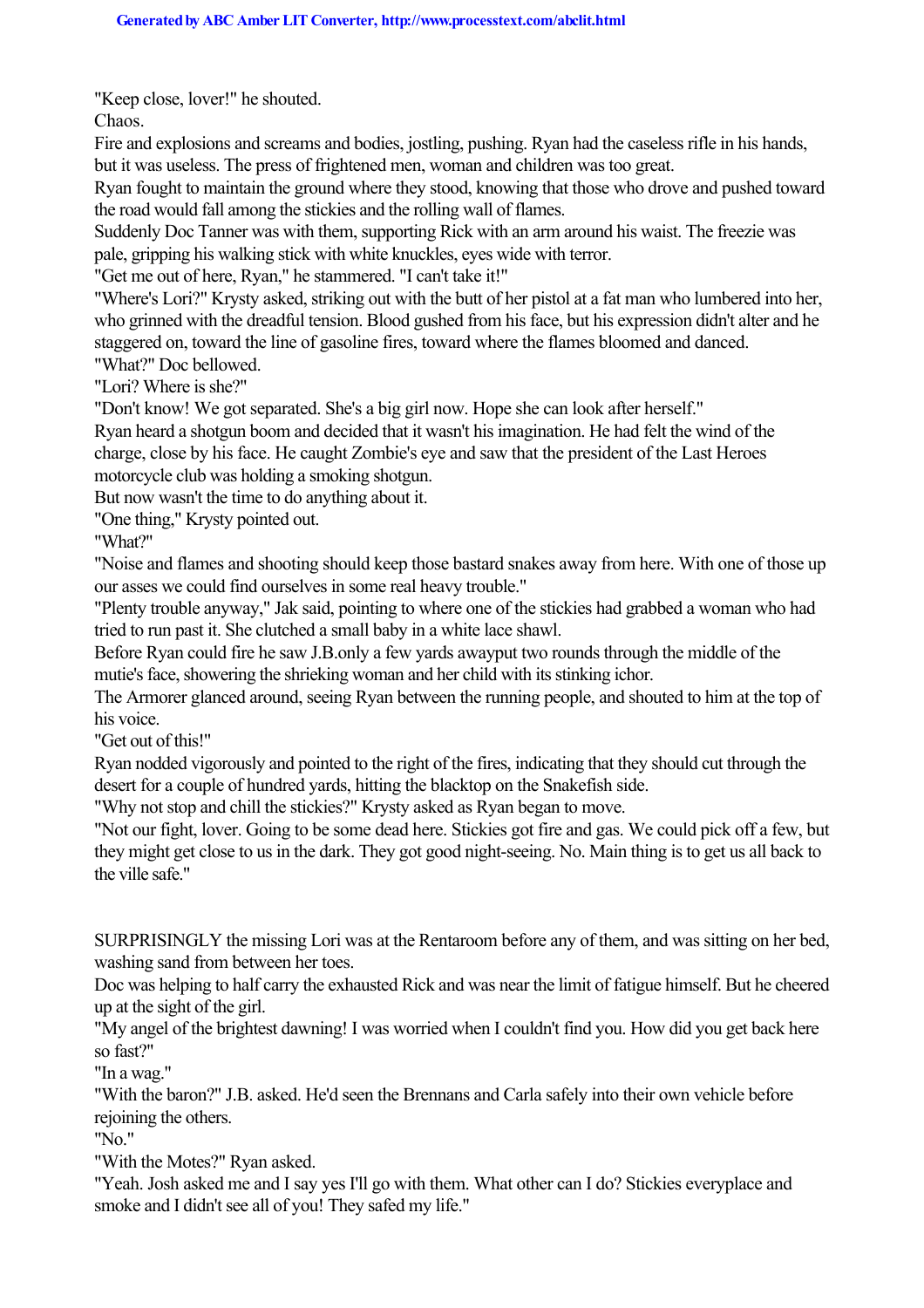"Main thing is that Lori's alive," Krysty said quickly, defusing a potential argument between Doc and the blond teenager.

"Best get something for Rick," Ryan said, leaning his G-12 against the wall. "He's spent."

"Shot my load, friends." The freezie sighed.

"Want drink?" Jak asked.

"Strawberry daiquiri and make it a large one, barman."

"I'll get water," the albino replied, leaving the room.

Ryan lifted the corner of the curtains, peering out at the front. The street was a hubbub of men and women, running everywhere, gathering in small knots, talking animatedly. One of the Heroes went by on his chopper, revving the engine, kicking up clouds of dirt in the glow of the streetlights.

J.B. checked the rear window. "Nothing out here. If the stickies had come into the ville and started a fire, the whole place would have gone up like tinder. Wooden houses, close together. Unless they're cleaned out, Ryan, they'll do that. Only way you stop a stickie is by chilling it. No other way to do it." "I'm dying," Rick moaned. "Have kaddish sung over me. And put my baby shoes away, Mama." "Shut up and drink," Jak said, returning with a tumbler.

Ryan whistled through his teeth. "I reckon this is coming up to a good time to shake the shit of Snakefish off of our boots, friends. Stickies that close in those numbers mean serious bad news. Like I've already said, I'm sorry for that fat little baron. No doubt in my mind that the Motes'll run him out of the ville. Probably in the next few weeks, the way it's shaping. But that isn't our fight. Never was. Never will be." J.B. looked as if we were going to argue, but they were interrupted by a knock on the door. It was Ruby Rainer, her face smeared with soot and dirt, her "feeding" clothes stained and torn, the hem of her skirt sodden with what looked to be congealing blood.

"Shedskin!" she panted. "You outlanders all made it back safe? There's a hollow-tooth miracle. Azrael himself must have been looking after you. In all that death"

"You all right, Mrs. Rainer?" Krysty asked.

"I'm delivered, mercy be to the coil and the scale," she replied, leaning against the wall to recover her breath. "But there's many a dozen good folk of this ville who won't see the sunrise tomorrow." "How many chilled?" Ryan asked.

The elderly woman shook her head, the electric lamp casting deep shadows across the stark bones of her face. "I'd count on two dozen or more. There was the whole Locke family burned when one of those mutie spawn poured gas over them all. Dancing in the flames they was, and all their flesh was melting and dripping away from them. Danced until they fell, they did. Every one. And there was Miriam" "How many stickies done for?" J.B. interrupted.

"I don't know. There seemed to be hundreds. One gripped my dress and pulled me down. May the hollow tooth feed John Dern for saving me. He blasted the monster back to the pit, but its blood went all over me and Forgive me," she said, on the edge of tears.

"Most escaped?"

"Yes, Mr. Cawdor. I think" She stopped and blew her nose noisily on a kerchief she pulled from her sleeve. "So many hurt and chilled. I saw poor Mr. Vareson, his whole face scorched black, eyes bubbling holes in Oh, dear, dear. I must go and lie down. I don't think I can prepare any food tonight, if you don't"

Krysty patted her on the arm. "We can raid the larder if we feel hungry, Mrs. Rainer. You go and take a rest. I don't think any of us are going to feel much like eating tonight."

As the door closed behind her, Jak turned to Krysty. "Speak for self. I'm real hungry."

NOBODY ELSE WAS STAYING at the hotel, and Ruby Rainer kept a well-stocked pantry. It was an indication of the wealth of the ville, with all its processed gas, that she was able to store so much. And so little of it grown locally.

A rare sight in the Deathlands was a freezer, yet Ruby had one, humming away to itself in a room off of the kitchen. It was filled with beef, pork and chicken, several different sorts of fruit and steaks of some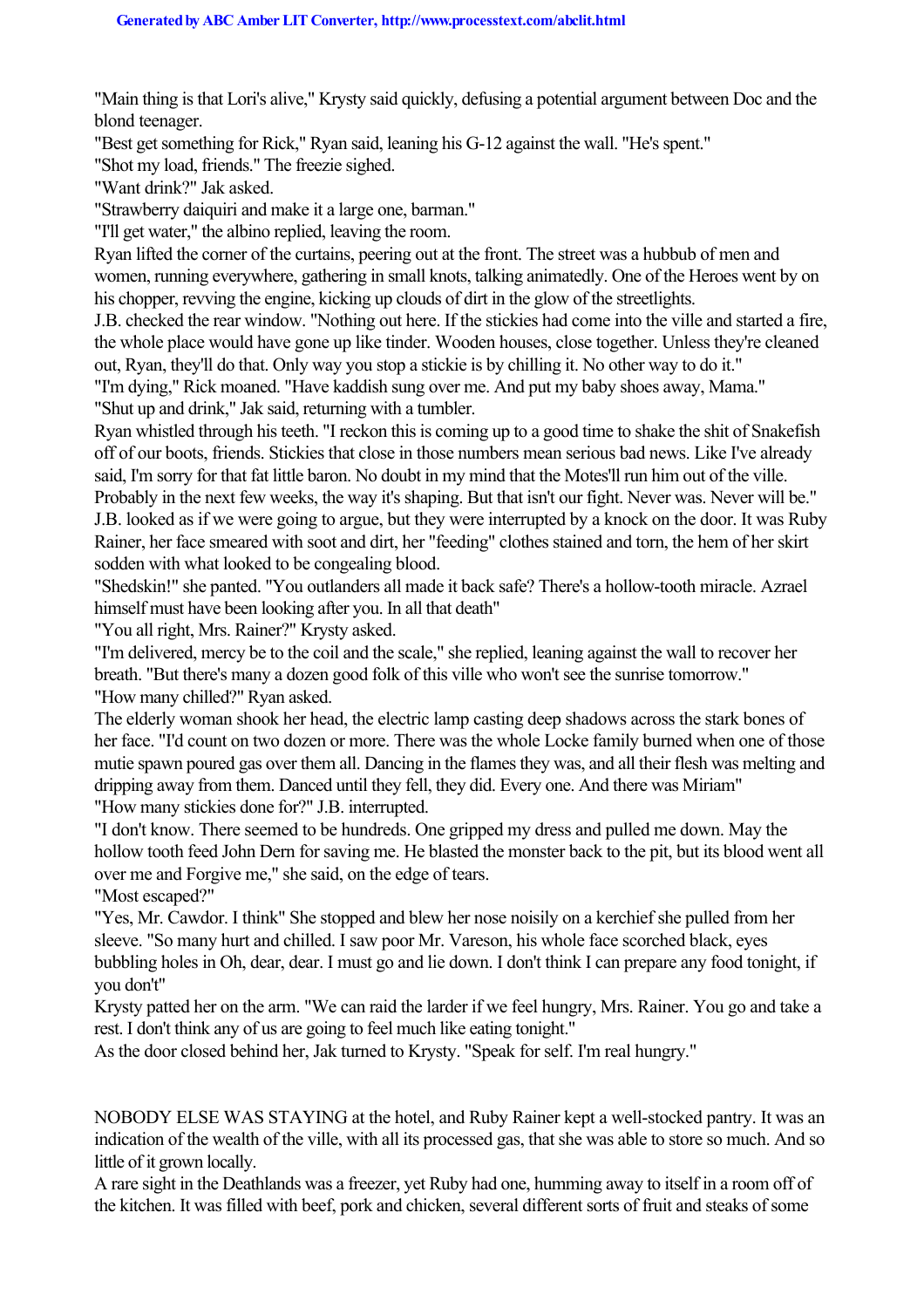large and unidentified fish.

Jak and Lori set to, frying some of the fish in oil and serving it with potatoes and tender green peas. They dished out some large raspberries, but they hadn't thawed properly so most of the group chose to leave them.

"Not bad," Rick said. "Not quite as good as Mom used to make, but it comes close. Best thing I've eaten since I've been in these Deathlands."

"You should appreciate, my dear young friend, that this is also one of the best meals that I have eaten in Deathlands. And I have been here a great deal longer than you."

Doc's comment cast a pall over the freezie, and he refused a second helping of the bullet like fruit. "Maybe I should have stayed frozen," he said. "Or never gotten frozen at all. The cryo business isn't all they say."

"You said there were other cryo centers, Rick?" Ryan said.

"That's right. One up on the Lakes and one some place in south Texas. It'll come back to me, I guess." "Could be this is a good time to tell us just what you know about jumps and gateways," J.B. suggested. Rick put down his coffee mug. "If I could remember what it is I know about gateways, J.B., then I'd be happy to tell you."

"How 'bout how to control where you go?" Jak asked.

"No. Sorry, guys. That wasn't my scene. I can perhaps help out in ways of detecting faulty gateways and how to return. I know I knew all that stuff. Knew it. Once."

It was a disappointment. Ryan had, at the back of his mind, the hope that some day, somewhere, they might come across some piece of information that would reveal how to master the gateways. And the freezies had been one of his hopes.

Time had drifted by.

It was around ten o'clock and the bedlam out on Main Street had died down. Just as the seven were beginning to think about bed they heard the noise of several of the Last Heroes' two-wheel wags rumbling through the night from the old funfair.

"Company," Rick said unnecessarily as the motorbikes came to a halt immediately outside. "Or trouble," J.B. said grimly.

Finally they heard the front door crash open and booted feet drum along the hallway. Except for the freezie, all were wearing blastersand all went for them.

"In here!" Ryan shouted, taking the initiative away from the bikers. "If you're coming to assassinate someone, you don't make so much noise about it."

Zombie stomped in, backed by Riddler, Harlekin and Freewheeler.

"You in here?" Zombie said.

"Looks like it," Ryan replied calmly.

"Nobody chilled or injured?"

"No."

"Come from the ville's council."

"Who's that?" J.B. asked, standing near the table.

"Your friend Carla and the baron. And the Reverend Mote and his lady and Josh Mote."

"Since when?" J.B. said.

"Since long enough," Riddler replied defensively. "Keep free, bro. This isn't your fight. Remember that, huh?"

"So everyone tells me. Bro."

"What did the council decide?" Ryan asked, easing the tension.

"That at dawn we all go out and blow the shit out of those fucking stickies."

"Who's this 'we' you mentioned?" Krysty asked.

"Baron Edgar, his nephew and his brother. And a few others. And us. And Josh Mote. Oh, and you outlanders, of course."

"Why us?"

Riddler answered. "You took the jack from the ville and food and beds. Now the council says you gotta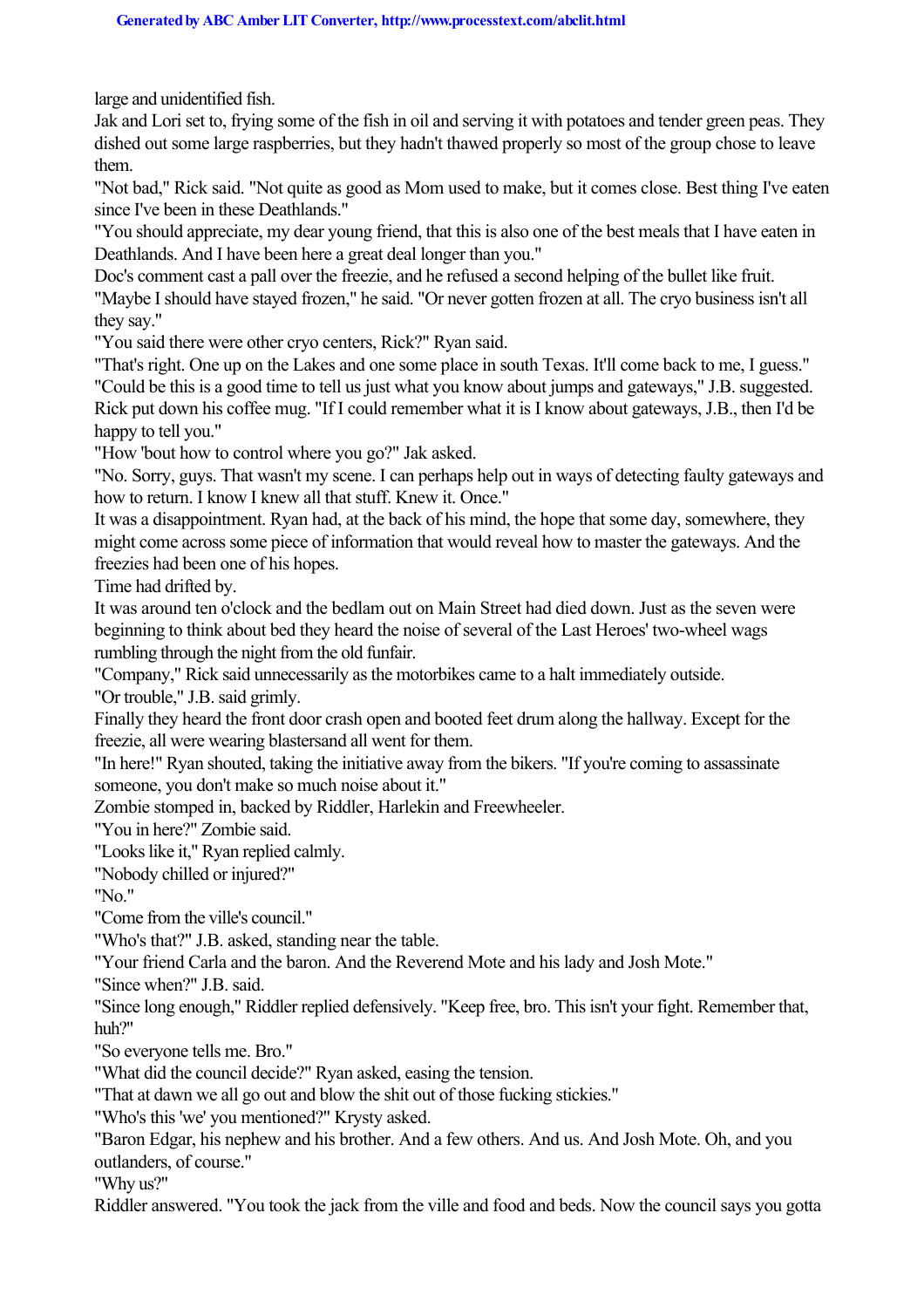ride with us after the stickies. Sort of pay the debt, Ryan." He shrugged his shoulders as if to explain that it wasn't his idea.

"How did the council vote on this?" Ryan asked. "No, let me guess. Wouldn't be three to two in favor, would it?"

"No." Harlekin laughed.

"No?"

"No, Ryan, you too-smart fucker. It was three to nothing. Carla and the old baron didn't bother to vote at all!"

"If" J.B. began, hand blatantly on the butt of his Steyr blaster.

"Forget it." The wolfish smile disappeared from Zombie's face. "Your gaudy's fine. Nobody hurt her or Edgar. They're fine as sunshine, Mr. Dix!"

"Dawn, you said?" Ryan asked. "We'll leave the woman and the free and Rick here in the ville."

"Please yourself. Don't matter. Just so long as we waste the stickies."

"Ryan. I don't" Krysty began, stopping as he turned and looked coldly at her. She knew better than to push it. For the time being.

"So be there," Riddler said.

"Or be square," Rick concluded.

"Not you, feeb," Zombie sneered. "The others. Be there or be fucking dead!"

#### **Chapter Twenty-Seven**

 LAYTON BRENNAN FLEW so low over their heads that they could see his amiable face, grinning at them over the edge of the cockpit of the Sopwith 1 1/2-Strutter, his goggles glinting in the dawn sunlight. He waved a cheery hand, then angled the plane away, heading across the dusty desert toward Death Valley.

The search was on for the stickies.

The inbred muties didn't have anything that resembled an organized camp. They burrowed into the sides of hills, or took over old, abandoned houses and buildings, staying sometimes for only a few days. Sometimes for months. It all depended on how long it would take for them to strip the region around their nests of anything edible or useful. Then they would move on.

Ryan had been pressed by Zombie and by Norman Mote about how many stickies he thought might be in the area. In the panic during the feeding ceremony only three of the muties had been chilled.

"I've seen them alone, and often seen them hunting in packs around ten to a dozen. Biggest nest I saw was probably forty or fifty. Trader once told me of a kind of ville of stickies he'd come across. Said there could easily have been two hundred or more. If I was a guessing man I'd say that we'd probably find us around fifty. Good-size pack."

As the airplane shrank to a tiny dot in the pink, cloud-dappled sky, Norman Mote called his hunting posse to order.

"Quiet, brothers. You all know why we're here. You've seen the sad corpses lying there in the temple. We don't want any stickies left alive. Not a single one."

Ryan made a quick count eight of the Last Heroes; himself, with J.B., Jak and Doc; Edgar Brennan with his brother and his nephew, off in his plane; and twenty-seven other men from the ville. The only one Ryan recognized was the gun dealer, John Dern.

Everyone was armed, many carrying a variety of patched and repaired scatterguns. Ryan's warning that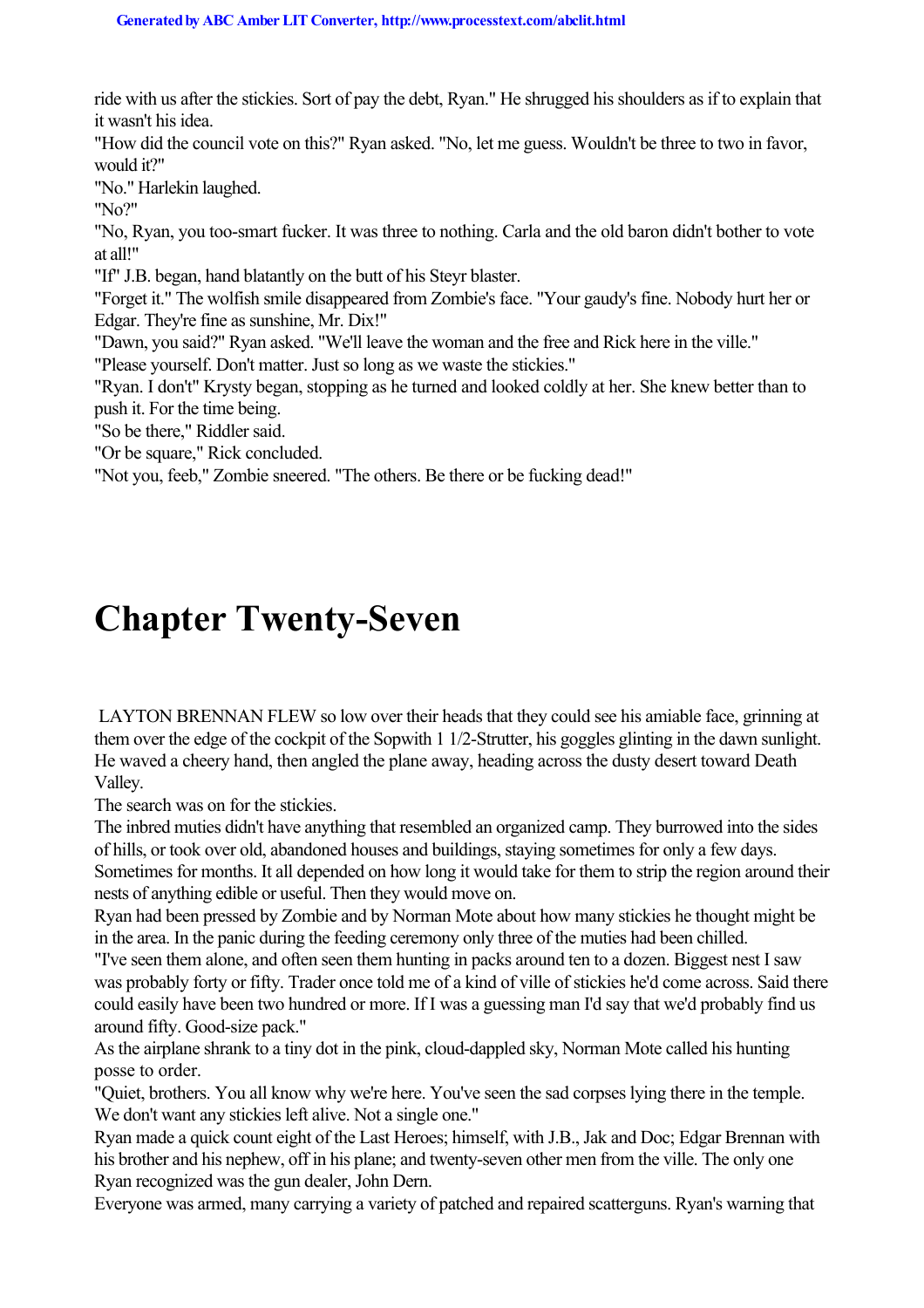the only way to be sure of downing a stickie was to blow its head apart had been passed all around the group.

Ryan had faced a bitter argument from Krysty during the night and on into the early hours of the morning. "Why?"

"You know."

"Tell me, lover. Tell me why you four get to go and I'm left here holding the baby. No. Check that.

Holding both the babies. Lori and the freezie. Why is it me?"

"Because there's no women going on the cull. That's why."

"Gaia! It makes me sick, Ryan. I tell you that for jack in the dirt."

"I know. But I wouldn't want to leave Rick on his own. His health's worse again today."

"If he was a man he'd have picked a blaster and be out on the hunt."

"Not fair, lover. You know the poor bastard's gut-sick."

In the end Krysty had reluctantly agreed to drop the quarrel.

THEY TRAVELED in a fleet of battered wags, mostly open-bed market wags. Norman Mote and his son rode in the half-armored wag that had brought them to the feeding. Edgar Brennan and his brother had chosen to ride with Ryan and his three friends.

"For safety," Rufus had whispered.

J.B. had taken off his fedora to avoid losing it in the wind. As he rubbed his fingers through the cropped stubble of his hair he heard the baron saying to Ryan, "Carla said to watch out for a back-chilling out on the hunt."

"Least we can do is watch for it," Ryan agreed. He turned to J.B. "Pass the message to Jak and Doc." Doc Tanner was enjoying the ride. The wag bumped over the rutted highway, enveloped in a cloud of gray dust. "On the road," he shouted to Ryan, baring his perfect teeth in a wide smile. "I was a great reader, you know. During the days after they trawled me I read all of Jack's books. The best romances. Traveling and searching forwhat was it they called it? Satori. That was it. I searched for it, but never found it."

Most of the time that the old man began to ramble, he left Ryan way behind. Or way ahead. It was never clear which.

THEY WERE ONLY a few miles out of the ville when they heard the crackling sound of the airplane returning.

"Flywag!" shouted the lookout man who was on the front of their truck.

Trader had once explained to Ryan that the quality of fuel needed for jet-powered air wags was beyond anything that the Deathlands could produce. He'd found a cache of it north of where Boston had been, but they didn't have a plane to use it. Nor anyone living who had the least idea of how to pilot one of the fighter jets. But the old biplane flown by Layton Brennan used a much more basic type of fuel. The engine sounded rough, but it worked.

"Get yourself six of those and some good machine guns and you could take damned near any ville you wanted," J.B. said.

"Yeah, but you and me found us some missiles around the redoubts that could pluck that out the sky. Easy as spitting."

"This MP-7 could do the job," the Armorer replied, patting the Hamp;K blaster on his lap. "But air wags got so much surprise. Look at the way he's gotten back here so quick."

The Sopwith 1 1/2-Strutter lurched and the engine faltered as it came swooping low over the convoy. Zombie, leading the way on his Electra Glide, held up his fist and stopped the wags. As the dust cleared, everyone could see the hand over the edge of the plane, dropping something near them, something with a hank of rag attached to it so they could find it easily.

Ryan swung over the bed of the truck and walked to the rounded stone, three or four of the Last Heroes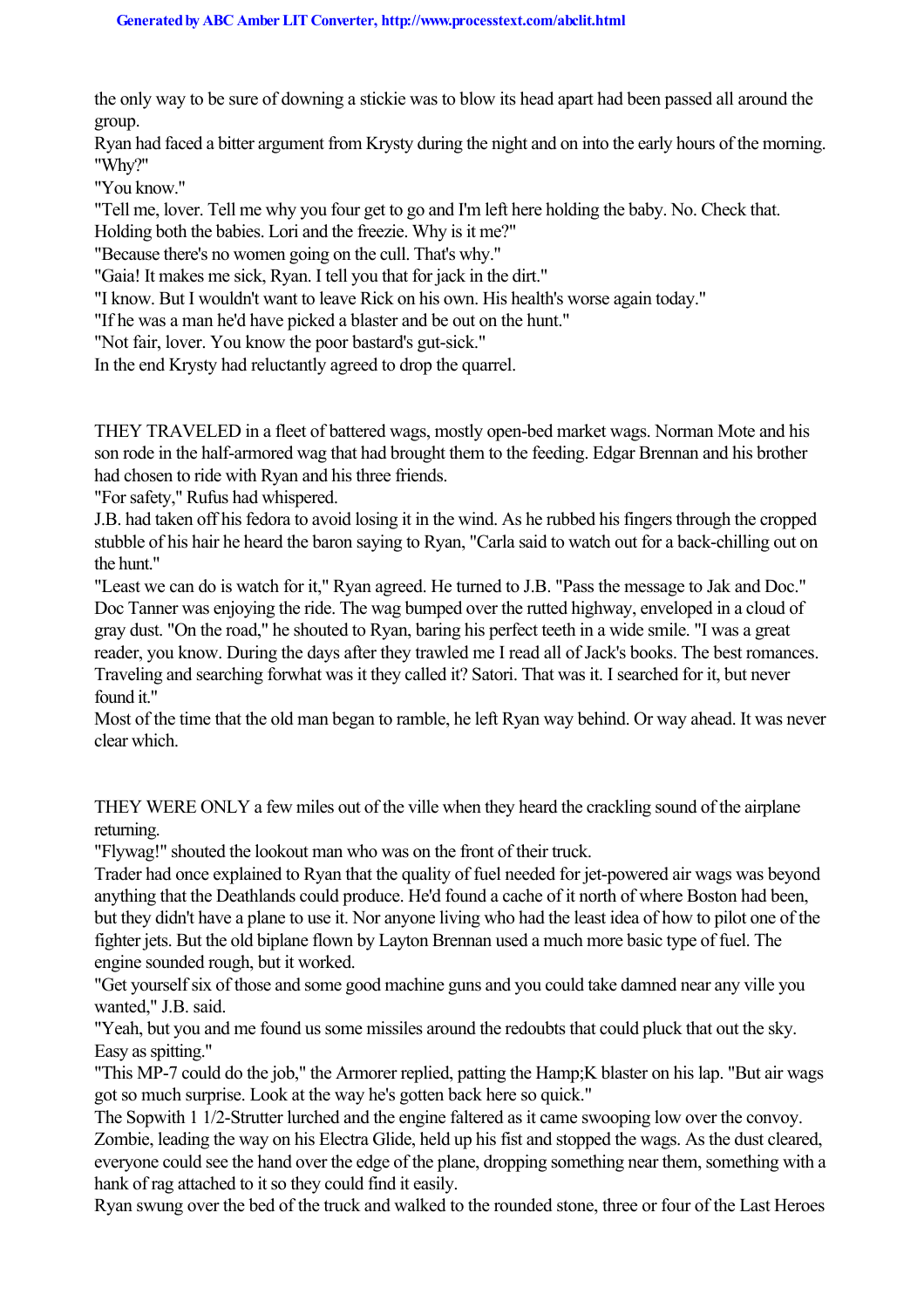following him. He bent and picked it up, peeling away the sheet of handmade paper from around the small rock, flattening it out.

The writing was crude and childish, the letters of uneven shapes and sizes.

Fifteen miles. Northeast. Leave road at old school. Dirtthe next word was illegibleover hill. Caves. Counted thirty. They saw me and gotten jumping good around.

"What's it say?" Riddler asked. Ryan handed him the note, but the fat biker passed it to Kruger. "Don't read good, Ryan. Frankie here got the spelling and figuring."

Kruger was old with a badly scarred face, as if he'd been in a devastating fire some years earlier. He followed the lines with a painful concentration, tracing them with the knife blades he'd sewn into the fingers of an ancient pair of gauntlets.

"Take us a half hour," he said, looking across at Zombie.

"Read it again," Zombie ordered, listening while Kruger stumbled through it. "Yeah. They could be ready for an attack. Best we leave the wags by the old school. Go for 'em on foot. You reckon, Ryan?" "Yeah. I reckon."

THE SCHOOL WAS an adobe building that looked as if it had been abandoned long before dark day. The windows were gaping sockets and there was no trace of a door. The structure stood at the junction of the highway and a dirt track that wound away into some low hills.

The leadership of the group was peculiar. Norman Mote proclaimed himself in charge, yet he left all the major decisions up to Zombie, who, in his turn, deferred to Ryan. Baron Edgar, who should have been at their head, waited patiently with the rest of the men.

Ryan agreed that it would make sense to split into two groups, to circle around the nest of the stickies and attack from the rear, making sure that none of the creatures escaped the trap.

But the division of the two sections led to querulous squabbling.

Ryan didn't want to split his own group, nor did Zombie want to split up the Heroes. The Brennans insisted that they should go with Ryan's group. Norman Mote pressed that the baron ought to be with them "for his own safety."

In the end everyone settled on a reluctant compromise. Ryan and Jak were grouped with four of the bikers, including Riddler, as well as Joshua Mote, Edgar Brennan and a dozen of the men of the ville, including John Dern, who was carrying a customized M-16 carbine.

Zombie and Norman Mote led the other group, with J.B. and Doc there to keep an eye on Edgar's brother, the partially blind Rufus.

"We go left," Ryan said. "You got a chron?"

Riddler shook his head and grinned, showing a mouthful of broken and stained teeth. "Told yer. Don't go for all that figuring shit."

"My timepiece will suffice, will it not, Ryan?" Doc asked, displaying the trim silver watch on his left wrist. "Sure. Say forty-five minutes from now. Unless you get attacked. Find a way, close as you can and get ready. I'll lead our squad in. You come in straight after, Zombie."

"Sure. Be there, Ryan."

Ryan glanced around his group, seeing the nerves and ragged tension.

"Most muties run from blaster fire. Stickies run, but they run straight at you. Explosions and fires bring them. We all know that. Just keep in mind that they're triple-stupes. Body wounds hardly slow them at all. Lot of you got pump actions. Best thing for a stickie. Wait for them to get close, then take their heads off. Any questions?"

A skinny, middle-aged man raised a tentative hand.

"Yeah?"

"I have a question, Mr. Cawdor."

"Fire it."

"What do we do if we get grabbed by one of them stickies?"

"Pray. No more questions? Then let's go and do it."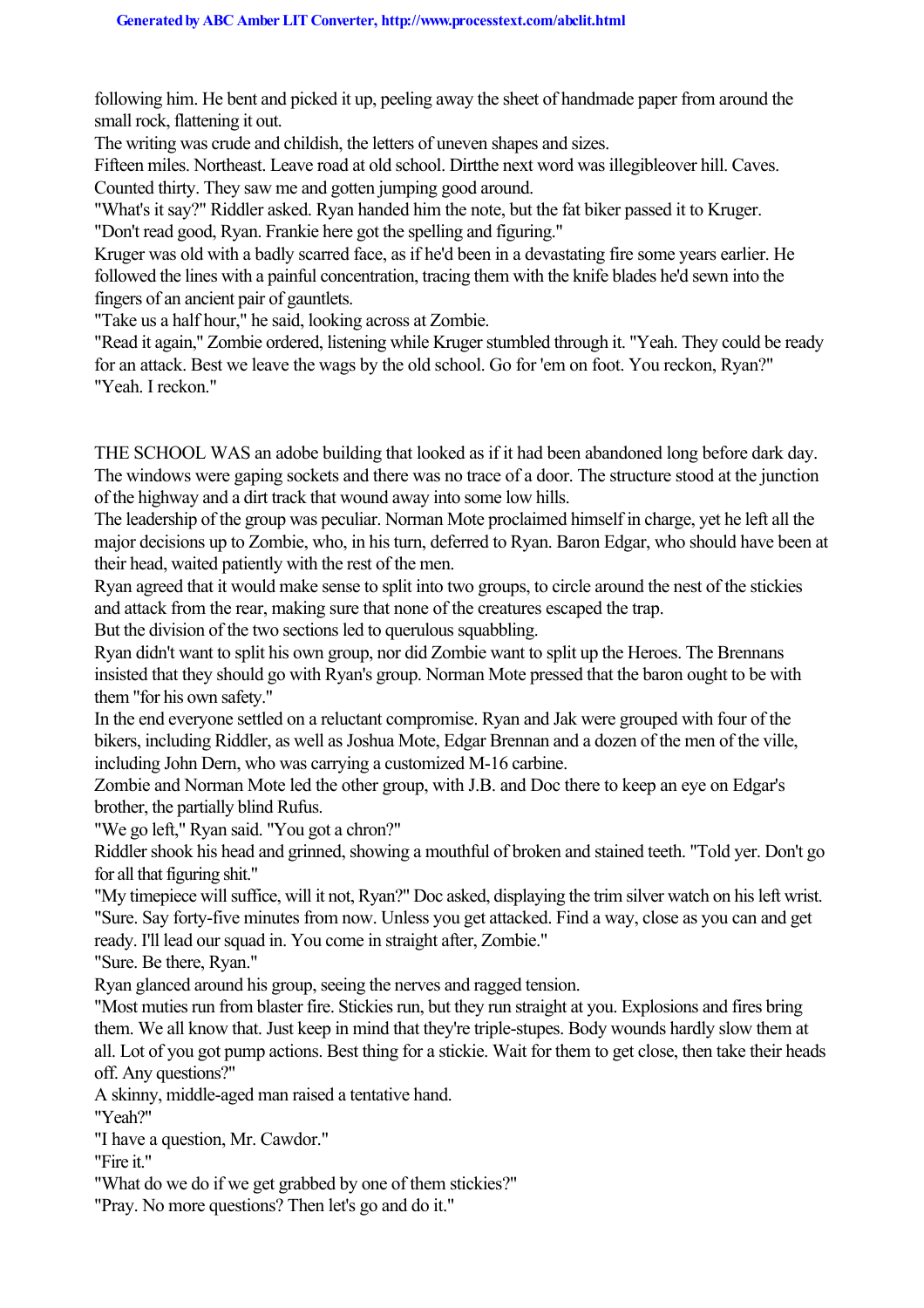"TEN MINUTES to go. Could do with Layton and his plane, Baron."

"Might it not warn them?"

Ryan nodded. "Could be. From the note, we should be virtually on top of them by now."

Edgar Brennan looked exhausted. He wasn't dressed for a cross-country trek. His shoes had lost their polish and his pants their crease. The laundered shirt was stained around the back and chest, the collar ragged and limp. He'd torn off the paisley cravat and held it in his hand, using it to mop at his brow. "Want me to go ahead and scout with one of the brothers?" Riddler asked eagerly.

"Word is there's a lot of stickies there. Couple of scouts'd whet their appetite for the rest of us. No." The Last Hero didn't argue, grinning cheerfully at Ryan.

John Dern sidled up to the front, clutching his carbine. "Could find a good spot and pick off the evil devils from safety with this?" he suggested. "Be happy to do it."

"Good combat blaster. Not the best for wiping out a triple-dozen stickies. They'd walk over you. We go in together, fast and blasting."

#### "LOOKS LIKE IT. Sounds like it."

Ryan held up his hand to stop the straggling file of men. He'd heard the familiar, guttural grunting noise that the suckered muties usually made, coming from just over the next ridge. He dropped to hands and knees and crawled swiftly forward, followed by Jak.

Cautiously Ryan eased himself to the crest of the hill. Squinting over the top, he saw a steep-sided valley that was honeycombed with shallow caves. Gathered together in the middle were a group of stickies. It looked as though Layton Brennan's rough count had been about right.

"Thirty-five or so," he whispered.

The boy was licking his pale lips, his scarlet eyes glittering with the anticipation of the firefight to come. "How long?" he asked.

Ryan glanced at his chron. "Three minutes. Wonder if the others got here yet. Can't see any sign of them on the far Yeah. There."

He spotted the flash of sunlight off metal. A line of heads appeared on the far ridge, all looking down at the stickies. Ryan knew that J.B. wasn't in command of the other raiding party. The Armorer would never have been stupid enough to risk being spotted before the attack began.

"Fireblast! Best go now, or they'll see us and we'll lose the surprise."

He turned and beckoned to Riddler. The fat biker crouched and waddled to join them. "What the fuck's up?"

"We gotta go now. Stupes there are going to blow the whole attack."

He suddenly heard an outburst of shrill squealing from the far side of the ridge.

"Too late." Ryan shouted the command. "Come on! Now! Let's go!"

## **Chapter Twenty-Eight**

 THE STICKIES HAD initiated the attack, taking the impetus from the men of Snakefish. Most of the muties rushed toward Zombie's group, ululating and waving their suckered fingers. Some turned back as they saw Ryan leading his twenty or so men over the rim of the hill and down into the valley.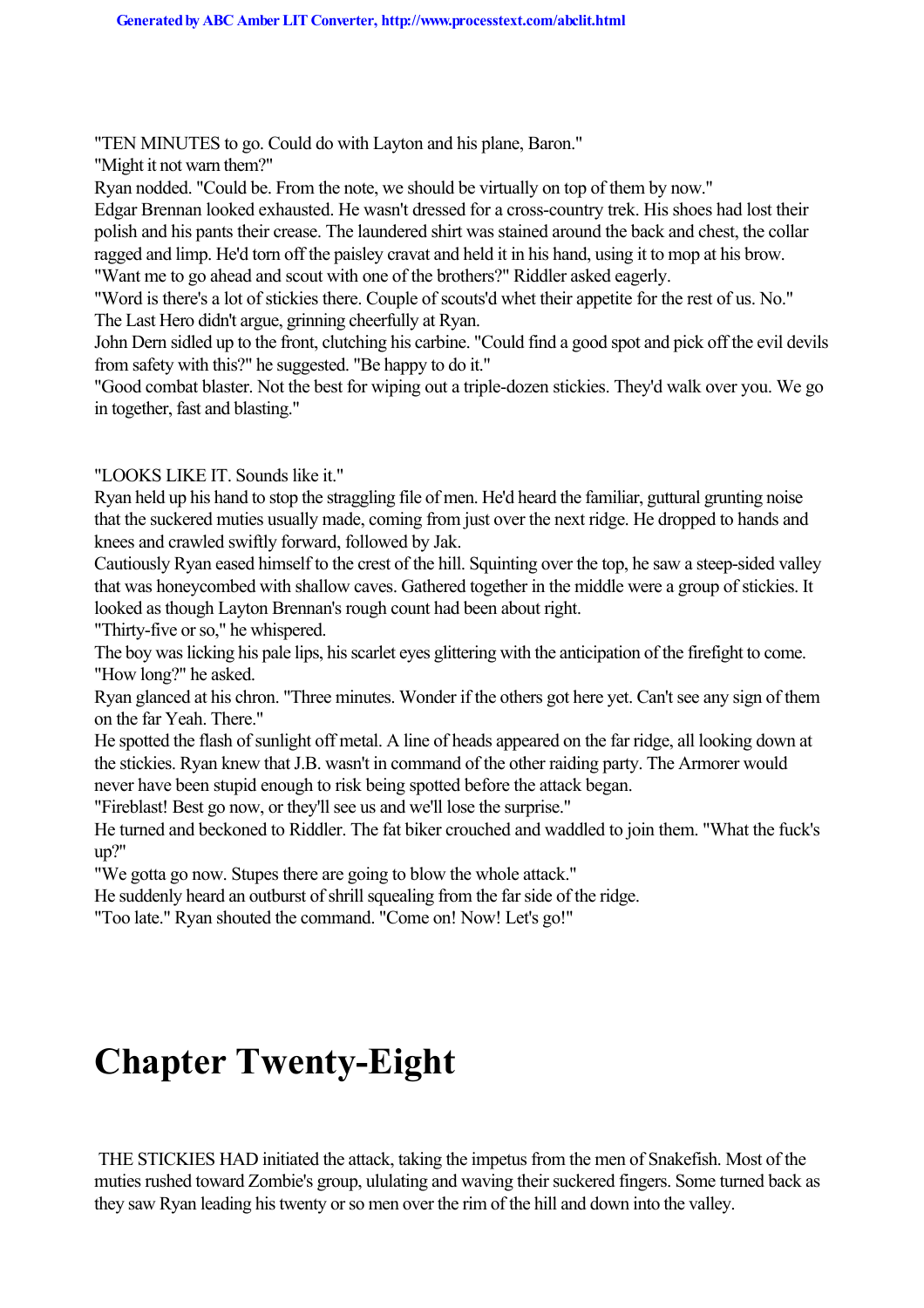"Let 'em get close!" Ryan yelled.

The muties had a slight numerical disadvantage, but they made up for that by their unbridled ferocity. Other than the night assault at the feeding, few of the men from the ville had ever seen a stickie and many were almost paralyzed with terror at the hideous sight of gibbering death running at them.

Some turned and fled in panic. Almost all of them died early.

The skinny man who'd asked the question about what to do if he got grabbed by a stickie got his answer with horrific speed.

He stumbled blindly into the embrace of two of the scuttling muties. One was a female, with pendulous breasts, who used her suckered hand to tear away the man's clothes, leaving bleeding weals on his pale flesh. Her other hand clutched at his groin, the tiny disks clamping to his shrunken genitals. With a slobbering whoop of delight, the creature exerted all her power, emasculating the screaming man and flourishing the severed flesh and sinew above her head before lifting them greedily to her mouth. Her companion had already buried its face in the side of the man's neck, near the throbbing temptation of the carotid artery.

Death was mercifully rapid. Scatterguns boomed all around, interspersed with the lighter, thinner sound of the .32 which were the common handblasters of the ville.

If Ryan's original plan had been followed by the group containing Zombie and Norman Mote, the initial wave of the assault could have hoped to chill sixty to seventy percent of the hostiles. Now it was a bloody battle for the upper hand.

Ryan had his rifle set on triple burst, knocking over any mutie that came within easy range. He made sure that the caseless rounds were head shots, exploding the blank-eyed skulls like eggs under a mallet. Ryan nearly tripped over a human corpse on the far side of the valley, near the opening of one of the caves, recognizing who it was only from the pair of dark blue spectacles that lay near the headless body. Layton Brennan, in his air wag, would soon learn that his grandfather was dead.

The sand was rapidly becoming a quagmire of trampled mud, with the stench of death hovering above. The biker called Freewheeler was facing a stickie who'd snatched his scattergun, but couldn't work out how to fire it. The Hero had drawn a long-bladed knife and was cutting away at the mutie's chest and stomach, opening up gaping wounds in the rubbery flesh, but hardly harming the creature.

Ryan was about to blast it when he heard the crack of Doc's Le Mat pistol. A section of the creature's face and jaw became detached, dangling loose like a broken storm shutter. The stickie staggered then reached up and pulled away the chunk of bone and flesh, peering at it bemusedly until Doc shot it once more at close range between the eyes.

"This appears to be easier than stealing candy from a little baby," Doc shouted.

Ryan leveled his G-12 and fired a trio of bullets, missing Doc by less than a yard. The old man stumbled sideways, his jaw dropping in shock. He glanced behind him and saw a stickie falling over backward, half its face blown away by Ryan's shots.

"Some little child!" Ryan yelled. "Watch your bastard back, Doc!"

Riddler was nearly pulled down by two young female stickies as he fumbled in the pockets of his denim vest for more ammunition. They mewed at him as their hands reached out, their bloodied teeth exposed behind leathery lips.

He swung the butt of his shotgun in two clubbing blows, knocking both muties to the crimsoned earth. He thumbed the twin hammers and leveled the twin barrels at the semiconscious females. "Eat lead," he snarled, firing first one round and then the other. Both the heads disappeared in a spray of bone, skin and blood.

Riddler grinned at Ryan. "Best advice anyone ever gave me," he bellowed. "Shoot 'em in the head and they fucking die! Right on, bro!"

The combined firepower of the attackers finally tipped the balance firmly in their favor. The initial charge by the stickies left, at Ryan's swift count, around eight or nine of the norms dead. But the shotguns were taking their toll, aided by the blasters of Ryan, J.B., Doc and Jak. Well over half of the stickies were already dead meat.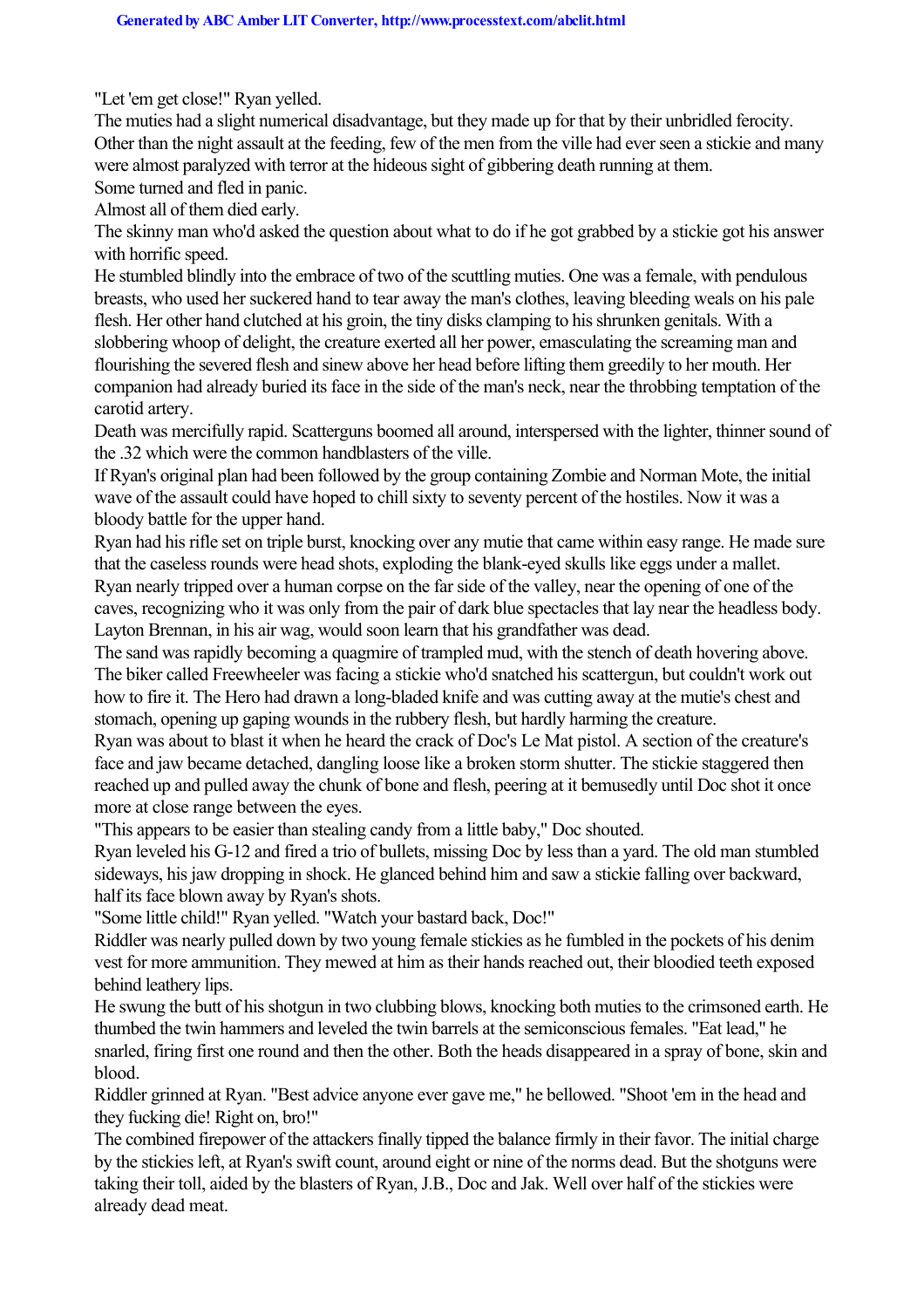The remaining creatures had begun to retreat, heading away in a clumsy run over the ridges, while others backed off into the shallow caves where they were easily trapped and butchered. This part of the day's hunting, Ryan noticed, was particularly relished by Norman Mote and his whooping, jeering son.

J.B. joined Ryan, carefully reloading his blaster. "Looks close to done," he said quietly.

"Yeah. Looks that way. Could have gone worse, I guess."

"Least none of us got caught by any stray lead. There was plenty flying for a while." "Where's the baron?"

J.B. turned and pointed. "There. Near where his brother bought the farm."

"Best go see to him. Wouldn't want any accidents to happen. Not now."

They were almost too late.

The air was filled with the rumbling explosions of the scatterguns, and the thinner cracks of the small-caliber pistols. The valley was brimming with the stench of powder smoke, hazy and blue. "There he is," the Armorer said.

Edgar Brennan, a kerchief pressed to his red-rimmed, weeping eyes, was moving unsteadily down the far side of the valley.

"Let's go help him. Looks flattened by his brother's chilling."

He and J.B. walked quickly across, feeling the stickiness of the dirt on the soles and heels of their combat boots. The sounds of gunfire were dying down.

When they were only a few vards from the stumbling little man, he looked up and saw them, still rubbing at his eyes. "Rufus has" he began. But his feet slipped from under him and he fell, full length, rolling toward them.

Simultaneously the earth behind the baron exploded in great bursts of mud. Both J.B. and Ryan, their ears tuned to the sounds of a firefight, picked out the sharper noise of the shooting. Each man immediately recognized the distinctive sound of the blaster that was being used.

"M-16," J.B. shouted, rolling for cover.

"Yeah. Dern. There he is."

The owner of the gun shop stood on the ridge, about a hundred paces behind them. When he saw them looking his way he hesitated, then stood and waved to them.

"Chill him? "J.B. asked.

"He's one of Mote's boys," Ryan replied. "Could push things over the brim and get the pot boiling on the fire."

Dern began to approach them, rifle at his side. "Hollow tooth, brothers!" he called. "That was close. I was aiming at a stickie behind you, but there's something wrong with the sights on my blaster."

Brennan had stood and brushed himself clean, his hands trembling with shock at the near miss. "He tried to chill me."

"Yeah, Baron, but I'd keep my lips zipped," J.B. suggested. "This isn't the time or place, with all Mote's men round us."

"For sure, John, but"

Dern reached them. "Never known this blaster to let me down. That was terrible. Could have gunned down the baron."

Ryan looked him in the eye. "You could have, but you didn't. Now, that's either lucky or unlucky.

Depends on how you look at it."

"I don't understand, Mr. Cawdor."

"Yeah, you do. If you'd killed the baron, some would say that was lucky. Some might say it wasn't. You missed him. Some'll say the same."

Dern swallowed hard and looked away. "I sure don't know" he began.

But J.B. interrupted him. "One thing to keep in mind, gunsmith. Anything happens to the baron now, we'll know who to come looking for. Won't we?"

Zombie joined them with six of his chapter. Ryan had seen one of themVinny, he thoughtgo down under an unusually tall stickie, his body a welter of blood.

The gunfire had faded away. The fight was over and won.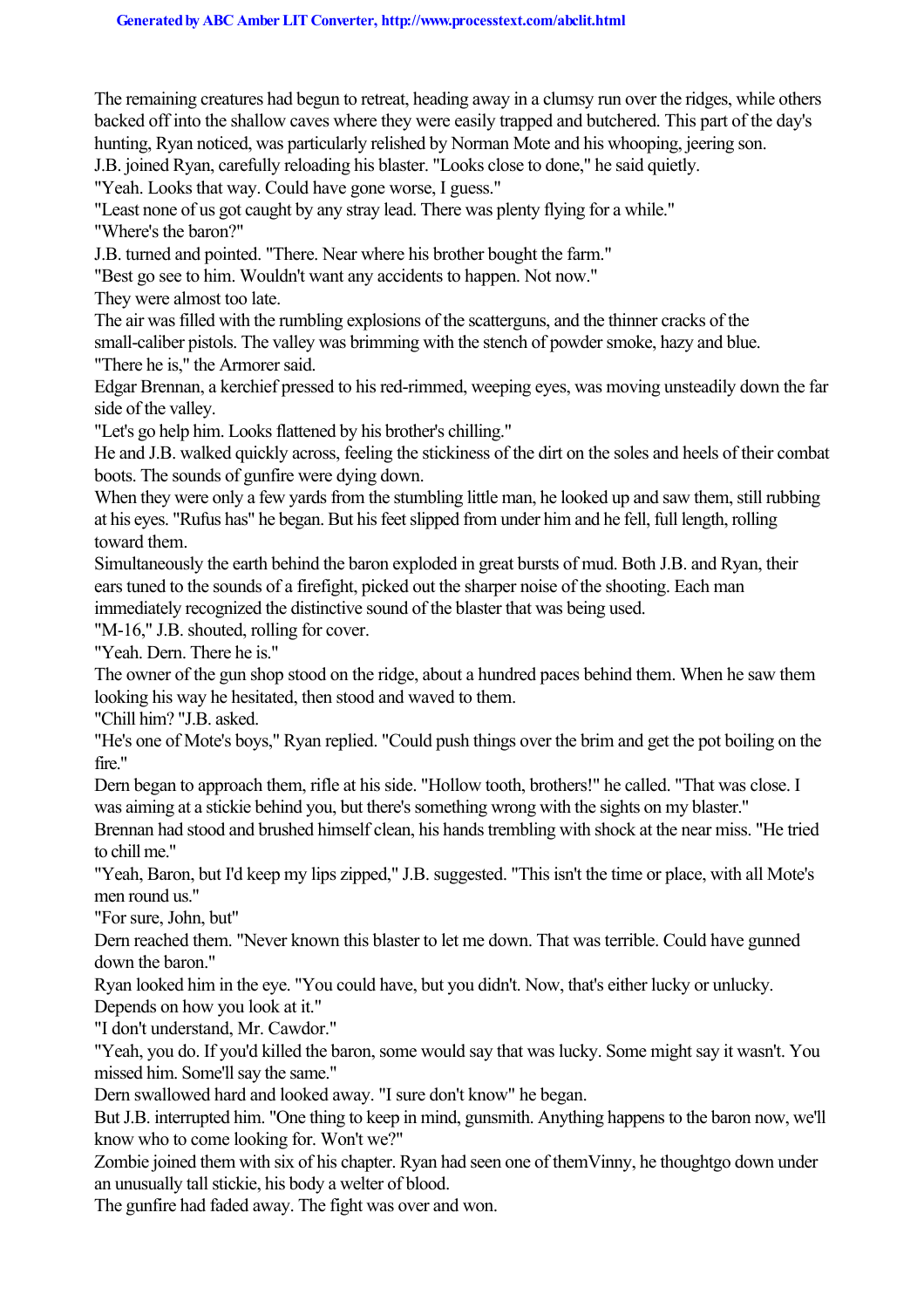"That's it," the Last Hero said. "We got 'em all. Don't think a single one escaped. We found us some tinies in one cave. Blowed them away. Can't let the fuckers breed."

"Sure," Ryan agreed. "We going back to Snakefish now?"

He looked at Baron Brennan, but the little man was still too shaken by his narrow escape and the death of his brother to make any sense. It was Norman Mote, arriving with his arm around his son's shoulders, who answered.

"Surely will. And thanks to everyone here. Y'all played your parts. We'll have a service of thanks this night."

"And you got some burying to do, Reverend," Ryan said.

"And I have to see to the obsequies for poor Azrael Twelve, Brother Cawdor. And pursue the quest to find out who butchered him. Perhaps it could have been the stickies. Then again perhaps not." Ryan looked around the place of blood and death, resolving that he and his friends had to leave Snakefish as soon as possible. Before it was too late.

## **Chapter Twenty-Nine**

 THOUGH NORMAN MOTE tried to make those in the ville believe that the raid on the stickies had been an unqualified success, there were too many corpses from Snakefish to convince everyone. By the time the excitement and the grief had died away and become more private and seemly, it was early afternoon and the sun rode high in the nuke-polluted sky.

Ryan and his friends dined in their hotel, with three guests. Carla Petersen sat next to J.B. Beside her was Baron Edgar Brennan, stricken by his bereavement, only picking at his plate of stew and rice. His nephew, Layton, sat next to him.

Once Ryan and the others had given an account of the morning's firefight, conversation flagged and faltered. Eventually it faded into an almost complete silence.

Krysty leaned nearer to Ryan, lowering her voice. "Rick's been ill. Couple of times during the morning his mind sort of slipped and he was talking like he was back to being a kid, out on a summer picnic with his folks. Place called Bear Mountain. He was dozing and mumbling to himself, like Doc does every now and then."

"We always knew that these freezies were only frozen 'cause they were close to dying. I'd still like to try to find the other two cryo centers that he mentioned."

Krysty smiled. "I've already asked him about that, while you and the rest of the good old boys were out playing with your blasters."

He ignored the gibe. "And? What'd he say about them?"

"I took notes in case I forgot it. And he also talked about gateways."

Ryan whistled softly. "Been real busy, lover. Tell me more about gateways."

The news wasn't good. Rick had told Krysty, while he lay resting on his bed, that he could recall that his special area of expertise had been the gateway controls. But like many technical specialities his had been contained within a narrow band. All he knew was how to make sure the controls weren't set for a gateway that didn't exist or had suffered a major malfunction. It was an easy number and letter code, which Krysty had written down.

"Better than nothing" was Ryan's comment. "Always been worried that we might materialize inside an earthslide or under five hundred feet of water. Anything else useful?"

Krysty nodded. "One thing. But this time he's not so sure. There might be an automatic reset if you want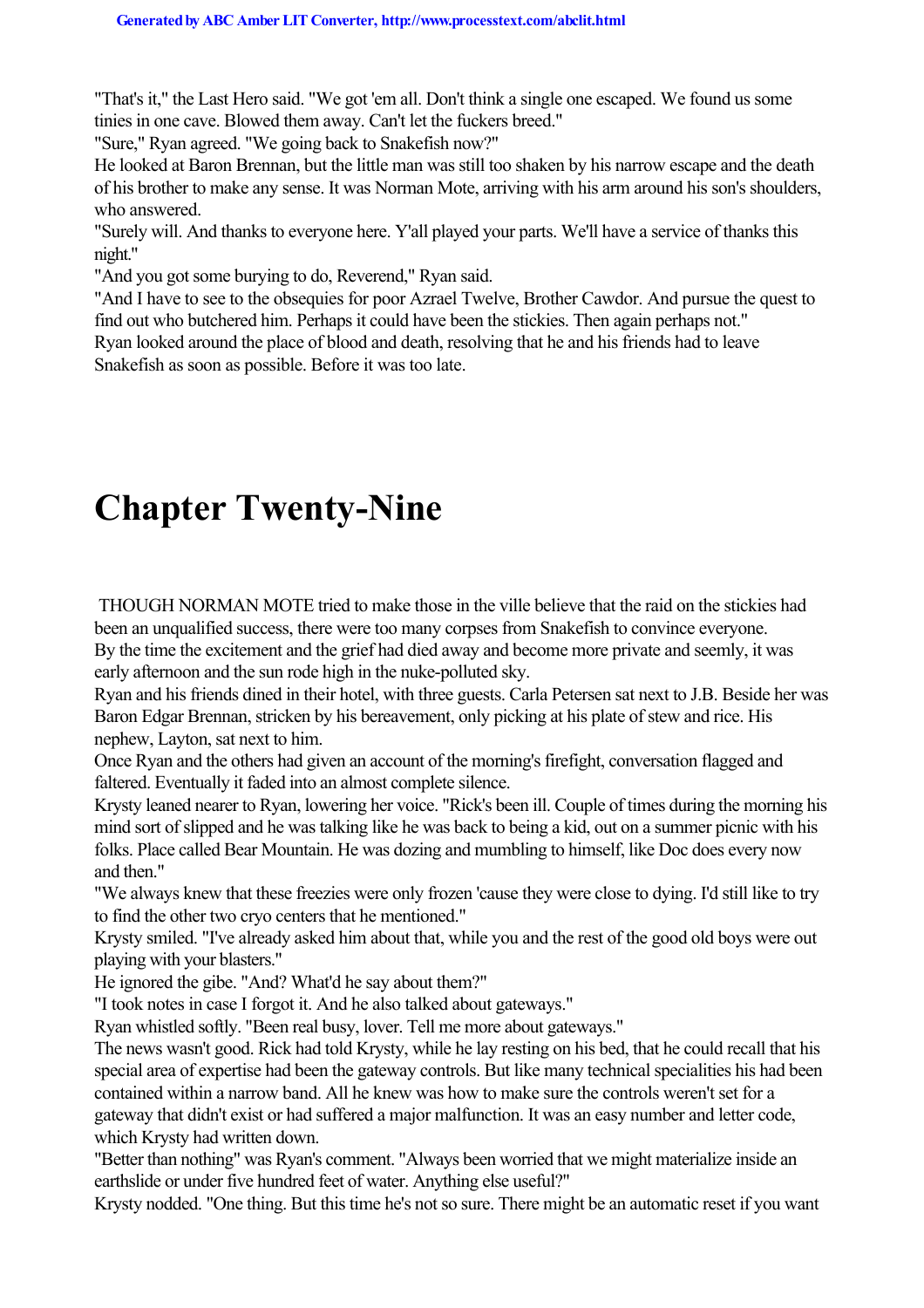to come back within thirty minutes to the last redoubt you left from. He thinks it was universal and applies to all gateways. Just use a gateway less than thirty minutes after you've arrived and you'll be sent back to the redoubt where you started from. But remember that Rick wasn't a hundred percent positive."

"What percent was he positive?" Ryan asked, taking the note from Krysty's extended hand.

"Bit more than fifty. Not enough to stake your life on."

"No. Not to stake lives on. Then again, if we ever needed to try it out, it'd probably be because we were one foot in the grave."

Layton Brennan leaned across the table to interrupt their conversation.

"Ryan, Uncle Edgar says you'd like to come up for some bird sky."

"In your air wag?"

The fat face creased with pleasure. "Wanna try it?"

"Yeah. Always wondered what it felt like from some old vids I've seen."

Layton beamed. "You got some steel, outlander. Most folks in the ville here'd put their pants in for the gravy-chute treatment rather than come up in the Sopwith."

"When?"

The young man looked across at the baron, who was closeted away in his own thoughts and didn't even glance up. Carla Petersen had been listening, and she answered.

"Best make it soon, Layton. Trouble's simmering in Snakefish."

"I'd really like to try the air wag, as well," J.B. said.

Carla put her hand on his sleeve. "John, it's very dangerous."

"It's not," Layton protested petulantly. "Hardly had a scrape. Well, hardly any real bad scrapes."

"When can we go?" Ryan pressed.

"Could get her gassed up in an hour. Take off a half hour after that."

Ryan glanced at J.B., trying to judge his reaction to the idea. But the Armorer's head was turned toward Carla and he didn't look up.

"Yeah. That'd be fine. Where d'you take off from? Down by the gas plant?"

"Sure thing. Sierra Sunrise Park had a big parking lot for wags. I use that. She only needs a short space to get up, up and away."

"It's a deal." Ryan felt an unusual frisson of excitement at the knowledge that he was about to do something that very few people had done in Deathlands in the past hundred years. He was going to fly.

"CHOCKS AWAY."

"Chocks away."

"Contact!"

Mealy, the Hell's Angel with three fingers missing from his left hand, swung the propeller of the Sopwith 1 1/2-Strutter, bellowing, "Contact!" as he did so.

Several of the other Last Heroes stood around the biplane, watching intently. Ryan was in the observer's cockpit of the old air wag, wearing a pair of blurred goggles, peering out through the dust. He saw Riddler standing next to Zombie, the two men talking animatedly about something.

The leader of the bikers had stayed close to his lieutenant during the preflight preparations. A couple of times it seemed as though the fat brother was going to say something to Ryan, but Zombie was always there at his shoulder. And whatever it was remained unsaid.

"Swing it again!" Layton shouted as the engine coughed and spluttered. A cloud of blue-gray smoke jetted from the side of the engine, but the propeller refused to move.

"Contact!" Mealy yelled, pulling down on the polished and varnished wooden blade. This time the engine fired, hesitantly, then with a full-throated roar. A great jet of wind blew back, and Ryan was grateful for the goggles.

Krysty and J.B. stood watching at one side of the makeshift runway. Lori had chosen to stay back in the hotel to rest. Jak had decided to go scavenging around the ville. Doc and Rick had just arrived, walking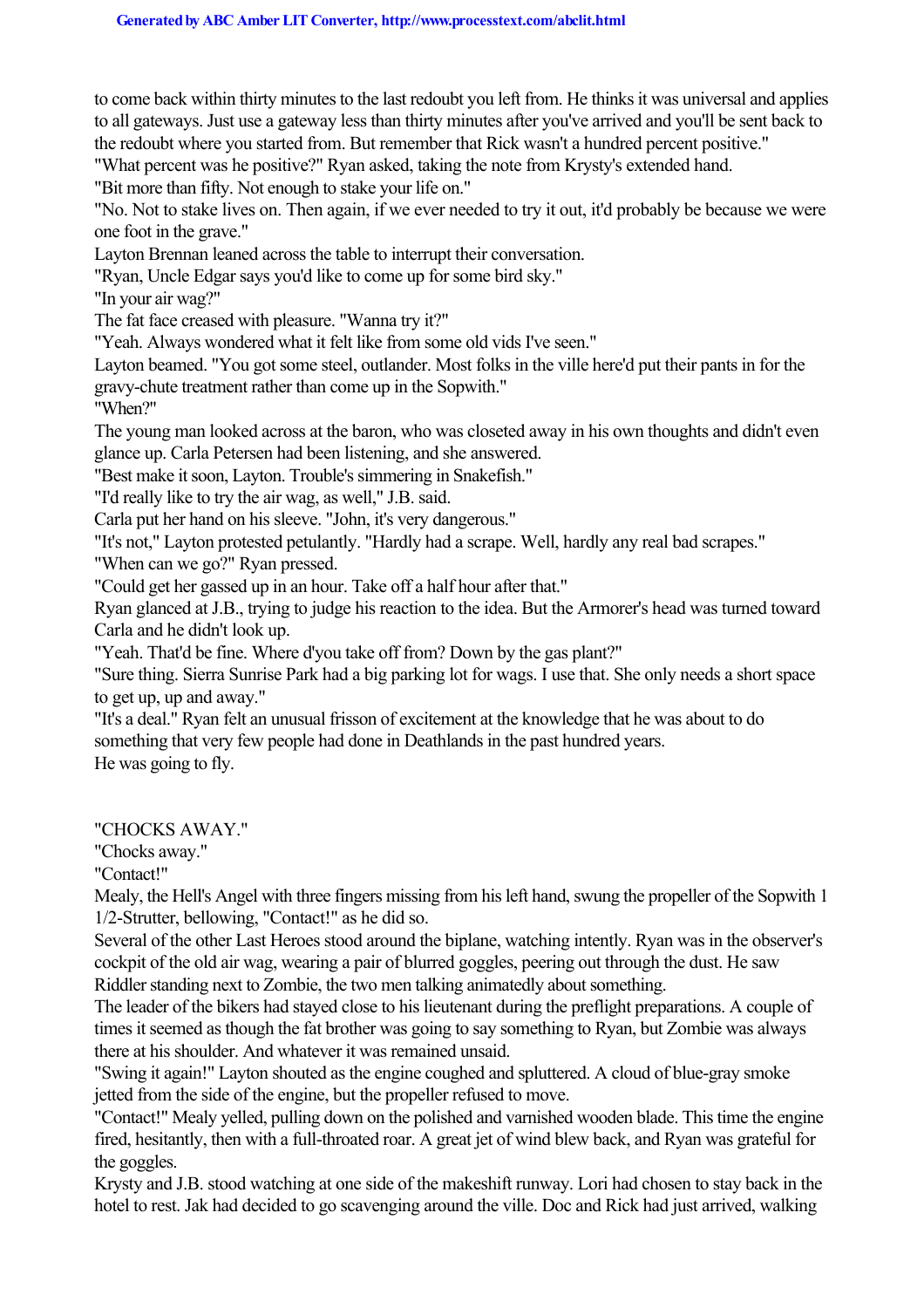slowly together, their walking sticks tapping in unison.

Most of the instruments on the panel in front of Ryan had been adapted and altered from their original condition, and Layton had pointed out to Ryan that very few of them actually worked.

"I read they used to call this flying by the seat of your pants," he had said, giggling. "Well, if that's right, then I sure should be a great pilot. I reckon I got the biggest seat of the pants in the whole of the Deathlands!"

He turned in his seat and gave Ryan the thumbs-up sign. The plane began to roll forward slowly, ready to turn into the wind for takeoff. Ryan relaxed, checking that the straps were safely buckled across his chest.

For the first time he was able to look over at the tumbledown remnants of the theme park. It was in a worse condition than he'd imagined. Ryan knew about these places and their so-called "white-knuckle rides," that people had gone with their children and paid good jack to go on spiraling rides in miniature wags with the main purpose of being frightened.

To someone born and reared in the Deathlands, where every waking moment was tight with potential danger, it seemed a bizarre way of spending jack and passing the time.

"Here we go!" the baron's nephew yelled.

Ryan found that his mouth had gone dry with nerves. Flying was something that he'd always wanted to do, never imagining for a moment that he'd be able to do it. Now, here he was, racing along, faster and faster, the ruined buildings of the Sierra Sunrise Park smearing into one another.

"Fireblast!" he shouted, suddenly feeling the exultation of lifting off the earth.

He was flying.

It was one of the truly wonderful moments of Ryan Cawdor's life.

The wind raced by and the earth opened up under them, the sky tilting at a crazy angle as Layton banked the ancient air wag first right then left. Beneath the Sopwith biplane Ryan could see the ville of Snakefish unfolding like a living mapthe houses along Main Street and the neat gardens at their backs.

They were flying along only a hundred feet above the ground, enabling him to pick out the individual shops and homes. There was Ruby Rainer's rooming house, with her diminutive figure hanging some washing on the line. He saw her shade her eyes as they soared by.

Ryan stared at the shadow of the plane, trailing beneath them across the dry earth. He glimpsed someone walking hurriedly from the front of the Rentaroom, but he couldn't make out who it was. There'd been the glint of startling blond hair, but that was all.

The engine coughed then picked up again. The air wag dipped and climbed, soaring skyward. Ryan wasn't a great lover of poetry, but he recalled a line that Doc had once quoted. Something about a bird. "Morning's minion, dapple-dawn-drawn falcon." That was it. The lightness of spirit was utterly wonderful. The engine coughed, cleared, spluttered. Revived again. Coughed once more. Died.

In the startling quiet, Ryan was aware of the wind as it whistled through the frail struts and bracing wires. Then he heard Layton Brennan's voice, loud and clear. "Oh, fuck!"

"Can't you start her again?" Ryan shouted, glancing over the side and seeing that they were out over the rough landscape of the desert, around five miles from the nearest edge of the ville. And descending fast. "No chance. Sorry 'bout this. We're going' down, Ryan. Could be hard and bumpy. You'd better hang on real tight."

It still didn't seem to Ryan that there was any real danger to either of them. The air still floated around the plane, and the ground looked safe enough from that height. And they didn't seem to be moving very fast. Two hundred feet.

Layton was struggling to turn the plane around and head toward the ville, where there was level ground for an emergency landing. But they were losing altitude fast.

The round, jowled face looked back at Ryan, the eyes invisible behind the goggles. The creaking of the leather flying suit was audible in the unreal silence.

"Fuel's run out. Can't have been more than a couple of gallons put in. That bastard Mealy was in charge. He's sabotaged us, Ryan!"

Less than a hundred feet.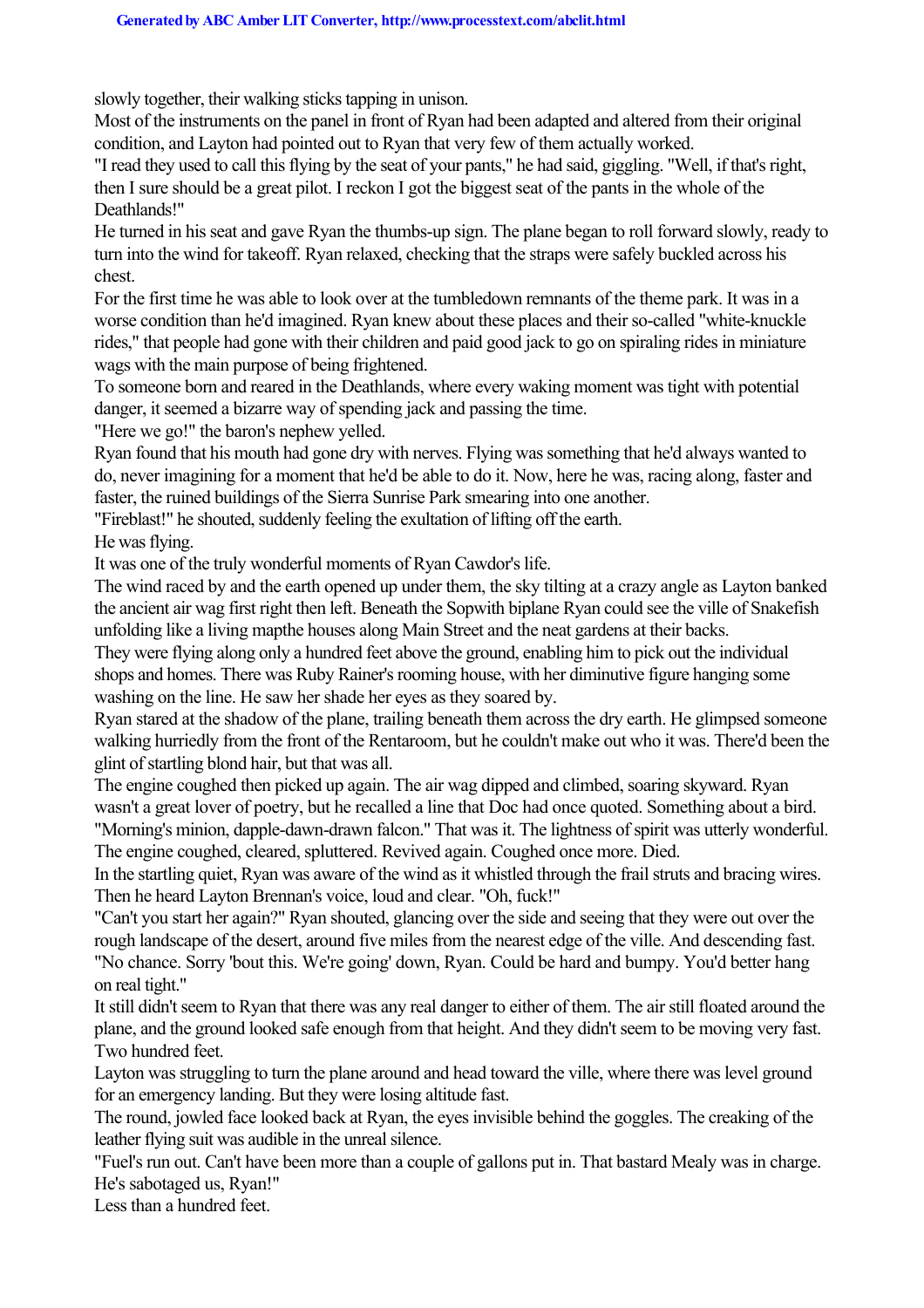It was now obvious that they couldn't hope to reach Snakefish. They were going to have to put down among the dips and hollows of the mesquite desert.

Ryan guessed they were down to twenty or thirty feet. As they dropped lower, their speed seemed somehow faster. And for the first time he realized that they were in serious danger. The lightly built plane, with its frail fuselage, would crumple like paper when they hit. Unless Layton was good enough or lucky enough to put them down easy.

The fat young man could have been good enough, but he wasn't lucky.

"Here we go!" he shouted.

The wind had died away, and there was a faint crackling as the undercarriage brushed through the low scrub. Ryan readied himself, one hand on the release buckle of his harness, knowing that death in any crash could often come from being trapped and burned.

They were moving appallingly fast. Quicker than he'd ever been. Or so it seemed in those last blinking seconds before the impact.

Layton managed to get one of the wheels down, but it dug immediately into the soft sand, making the air wag slew around. The tip of the propeller snagged a boulder and the whole craft lurched sickeningly forward onto its nose.

Ryan's head was filled with the noise of splitting wood and snapping wires. He thought he heard a scream, but it could have come from him.

He was enveloped in darkness.

## **Chapter Thirty**

RYAN HADN'T SLIPPED completely into the stygian depths of unconsciousness.

Despite the crushing force of the impact, he'd managed to brace himself. The straps across his chest held him tightly, making his ribs creak. He found himself dangling, upside down, with something warm and sticky running down his forehead, over his face, behind the broken glass of the goggles and into his good eye, blinding him.

His nostrils were filled with the overpowering stench of spilled gasoline, and he could feel the chill of it, soaking through his pant leg. His right ankle was twisted and held in place by some part of the plane that had been rammed backward in the crash. And he could hear someone moaning.

Apart from that sound, there was a deathly stillness. His ears had been battered and deafened by the racketing of the engine, and only now was his hearing slowly returning to normal.

He became aware of the pit-pat of dripping liquid. With an effort he lifted his right hand and pulled off the goggles, wiping cautiously at his good eye and wondering where all the blood had come from. If it was his, he wasn't surprised that he felt no pain. He knew from experience that the body had some strange and effective defense mechanisms when inflicted with a major injury.

His vision cleared. "Oil," he said quietly. Thick oil had oozed from a ruptured part of the air wag's engine. "Time to be moving," he muttered.

Now that he could see, Ryan realized that the middle of a tangle of broken wood and varnished fabric wasn't the best place to be if the oil ignited and fired the gas that had splashed around. Even in that dire emergency, Ryan's logical fighting brain told him that there couldn't be that much fuel, since the plane had crashed because of a lack of gas.

He couldn't see anything of Layton, but he could hear the man groaning.

"I'll get you out," he called, but there was no response.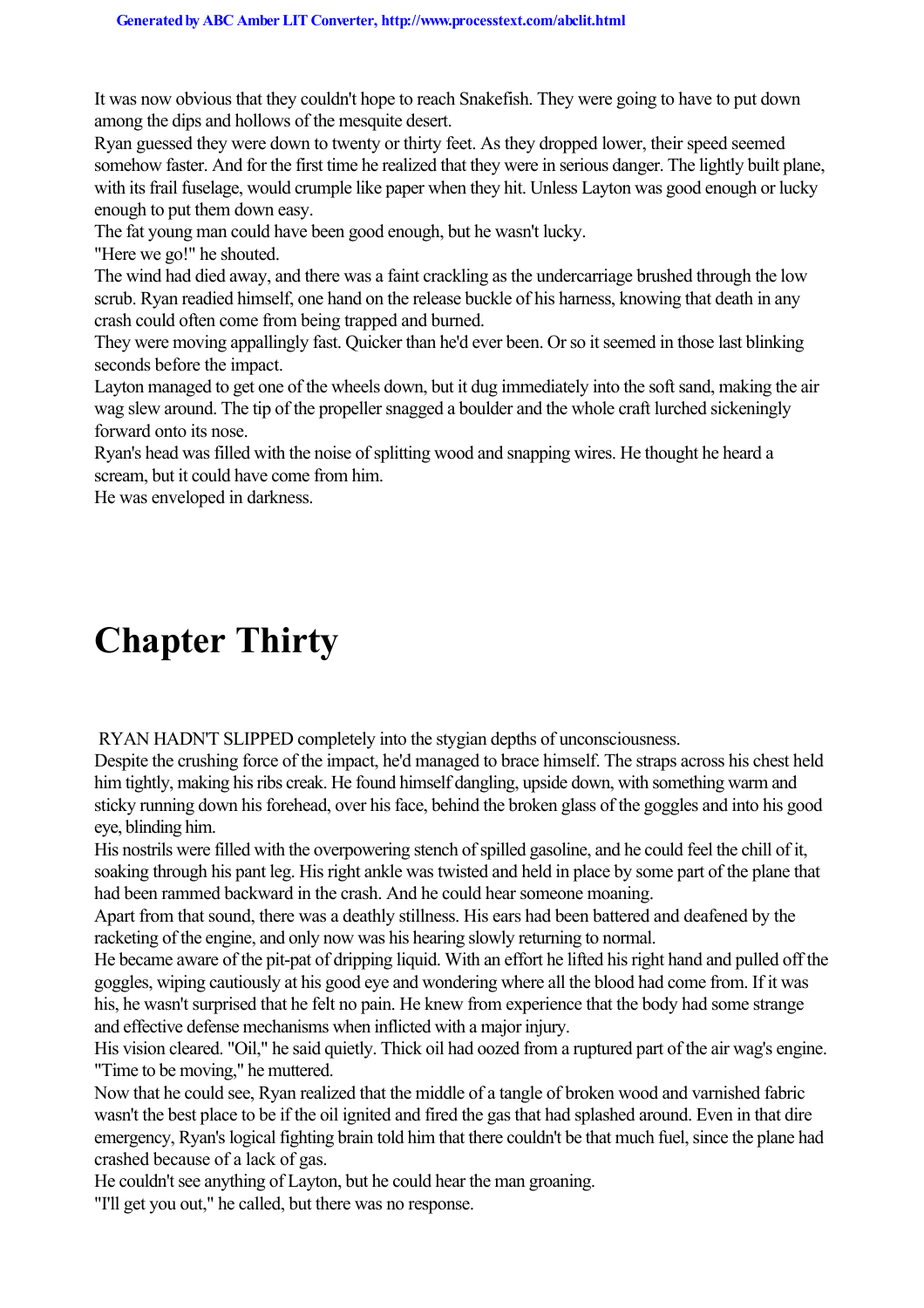The buckle opened easily, and Ryan clung to what had been the front of he cockpit, swinging himself carefully around and down, dangling for a few moments with his feet scraping the air. The drop was only a short one and he let go, landing and rolling onto his knees. His ankle was cut just above the top of his boot, but he'd been able to pull free without difficulty.

Ryan stretched and straightened, automatically checking himself for any injury. Apart from some stiffness in his neck and a little blood from a cut lip, he'd gotten away almost scot-free.

The plane was tipped on its nose, the propeller splintered and snapped into several pieces. Strips of wire hung to the ground, black against the sun. They reminded Ryan of the clusters of crepe paper that had been pinned to so many front doors of Snakefish, to cry out the homes of the recently dead. The wings on the starboard side of the air wag had been sheared off and lay a few yards from the rest of the fuselage.

Then he saw the pilot.

Layton's immense weight had thrown him forward in the crash, snapping the seat belt like rotted canvas. He'd then pitched sideways, his hips gripped by the collapsing walls of the cockpit. He was pinned upside down, his head only a few inches from the dirt. Blood darkened the front of his flying suit and flowed over his face in a steady, gurgling trickle, crimsoning the earth beneath him.

Cautiously Ryan stepped closer, ready to throw himself clear at the first flicker of golden fire among the wreckage.

Now he could catch words, muttered in a low monotone.

"Sorry 'bout this, Dad. Going down. Hold on tight. Mom, we're going in."

Ryan reached out a hand and pulled away a jagged section of one of the wing struts. Then he could see the injury. The cockpit glass had shattered when Layton's bulk was crushed against it, and some of the shards had buried themselves deep in the rippling walls of the young man's stomach.

Ryan had seen enough abdominal injuries in his thirty-five years or so of living to be able to tell major from minor, serious from terminal.

Layton Brennan wasn't going to be seeing another sunset. Even if Ryan had been able to get him out of the wreckage without worsening the wound, it would take a skilled doctor to patch up the gashes. Ryan looked around. They had come down in a dip in the ground, and he couldn't see how far they were from the ville, but he could hear the noise of some sort of wag and one of the Heroes' hogs moving his way. Obviously the watchers in Snakefish would have seen them losing altitude, swooping lower and never rising again. But rescue wasn't needed for him, and it would come way too late for Layton. The muttering faded, and the baron's nephew quivered once and died. The blood continued to drip from his forehead for several more seconds and then that, too, stopped.

"EDGAR'S NEAR a breakdown," Carla said angrily. "All this at once. Too much for him. You've got to do something, John!"

J.B. scratched the side of his nose. "Not that easy. Seems like the Motes have damned near the whole town on their side. We got the firepower. Sure, we could probably chill those bikers, mebbe even take over the ville. Then what?"

"We're moving on, Carla," Ryan said with a quiet finality.

"They murdered Layton and tried to kill you, as well. Nearly made it."

Ryan nodded. "I hear what you say, Carla. But you have to realize that this isn't a game. Not some idle story in an old vid. There's no half measures in real life, Carla."

"How d'you mean?"

"I mean that if I kill Mealy I have to kill Zombie. And the rest of the chapter. And the Motes. And Dern. And any of the ville's folk who back them. It'll be full-out bloody war."

The woman sat slumped in a chair in the bedroom shared by Krysty and Ryan. The others were there, except for Lori, who'd gone out an hour earlier.

"So, you're just going to walk away."

"He who doesn't fight but walks away lives to walk away another day," Doc said.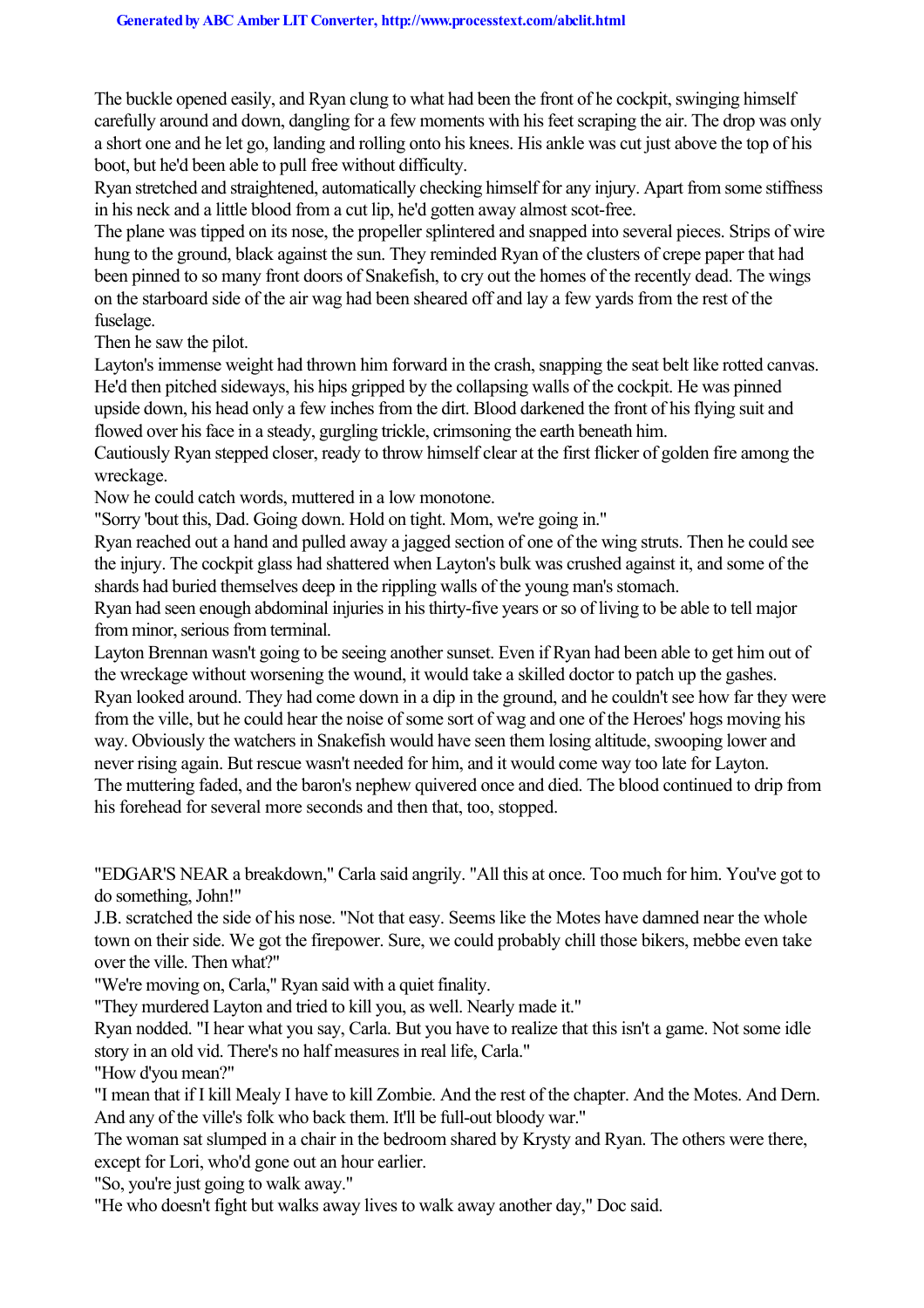"Just like that," Carla muttered bitterly, standing up and walking to the door. She turned to look at J.B. "I was wrong, John. Wrong about you. And I'm real sorry for it."

"Yeah. Me too, Carla. But there's some things a man just has to ride around."

His last words were overlapped by the sound of the closing door.

LORI STILL HADN'T reappeared by late afternoon. When Ruby brought up a tray of her coffee with some pecan cookies, Doc asked her if she'd seen the blond teenager.

"Mebbe I have and then again, mebbe I haven't, Doctor Tanner." There was a curl to her lips and a leer in her eyes as she spoke.

"I would be most obliged if you could see your way clear to elaborating that statement, my good woman"

"How's that?"

"I mean that I'd like you to cease your petty-minded prevarication and tell me where the girl is!" Doc roared.

"Oh, land o'reptiles! I just heard someone say how she heard someone else talking 'bout how they seen the young lady walking out with Apostle Joshua Mote, down by the temple of the Lord's own anointed ones. But it might just be"

The words trailed away as Doc stared at her balefully. Without another word she turned and left the room. Doc took his Le Mat from the top of the dresser and spun the chamber thoughtfully. "I believe I'll take a short walk."

"Guess I'll come with you," Ryan offered. "Let's go."

"YOU KNOW what we could find?" Ryan asked as they walked down Main Street.

Doc stopped midstride, digging the ferrule of his swordstick into the trampled dirt at the edge of the road. "We've known each other for some time, my dear Ryan, have we not?"

"Sure."

Doc stared into Ryan's face, the old man's eyes steady and unblinking. "There are times when I confess that my brain wanders a bit and slips a notch sideways. Or backward. But in general, would you say that you concluded that I was a cretin?"

"No."

"Then kindly give me credit for anticipating what we might find. I am not a fool, Ryan. I'm an old man in many ways. Too many ways. Lori Quint is a young and lively girl. I always knew that the day would surely come when she and I would no longer be I think you understand me. So, if she and Joshua Mote are busily making the beast with two backs, then I believe that I shall be able to cope with it." He hesitated. "That does not mean, my dear Ryan, that I relish the idea! But I think I shall cope. However, I would rather she chose better than the vile young Master Mote." They resumed their walk.

FOUR OF THE LAST HEROES lounged outside the temple, leaning on their two-wheel wags,

watching as Ryan and Doc approached them.

"Going far, outlanders?" Kruger croaked, tapping on the polished gas tank of his hog with the tips of the knives in his glove.

"Just collecting a friend," Ryan replied, moving easily into the stance of a gunfighter prepared to draw. "Straw hair?" Rat giggled. "She's sort of busy right now."

"We're going in anyway."

Riddler moved to block the entrance to the temple. "Could be better if you went back to Ma Rainer's and waited, Ryan. She'll be along later."

"No. Going in now. You and the brothers aiming to stop us?"

Riddler looked at his companions, seeing no signs of support against the ice-eyed outlander. He shook his head. "Guess not. But it's a wrong move, Ryan. Believe me."

"I believe you. Come on, Doc."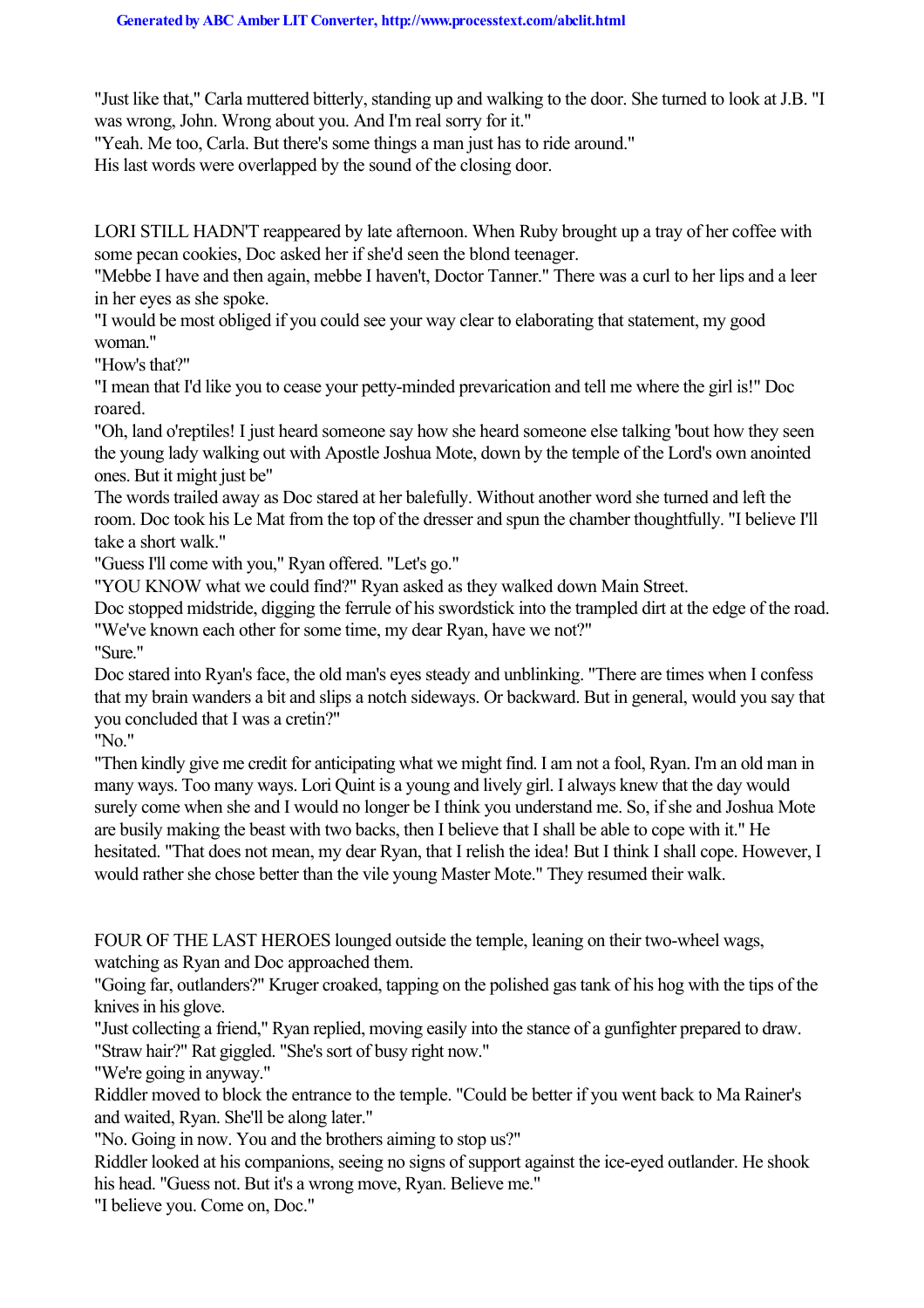"Right with you."

They walked together up the path toward the side door of the large building. "Sure you want to do this, Doc?"

"No, Ryan. But I'll do it anyway. J.B. had it right about there being things a man can 'easy ride around.' Conversely there are also things that a man can't ride around. This is one of them."

The door was on the latch and Ryan pushed it open, his right hand dropping naturally to the butt of his SIG-Sauer. He glanced behind him to make sure that the Heroes weren't following, but all four had remained by the gate, leaning against their bikes. One or two townspeople had also appeared and were watching the temple.

As soon as they were properly inside the gloomy building, Ryan knew that his suspicionsand those of Docwere about to be justified. He could hear the rhythmic jingling of small silver spurs, the heavy panting of a man's breath and a woman gasping and moaning.

"Lori," Ryan whispered.

They crept closer.

The soft-bodied young man lay flat on his back, in front of the snake altar, his pants hooked around his ankles. His head was turned away from them, his arms stretched out wide.

Lori was riding him, her own legs spread apart, the bells of her high red boots clicking on the polished wooden floor. Her head was thrown back and her long blond hair almost reached the thrusting cleft of her buttocks. Her hands were on Joshua Mote's chest, nails digging crimson furrows in his skin.

She was naked apart from her boots. Even in the dim light inside the temple, Ryan could clearly see that the girl's nipples were hard with her own driving passion.

"Bit longer, Josh One time more Don't stop now don't Come on, baby, come on"

"Now," Ryan shouted his loud voice bursting into the coupling.

"Who the fuck!" Joshua exclaimed, trying to sit up and see around the girl's body.

Lori ceased her pleasuring but didn't bother to turn around.

"Got the old dribbling fucker with you, Ryan?" she asked. "Guess you have had. Now he can see how many a real man could get on fucking. Can't you, Doc? Can't you, Doc?"

"Come with us, child," Doc urged, his voice quiet and controlled. "You deserve better than this imbecile, Lori."

Joshua pushed her off, fumbling as he tried to pull his pants up over his suddenly limp penis. His face was flushed with anger. "Who're you calling names? You're dead, old man. Dead. Nobody does this to Joshua Mote and lives."

"Shut up, boy," Ryan ordered. "Talk's cheap. Action costs. Get dressed, Lori." "Why?"

"Just do it. I'm not here to argue. Get your clothes on, or I'll drag you naked down Main Street. Come on, girl."

There was an icy tautness in Ryan's voice that convinced Lori to do as she was told. She stood, deliberately not bothering to hide herself from either man.

"Quickly," Ryan snapped.

"I'll wait outside," Doc said quietly. "I need some fresh air. It's stuffy in here."

For a moment it seemed as though Lori were going to make some smart-ass crack at the old man, but she caught Ryan's eye and kept silent.

"I'm going to my father," Joshua spit, feeling more confident now that he had his pants on. "He'll see to you, outlander."

"I'm shaking in my boots, boy. Just go on home, now."

The door slammed and Ryan was left alone with Lori. She'd nearly finished dressing, and her mouth was set in a stubborn, angry line.

"You don't understand, Ryan." Her voice was pitched so low that it scarcely reached him.

"You're wrong, Lori. I understand. We all do. Even Doc does."

"It's just that I don't want to be hurt him. He's being very kind to me, Ryan."

"Hell, I know that. But he's got a lot of goodness in him, Lori. He's generous and brave. Braver than you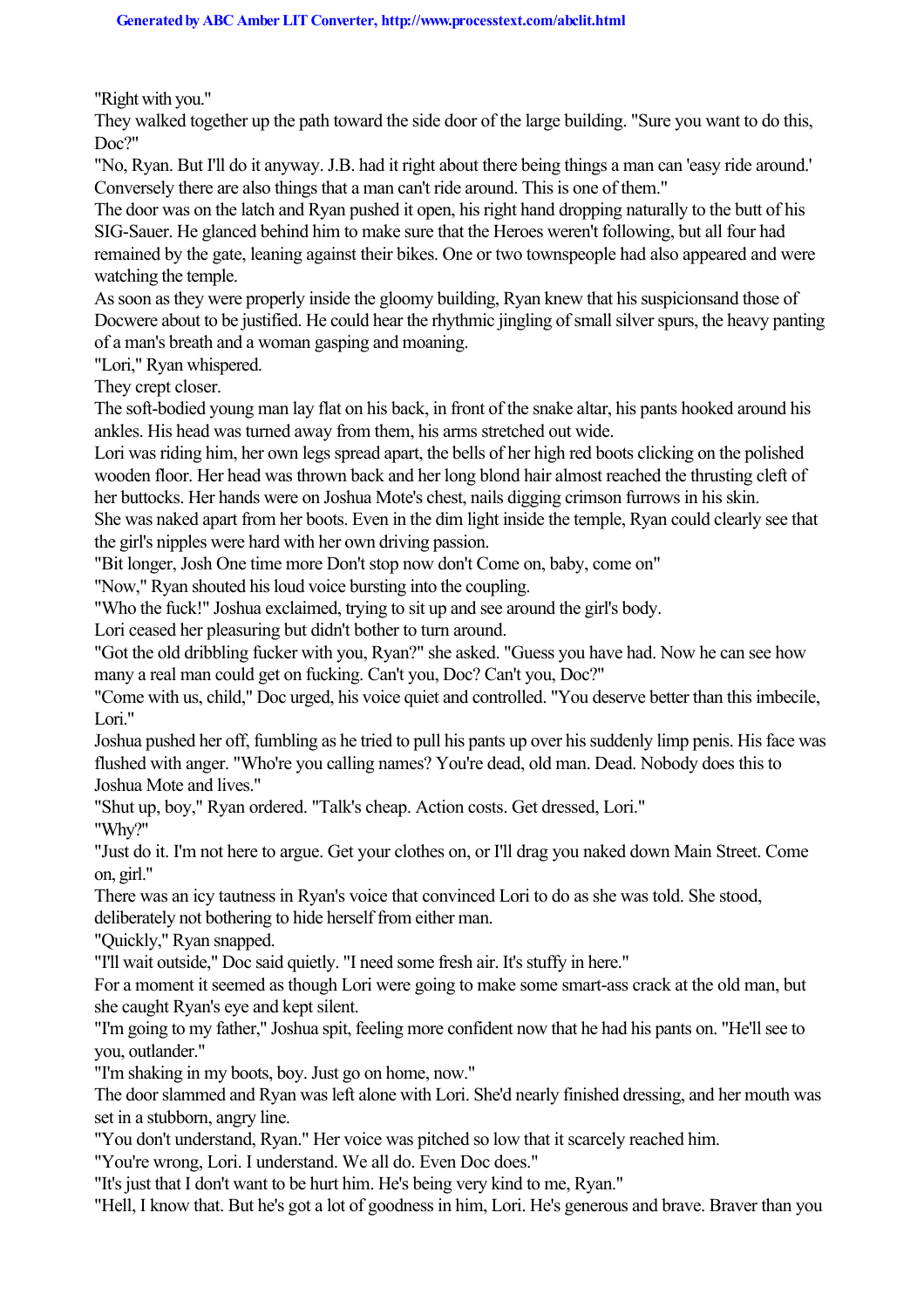could ever know. You shouldn't have treated him like that."

"Guess not. Maybe he and me can pick some times to speak with it. After. When we leave the ville." "You won't stay with Joshua Mote?"

She smiled, and Ryan saw how very beautiful the girl was. And how young she still seemed. "No. Double-big cock. Double-small brain."

"Often the way, so I hear," he replied as they walked out.

Joshua Mote yelled a parting shot as the three friends walked toward the Rentaroom.

"Going back to grandpa, you gaudy slut?" he bellowed. "You fucking wait! We got the power in this ville, you useless, dry bitch. We'll give you to the snakes."

" Your snakes!" Lori screamed, wildly provoked. "We'll chill them all like we chilled your fucking big Azrael!"

There was a brief moment of utter stillness after the revelation.

# **Chapter Thirty-One**

"NONE OF THEM tried to draw on you?" Krysty asked.

Ryan shook his head in remembered disbelief. "No. Thought that was going to be it. Had my blaster half out its holster."

"I believe that they were too surprised to do anything," Doc offered. "There was a great dropping of jaws."

"I'm real sorry, people," Lori said from where she sat on the bed. "But he didn't should have called me them names. The dirty hot-cocked bastard pig!"

Ryan laughed. "Yeah. That's telling them, Lori. What you did is done. Can't take it back. Like a bullet on its way out the barrel."

"What we gonna do?" Jak asked, standing by the window and peering out from behind the curtains at the street. Since the hasty return of Ryan, Doc and Lori, the ville had appeared to be suddenly and peculiarly deserted.

"Lines are drawn now," J.B. answered. "Like it or not, there won't be any running now. They know we did for their pet idol. Just the excuse they wanted to come at us. Could be best we go at them first. Ryan?"

"Could be. We're too few. There won't be anyone in the ville we could look to for help. They'll either back the Motes as the power or they'll stand off and wait and watch."

"Why can't we leave?" Rick asked. "Would they try and stop us?"

"Course," Krysty said. "What J.B. says is right. Running time's gone."

"I saw an old movie the day before they froze me. Can't remember much, but there was a line about how dying time had come. Is it like that now, Ryan?"

"Don't be a stupe, Rick. We've got the blasters. More important, some of us know a lot about chilling. People don't realize that killing is an art like any other. You have to learn it."

"Not me. Sorry and all that, guys. I'll help and do what I can. But I won't kill another human being. Sorry." Rick was adamant.

IT WAS DUSK before the first move was made.

"Mote's son an' Zombie," Jak called to Ryan from his place by the window.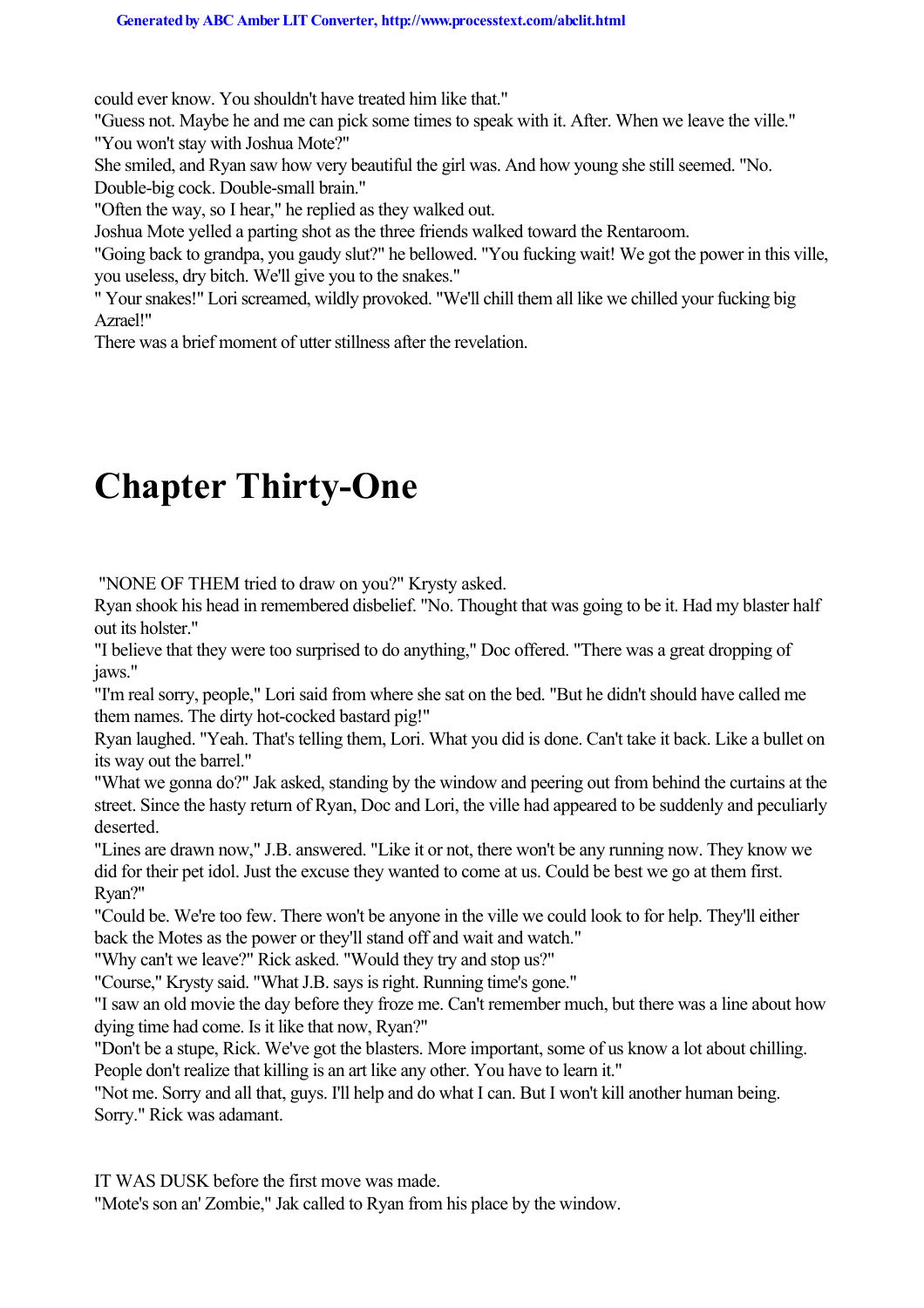J.B. was covering the rear of the building, but with darkness falling it would be easy for the enemy to approach undetected and hit the Rentaroom from any side. Ryan's plan was to move outside as quickly as possible, once the last shreds of light were gone.

"Tell J.B.," Ryan said. "Could be a feint out front here."

"Chill 'em?" asked the albino teenager, his snowy hair tinted crimson by the bloody light of the tumbling sun.

It was tempting to try to get rid of Zombie, possibly the biggest threat on the other side. But Ryan preferred to wait.

"No. Keep back. See if they got something to say to us."

They had.

Joshua Mote stopped about fifty yards away, half hidden by a dusty sycamore on the far side of the street. Zombie stood at his shoulder, carrying a large piece of ragged white cloth that was tied to a broom handle. Nervously he waved it at the watchers in the room.

"You gonna let us near?" Joshua shouted, his voice cracking with nerves.

Ryan eased the window open a few inches. "Could've chilled you by now if I'd wanted to!" he yelled. "Come closer. Say what you got to say. We won't open fire."

"Don't trust them!" Rick whispered, leaning on his stick at the other side of the window. "They'll try to trick you."

"No. They got no reason to. We're here. They know we aren't going anywhere. Not yet. They can wait us out. I figure there's a ring of armed men all around us right now. How can they trick us?" "I don't know. Wouldn't trust them, Ryan."

It was such a stupid and naive thing to say that Ryan ignored it, concentrating instead on the two men in the street. Joshua Mote flourished a sheet of paper.

"Message from Pa and Ma. They say someone's gotta pay the blood price for Azrael. That's the law here. They say it's time for a new baron."

"Wouldn't be Baron Norman Mote, would it, son?" asked Ryan.

"You shut your" Zombie said something Ryan couldn't hear, and Joshua spit in the dirt. "You give us the two women and leave, and you forfeit your blasters to the ville. You get an escort to the limits."

"And a bullet through the back of the skull," Krysty whispered.

"Yeah. I know it." Ryan raised his voice. "What happens if we don't accept?"

"Y'all get chilled and handed over to the snakes. They like a lotta fresh food."

"We got long to think this over?"

"One hour, starting now."

Zombie advanced a couple of paces. "We got the place ringed, One-Eye."

"Figured you would have."

"You got no chance."

"No."

"It's a good deal. Best you got. The women won't suffer none. Be over quick. Rest of you ride off without a care."

"We'll think on it."

"One hour, outlander!" Joshua yelled. "Then we come in after you."

Ryan had an almost overwhelming temptation to send the arrogant young man off to buy the farm. His finger actually itched to squeeze the trigger of his G-12. But that would mean having to play the hand out on their terms. It wasn't worth it for the passing satisfaction.

The two men vanished into the flourishing darkness and the street was quiet again. "We got an hour to move," Ryan said.

CARLA AND BARON EDGAR arrived at the rooming house a half hour later. Ruby had made a hasty departure even before Joshua delivered the ultimatum. By now Ryan's group was spread out in defensive positions J.B. was outside the back door; Jak stood just inside the windows of the first-floor rear; Doc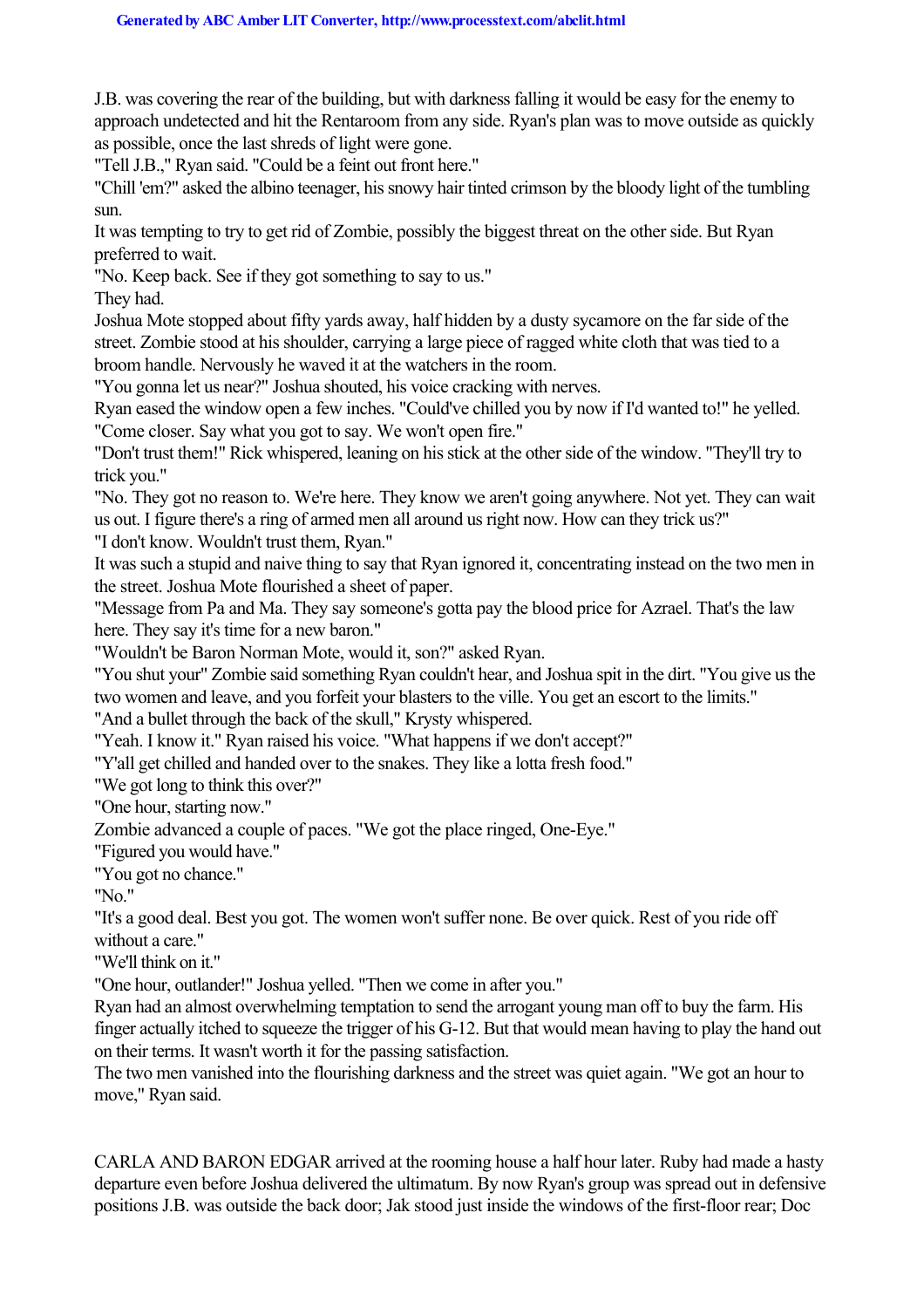and Lori were covering the two sides of the building; Ryan and Krysty watched for a main frontal attack up the street. The streetlights on Main Street had been switched off, but the companions could hear the throbbing of the ville's generator. The sweet smell of gasoline told them that the processing plant was still working full out, beyond the ruins of the old theme park.

Carla was wearing her riding breeches and a dark maroon shirt. She carried an unidentifiable .32 pistol with polished walnut grips in her belt. Baron Edgar had aged ten years in the past twenty-four hours. His clothes were stained and creased, and he hardly seemed to know where he was.

"We had to come, Ryan. I know they plan to chill us both. We had no choice. Where's John?"

"Out back. Keep away from the window. Let Edgar sit a spell on the bed, by Rick. You're welcome. Things have changed some."

"They know we killed their pet rattler," Krysty told her.

"I heard. I also heard that they say they want you and the blond girl as sacrifices. Josh'll want her for his own use first. And they said they'd let the rest of you go."

"That's what they say. We know what they mean."

"What are you going to do, Ryan?"

When it came down to it, there were only two choices stay and fight defensively or go out into the night and fight offensively.

The gateway wasn't all that far away, but with the freezie in tow, the journey wouldn't be easy and it wouldn't be fast. But if Mote and his army were attacked, there was a chance that enough of them would be chilled to allow the companions to break free. And to discourage pursuit.

They had discussed it as soon as Ryan, Lori and Doc had returned to the Rentaroom. It had been J.B. who had made the vitally important point.

"Saw them at the feeding, and when the stickies made their move out in the desert. Take out the bikers and one or two others, and you got a pack of white-bellied runners. Most men in the ville can stand behind a wall and pull a trigger. Put them against someone who knows what he's doing and half'll run scared."

It was true, Ryan reflected. Despite overwhelming numbers, Mote didn't have many fighters. The Trader used to say that he'd rather have five men with fire-fight experience than a hundred without.

"Ryan," Carla repeated. "What can you do now?"

"Do?"

"Yes. Can you explain your plan to me?"

"Lady," he said, "I don't have the time."

"But"

"All right. We go out. Attack the bikers and the Motes where they're set up. Hit anyone hard who gets in our way. Try and burn out the old theme park there, then move out. How's that sound?"

Carla looked across at the baron. The old man was sitting hunched over, hands to his face, weeping quietly.

"Can we come with you? I can use this blaster, and I'll look out for Edgar."

"Why take so much trouble over a defeated baron? It happens all the time in the Deathlands. Barons come and go. You don't have to carry on being loyal to him now."

Her voice was very quiet. "He's my father. Is that reason enough?"

"Yeah. Guess so Sorry that Fireblast! You know?"

She half smiled and patted his arm. "Course I know. And now you do, too. You still didn't say if we could come with you."

Ryan nodded. "Whatever happens, I figure it'll be better than staying around for the snakes."

"TEN MINUTES of the hour left, lover," Krysty said. She sat cross-legged, her back against the wall of the room, resting. Her fiery hair was coiled tightly around her head, ready for the combat to come. She looked amazingly relaxed. "Jak!"

"Yeah?" The boy's voice floated up the shadowed staircase.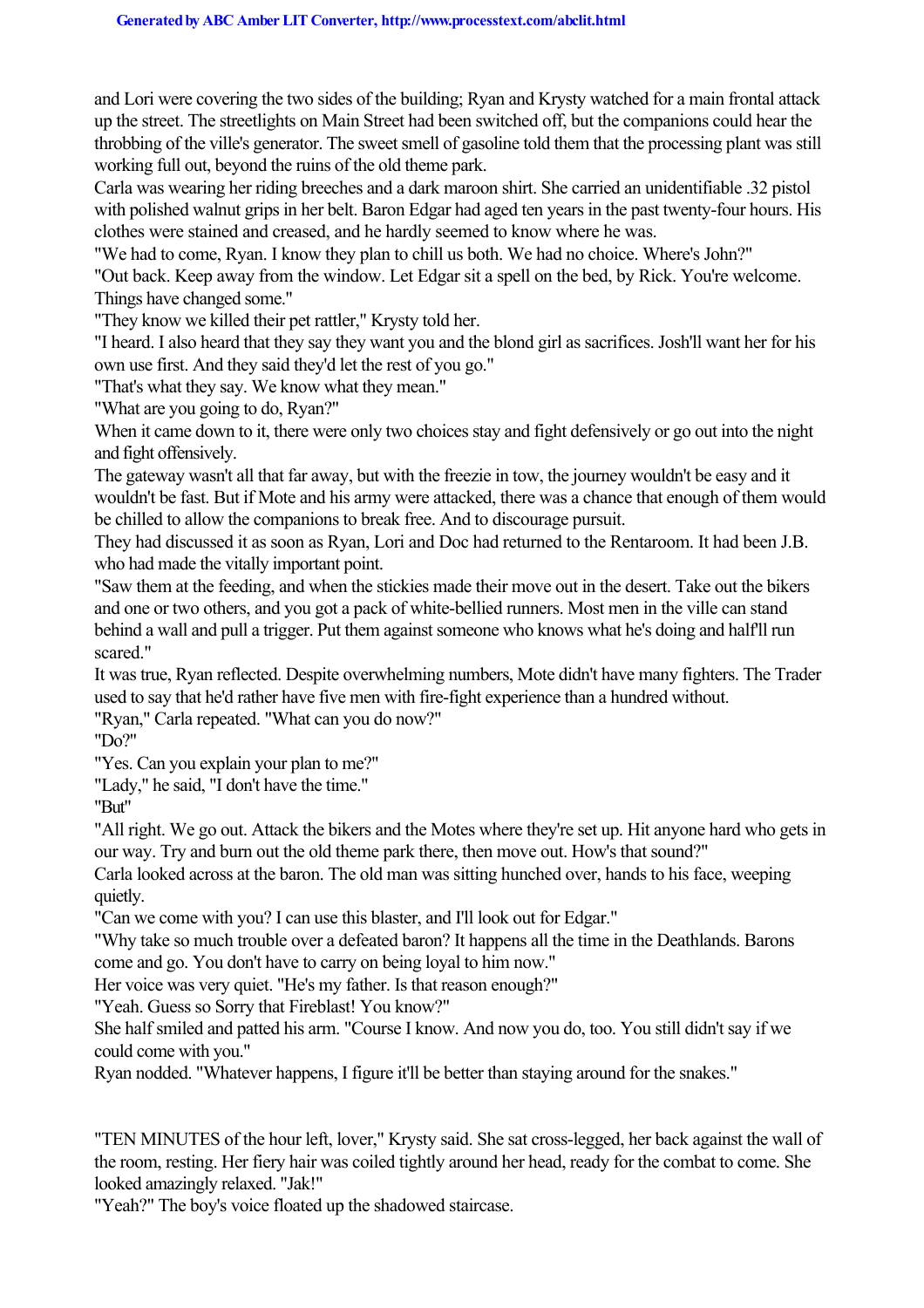"Get J.B. up here. You come up, as well."

"Sure."

"You decided what to do, lover?"

"Yeah. I decided fifty minutes ago. Been examining the plan since then, looking for holes. Looking for anything better. Can't think of anything. So this'll be it."

When everyone had gathered in the room, he outlined his idea.

"Throw them off balance. We go down to the first floor and gather near the rear door. We wait and keep silent. They won't be totally sure if we've sneaked out or not. They'll be uncertain. Won't know whether to come in at us or not. Then, as soon as they finally make a move to attack, we go out like the hounds of hell. Make for the draw that runs parallel to Main Street and outflank them. We try to fire the Heroes' base, then double back along the far side of the street and into the brush. And away. How's that?" The Armorer took off his fedora and scratched at the light brown stubble of hair. "Can't see anything wrong with it. Experienced sec menthey'd see it coming and cut us apart. Not those no-hopers and blankers. Yeah. Let's do it that way."

The passing of the hour was announced by a shout coming from one of the buildings across Main Street. For the next twenty-eight minutes, nothing happened at all.

Then everything started to happen at once.

### **Chapter Thirty-Two**

"WAG ON THE WAY," Krysty announced.

"Can't hear an engine. You sure, lover?"

She nodded. "Being pushed. I can hear men's feet and the sound of wheels on sand. They're aiming to get in the front under cover."

"Then it's time to move. Keep an eye on Edgar. Rick?"

"What? Sorry, Ryan. I was miles away. What is it? Are the black hats coming?"

"Yeah. They're on the way. Take charge of the baron, will you? Just keep him close. And keep your eyes open. It'll likely be kind of busy for the next few minutes."

His eye accustomed to the darkness, Ryan was able to see the armored truck that Krysty had picked up with her mutie hearing, the rectangular bulk blacker against the blackness. The pale faces behind it were heaving it ponderously forward. It was about eighty yards from the rooming house. Ryan could pick out men strung along the far side of Main Street, on roofs and peering from behind curtains.

"This is it," he said. "Let's go."

He led the way, followed by Rick and Baron Edgar. Krysty brought up the rear and quietly closed the bedroom door behind her.

Jak was at the top of the stairs and he turned, catlike, his red eyes seeming to glow with a smoldering fire.

"Now?" he asked, responding to Ryan's nod and taking the lead down to the first floor.

Doc and Lori waited there, one at the front of the long hallway, the other in the entrance to the kitchen, watching the rear of the house.

"Are the redcoats coming?" Doc asked in a hoarse whisper.

Ryan didn't try to guess at the strange allusion. The meaning of the question was plain enough. "Yeah. Out front. Hiding behind a big wag. Be at the front door in four or five minutes."

"Can't we blast some and stop them down?" Lori asked eagerly.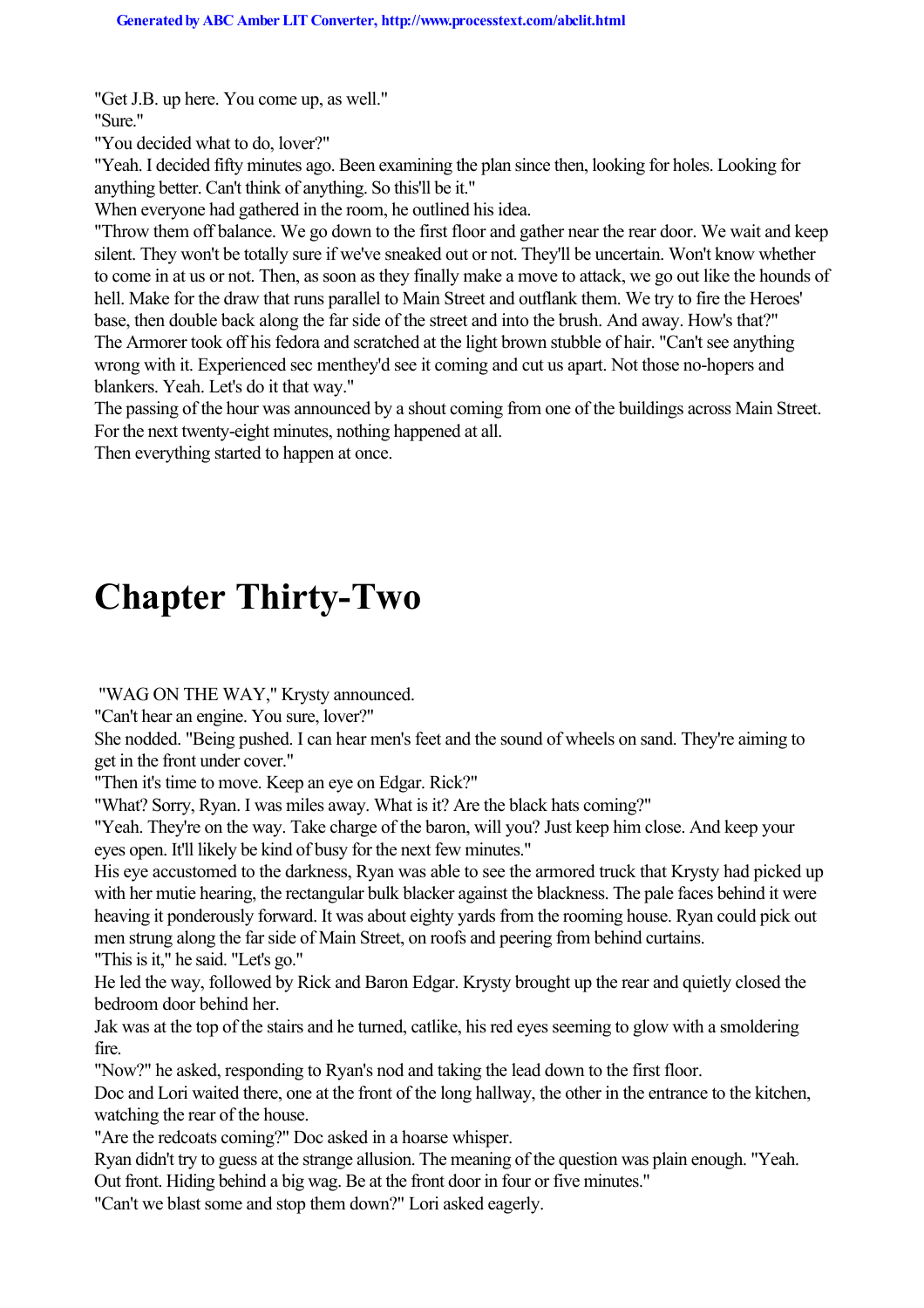"No. Best plan is to keep them guessing. If it's dark and quiet and there's no sign of any of us, they'll be uncertain. That means frightened. Nobody wants to be first up the ladder or number one through a closed door. It'll slow them."

They padded through the kitchen in single file, past the antique pots of copper and brass and the scrubbed tables. Jak looked at the rack of old knives with bone handles. Ryan caught the glance. "Leave them be."

Ryan eased the back door open a couple of inches and saw the stocky figure of J.B. standing close to Carla.

"They're coming out front, pushing a wag ahead of them. Still don't figure they're likely to rush at us out of the darkness."

The Armorer grinned, his teeth showing white in the night. "Guess not. I haven't heard a gnat fart out back. If they got it covered, then they're either very good or they're keeping themselves way, way off there."

During their whispered conversation, Ryan had been peering down Ruby's trim garden, past the neat rows of okra and beyond the outhouse to where the brush began. And where the steep-sided draw ran behind Main Street.

"We go now?" Krysty asked.

Ryan hesitated. "What can you hear?"

Krysty shook her head. "Wind's blowing this way. All I can hear's the gas plant. Drowns anything else out."

"Jak, you got the best night seeing of any of us. You make anyone that way?" He pointed toward the desert.

Jak stood silent for a long moment. "Think there's one or two about fifteen feet left of outhouse. Crouched behind heap of cut wood."

Ryan strained his eye to try to see what the albino had spotted. But it was all a dark, swimming blue to him.

There wasn't time for any more doubts. Behind them, at the front of the hotel, the night exploded with the dull, heavy sound of scatterguns and the busy crackling of pistols. And the distinctive chatter of John Dern's M-16.

Glass broke and wood splintered, and above the noise they heard the angry screech of Ruby Rainer's voice protesting the ruination of her property.

"Let's go," Ryan hissed, leading the way with his pistol in his left hand and the eighteen-inch steel blade of the panga in his right.

#### JAK HAD BEEN partly correct.

Zombie had placed Mealy in charge of the rear guard. Six men were sitting down, talking quietly, behind the cords of kindling. Two more were crouched at the side, keeping watch for signs of movement in the building.

They had been warned to look out for anyone sneaking quietly out of the darkness, but they weren't prepared for the utterly ruthless speed and violence as Ryan and the others hit them.

"Fastest and hardest," had been another of the Trader's endless number of homiliesmost of which concerned better ways of chilling.

Mealy had time to set his finger onto the trigger of his shotgun but he didn't have time to pull it. The long cutting edge of the panga opened his throat in a screaming, red-lipped cry, nearly slicing his head from his broad shoulders. As the biker fell in a welter of blood, Ryan was already among the circle of relaxing men, his steel blade hissing and singing, jarring on bone, ripping through flesh.

J.B. took out one of the men who had been watching the rooming house, his Tekna knife driving forcefully into a soft stomach. The Armorer twisted his wrist brutally hard, letting the saw edge spill the sentry's intestines into steaming coils about his feet.

Doc's swordstick flashed and stabbed the other sentry neatly through the center of the chest, between the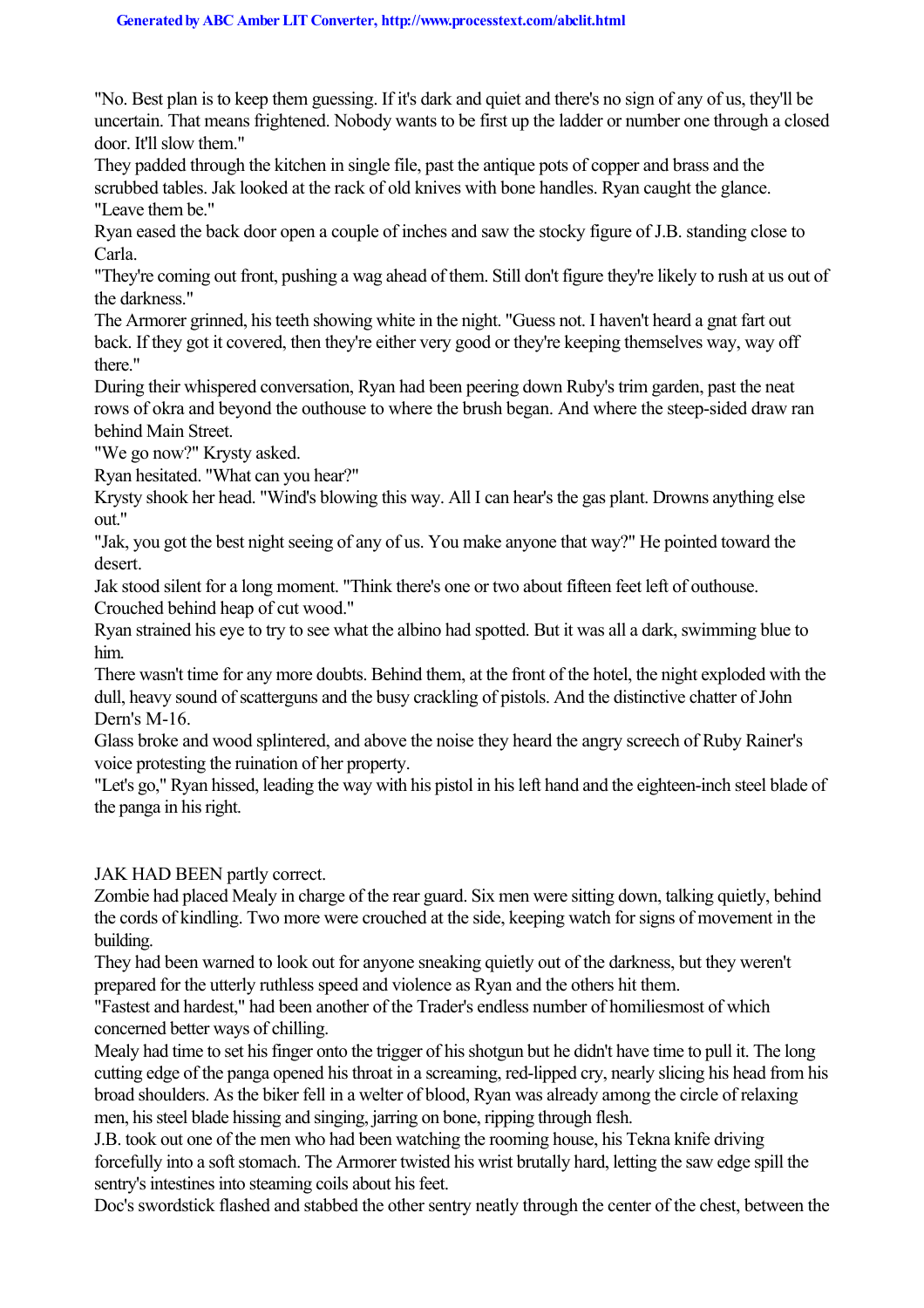upper ribs and clean through the heart. As he withdrew the delicate rapier, the man slithered to the dirt, eyes wide in shock.

"Touche, " Doc said.

Any cries of fear or pain were totally drowned by the bedlam from the front of the small hotel. By now every window in the Rentaroom had been smashed by lead.

Nobody out front heard the muffled sounds of eight of their fellows departing from this life.

It all took well below a minute.

"Anyone hurt?" Ryan asked, panting from the exultant burst of adrenaline energy. He stooped and wiped the blood from the panga blade on the long duster coat of one of the corpses. "No? Good. Then let's go down into the draw and get moving."

"Hell's bloody bells," Rick gasped. "I don't believe it. Seven, no, eight men. You just ran at them and killed every last one."

"The longer it takes before they realize we've gone, then the better chance we got."

J.B. agreed with Ryan. "And we've just brought the odds down some on our side. They find these good old chills, and they'll lose some balls for the fight. All helps."

Baron Edgar cleared his throat. "I'm not sure that I can lend the dignity of my office to this butchery. If it wasn't so dark I'd know all these men. Probably once called them my friends."

"Shut up, Baron," Ryan said, coldly dismissive of the old man.

"But this is my ville. I must insist that"

Ryan grabbed him by the collar, lifting him up on the tips of his toes. "Shut up, Brennan. It's not your ville. Never will be again. And you don't insist anything. Not now and not ever. Just shut your mouth tight and do what you're told."

Carla took his arm. "Don't speak to him like that, Ryan. He's an old man."

"And he won't get any older if he doesn't stay buttoned."

"You got a cold heart, Ryan," she said quietly.

"Yeah. But I'm alive. Now, let's move."

THE MOON VANISHED behind a swooping bank of dark chem clouds, which brought with them a distant rumble of thunder and the threat of rain.

Visibility dropped from adequate to nil. Even Jak, with his heightened night sight, couldn't see more than a couple of paces ahead of them.

After Rickand then Lorihad fallen on the rough ground of the valley bottom, Ryan called a halt. "Go on like this and we'll have a broken ankle. Best stop awhile."

"They'll catch us," Carla protested.

They could still hear the crackle of small-arms fire behind them. By now Ryan guessed that someone in the attacking group would have figured that the birds had flown the coop. From what he'd seen of Zombie he didn't figure the bikers' leader was a great tactical fighter. But surely they would have moved in on the hotel when there was no sign of life.

"We go on we're in trouble," J.B. said, peering up at the sky.

"If we're making for the old park, I can lead us."

"What?" Ryan couldn't believe what he was hearing. "That you, Brennan?"

"Sure is. I'm as mad as fire day about all this. Sure I was kind of shocked for a while back there. Now I want to go and beat the living shitpardon me, Carlaout of the Motes. I used to play in this draw when I was a kid. I know every rock. Let me go first, and you keep in tight."

"I don't know, Ryan," J.B. said doubtfully.

"Me too," Jak added.

"It's not that much of a risk," the baron insisted. "I mean it. I feel like someone who has been through a long, dark tunnel. Snakefish is my ville. I can get us there. I've sat it out for way, way too long, Ryan. Not anymore."

It was a difficult decision. Ryan didn't relish hanging around only a half mile from the hotel. He wanted to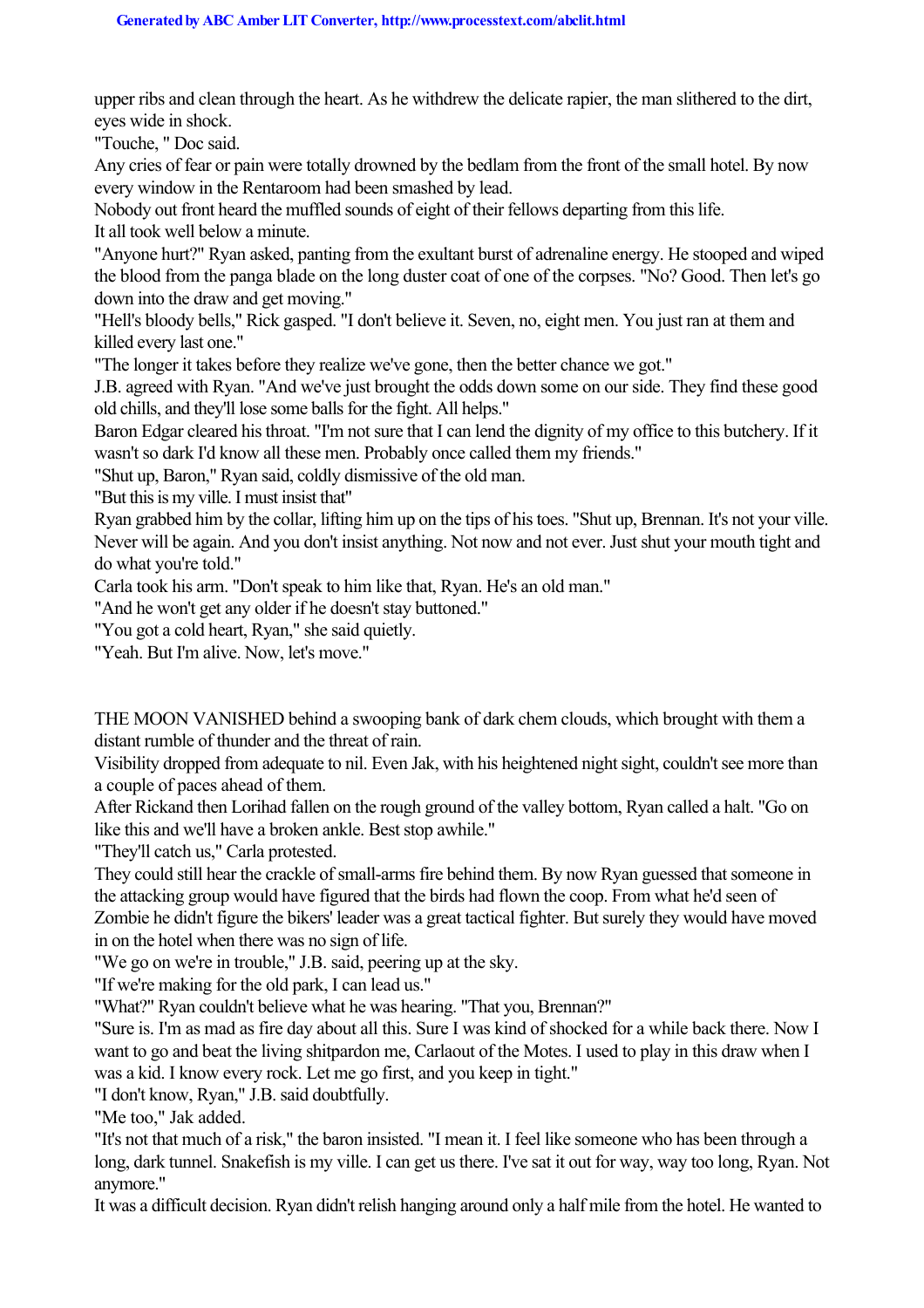move along the draw and circle around to come up behind the headquarters of the bikers. But to let the diminutive, elderly man lead them? That was something else.

The wind was rising from the north. Ryan knew that the old park was near the gas-processing plant, on ground a little higher than the ville. But in the almost total blackness he wasn't that confident of leading the group there.

There wasn't much choice.

"All right, Baron. Go ahead. I'll follow. You tell me when there's any danger. Holes, ruts, slopes any kind of deadfall. I'll pass the word down the line. It'll be slow, but it could be safe."

"Fine, fine. I'll be doing something useful. Hit a lick at those demons, the Motes."

The wind continued to rise, whipping up clouds of dust and sand, making everyone try to cover their mouths and noses. The baron led the way with surprising confidence, picking his way along the bottom of the draw, calling out occasional warnings that Ryan conveyed to J.B. and the others.

Ryan figured that by now they would have discovered, in the center of the ville, that the cage was empty. But he doubted many of the good people of Snakefish would be enthusiastic about following the gang of outlanders into the black heart of the chem storm.

"How far to the park, Baron?" he called out, having to repeat the question twice before Edgar heard him. "I'd say about ten minutes. If this wind gets up more we could have trouble. Folks die in these parts when the twisters start."

Above the endless noise of the wind, Ryan had several times caught the sound of distant thunder. And there was lightningnot single stabbing forks, but vast explosions of smearing light that covered half the horizon and burned purple images into the retina, causing blindness for several seconds.

The sides of the ravine had begun to close in, giving more protection from the wind. Every now and then the lightning would illuminate the area immediately ahead. But the path was winding and treacherous, with no sign that they were anywhere near a road.

It was good news that they were nearly to their destination. The combination of blackness, the chem storm and the dazzling lightning was becoming impossible to overcome.

Edgar Brennan stopped and turned around, a few paces ahead of Ryan. The static electricity in the night air had made his fringe of white hair stand out like a halo. Behind him, around a turn in the trail, was open space.

"We're there!" he yelled. "We made it, Ryan! Made it!"

A deafening clap of thunder failed to drown out the explosion of the sawed-off shotgun.

The double-barreled charge hit Edgar Brennan in the center of his back, the impact driving him toward Ryan. He fell facedown, arms spread like a star.

## **Chapter Thirty-Three**

 "KNEW YOU'D TRY this way. Left the others. Came out here on my own and waited. Through the wind and the storm. Knew you'd come." The voice, a howl of delight and triumph, came from around the corner, just out of sight of Ryan and the others. "Get some good jack from the Motes for this!" The voice was unmistakably Zombie's.

Baron Edgar Brennan had died instantly, almost at Ryan Cawdor's feet. The probability was that he never knew what had hit him, never had a split second's glimmering of the knowledge that eternity had claimed him.

"No, Pa!" Carla cried, seeing her father's slaughter in the almost continual sheets of violet lightning.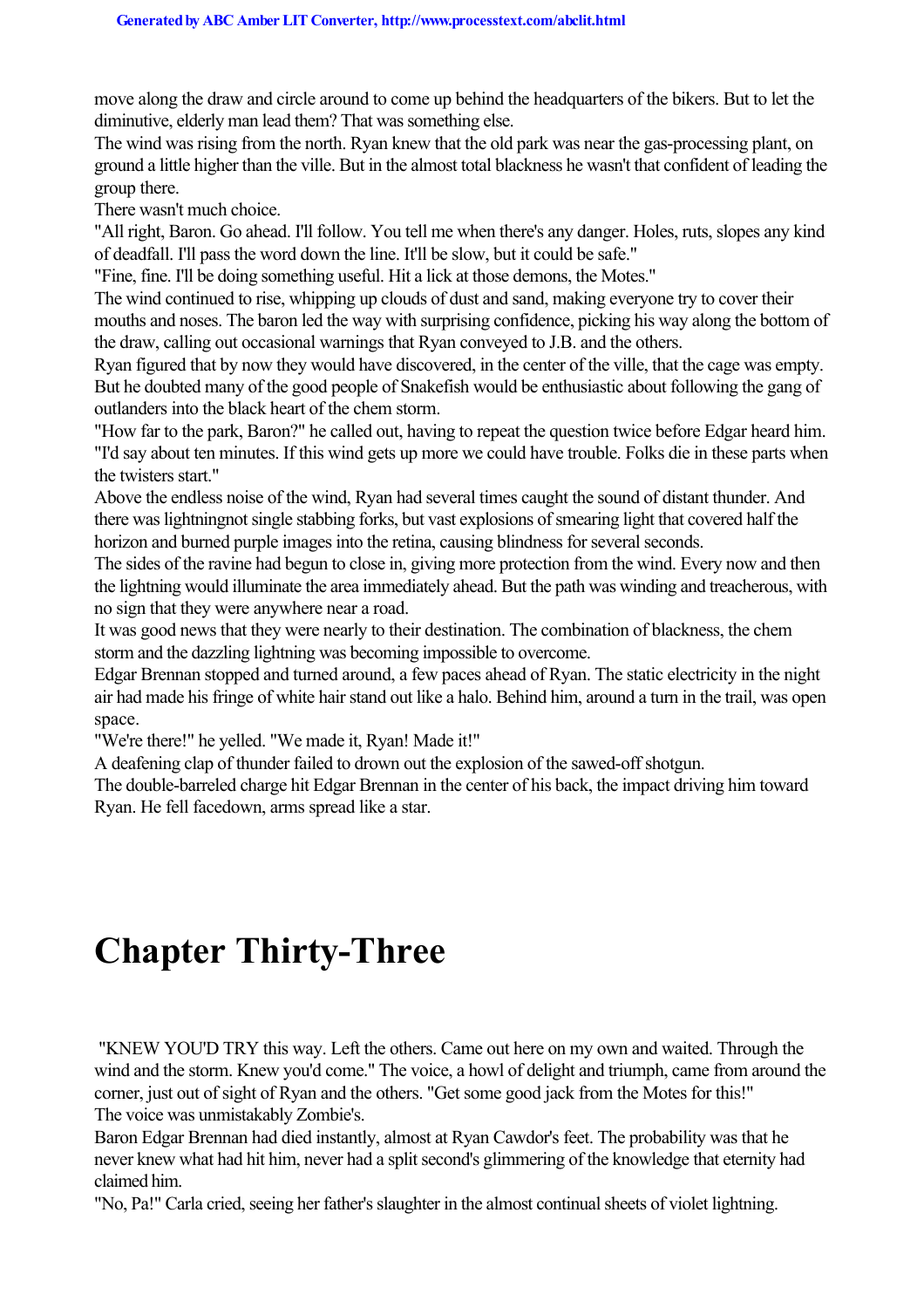"Mine," J.B. growled, touching Ryan lightly on the arm.

Zombie, still yelping his delight, walked around the bend in the trail to examine his prize. The smoking scattergun was in his right hand. He was smiling behind the beribboned beard.

"Bastards," he said, spying Ryan and others. "Figured the baron'd done a runner alone." "Mine," J.B. repeated.

The biker grinned at them through his jagged, broken teeth. "You're all dead. Every road's blocked. Only way out's past the snakes. You'll all die in the desert. Give up now."

"Chill him, John," Carla said quietly. "Do it to him. Now."

"Yeah," Zombie mocked. "Do it to me, you little prick. I wanna see you do it to me."

"Sure." J.B. shot him once in the throat and once in the lower stomach. The snap of the Steyr blaster was oddly muted in the eye of the storm. The big man dropped his shotgun, his face contorting with pain. He slumped to his knees, trying to cover the wounds with his hands.

"Feel fucking cold," Zombie said, sitting back on his heels, face puzzled. His fingers moved from the bullet holes and fell into his lap, resting there. "Oh, it's burning me. Like flames of ice."

"Again," Carla demanded.

"Waste of a bullet. Already wasted one on him."

"Then let me, John. He was my father. Give me your blaster."

"No need." Ryan walked to Zombie and pushed him with the flat of his hand. The biker fell limply to one side, rolling onto his back, eyes staring sightlessly at the chem storm that flared overhead.

TILTING HIS WRIST CHRON so that the numbers reflected the bursts of lightning, Ryan was able to make out the time. "Just after eleven," he said. It was later than he'd figured.

"Can we bury the baron?" Carla asked.

The wind had eased a little, and the center of the chem storm seemed to be passing. As the lightning became less frequent, the darkness was longer and deeper. Ryan had kept the others in the shelter of the draw, not wanting to risk leading them into the open. It looked as if Zombie had been on his own, but there wasn't any point in taking any chances.

"Mebbe later," he replied. "If there's time."

"It doesn't much matter. I guess it's not hurting him any. Not now. I'm glad you chilled Zombie for me. For him, John. I'll never forget you for that."

There was an awkward silence between them.

The others sat quietly, away from the corpses. Lori was picking dirt off the heels of her boots, wiping the little silver bells clean; Doc was at her side, whistling tunelessly to himself; Jak simply sat still; Rick was lying stretched out, clutching his walking cane. His face was ghostly pale, his breathing fast and shallow. Watching him, Ryan was beginning to wonder whether the freezie was going to make iteven if they did get past the rest of the ville and reached the gateway in safety.

Krysty leaned against a large, frost-scarred boulder, eyes closed. Sensing that Ryan was looking at her, she opened her green eyes.

"How d'you read it, lover?" she asked.

"Not good if they got the blacktop covered. We can't get any transport to move any distance. Desert'll chill us, like the biker said. What we have to do is find some way of bringing Mote and his buddies into a serious firefight. Distract them and hold them long enough for us to get through Snakefish and out past the snakes. No way we can avoid them. Just step careful and light. But" His voice trailed doubtfully away. Krysty smiled at him. "I don't see any better way. They won't come at us until first light. We gotta be ready. Either in the old park ruins or in the gas-processing plant. Gaia! The smell from that place fills my nostrils."

Ryan kissed her unexpectedly on the cheek. "Lover, you've just given me the seed of an idea. It might just"

"What?"

"No. Let me think on it. Try and get some sleep. Nobody's going anywhere until we get close to the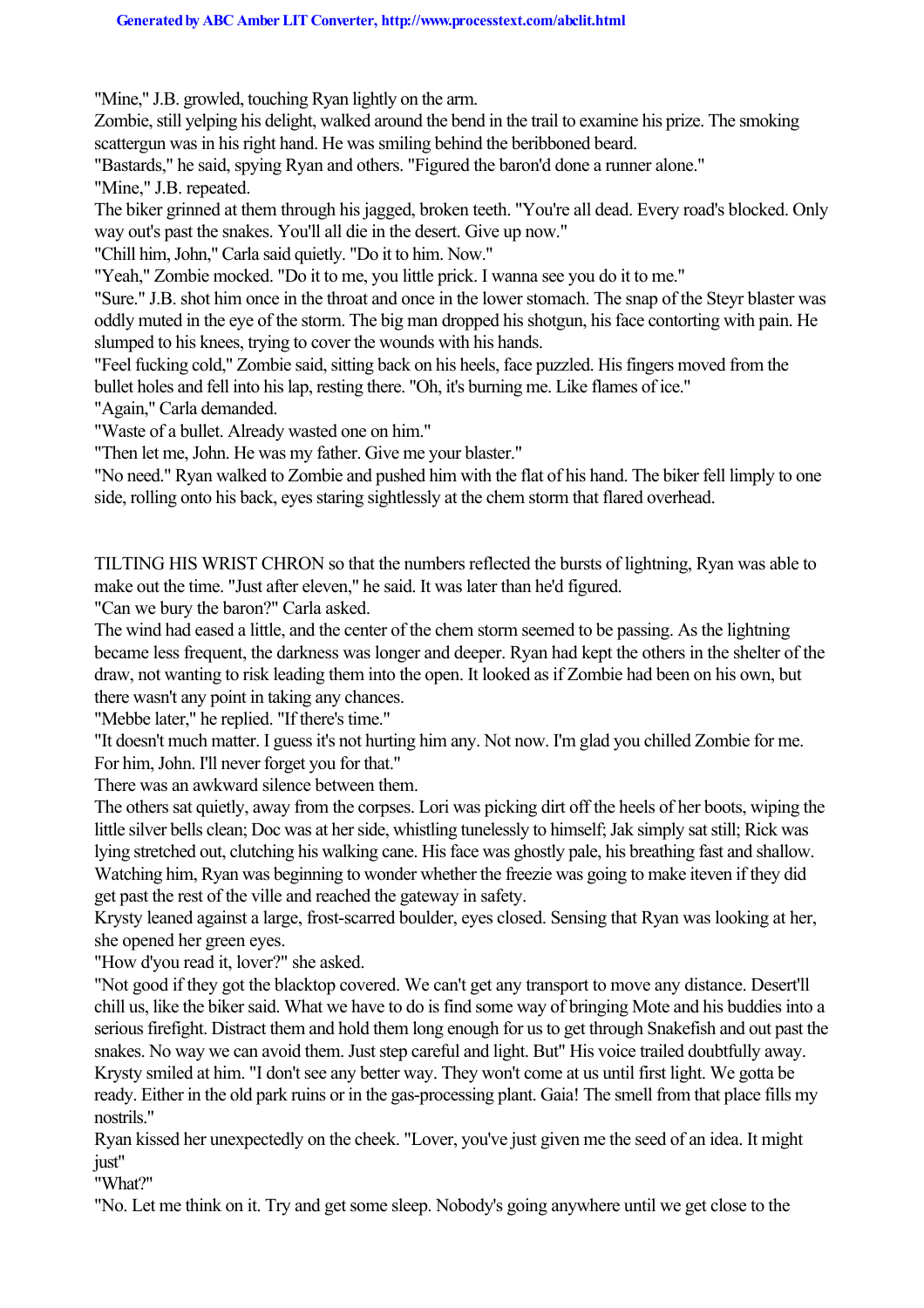dawning."

RYAN, KRYSTY, J.B and Jak kept watch in turn through the night. As soon as there was the faintest pink lightening to the east, Ryan woke everyone in the group.

Rick rubbed the sleep from his eyes. "Always feel better first thing," he said. "Soon as the day starts it's all downhill. Is that the sun I see?"

"False dawn," J.B. told him.

"How can you tell?"

The Armorer gave him a thin, humorless smile. "Secrets of our trade, freezie. But since you're one of us, I'll show you. Watch."

He stooped and picked up a white, smooth pebble, tossing it from hand to hand. He looked at the walls of rock that rose twenty or thirty feet above them.

Ryan grinned at Krysty. He'd seen J.B. pull this trick before, in a different place and at a very different time.

"Watch the stone," J.B. ordered.

He lobbed it as high as he could in the air. Everyone watched it rise then disappear into the darkness, before suddenly reappearing. J.B. put out a hand and caught it cleanly. "Now, you all lost sight of it, didn't you?" Everyone nodded dutifully. "I'll do it again, in five minutes or so. Then you'll all see the point of it."

The storm had drifted away to south toward the old looping Rio Grande and the barbaric wilderness that had once been the country of Mexico.

Ryan went around a bend in the draw and pissed against a rock, the urine steaming in the cool of the morning. Jak appeared at his side, on a similar mission.

"Ryan?"

"Yeah?"

"Me an' J.B. could circle and start diversion. Keep 'em off rest."

"No, Jak. Nice offer. We got Rick and we got Carla, and we got Lori and Doc. None of them are that strong in a firelight. We go down or we go through. But we do it together."

"Sure. Just thought"

"Thanks, Jak. I mean it." He patted the slim boy on the shoulder.

When they rejoined the others, J.B. was holding the pebble again. "Come on, guys. Might learn something. I know you've seen it, Ryan. But the kid hasn't."

"Don't call"

"Sorry," he said hastily. "Watch the stone now."

It spiraled way up, vanishing like before. Then, at its highest point, it reappeared, startlingly white, catching the first rays of the dawn from beyond the visible horizon. Krysty clapped her hands.

"Great, J.B., great."

"Nice," Jak nodded.

Doc beamed. "A fine example of the multifarious uses of physics, my dear Mr. Dix. If I was only back in my lecture room at But I am not. And I never will be. So, let that pass."

The stone dropped into the dirt. Ryan rubbed at the stubble on his chin. "Tells us what we need to know. They'll likely be out here at full light. Best find some place to be ready for them."

A TWO-WHEEL WAG was parked in the entrance to the Sierra Sunrise Park, its chrome glittering, the flake finish bright. It was Zombie's beloved Harley-Davidson Electra Glide, propped on its stand, the sissy bars raked back. Carla walked over to it and tapped her thumb on the gas tank.

"Full." She hesitated, looking at the others. "Nobody objects if I take it, do they?"

J.B. answered for them all. "Nobody got a better right to it, Carla."

She swung her leg over it, straddling the soft leather of the narrow seat, hands on the grips. "The ville's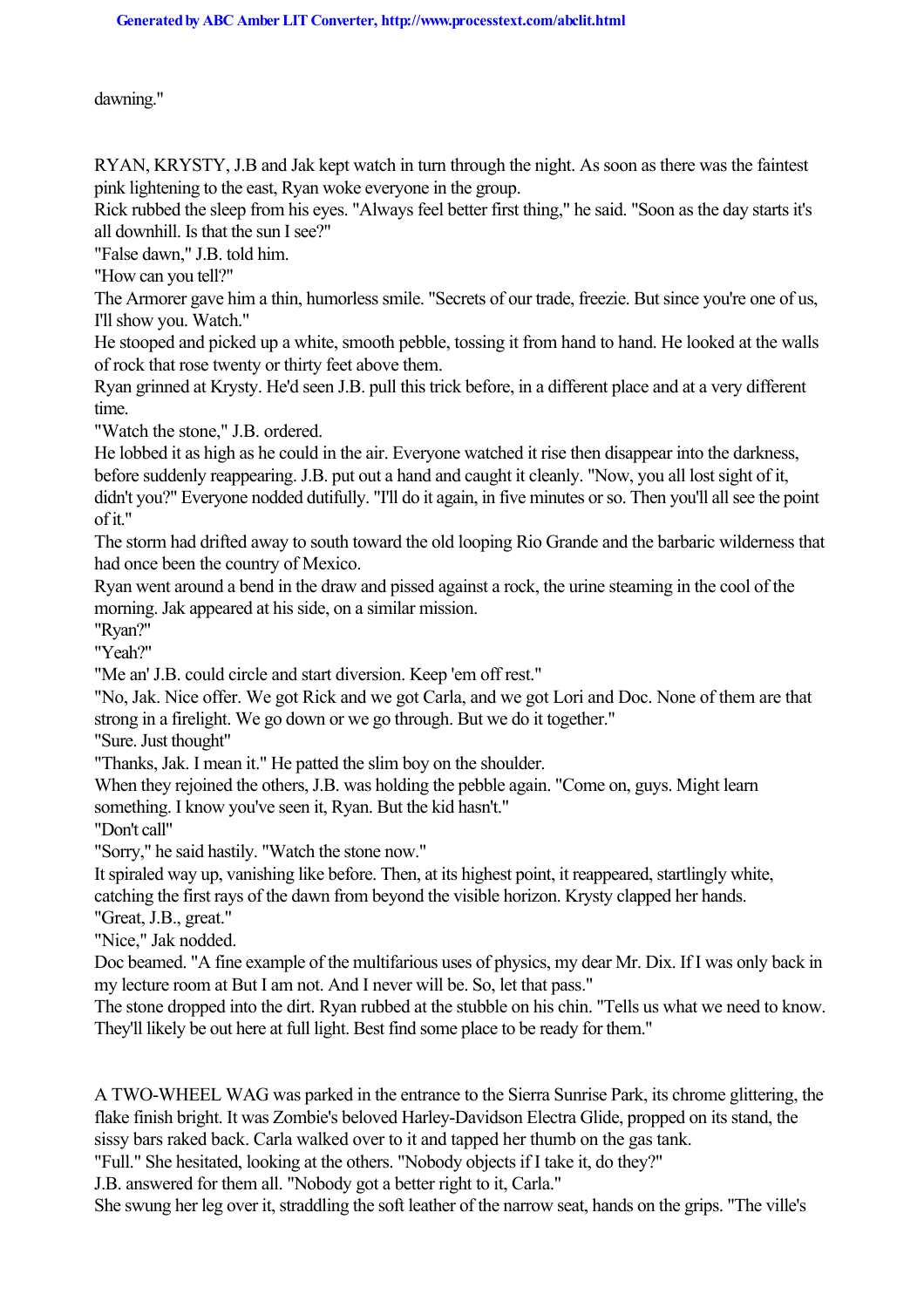done and I don't want to stay. I'm not running from the fight. It's just that it's not my fight anymore. I'll move on, away. Full tank'll take me a long ways off."

"Where will you go?" Krysty asked, seeing that J.B. wanted to ask, knowing that his pride would stop him.

"North. Have a sister in a ville called Chapmanston. I'll head there."

"Good luck," Lori said.

"Mebbe see you some day, Carla." J.B. took a half step toward the powerful motorcycle, then stopped. Carla held out her hand to him. "If you're ever around Chapmanston, on the Missouri, come up and see me, John. I'd like that."

The Armorer took her hand and kissed her chastely on the cheek. Then he broke away and took off his spectacles, wiping them with an unusual vigor. "Go careful, Carla."

"And you, John. Bye, friends."

She fired the ignition and revved the engine a couple of times. Then she was gone, the rear wheel spinning in the loose dirt, fishtailing across the highway before gathering speed. They all watched the red glow of her rear light until it finally faded away into the distance.

"Time to get ready to meet Norman Mote and the others," Ryan said to his companions.

"Let's do it," J.B. agreed, his glasses finally polished to his satisfaction.

THEY FOUND that the main gas plant was completely unguarded. Krysty guessed that the Motes had called in every single available man for the attack on the rooming house, even bringing in his sec patrols. It seemed a likely theory.

By the industrial standards of the late twentieth century, the complex wasn't very large. But by the standards of Deathlands it was enormous. There were three large storage tanks, each holding what must have been thousands of gallons of processed gasoline. The actual processing was done inside a long warehouse-like building. To the north were at least a dozen rocking-donkey pumps, nodding away in the growing light.

"Good place to meet them," J.B. said approvingly, looking around thoughtfully.

"Sure is," Ryan agreed. "They aren't going to want to pour too much lead into a place like this. One spark and five miles around could go up."

"And us with it?" Doc asked.

"Worse ways of nailing down the lid," Ryan replied. "It'd be quick."

"Coming!" Jak shouted. "Lotta wags."

Ryan looked at his small group of friends. "Get ready. And good luck."

# **Chapter Thirty-Four**

 THE GAS PLANT proved to be an inspired defensive position against the overwhelming numbers of the opposing force. It had several low walls but only one possible entrance. So the Motes and their army had to come through the front door.

Riddler, bulging over both sides of his saddle, roared ahead of the others, doing a spectacular wheelie, bellowing to the hidden Ryan Cawdor.

"Where's Zombie? You seen him?"

J.B. answered. "Seen him and chilled him."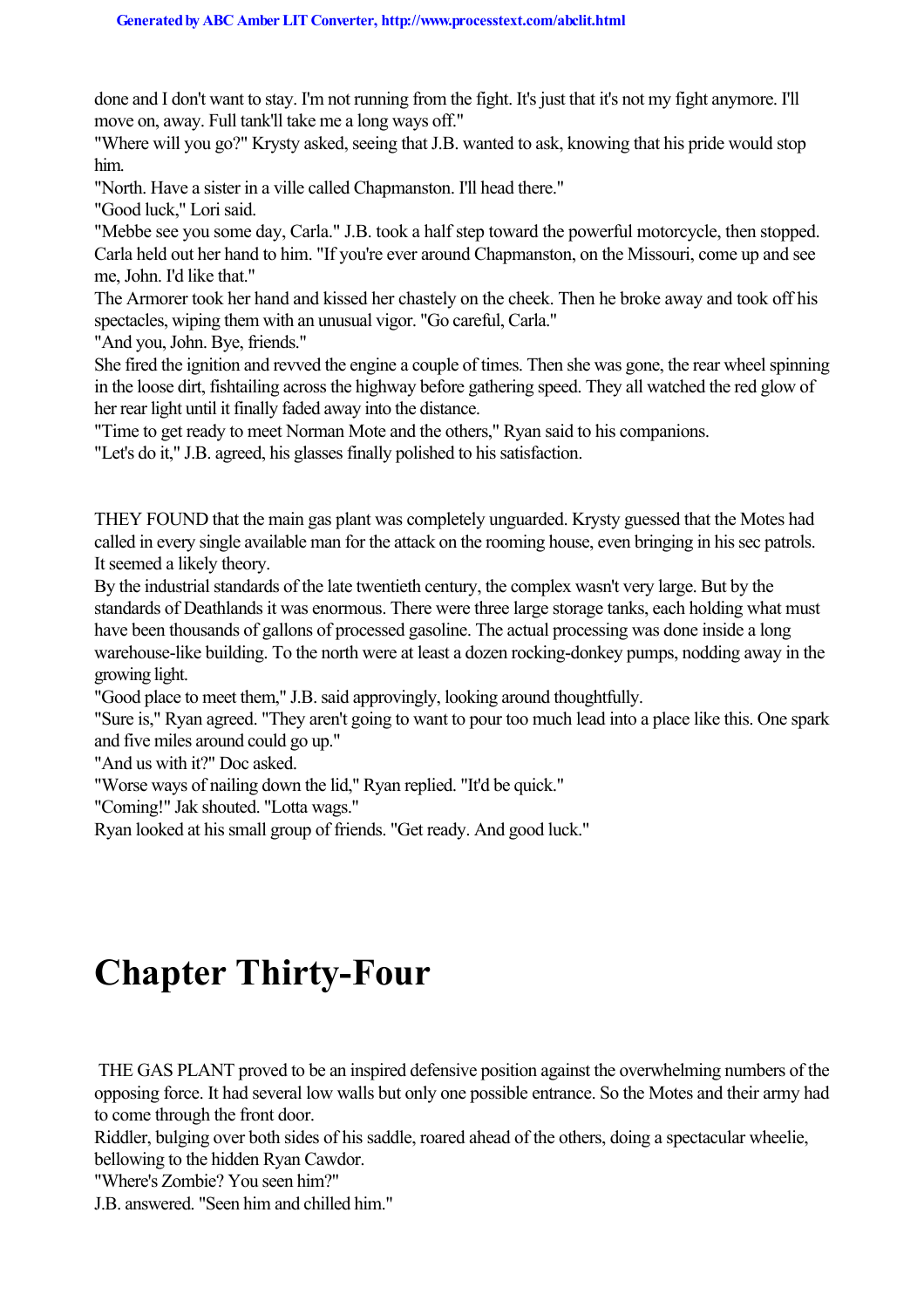The fat biker throttled back his bike and stopped very close to the main gates, lowering his voice. "You got no chance, Ryan. Lemme talk to the Motes and try to work something out."

"Thanks, Riddler. But no thanks. Gotta be this way."

The rear wheel spit out a spray of dirt as the Hero rejoined the others.

Ryan and his companions waited.

#### IT WAS FULL LIGHT.

The wind had eased, but it had also veered and was now blowing briskly, parallel to the mountains where the redoubt was concealed.

Mote, taking charge of the operation himself, remained safely hidden behind his own sec wag. Ryan had glimpsed Marianne Mote, teetering on her high heels, holding the arm of her brutish son.

John Dern appeared to be in control of the main body of the attackers. Twice Ryan had a chance at a long shot at him with the G-12, but he elected to hold his fire, not wanting to reveal the effective range of his weapon.

Only five Last Heroes remained alive. As Ryan peered around the edge of the main gate, it seemed as though they were now without any sort of leadership.

Ryan knelt behind the wall, looking behind him at the thudding machinery and storage tanks of the gas plant and back down the hill to where the vehicles were grouped tightly together. Nobody wanted to make the first move. If Mote chose to play the softly-softly game he could probably drive them out of hiding with starvation. Or thirst. In another hour or so the desert would begin to heat up.

"Down the hill," Ryan muttered to himself.

"What?" Krysty said, just to his left.

"Down the hill! Fireblast! Why didn't I see that as the way?"

"You skull-flipped, lover?"

"No."

"Then?" Krysty prompted, turning suddenly to look at the looming gas tanks behind them. "You're not?" "Yeah, lover. I am."

And he did, calling Jak over to quickly give him orders. The albino boy, hair gleaming in the new day's light, scampered off like an eager hound, keeping low to avoid being spotted by the attackers down the highway.

While Krysty kept watch at the front, Ryan moved to warn the others about what he was going to do. Lori simply nodded and J.B. grinned.

Rick looked blankly up into Ryan's face, struggling to understand what he was saving. "It could" The words trailed off.

"That's it, Rick. It could."

Doc considered the news for several long seconds. "It has a pleasantly Biblical ring to it, my dear Ryan. I believe that I approve of it."

Krysty called from the main gate. "Here they come, Ryan!"

Mote was encouraging the first wave of attackers with John Dern at their head. They were advancing in a skirmishing line, bunching on the road, filtering off into the light brush on either side. The Heroes were revving their two-wheel wags, all on the right. Ryan's guess was that they'd head for their base in the old park and come through into the adjacent gas plant.

It was time for the one big play.

"Now, Jak! Now!"

The assault party heard the shout and several hesitated, but Norman Mote, standing behind his own personalized wag, bellowed at them to keep moving.

"We got 'em outnumbered twenty to one. They'll give in, friends. By hollow tooth and black poison, I swear it!"

At Ryan's call, Doc, Lori, Rick and J.B. joined Lori by the main frontage to the processing unit, blasters at the ready. All except for Rick, who knelt behind the low stone wall, eyes closed and muttering to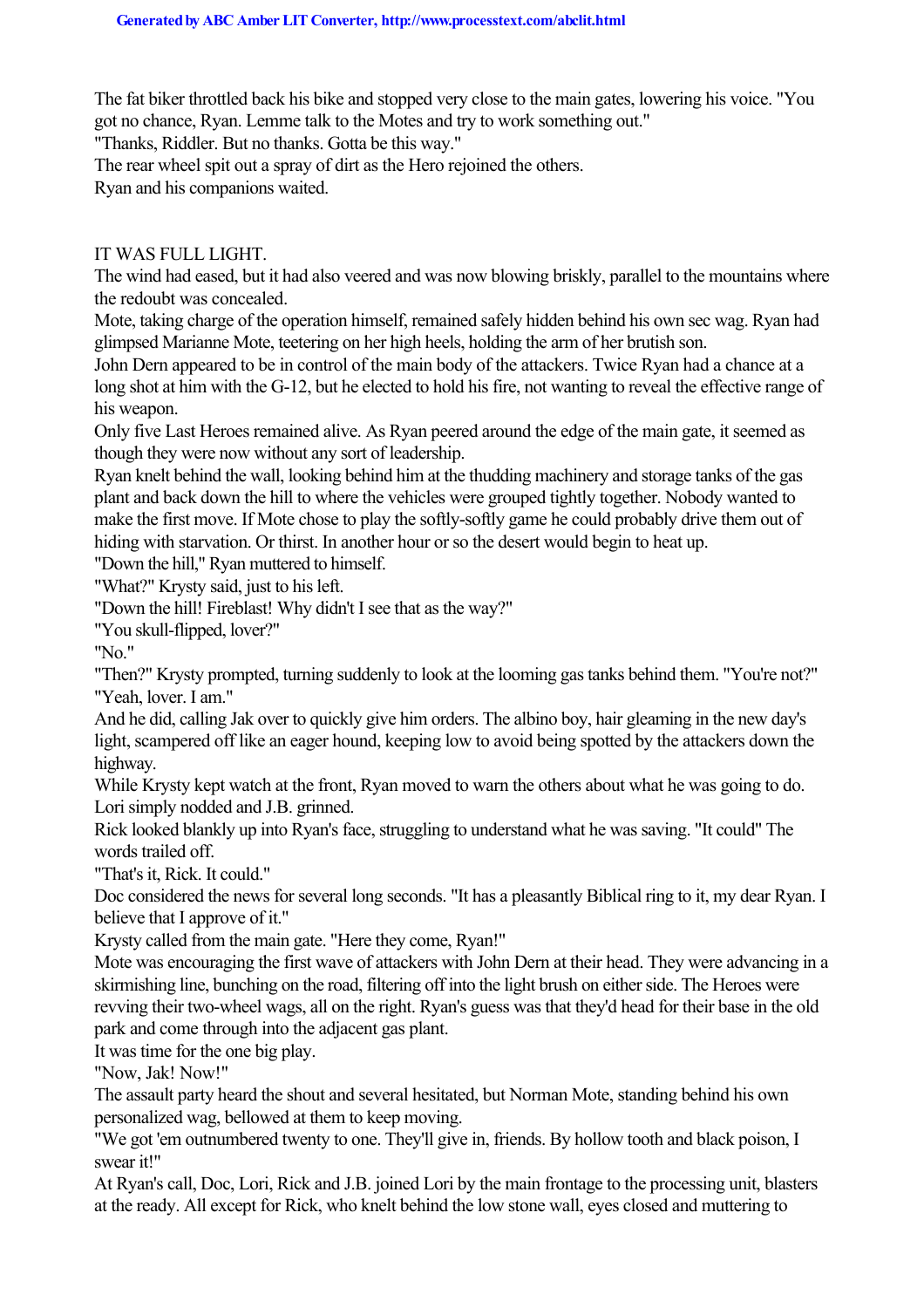himself.

The sickly smell of gas grew stronger.

Much stronger.

Ryan, glancing over his shoulder, cautioned the others as he saw the glint of sunlight off a ribbon of liquid, the air above it shimmering like a desert mirage. Jak appeared around the side of one of the tanks, waving a clenched fist.

"Get out of the way," Ryan called. "It's spreading."

The stream of refined gasoline was gaining speed. Jak had opened the main valves on all the huge containers, and thousands of gallons of fuel were flooding through the complex, along the roadway, toward Mote and his people.

J.B. fished a burner gren from one of his pockets. "Best we get out 'fore I throw this," he suggested quietly.

"Wait till it reaches the first of them. Here come the bikers! It'll blow clear back to the tanks. Let's move."

There was a cheer from the attackers and a handful of ill-aimed, harmless shots as they saw the one-eyed man leading his ragged group away from the gas plant, apparently running in panicrunning hopelessly, helplessly, toward the same draw that cut behind the ville.

"Go get 'em!" Marianne screeched, waving a red-nailed fist.

The stream of gas had become a torrent, bubbling its way down the slope. Some of it foamed off the sides into the thirsty earth, but most of it remained on the blacktop.

Ryan judged the moment, giving the nod to the Armorer. "Now, J.B., now!"

The gren was pitched into the air, catching the sun at its highest point, and dropped to the gasoline river. J.B.'s aim was perfect and the burner landed smack in the middle of the road, bouncing and rolling a couple of times.

And failing to ignite!

"Black dust!" J.B. cursed, watching as the bikers roared toward them.

There wasn't enough time to try another gren to fire the gasoline. Thanks to razor-gloved Kruger, it wasn't necessary.

Rat yelped a warning, waving his scarred arm to the right, managing to get the powerful hog off the blacktop before he splashed into the fuel. Freewheeler, Harlekin and Riddler saw the sign and followed him. But Kruger had his grizzled head down, concentrating on gunning his bike's engine for full power. He had a moment of extreme bewilderment as liquid sprayed all around his bike and over him. "Rain?" he muttered.

The hot exhaust did the trick.

"Hell's bloody bells," Rick breathed, overcome with an almost religious awe.

The explosion was cataclysmic, beginning with a spark of infinitely bright white light that centered on Kruger's two-wheel wag. The flames engulfed the rider and his machine and spread with a breathless speed, racing along the surface of the gushing gasoline. The inferno barreled down the hill toward the paralyzed attackers, off the sides of the road and into the dry brush, quickly backtracking to the refinery and the spilling tanks.

"Get down!" Ryan shouted, grabbing Krysty and dragging her flat in the dirt behind a slight rise in the ground. He pressed his face to the earth, one arm around her shoulders.

The ground shook as the tanks blew, one after the other. The explosion was deafening. Chunks of metal erupted into the air, two hundred feet or more, then rained back to earth, deadly molten missiles of death. Ryan leaped to his feet, blaster ready at the hip, eye raking the surrounding area, appraising what had happened.

Thick black smoke billowed everywhere, making it difficult for Ryan to see. His nostrils caught the familiar stench of roasting flesh. At the epicenter of the holocaust Kruger had fallen from his bike. He'd risen to his feet and then dropped to his knees like a monk at his morning devotions.

And so died. Flames continued to dance from his charred and blackened flesh, like the stump of a tree at the end of a forest fire.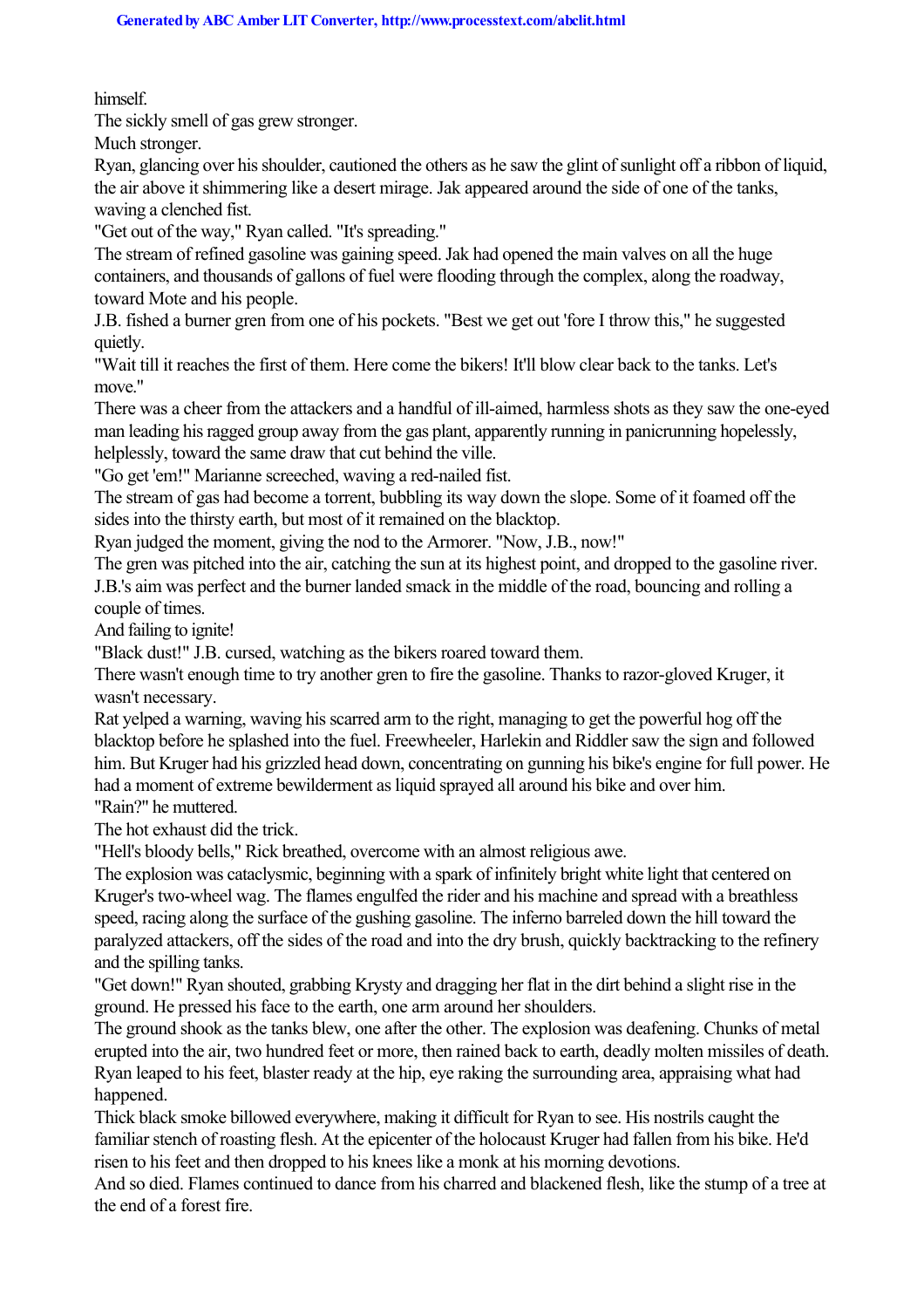The river of gas, as it caught, had devoured dozens of the men from the ville, swallowing them hungrily and moving on toward the center of Snakefish itself. The Motes' wag had gone, reversing in hasty panic, just avoiding the onrushing inferno of death and destruction.

Those who hadn't fallen to the flames were running into the brush in wide-eyed panic. Many were screaming, and threw down their blasters as they ran. But at the edges of the highway, the dust-dry mesquite and creosote bushes had ignited, crackling brightly, passing the small flames from branch to branch. The veering wind carried them as fast as a man could hope to run.

"Any hurt?" Ryan called, watching as the members of his group got to their feet and brushed off sand and dirt.

The sound of the gas plant blowing had almost deafened Ryan, and only Jak's pointing finger reminded the one-eyed man that four of the bikers had dodged the initial blaze.

Harlekin had fallen off his machine and was stumbling toward them, trying to cock his scattergun as he ran. Ryan took careful aim with the G-12 and put a round through the Hero's forehead, punching him onto the ground.

Freewheeler had fought for control of his Indian Chief, wrestling it in a sliding spin and aiming for Lori. The tall blond teenager stood rock steady, her pearl-handled PPK clutched in both hands.

The popping of the .22 was ridiculously flat and insignificant, but her aim was true. The rider threw his arms wide, a bloody hole flowering in the center of his bearded face. He crashed out of the saddle, the bike rearing up like a frightened stallion and smashing on top of him.

Only Rat and Riddler remained alive.

The smaller of the two men spied Rick Ginsberg, standing stricken and helpless, empty-handed, to one side of the group. Rat angled his hog in the freezie's direction, flourishing his shotgun in his right fist. Rick whimpered and raised his hands to his face to hide his eyes.

"Mine," Krysty called, leveling her blaster and shooting Rat four times through the chest. The shotgun flew into the air and dropped almost at Ginsberg's feet. The bike swerved out of control, and Rat toppled from the saddle, his body bouncing twice. His head cracked against a boulder, rolled away then lay still. His face twitching with shock, Rick picked up the scattergun and tucked it under his arm, as a stockbroker would do with his rolled umbrella.

Riddler had throttled down and stopped twenty yards from Ryan, amid the knee-high scrub. He still held his shotgun, cradled across his ample lap, but the hammers weren't cocked. He looked at the seven friends, his gaze returning to Ryan.

"Never seen a firefight better fucking named, Ryan," he said, grinning,

"Yeah. Time for us to move on," Ryan said, keeping the G-12 steady on the last of the Last Heroes. "Time for me to move on, too." Riddler laughed. "Chance for you an' me to settle those fucking debts we spoke 'bout, Ryan?"

Ryan gestured with the barrel of the automatic rifle at his friends. "Lots of creditors here, Riddler," he said.

"I was thinking of moving that way." The Last Hero pointed to the ribbon of blacktop that stretched out across the desert, behind the ruins of the gas plant. The remnants of the Sierra Sunrise Park had also caught fire, wood cracking and popping in the heat. Ryan considered for a moment. Trader had said that a dead enemy wouldn't ever come back to chill you. It would be simple to shoot the fat man, waste him with a single round. His finger tightened momentarily on the trigger, then relaxed. "Get going."

"So long, brother." Riddler waved a fist to the others. "Brothers and sisters. Live righteous days. So long now."

Like Carla Petersen before him, Riddler revved up the powerful engine and roared away, beyond the pall of smoke.

Doc looked toward the ville. "The buildings are catching fire. I suggest that we might consider leaving." "Best suggestion I heard all day." Ryan slung the blaster over his shoulder.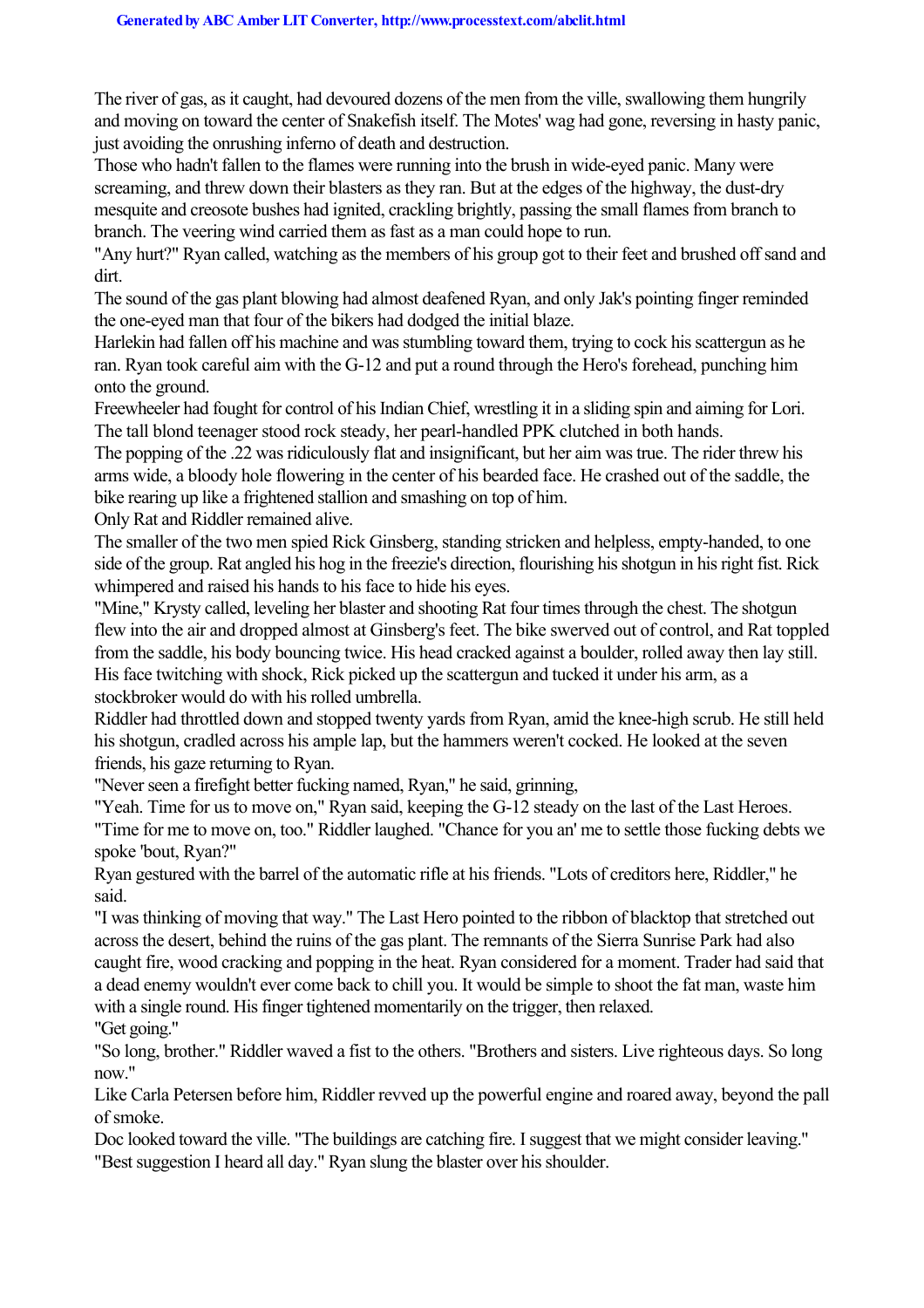### **Chapter Thirty-Five**

 "VILLE'S DONE FOR," Jak observed, leading the way along the side of the scorched highway. Bodies lay everywhere, like blackened logs, one or two of them still moving. The smell of baked meat filled everyone's nostrils, and the smoke was whisked away by the changeable wind.

Snakefish was well ablaze. As the friends drew nearer they could see women and children scurrying frantically from the burning buildings, trying to save whatever possessions they could. Very few of the men had made it back, most of them having chosen to run into the brush on the wrong side of the blacktop, so that the rushing wave of flames pursued them to their doom.

"Look who's here." J.B. pointed with the toe of his boot to where one of the chunks of human charcoal was writhing in a slow-motion agony. The remnants of an M-16 near the clawed hand told them that this was what remained of John Dern, dealer in guns and failed assassin.

His eyes had been seared in their sockets, and his hair blasted from his wrinkled skull. Only the oddly gentle movements told them that life remained within the basted carcass.

"Chill him," Lori whispered. "I don't mind what he done. Nobody should"

"Leave him be," Ryan ordered. "Man gets what he deserves."

They headed for the ville, the glowing heat of the burning buildings scorching their skin as they drew closer. Fire leaped from shingled roof to tarred porch. The whole of Snakefish, end to end, was blazing. Hardly anyone took any notice of the seven outlanders as they picked their way carefully around the streets of the ville.

At one point Ruby Rainer hobbled past them, eyes wide and crazed. Her blouse was smoldering across one shoulder and the hem of her shirt had been burned clear away. She held an empty bird cage in her right hand and a wooden spoon in the other.

"That's the Motes' wag," Krysty said, pointing down an alley near the temple.

Down the road a little way the whole storefront of Handmaid exploded out in a great blossoming of multicolored fire.

"Wind's veering," Krysty told her companions. "If it goes right around, it'll carry the flames into the brush where the rattlers are. Block us off from reaching the redoubt if we don't watch it."

Ryan coughed as the billowing smoke enveloped them. "Got me a triple-wish to see those three down and sky-staring."

J.B. shook his head. "Better we move on out fast, Ryan. Revenge won't buy you a good burying." "We move through Deathlands. If we don't leave things a touch better after we're gone, then what's the point? I say we clear them out."

The Armorer hesitated a moment. "Guess you're right, Ryan. They must be along that dirt road, saving some jack from the temple."

"The doors at the back of the wag are open," Doc said, walking toward the parked vehicle with Lori at his side.

Joshua Mote suddenly appeared around the side of the armored truck, arms filled with a pile of papers. As soon as he saw Doc he dropped them, reaching for a blaster at his hip.

"Dead old fucker!" he snarled.

But Doc's Le Mat was already drawn and cocked and he fired first. The single .63-caliber shotgun shell hit the curly-headed young man low in the belly, doubling him over.

"Wrong again, Master Mote," Doc stated quietly. "The dead fucker is yourself."

Mote rolled on his back, clutching at his stomach, trying to staunch the massive blood flow from the gaping wound. Lori stepped forward quickly and lifted her foot in the air, stamping down hard on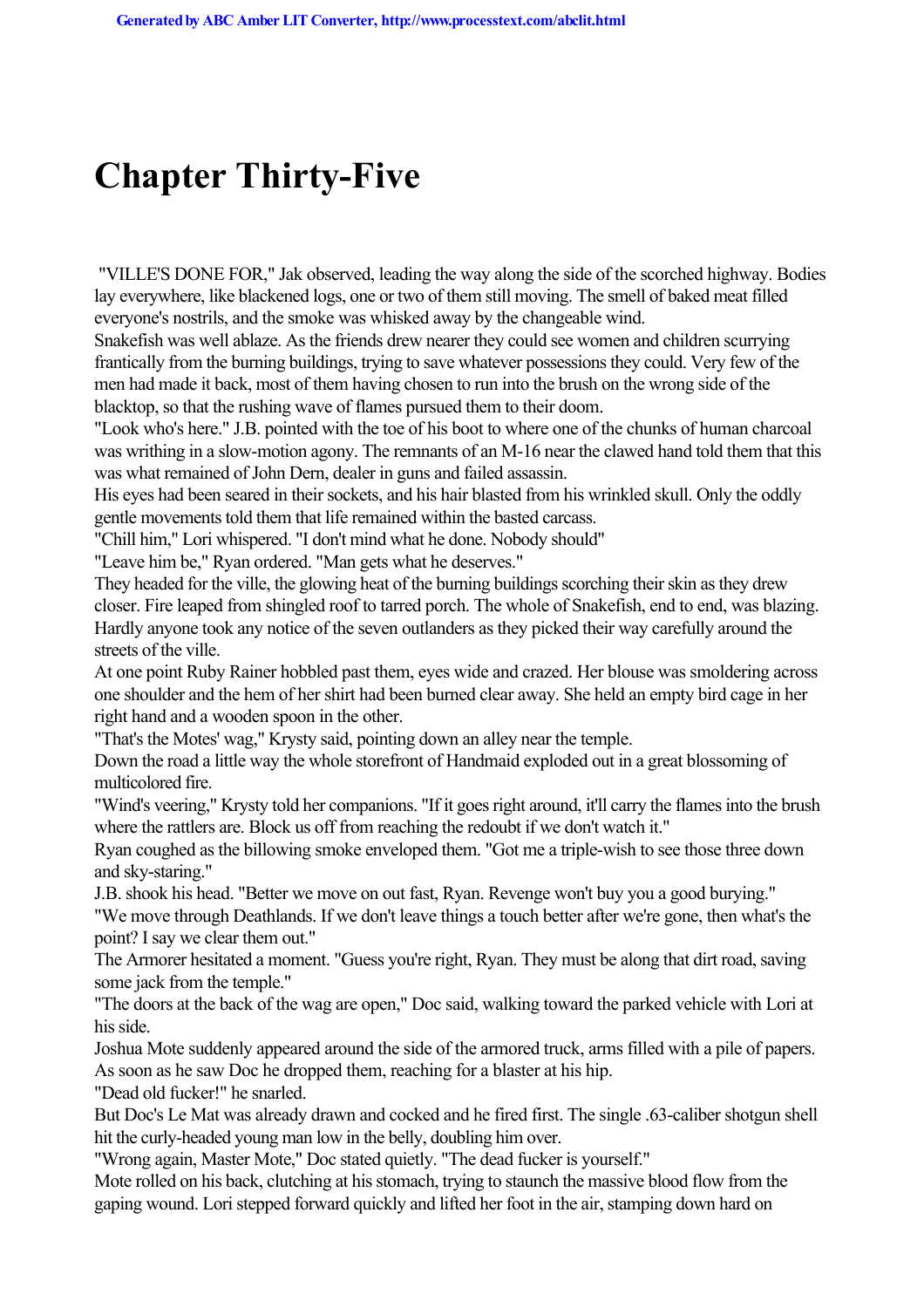Joshua's open mouth. The heel of her boot smashed in his front teeth, the silver spur snagging the flesh of his lips. She leaned with all her weight, grinding her boot as hard as she could, withdrawing it with a smile of contentment.

"Bastard," she said, watching him die.

"You killed my boy, you whore-slut gaudy bitch!" Norman Mote screamed, standing at the corner of the burning building, clutching an effigy of one of the mutie rattlers that looked as if it were made from pure silver. He staggered drunkenly, and his gray hair was tilted lopsidedly across his sweating temples. Ryan didn't hesitate.

The 9 mm round that burst from the SIG-Sauer drilled a neat hole through the angry furrow between Mote's eyes. Like an empty suit of clothes, Norman Mote, Guardian of the Shrine, slumped dead, his body rolling against his dead son's legs.

"Where's bitch-queen?" Jak asked, looking around the corner of the alley.

"Probably heard the thunder of Doc's mortar," J.B. guessed. "Two from three isn't bad."

There was a note of real concern in Krysty's voice. "Wind's come right around. We have to move now, Ryan. Come on!"

J.B. led the way back along the end of Main Street, followed by Lori, tottering on her high heels, Doc holding her arm. Jak jogged behind them, followed by Krysty. Ryan, bringing up the rear, suddenly realized that Rick wasn't with them.

"Keep going, lover!" he yelled. "Freezie's vanished. We'll catch up when we can!"

Richard Ginsberg was in the alley, kneeling near the two corpses. For a moment Ryan thought of Joshua Mote's turquoise nugget around his neck, but it wasn't that. The scattergun that Rick had absently picked up after Rat's shooting lay in the dirt. The freezie was picking through the pile of paper. He heard footsteps and looked around.

"These are from my time, Ryan. Porno magazines. Kiddies and animals. So much of my society blasted to kingdom come and this filth remains! There's something real Look out!"

Ryan Cawdor whirled, too late. Marianne Mote had come out of the side door of the nearest house, and she was holding a small silvered machine pistol, which was aimed at Ryan's chest almost point-blank. Her makeup was blotched and smeared, and the dense smoke had darkened her doll-like complexion. Her dress was torn down the front, revealing the pallor of her thighs. She'd aged twenty years since Ryan had last seen her. But the venom was unsullied.

"Seen what you done, outlander. You won most all of the prizes. But you lose the last hand. And I win it."

"No." The overlooked, crouching Rick Ginsberg shot her through the back with both barrels of the shotgun.

Ryan winced at the expectation of her shooting him with a dying spasm, but her long-nailed fingers opened and the blaster dropped. Her hands waved frantically, as if she were gripped by one of her religious frenzies, and her mouth opened wide. A worm of thick, blood-roped spittle oozed out over her chin. Her legs gave way, and she collapsed beside her husband and son, making a surprisingly ladylike corpse.

"Thanks."

"What?" Rick looked like a man waking after a long sleep. He stared at the empty, smoking scatter-gun he was holding as if he'd never seen it before.

"I said thanks for that. She'd have chilled me for sure."

"I guess she Oh" He closed his eyes, taking deep breaths. "I thought I was going to throw up. You know, you were wrong, Ryan."

"How's that?"

"Killing people. You said it was hard. It's not. It's too damned easy."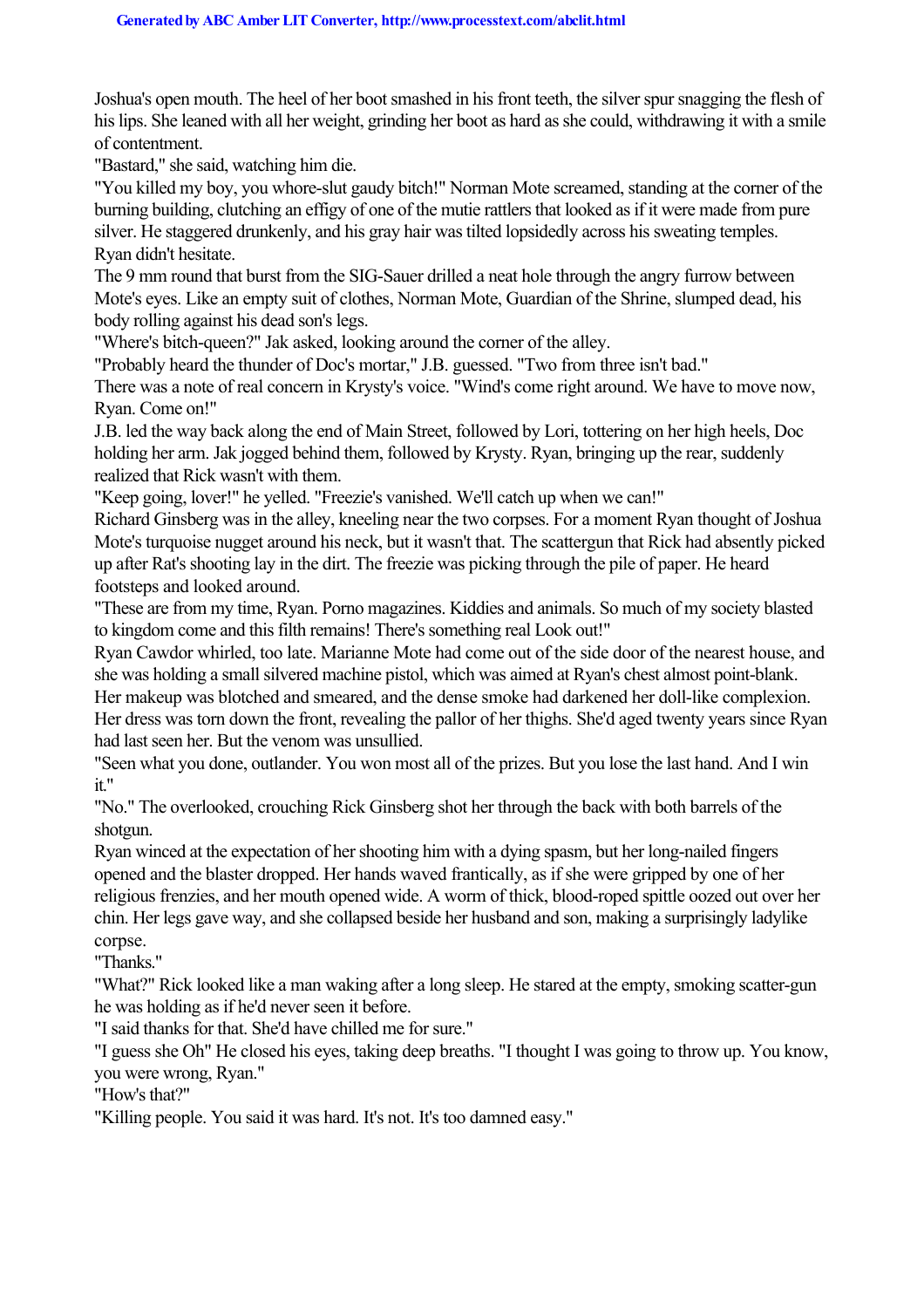# **Chapter Thirty-Six**

 SNAKEFISH WAS in its final, scorching death throes. Every building in the ville was burning. Smoke soared ten miles high, shredded by the wind as it was winnowed away from the foothills of the Sierras. At the end nobody had tried to stop the seven friends or follow them. But now the threat came from the fire that they'd initiated. It was running along the highway and beginning to nibble at the edges of the mesquite.

"Gotta go for it," Ryan said. "Keep together. You can see the higher ground. Rocks. Reach that and we're safe. We'll soon be at the redoubt and away from here. Go for it."

They saw no signs of the mutie rattlers. No doubt the explosions and the fire had sent the great reptiles to their hidden burrows, deep beneath the desert.

Ryan set a steady pace, knowing that to start off too fast would have meant stragglers within a mile. He and J.B. could have pushed on at twice the speed, as could Jak and Krysty. But Doc Tanner was an old man, and Lori insisted on wearing her high-heeled crimson boots. And Rick was sickly.

The rising ground promised safety, but the wind had turned, causing the fire to pursue them. It was gaining all the time, and the roaring and crackling flames raced nearer to their heels.

"Gonna be close," J.B. panted.

"Freezie's bushed," Krysty said.

"An' Doc," Jak added.

Ryan held up his hand to stop everyone. The brush ended a scant half mile away, but the prairie fire was less than that. Smoke filled everyone's lungs and made running even more difficult. Rick was on hands and knees, clutching his cane, fighting for breath, shoulders heaving. Doc trembled with exhaustion.

"Krysty and I'll help Rick. Jak, you help Doc, and J.B. can give Lori a hand."

The girl shook her head, close to tears. "No. Jak and J.B. can help Doc along. He's needing it better than me. I'll be real fine."

It wasn't a situation for argument. Ryan nodded his agreement and the seven friends set off again for the last lap of their desperate race.

Rick was in a state of virtual collapse, feet shuffling and kicking out, hanging between Ryan and Krysty. Doc wasn't in much better condition, flopping between the two much smaller figures of Jak and the Armorer.

The nearer to safety, the steeper the slope, the greater the effort.

"Leave me!" Rick groaned. "Let me die again."

They ignored him.

Nobody dared to pause to look back, but they could all feel the heat of the fire and catch the smell of the burning creosote bushes. The roar of the flames, fanned by the wind, was deafening. Ryan could feel even his own enormous strength beginning to falter and fade. Now he was helping both Rick and Krysty, who was sobbing with the heart-bursting effort of staying alive.

Blinded by smoke, Ryan didn't even realize that they'd reached safety. Krysty was screaming in his ear, dragging at his arm to make him stop. He blinked his eye open and saw that they stood a good fifty paces clear, on the bare rock and out of danger from the onrushing fire.

Rick rocked on his knees, vomiting. A little to their right J.B. was bent over, hands on hips, fighting for breath, his spectacles hanging over one ear. Jak supported Doc, who was beyond the edge of physical tiredness, his face drained and blank, blackened with soot.

"Made it," J.B. gasped.

Ryan was beginning to nod his agreement, when the realization struck him like a dash of iced water. They hadn't made it. Not all of them. Lori was still

"Lori!" Krysty screamed, pointing.